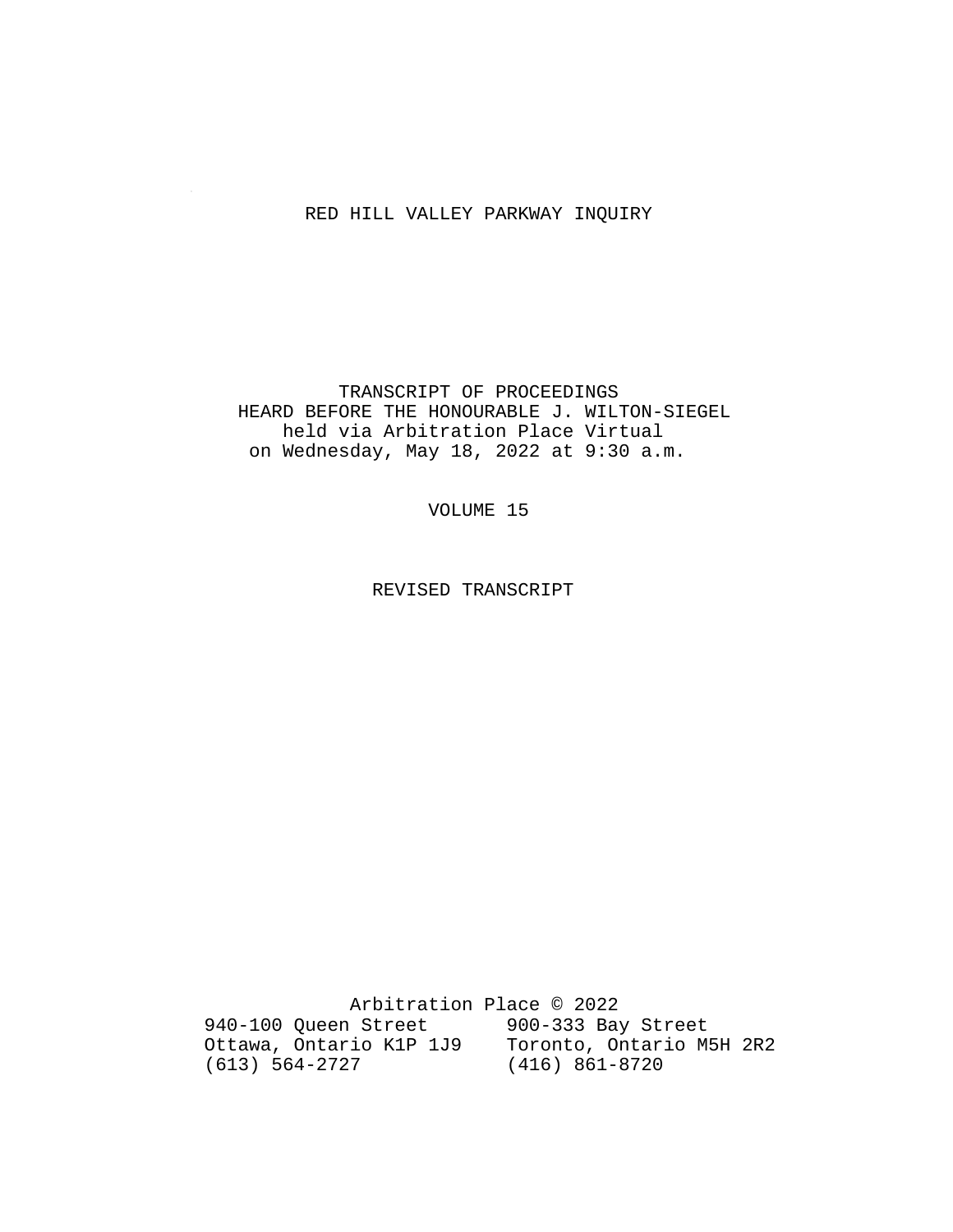### APPEARANCES:

Jenene Roberts

Colin Bourrier Michael Saad

Chris Buck

Andrew C. Lewis For Red Hill Valley Chloe Hendrie **Parkway** 

Jonathan Chen For City of Hamilton

Heather McIvor **For Province of Ontario** 

Rachel Laurion For Dufferin Construction

Jennifer Roberts For Golder Associates Inc.

Page 2339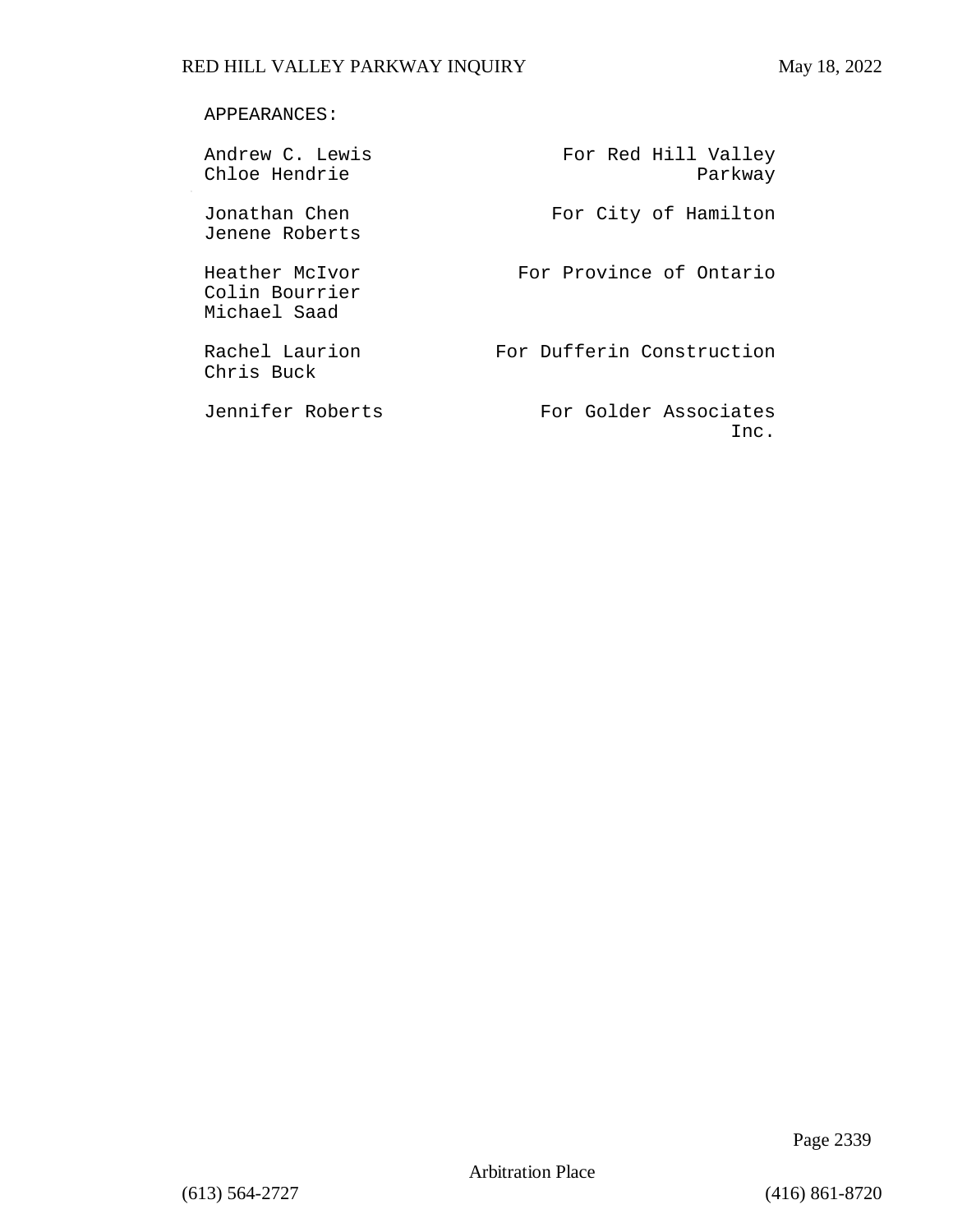#### INDEX

|                                     | <b>PAGE</b> |
|-------------------------------------|-------------|
| CHRIS RAYMOND; RESUMED              | 2342        |
| CONTINUED EXAMINATION BY MR. LEWIS  | 2342        |
| EXAMINATION BY MS. JENNIFER ROBERTS | 2388        |
| EXAMINATION BY MS. JENENE ROBERTS   | 2397        |
| TOM KAZMIEROWSKI; AFFIRMED          | 2397        |
| EXAMINATION BY MR. LEWIS            | 2397        |
| EXAMINATION BY MR. CHEN             | 2461        |
| EXAMINATION BY MR. BOURRIER         | 2466        |

Page 2339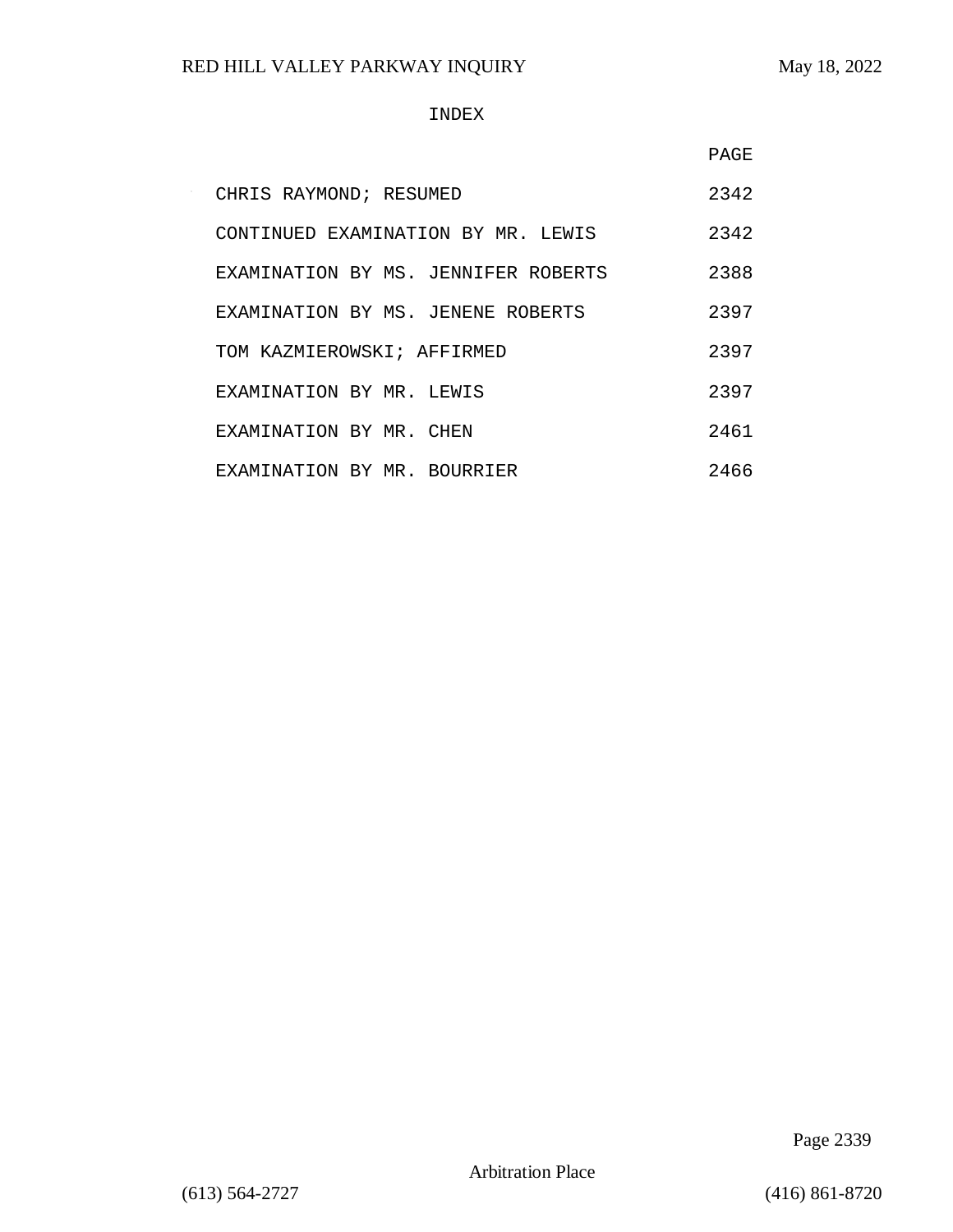### LIST OF EXHIBITS

| NO. | DESCRIPTION                              | <b>PAGE</b> |
|-----|------------------------------------------|-------------|
| 49  | E-mail from Mr. Bowers to                | 2377        |
|     | Mr. Raymond, dated November 15,<br>2007. |             |

Page 2340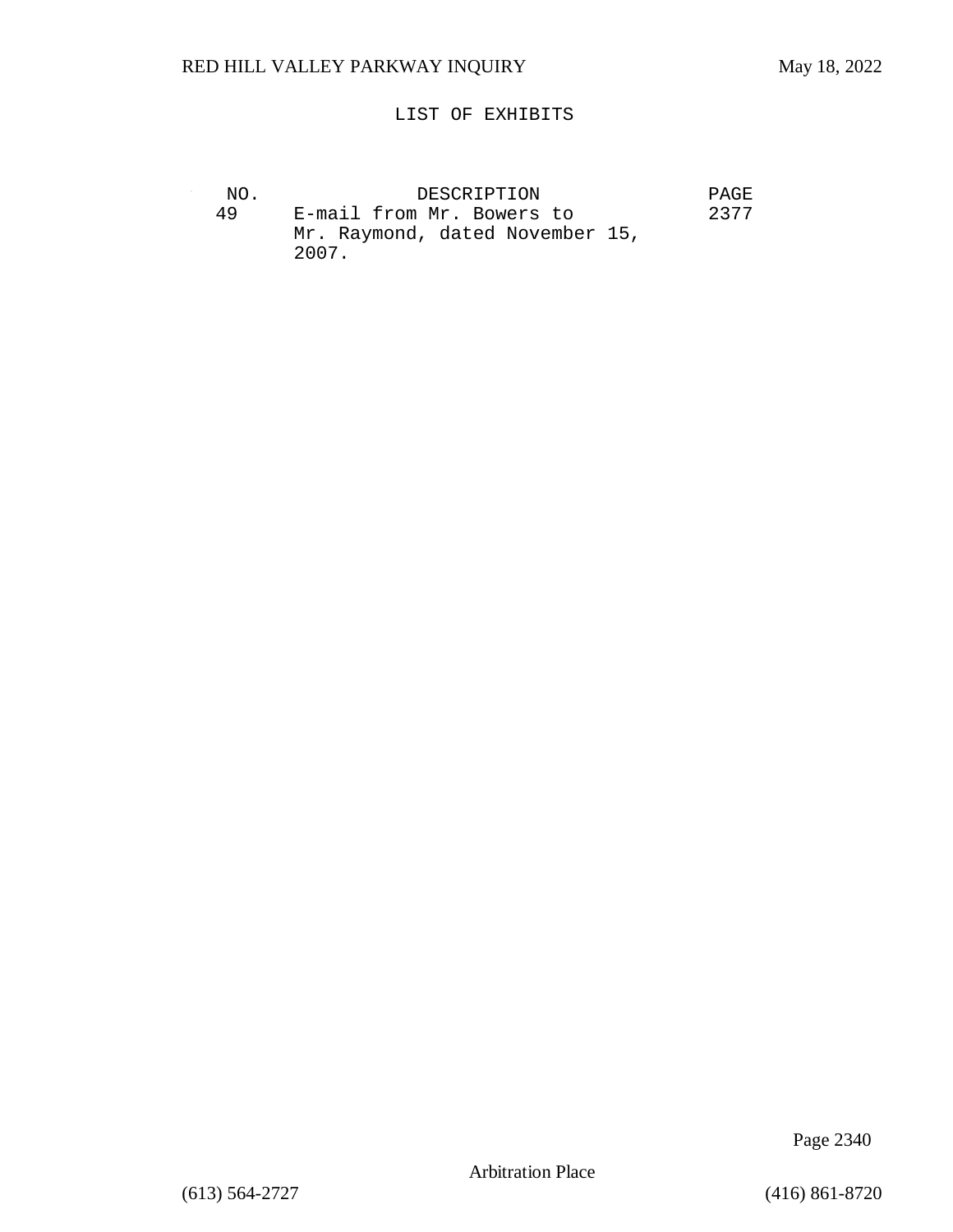1 Arbitration Place Virtual --- Upon resuming on Wednesday, May 18, 2022 3 at 9:30 a.m. 4 MR. LEWIS: Good morning, Commissioner, counsel, Mr. Raymond. May I proceed, Commissioner? 7 JUSTICE WILTON-SIEGEL: Please 8 proceed. 9 MR. LEWIS: Thank you. CHRIS RAYMOND; RESUMED CONTINUED EXAMINATION BY MR. LEWIS: 12 O. Good morning, Mr. Raymond. We left off yesterday talking about the arrangements being made for the MTO skid testing on the Red Hill Valley Parkway, which we know did take place on October 16, 2007. 17 So, now if we could go to, Registrar, overview document 4, image 60, please. And in paragraph 137, if you could call that out, please, on October 17, the day following the testing, Mr. Marciello e-mailed you and Ms. Lane the friction test results of the Red Hill. And you can read what he said there. 24 First of all, they only tested in the two southbound lanes and he attached the

Page 2341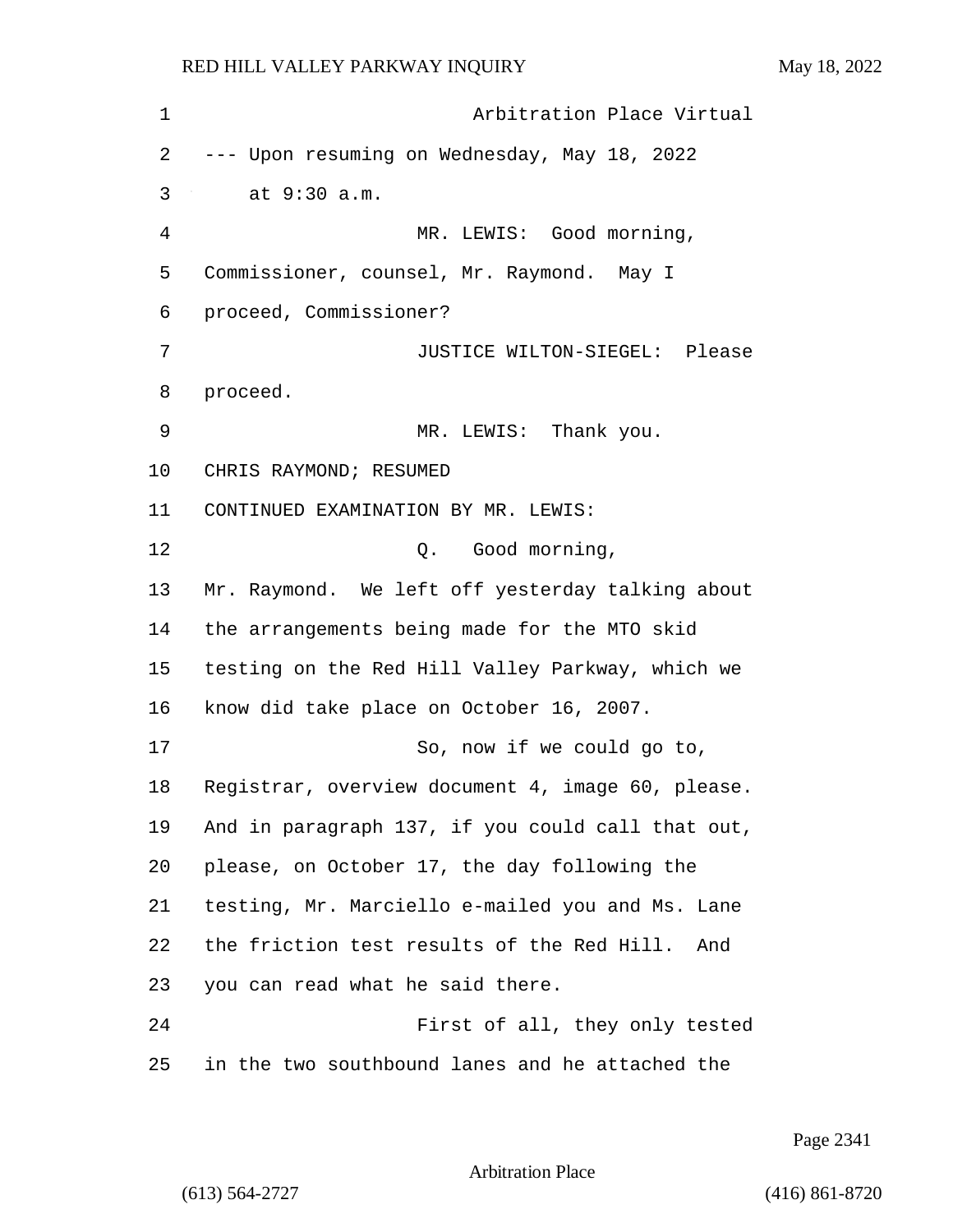| 1  | results and then we'll get to the results in a     |
|----|----------------------------------------------------|
| 2  | minute, but in the third paragraph, he says:       |
| 3  | "Dufferin and Philips                              |
| 4  | Engineering and Andro                              |
| 5  | Delos Reyes are eager for                          |
| 6  | the results."                                      |
| 7  | Do you know if the results                         |
| 8  | were provided to Dufferin or Philips?              |
| 9  | I do not. I did not<br>Α.                          |
| 10 | include them in my e-mail where I shared the       |
| 11 | results with Ludomir Uzarowski and I don't really  |
| 12 | have -- you know, it's never a commitment to       |
| 13 | provide the information to Dufferin or Philips     |
| 14 | Engineering. This is really the first time that    |
| 15 | it had come up, you know, and I didn't take too    |
| 16 | much notice of it because I wasn't intending to    |
| 17 | share the results with them. But that would be     |
| 18 | left up to Ludomir Uzarowski and/or the City after |
| 19 | the information was shared with them from Ludomir  |
| 20 | Uzarowski.                                         |
| 21 | So you didn't share it<br>Q.                       |
| 22 | with them and you're not aware of it having been   |
| 23 | shared with them. Is that right?                   |
| 24 | That's correct.<br>Α.                              |
| 25 | And, in the last<br>Q.                             |

Page 2342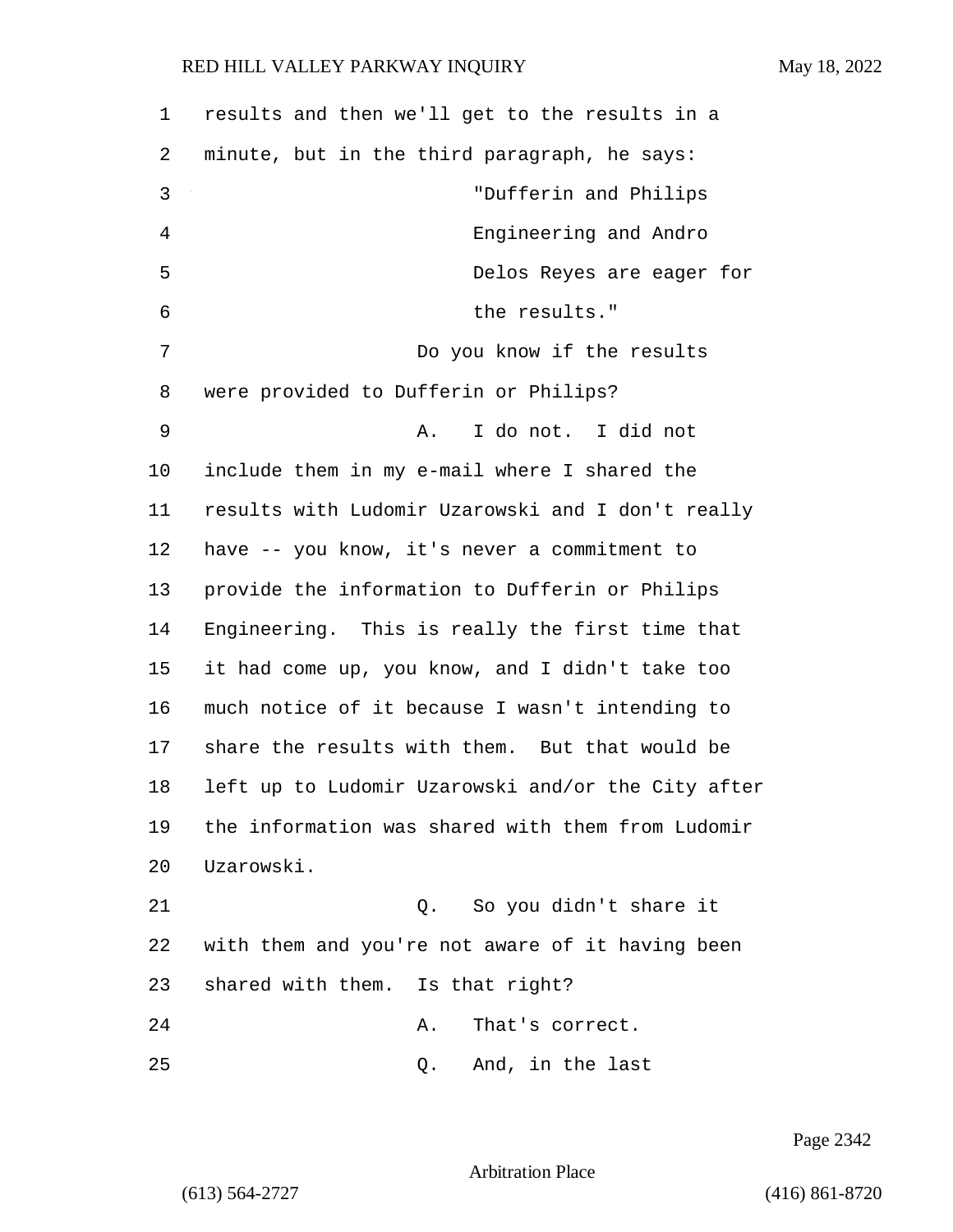| 1  | paragraph, Mr. Marciello wrote:                   |
|----|---------------------------------------------------|
| 2  | "No friction numbers                              |
| 3  | below 30 were collected                           |
| 4  | in areas situated                                 |
| 5  | directly under overhead                           |
| 6  | structures (least likely                          |
| 7  | to get weathered)."                               |
| 8  | Do you recall what you made of                    |
| 9  | that statement?                                   |
| 10 | Yeah, and it's something<br>Α.                    |
| 11 | that we had seen in other early SMA friction      |
| 12 | testing on MTO projects, is that directly under a |
| 13 | bridge, that the numbers didn't rise as quickly.  |
| 14 | And I can't speak to, you know, if being under a  |
| 15 | bridge impacts long-term friction results because |
| 16 | I wasn't really extensively involved in reviewing |
| 17 | long-term friction information.                   |
| 18 | And just to come back to the                      |
| 19 | theory, and I know that a lot of it is a lot of   |
| 20 | the increase in friction related to early age SMA |
| 21 | is wearing of the asphalt film off the surface    |
| 22 | from tires and, you know, that's a lot of the     |
| 23 | discussion. But there's also -- it's understood   |
| 24 | that you will also get weathering of that         |
| 25 | asphalt's film on the surface over time, and I    |

Page 2343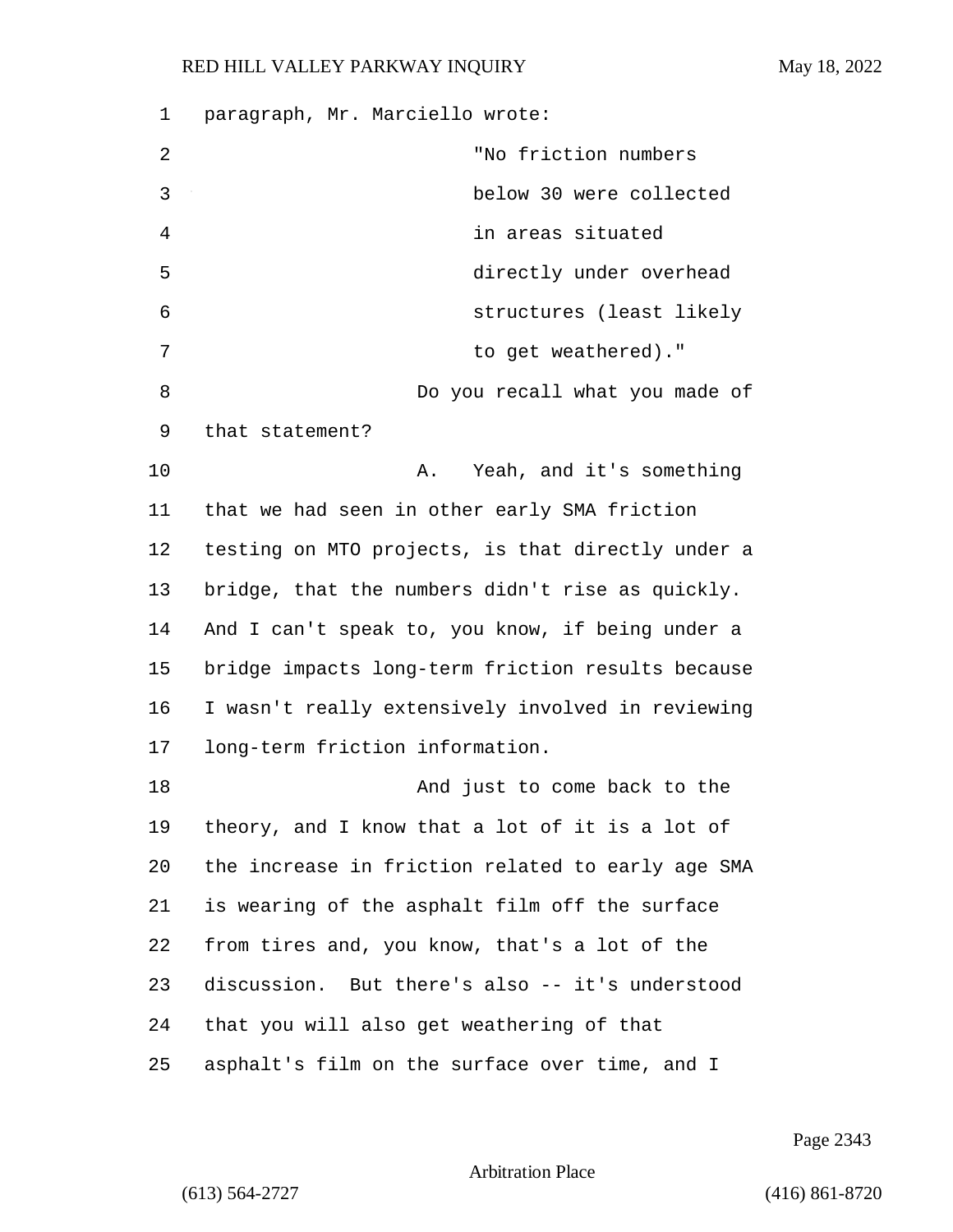| 1  | think anyone that's seen a brand new paved         |
|----|----------------------------------------------------|
| 2  | roadway, and it doesn't have to be SMA, it's quite |
| 3  | black at the start and then if you go over it a    |
| 4  | year later, it's very likely to be grey or         |
| 5  | specifically the colour of a lot of the aggregates |
| 6  | that were used in that pavement. And, again, that  |
| 7  | can be largely from weathering, especially outside |
| 8  | of the wheel paths.                                |
| 9  | Q. Okay. So, if I've                               |
| 10 | understood you correctly, that that correlation,   |
| 11 | if we can call it, had been observed on prior SMA  |
| 12 | projects where there had been lower friction       |
| 13 | number results located underneath overhead         |
| 14 | structures. Is that right?                         |
| 15 | That's correct. It had<br>Α.                       |
| 16 | been flagged or noted on some previous MTO         |
| 17 | projects.                                          |
| 18 | Q. Okay. And am I correct                          |
| 19 | in understanding that, although it had been noted, |
| 20 | there hadn't been study done or any investigations |
| 21 | into that correlation. Is that right?              |
| 22 | That's right. It was<br>Α.                         |
| 23 | more of a noted aspect. And appreciate, too, that  |
| 24 | the numbers are lower but, you know, only a few    |
| 25 | friction numbers lower.                            |

Page 2344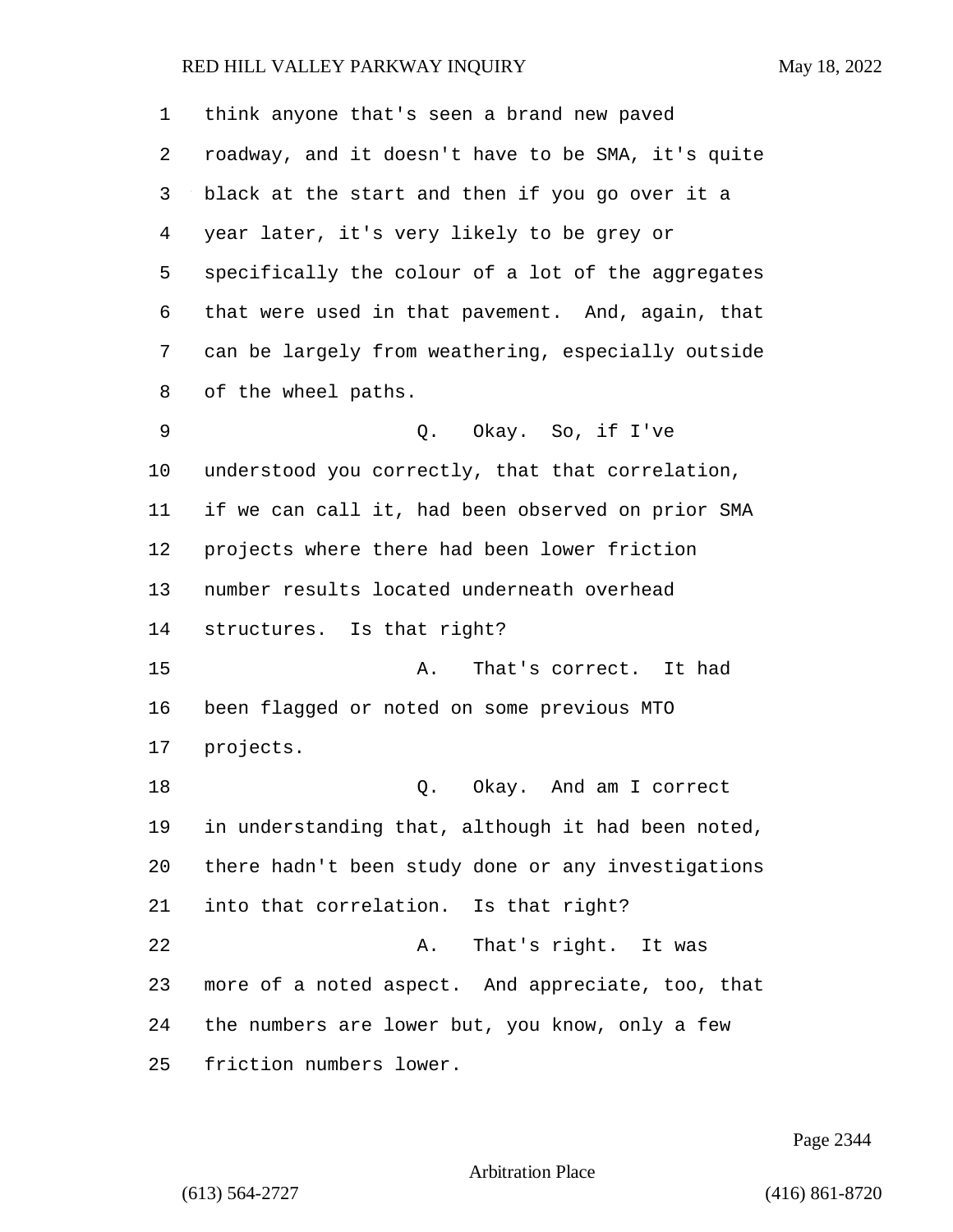1 C. Okay. And then do you recall was any more rigorous study done subsequently on that issue or no? 4 A. No, not that I'm aware of. 6 0. Okay. 7 A. And there wasn't -- I mean, it's noted here, but really not much was ever taken or -- I'm not aware of anything being pursued to investigate that. It wasn't a concern. It was just a noted aspect that gives some explanation on why some individual numbers under structures might be a little bit different or lower from, sort of, the main of what you're getting. I think we touched yesterday a little bit, you know, you look at the main but you also look at some of the variability as well. 18 Q. Right. Okay. And, Registrar, if we take that down and go to the results themselves, which are at images 61 and 62. I wonder, could you expand both of those charts so they're a little more visible? Great. Thank you. 23 And so, on the left-hand side, we've got southbound lane 1, and on the right, southbound lane 2. And do you recall at the time

Page 2345

Arbitration Place

(613) 564-2727 (416) 861-8720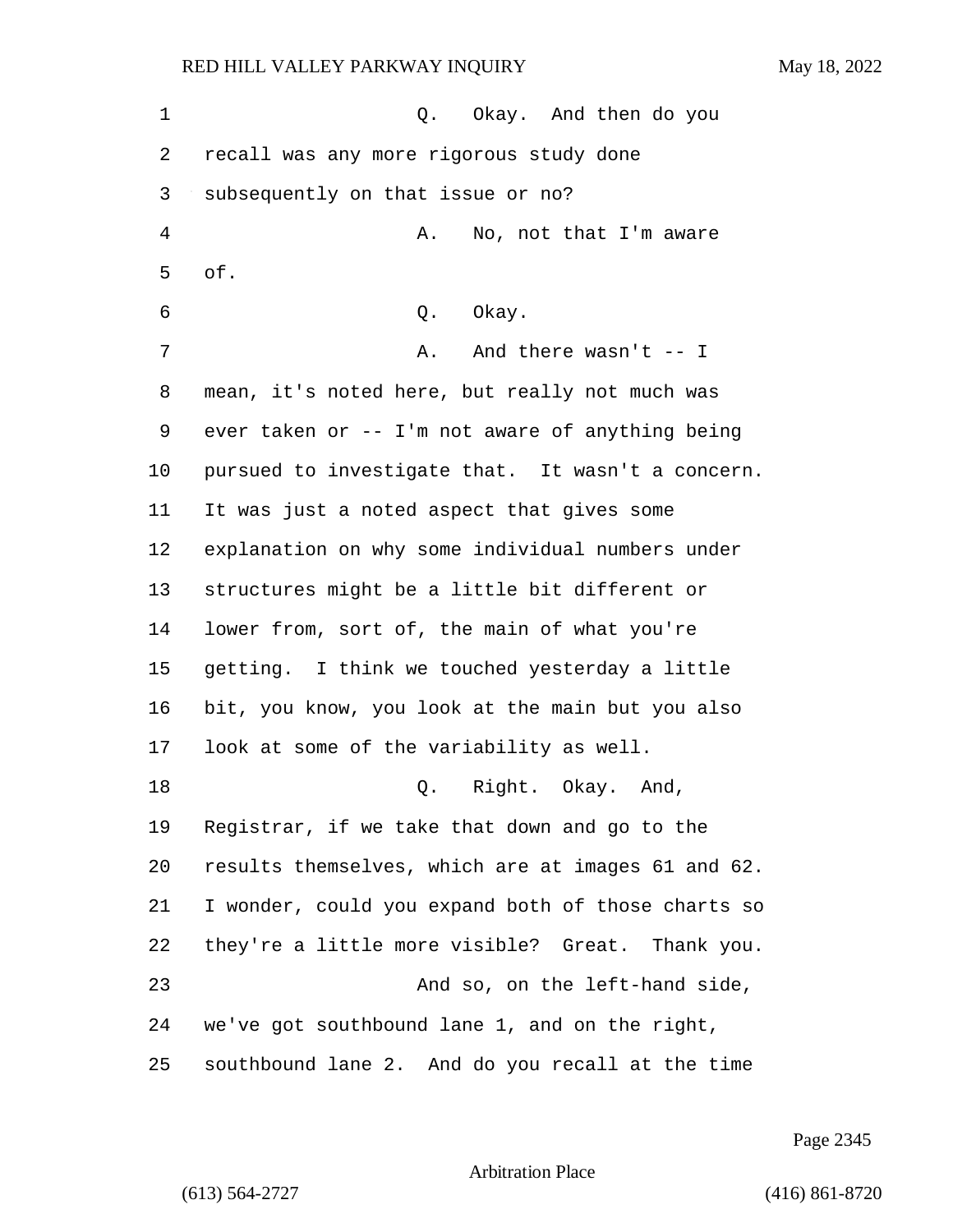reviewing the results themselves rather than just his e-mail? 3 A. So, when I received the

 results, I looked at the results, I reviewed the results, but it was never the intention that we would provide anything more than the results to Ludomir Uzarowski. We do not provide an interpretation of those results, although I will note that I did note the lower friction numbers under the structure, but, you know, that's not what I consider to be an interpretation. It's more of just a supplemental explanation of some of the results. 14 Q. We'll get to your e-mail when we get there, but you're saying yes, you did review the actual --

17 A. I reviewed it internally for internal purposes, yes.

19 Q. Okay. And what was your view of them at the time? What did you think? 21 A. I thought they were good. I didn't have any concerns with them. In fact, the numbers were quite a bit higher than we were typically seeing on MTO projects.

25 Q. And from that, I take it

Page 2346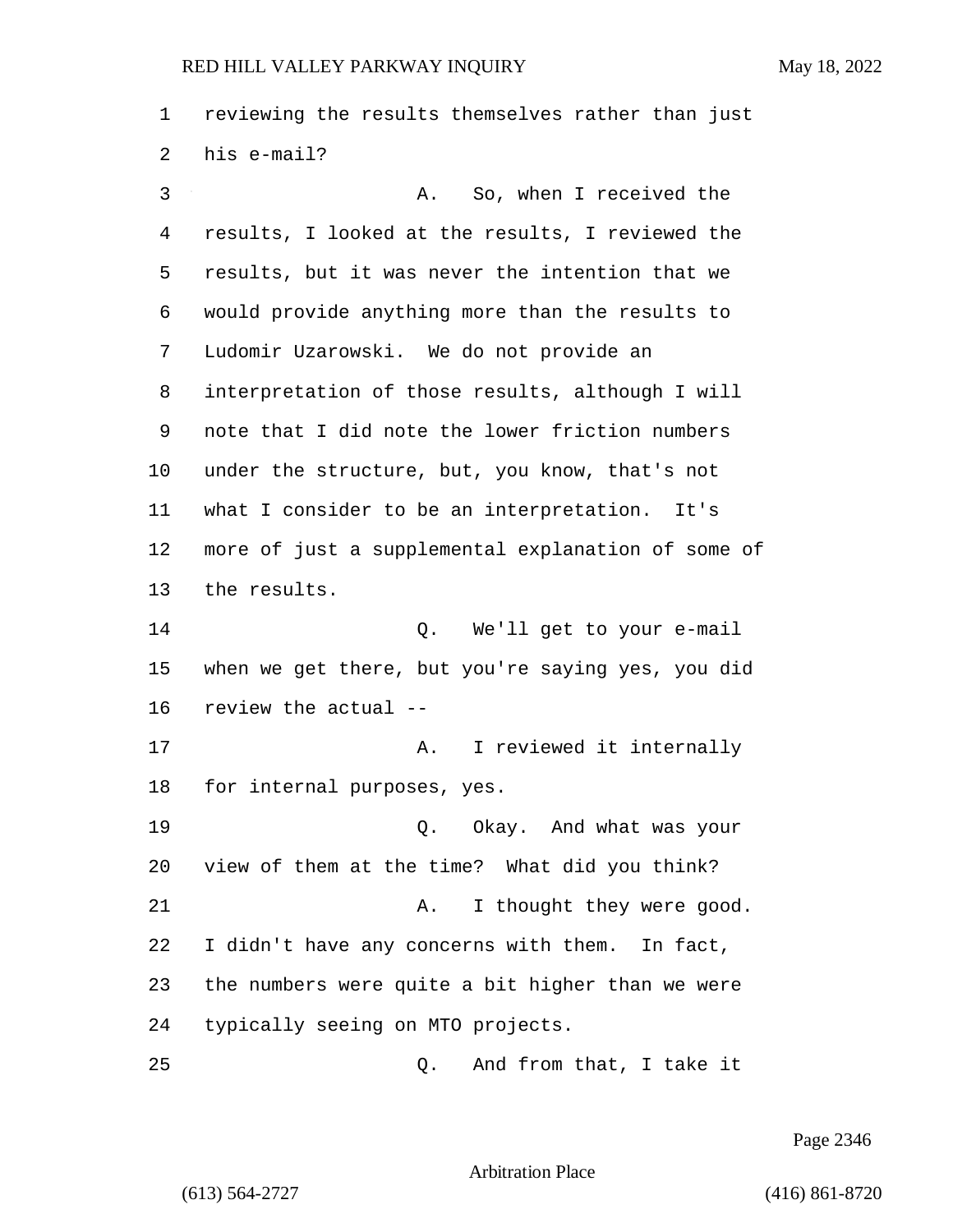you mean MTO new SMA projects? 2 A. Absolutely. 3 Q. And when you say that the results were good, do I understand you correctly that you mean they were good in the context of it being a new SMA placement? 7 A. Yeah, absolutely. Yes. 8 a. S. Q. Okay. And you have spoken about it, the issue, more generally about the readings below, FN30, and you just briefly mentioned it. There are five of them in total that are below FN30 with the minimum being in lane 1 of 28.1 and the minimum in lane 2 being 28.4, as described there. 15 So, if you can just describe what your thought was about those results specifically? 18 A. Well, some of them, you know, tied into the fact that they were under bridges. I guess all of them, the results also tie into the fact that, you know, whenever you have a group of statistical data like this, you're going to have some on the high side, some on the low side, and then you're going to have your mean. 25 Other than them noting the

Page 2347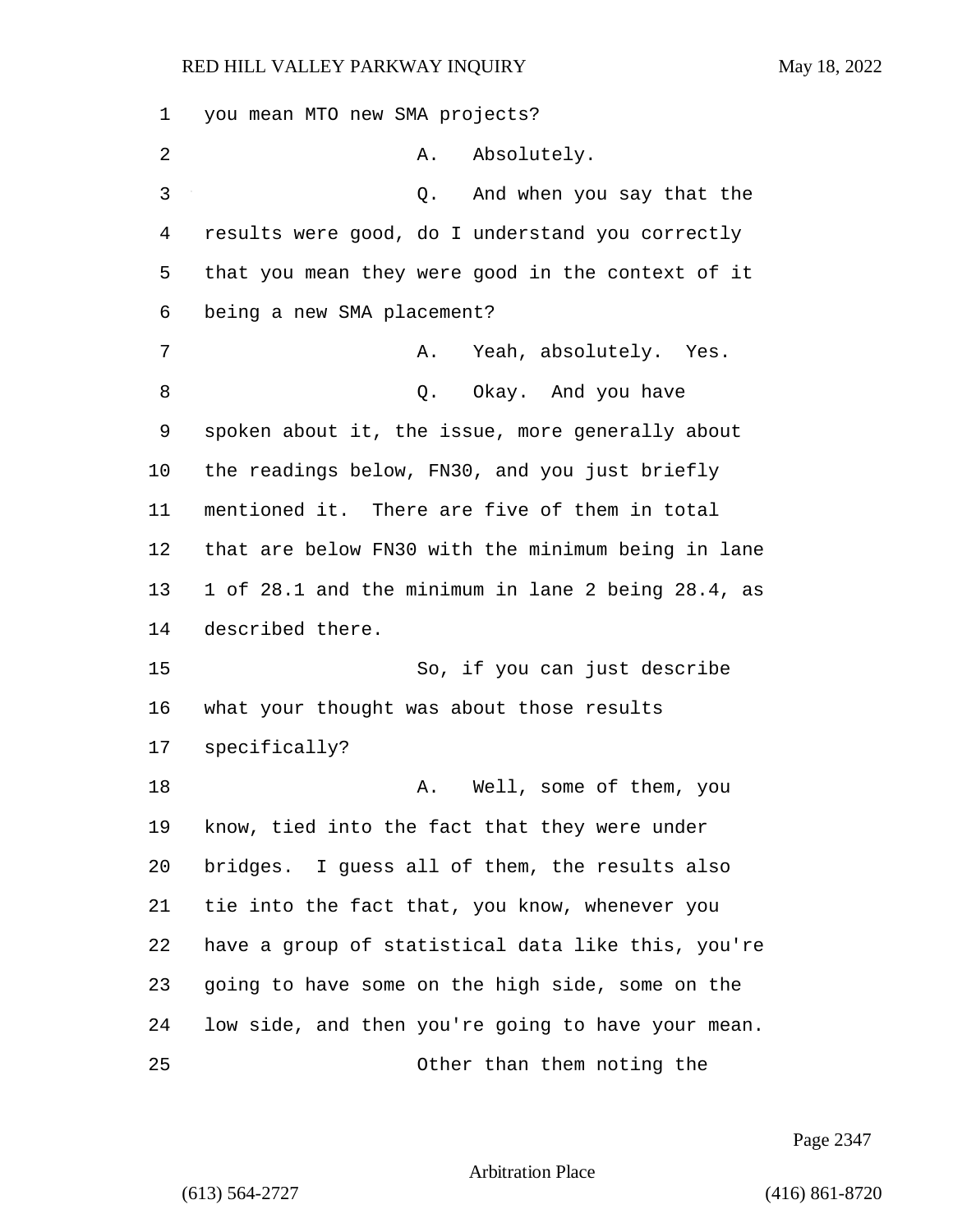| $\mathbf 1$ | bridge portion of things, the results, you know,   |
|-------------|----------------------------------------------------|
| 2           | there's none of those results that give me a lot   |
| 3           | of concern or much. Yeah, there are, you           |
| 4           | mentioned, five under 30, but, you know, they're   |
| 5           | not significantly under 30 to worry me the same    |
| 6           | way as if they were in the low 20s.                |
| 7           | Q. Right. And just to cover                        |
| 8           | something before, you discussed an issue, for      |
| 9           | example, of the Highway 401 placement and the      |
| $10 \,$     | testing around the same time and the pause on SMA. |
| 11          | And did the pause have anything to do with the Red |
| 12          | Hill results?                                      |
| 13          | It did not. I mean, the<br>Α.                      |
| 14          | pause had to do quite a bit with that Woodstock    |
| 15          | project, but it also had to do with our complete   |
| 16          | database of SMA projects, which this, the Red      |
| 17          | Hill, now came into that database but it wasn't -- |
| 18          | it was unique in the sense that it had an          |
| 19          | aggregate that wasn't on the MTO's Designated      |
| 20          | Sources for Materials.                             |
| 21          | And, you know, I would say                         |
| 22          | it's also worth noting that the numbers that were  |
| 23          | achieved were not concerning in the same way as    |
| 24          | some of our other MTO projects, which were below   |
| 25          | 30 as an average.                                  |

Page 2348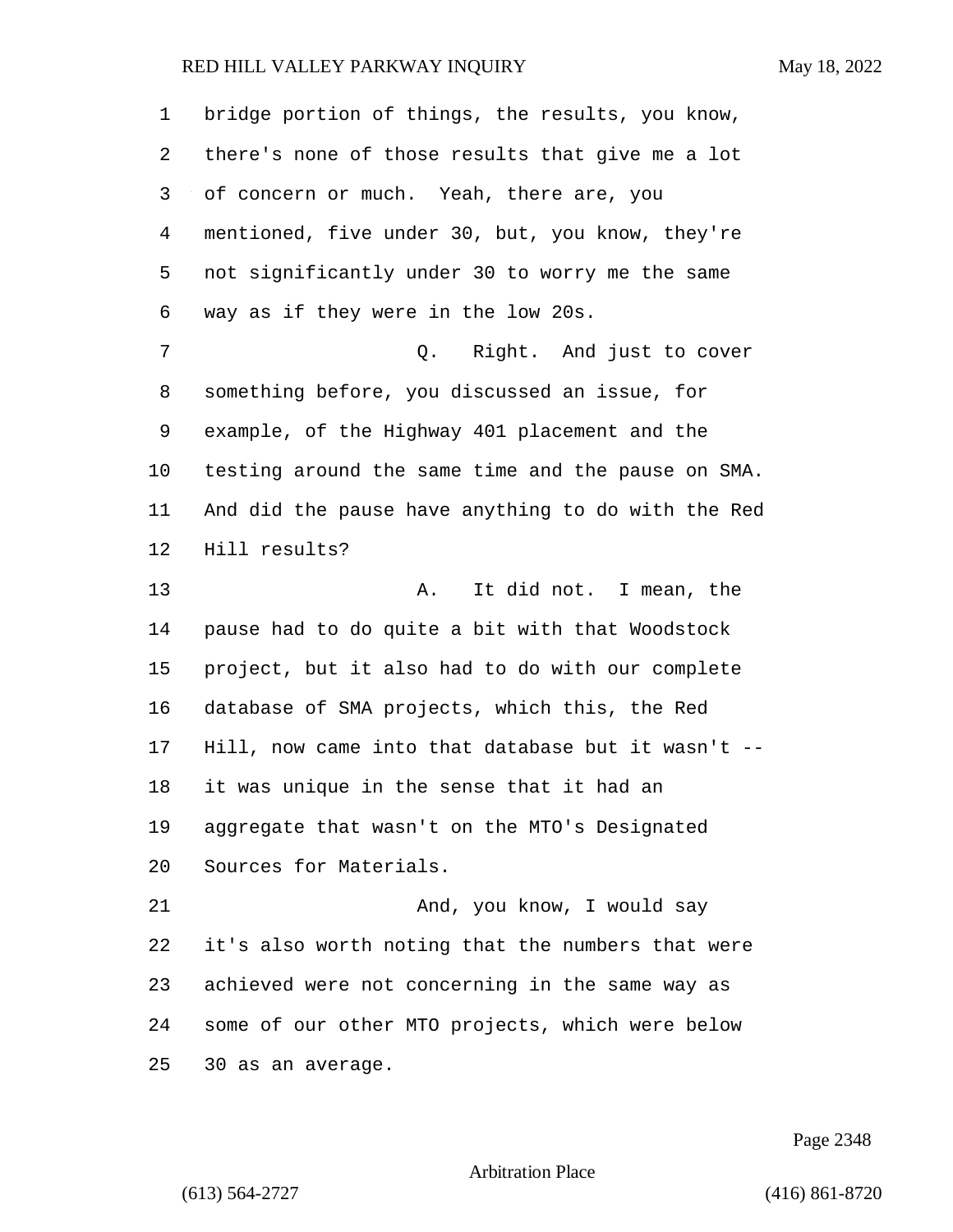| 1              | Okay.<br>Q.                                        |
|----------------|----------------------------------------------------|
| $\overline{2}$ | There is the difference<br>Α.                      |
| 3              | here that this, I believe, was tested at 90. I     |
| 4              | can't see it in the headers, but -- yeah, there it |
| 5              | The testing speed was 90 versus 100.<br>is.        |
| 6              | That's right. And so,<br>Q.                        |
| 7              | the significance of that being that you would      |
| 8              | expect, at a lower speed, that the friction number |
| 9              | that's returned would be higher than at a higher   |
| 10             | speed?                                             |
| 11             | That's correct.<br>Α.                              |
| 12             | And if we could go to $-$ -<br>Q.                  |
| 13             | take those down, please, Registrar, and go to      |
| 14             | paragraph 139 there at the bottom of image 62, and |
| 15             | if you could call that out, please.                |
| 16             | So, the next day, October 18,                      |
| 17             | you e-mailed the results to Dr. Uzarowski and      |
| 18             | Andro Delos Reyes at Golder that we were just      |
| 19             | discussing. And we see what you wrote. You         |
| 20             | attached the results and said:                     |
| 21             | "Please pass the results                           |
| 22             | on to those involved with                          |
| 23             | the project."                                      |
| 24             | And you made note of, as you                       |
| 25             | indicated before, that you may wish to note that   |

Page 2349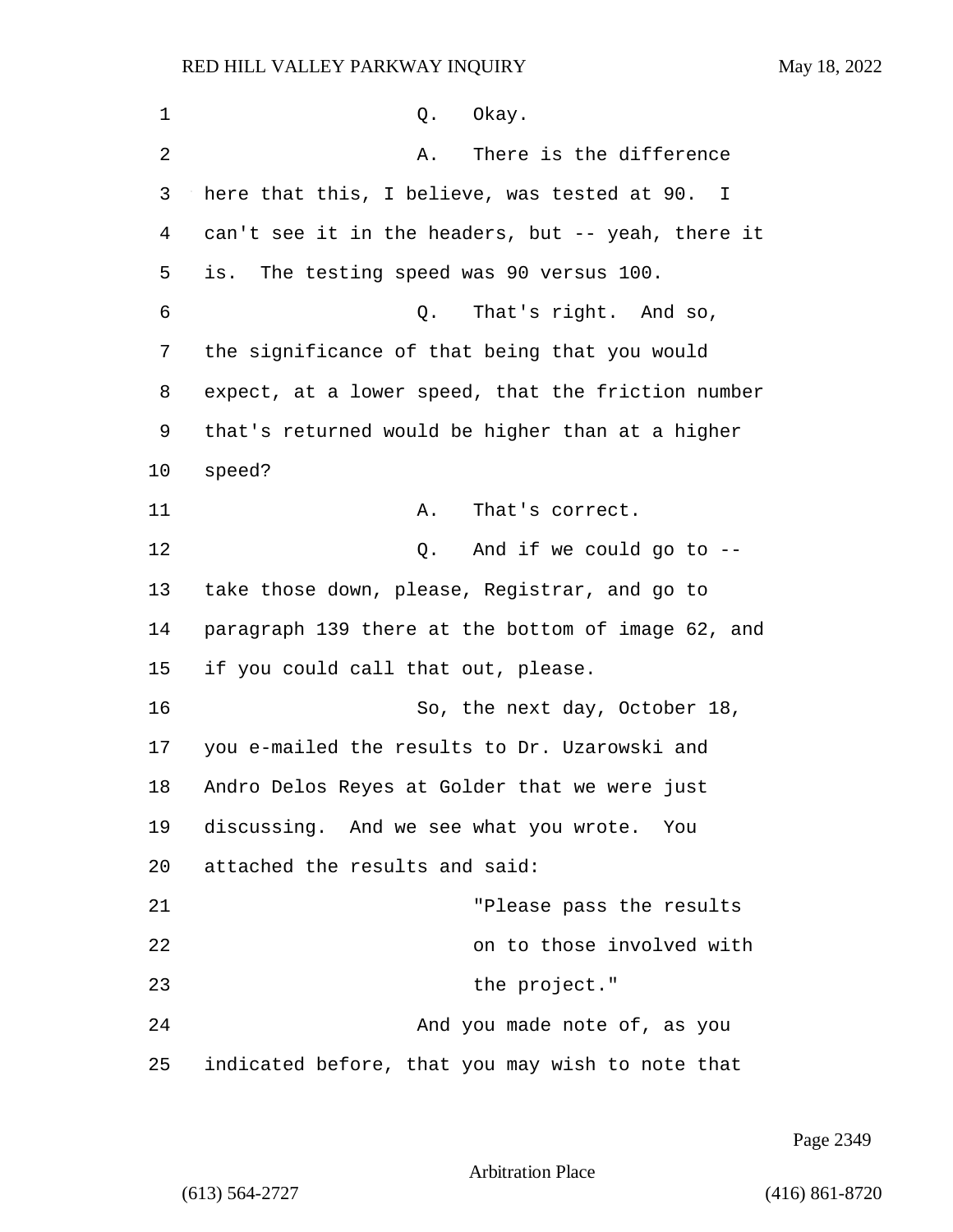some of the friction numbers less that 30 correlate with being located under a structure: 3 "Should you have any 4 questions regarding the 5 results, please do not 6 hesitate to contact us." 7 And then, you know, we'll leave this up, but Dr. Uzarowski replied thanking you and saying he would discuss the results with the City, and that's at paragraph 140, just for the record. 12 So, do you recall, before or after sending this, whether you had any oral discussions with Dr. Uzarowski or Mr. Delos Reyes about the results? 16 A. As far as I can remember, I had no discussion with Dr. Uzarowski, and the same for Mr. Delos Reyes. I don't think I've ever spoken to Mr. Delos Reyes. 20 Q. Okay. And without being asked to, would you have volunteered any further information about it? 23 A. If he called up to ask me, you know, information about the test results, I would provide him clarification on what's in the

Page 2350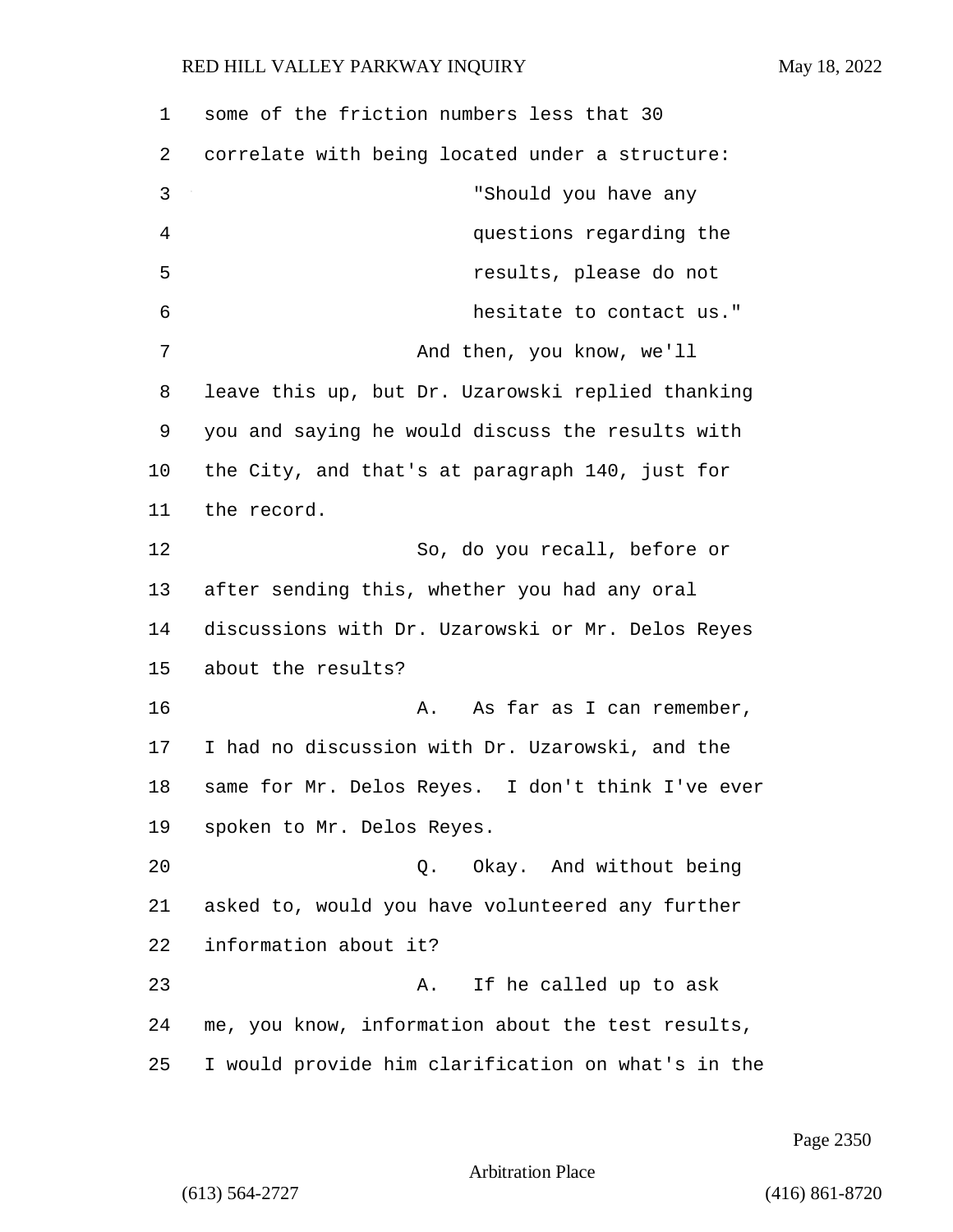| $\mathbf 1$ | test results, but I would not walk him through an  |
|-------------|----------------------------------------------------|
| 2           | interpretation or give him an interpretation, if   |
| 3           | that makes sense. Right? If he's talking about     |
| 4           | the, you know -- so, if he had a question about,   |
| 5           | you know, just what, I don't know, what the        |
| 6           | information as provided, whether or not this was a |
| 7           | ribbed tire or a smooth tire or if he asked what   |
| 8           | speed it was done, I know it's on there but        |
| 9           | sometimes you don't -- I had to take a second to   |
| 10          | look at it to find out where it was on there and   |
| 11          | that sort of stuff.                                |
| 12          | Q. And so, the particulars                         |
| 13          | of the chart and what the data said, if I'm        |
| 14          | understanding you correctly, as opposed to an      |
| 15          | interpretation of what it meant. Is that --        |
| 16          | That's right. And I was<br>Α.                      |
| 17          | always very cognizant that we do not want to       |
| 18          | provide an interpretation of the results.          |
| 19          | Do you mean generally or<br>Q.                     |
| 20          | in this circumstance?                              |
| 21          | I haven't done it a lot,<br>Α.                     |
| 22          | but certainly in this circumstance and I think,    |
| 23          | again, generally. You know, it all depends on      |
| 24          | what the, sort of, relationship of why we're       |
| 25          | providing services to an external entity, you      |

Page 2351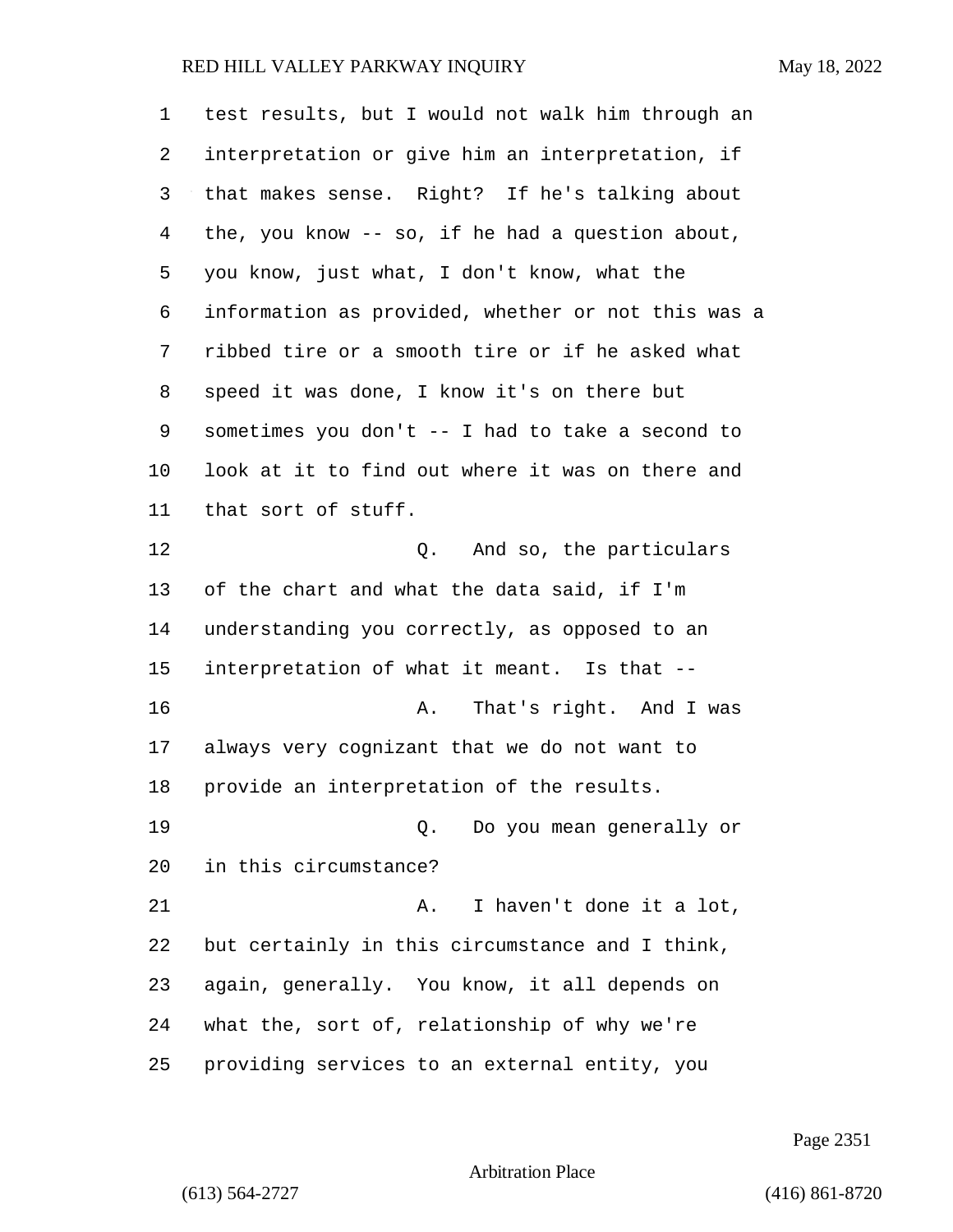know, if there's some sort of inherent agreement that we would also provide interpretation. But, you know, providing results is one thing. Providing results and interpretation is quite a different thing and, you know, we certainly are aware of that separation. 7 Q. Okay. And why that separation? Could you describe why that is, why you would not typically provide an interpretation of the results? 11 A. That's what I've always understood, as a Ministry position. I assume it relates to the legalities of them being responsible for how data is interpreted, and there's always a lot of judgment that can go into interpretation. And that goes through, you know, a lot more than just friction results. 18 Again, it's as simple as you putting out a contract, we provide bore hole information but not bore hole interpretation of what that means and sort of stuff. We leave that typically for the bidders to make their own interpretation based on information provided. 24 Q. Okay. And it just strikes me, and you tell me if I'm wrong, but one

Page 2352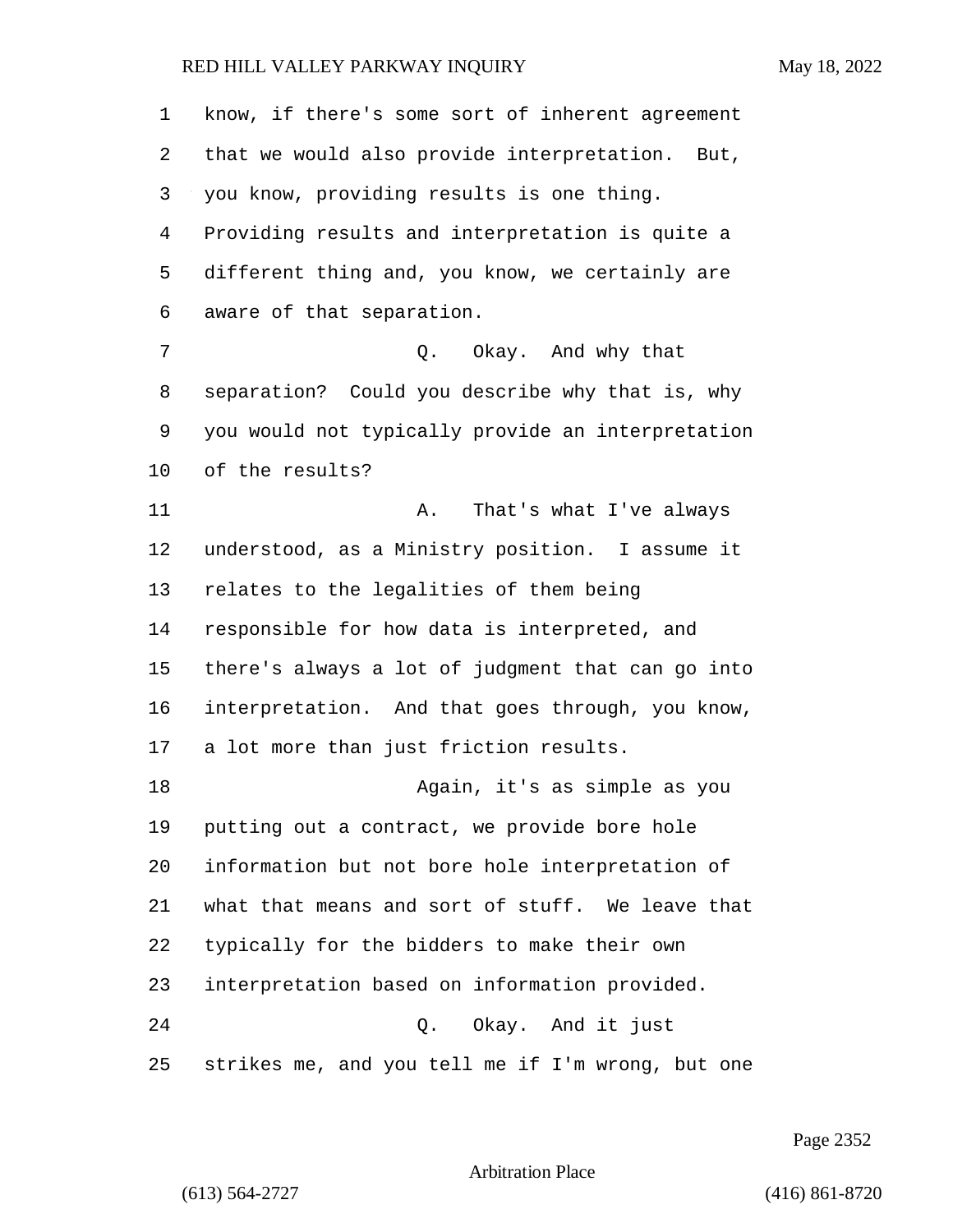| 1  | concern would be, you know, you, the MTO, haven't  |
|----|----------------------------------------------------|
| 2  | done an analysis of the road itself. You haven't   |
| 3  | looked at the road itself. You haven't looked at   |
| 4  | the things that can go into whether or not any     |
| 5  | particular result might be concerning, like the    |
| 6  | geometry of it, or traffic patterns, collision     |
| 7  | history, and that sort of thing.                   |
| 8  | And given what you have                            |
| 9  | described about the approach to friction numbers   |
| 10 | and friction number results, that in the absence   |
| 11 | of that information, providing an interpretation   |
| 12 | is a difficult thing to do. Is that fair?          |
| 13 | Well, that is correct,<br>Α.                       |
| 14 | that it is difficult to make a full interpretation |
| 15 | of safety on things because we don't know all the  |
| 16 | information. But, you know, even, you know, it's   |
| 17 | just -- I think from just a legal liability, it's  |
| 18 | not something we would provide an interpretation   |
| 19 | on. Right? And I think it does tie into the        |
| 20 | reason that you mentioned there.                   |
| 21 | So, if we could pull that<br>Q.                    |
| 22 | down for a moment and go to image 65 of overview   |
| 23 | document 4, and it's paragraph 146.                |
| 24 | And so, the next day,                              |
| 25 | October 19, Dr. Uzarowski e-mails you,             |

Page 2353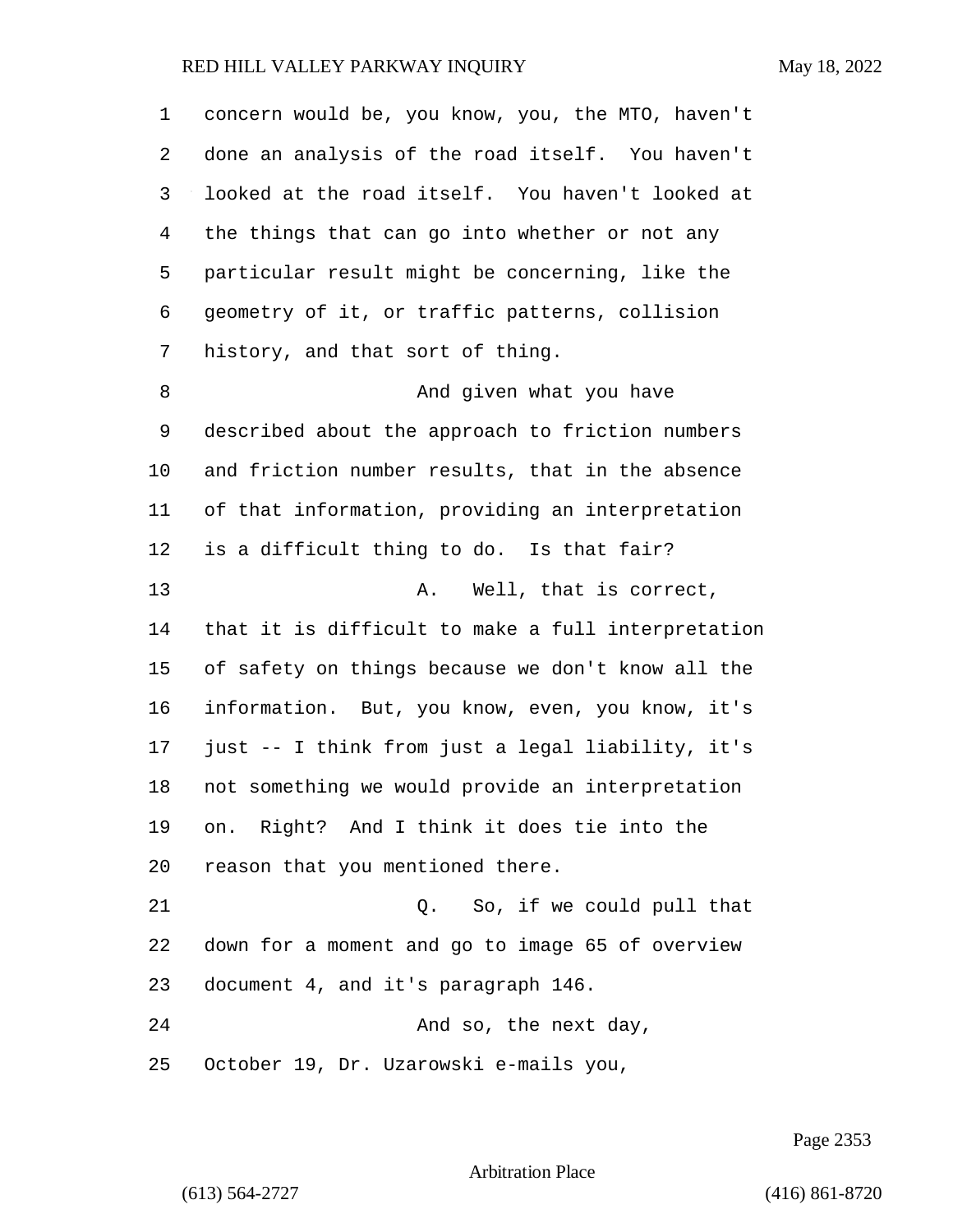1 Mr. Delos Reyes, about British pendulum testing on 2 the Red Hill and he writes: 3 "Chris, I talked to the 4 City of Hamilton today. 5 You can go ahead with the 6 British pendulum testing 7 on the SMA on the Red 8 **B** Hill Valley Parkway 9 before it is open to 10 traffic. Please let 11 Andro Delos Reyes from 12 Golder know when you'll 13 be doing the testing." 14 And then: 15 "Andro, when you get the 16 information from Chris, 17 please let Marco, Walter 18 and James know." 19 So, in there, would this 20 suggest to you that you had a discussion with 21 Dr. Uzarowski following your sending him the

Page 2354

Arbitration Place

22 friction test results? It suggests there must

23 have been a prior conversation you had with him

25 A. I assume. I don't know

24 about British pendulum testing, I assume?

(613) 564-2727 (416) 861-8720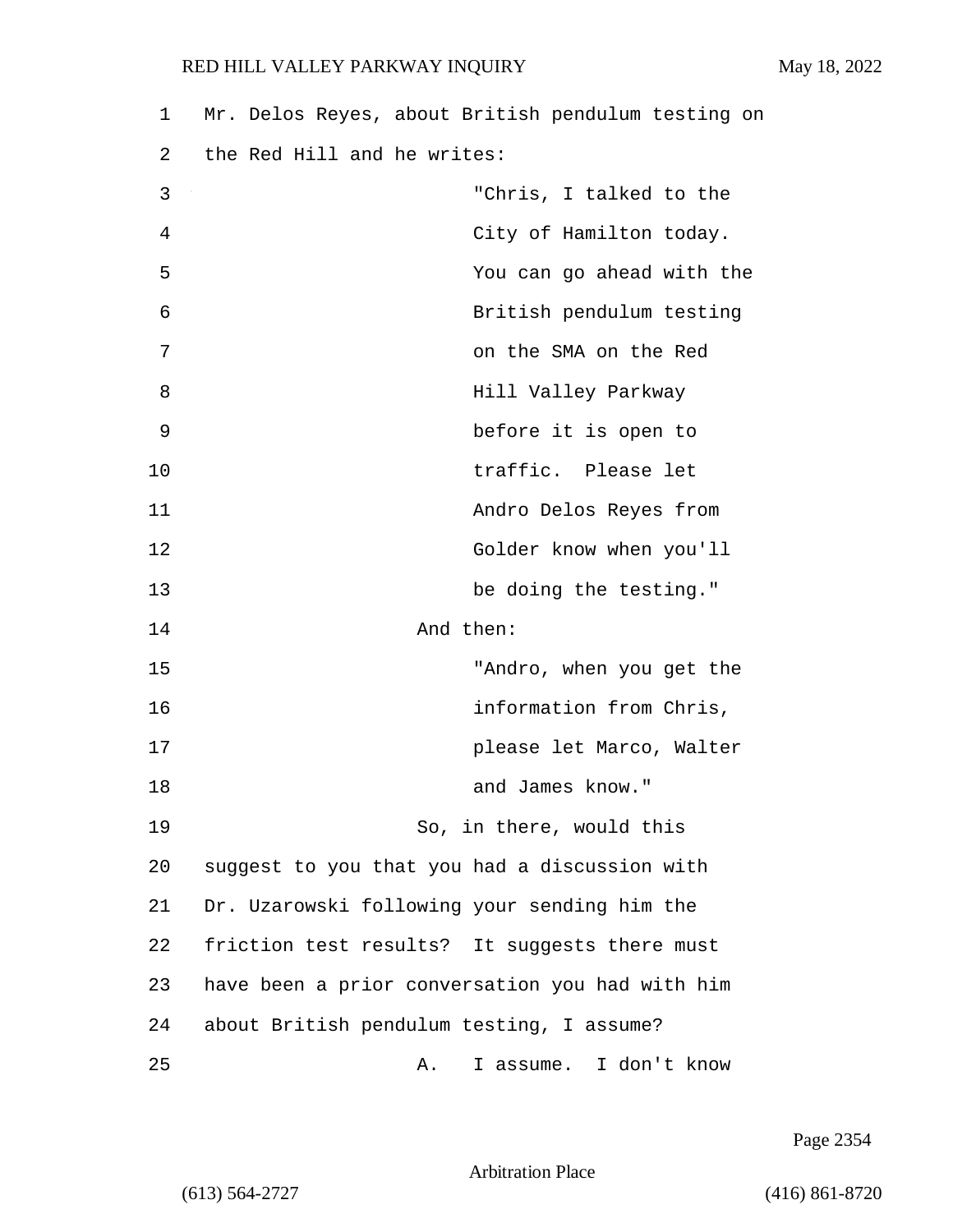| $\mathbf{1}$ | where this came up from. I wasn't directly         |
|--------------|----------------------------------------------------|
| 2            | involved so much in the British pendulum testing.  |
| 3            | That was Joseph Ponniah that was involved in that. |
| 4            | And I hadn't seen much for British pendulum test   |
| 5            | results to really, you know, make an               |
| 6            | interpretation of those results and we didn't      |
| 7            | typically do British pendulum testing on a lot     |
| 8            | of -- on our MTO highways.                         |
| 9            | I think we were getting some                       |
| 10           | cores that may have been sampled in the lab, so    |
| 11           | maybe I should let Joseph Ponniah speak to that,   |
| 12           | because I really wasn't involved in the British    |
| 13           | pendulum testing and don't remember seeing much    |
| 14           | for British pendulum testing results.              |
| 15           | Q. Okay. Well, that's fine,                        |
| 16           | but you nonetheless were talking here, in writing  |
| 17           | to Dr. Uzarowski, about it. So, putting aside for  |
| 18           | the moment your overall involvement with British   |
| 19           | pendulum testing at the MTO, I want to know about  |
| 20           | in this instance.                                  |
| 21           | Would you agree with me that                       |
| 22           | you must have had a discussion? There's nothing    |
| 23           | prior to this about British pendulum testing, but  |
| 24           | you must have had a discussion with Dr. Uzarowski  |
| 25           | about it in order for him to send you this e-mail. |

Page 2355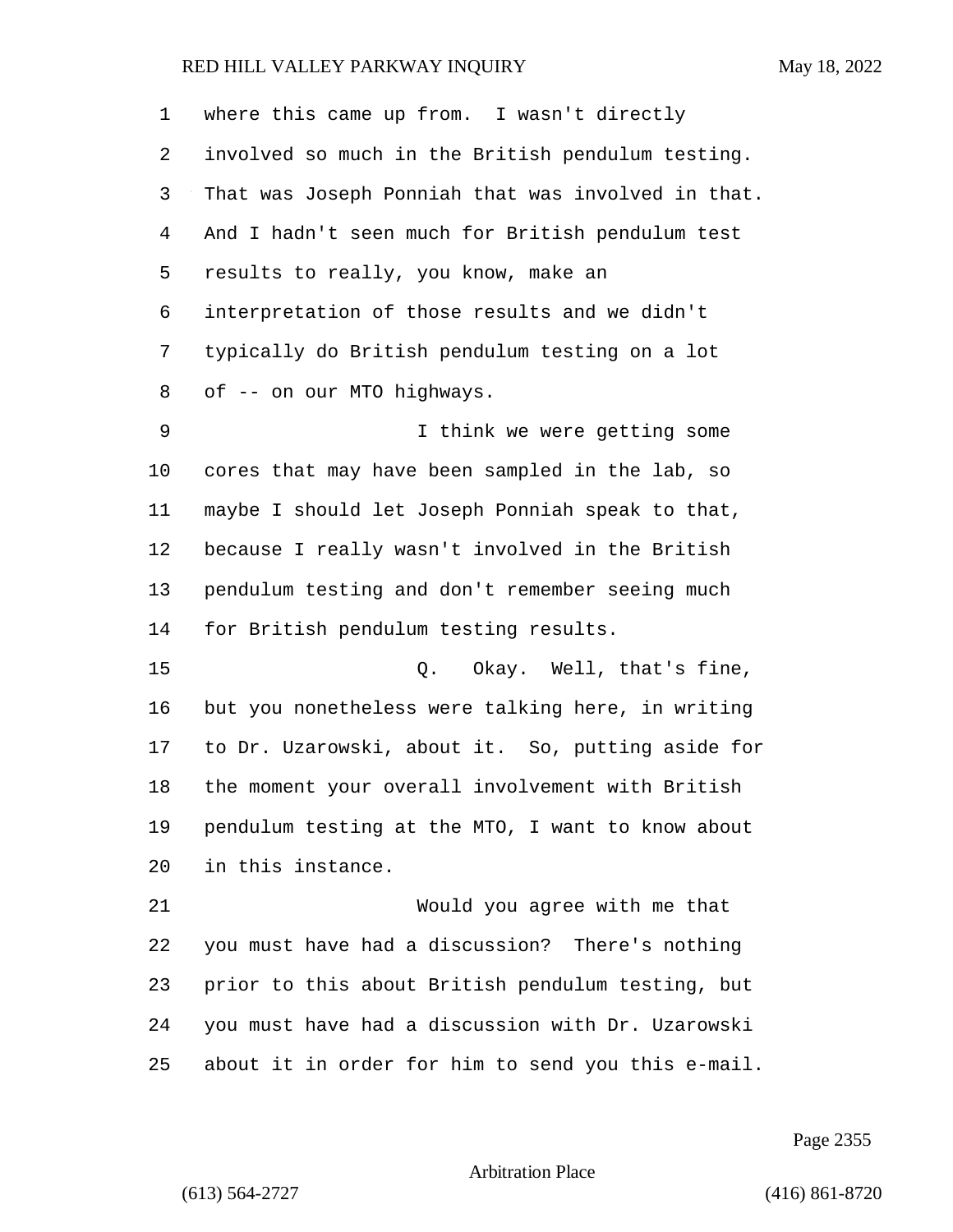He wouldn't just send it to you out of the blue, presumably? 3 A. I had some communication with him. It could have been verbal. Yes. Since we don't have a record of any e-mail, it was likely verbal or it may have come from somebody else to him and then he was coming back to me on it, but it would more likely have come from me. 9 Q. And, again, though, presumably if you got this out of the blue and you hadn't spoken with him or someone else about it in relation to the Red Hill, you would have been surprised by it and said, what are you talking about? Isn't that fair? 15 A. Well, I was aware that Joseph Ponniah was doing British pendulum testing and I believe Chris Rogers was involved in that, and so there may have been internal MTO discussions about wanting to pursue that testing. 20 Q. Okay. So, you think, then, are you saying you think that the idea for British pendulum testing on the Red Hill probably came from the MTO rather than Dr. Uzarowski or the City? 25 A. I think there's a good

Page 2356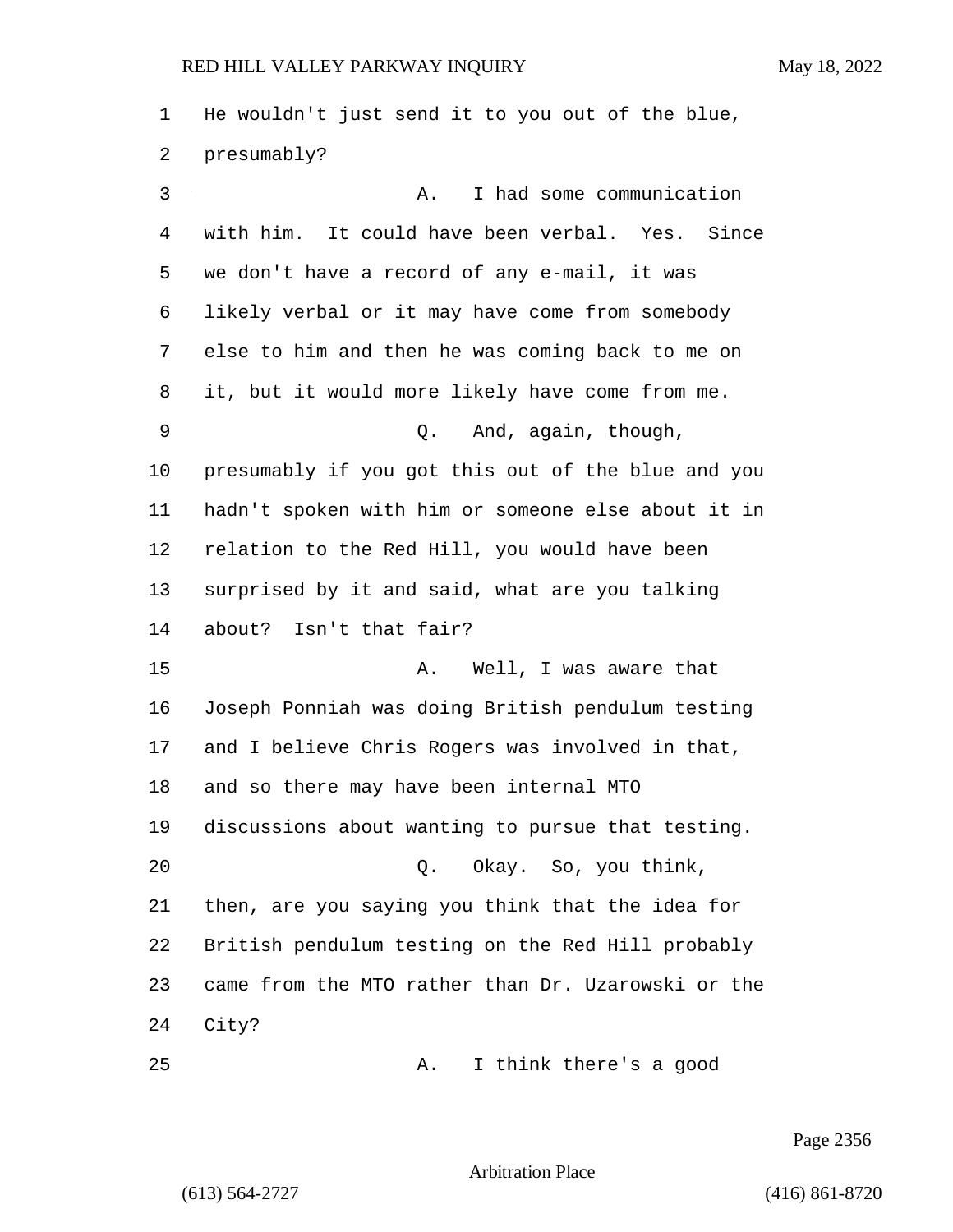| 1  | likelihood of that. I will be right upfront with   |
|----|----------------------------------------------------|
| 2  | you and tell you that I just don't recall. But,    |
| 3  | you know, MTO was doing both the skid testing as   |
| 4  | well as the British pendulum testing. I'm not      |
| 5  | sure what Dr. Uzarowski would require British      |
| 6  | pendulum testing for to supplement the skid        |
| 7  | testing information that we already had.           |
| 8  | I believe -- well, I should                        |
| 9  | let Joseph Ponniah and Chris Rogers speak to the   |
| 10 | purpose of the British pendulum testing, but one   |
| 11 | of the purposes that I believe that it was for is  |
| 12 | that it allowed you to take a core of that         |
| 13 | pavement and ship it to the lab and do testing, do |
| 14 | the British pendulum testing, which can be done in |
| 15 | the lab or it can be done in the field, versus the |
| 16 | skid trailer, which has to be coordinated.         |
| 17 | And I believe that Frank                           |
| 18 | Marciello, he did a great job accommodating the    |
| 19 | priority for early age friction testing, but he    |
| 20 | said, you know, I've got a list of other friction  |
| 21 | testing on other pavements that, you know, I like  |
| 22 | to schedule and, you know, I do them any time I    |
| 23 | want or schedule them in appropriately for the     |
| 24 | year and, you know, you're asking me to go out,    |
| 25 | you know, basically with a week's notice to go out |

Page 2357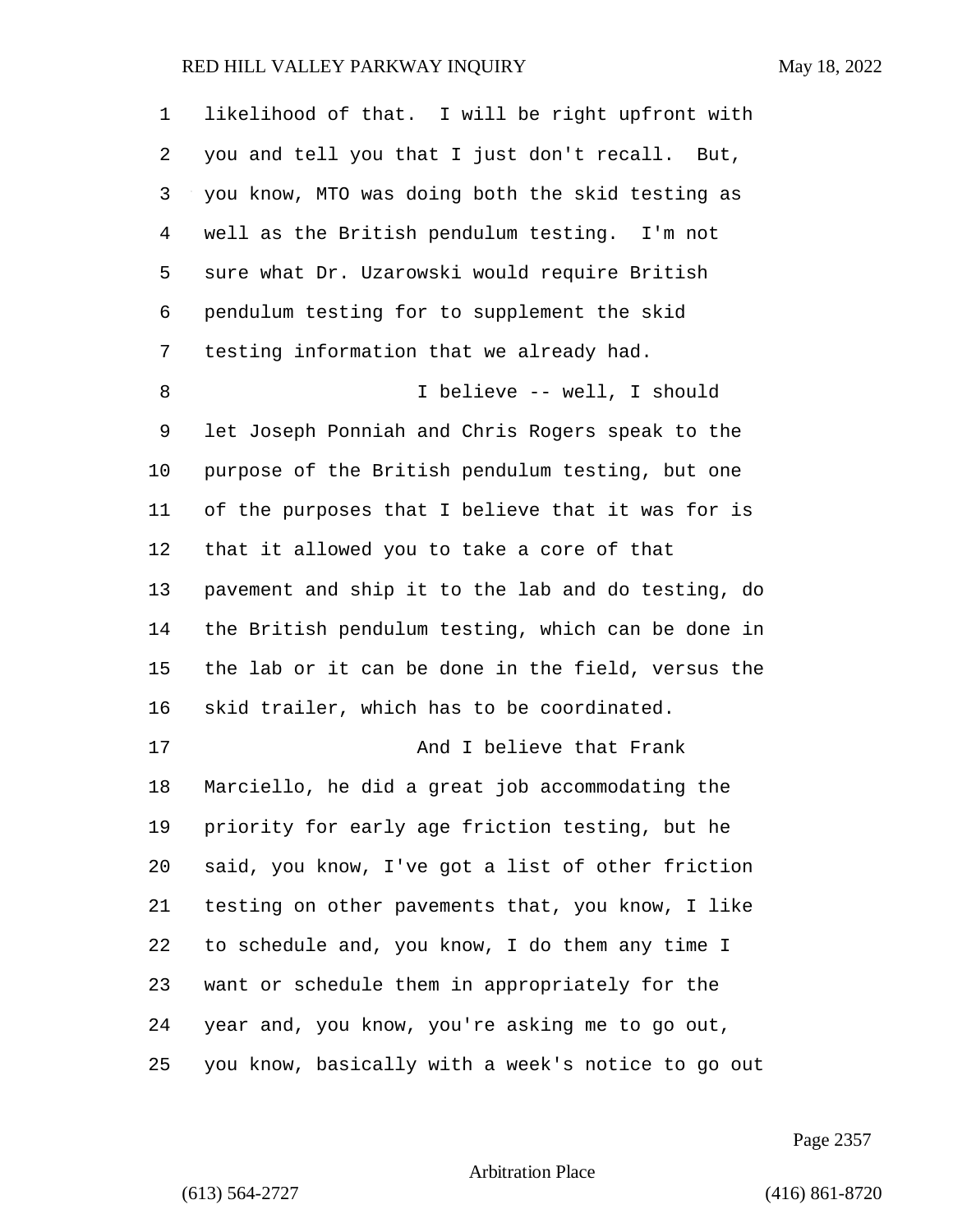and do this stuff. 2 So, it complicated his schedule and there were times where if he was up in Northern Ontario, you know, he can't necessarily come down and do testing on Woodstock for early age friction, which has some time sensitivity. So, if you could take a core, ship it to the lab and then you've got the ability to get a measurement of friction through a different means that has more flexibility in terms of timing. 12 12 It also would, I believe, tie into the fact that, you know, when you do a mix design or laboratory testing, before you start your paving, you then get a laboratory sample of that mix that you can do British pendulum testing on, which of course you cannot do skid testing on because you only have that sample that's made up in that the laboratory. 20 Q. When you talk about British pendulum testing on a mix, I mean, at that point it hasn't solidified, if I can put it. It hasn't been placed. Are you talking about doing the British pendulum testing as part of a polished stone value testing on the aggregates themselves

Page 2358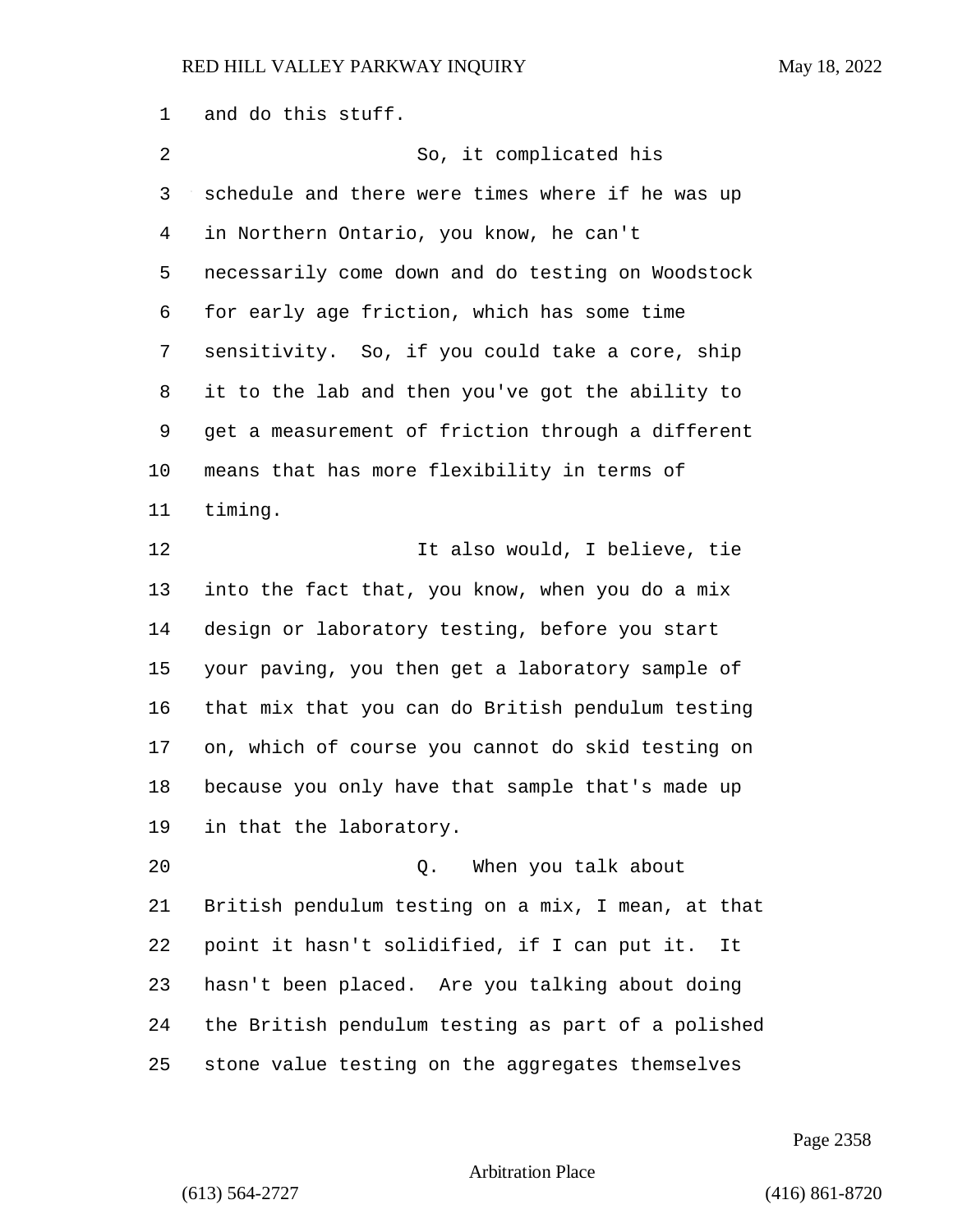after they've been extracted? Is that what you're referring to?

3 A. No. So, let me back up. You know, so if you place a mix, you can go and take a core of that mix and ship it down and then that's asphalt mix. But before you place any asphalt mix, you have to do the engineering to basically proportion your asphalt cement, your aggregate gradations and stuff like that. So, you do that on paper.

11 And then you will also mix up a small sample of it in the laboratory where you mix the aggregates and the asphalt cement. You will then -- so, you'll mix it up and then you'll compact it to a standard compaction and it's largely your proportions are based a lot on volumetrics. So, again, depending on how that compacts, that will get you your optimal amount of asphalt cement.

20 So, you'll have a hardened -- it's called a briquette, but it's similar to an actual core, and that is of the mix and you can do British pendulum on that mix. Nobody typically does that unless you wanted to get an indication of what you would be getting for early age SMA

Page 2359

Arbitration Place

(613) 564-2727 (416) 861-8720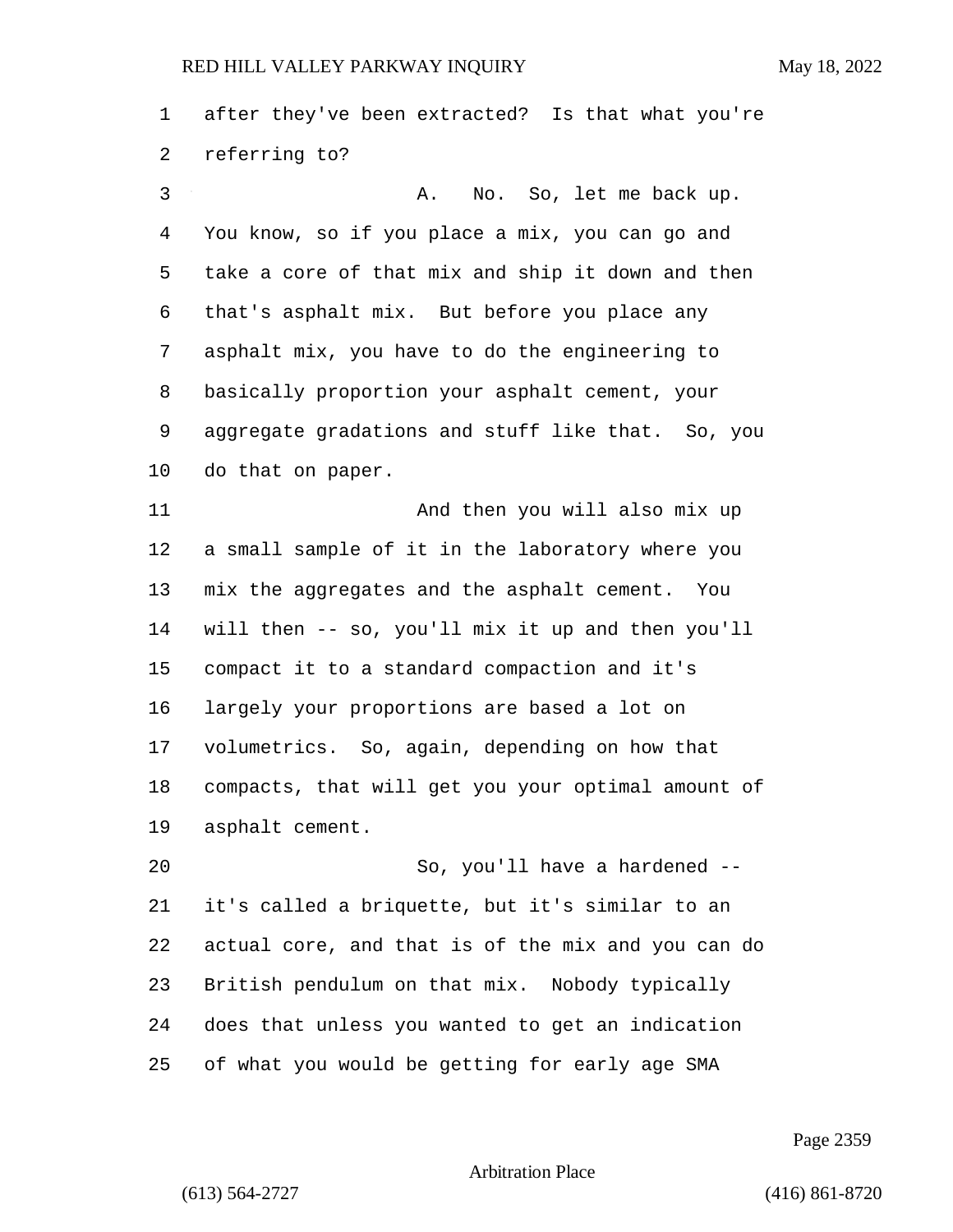friction because, you know, you're going to have a totally unweathered surface on that laboratory briquette.

4 The other thing that you need to consider is the whole laboratory mix procedure is a good simulation of what will happen mixing your asphalt and aggregates through an asphalt plant and then trucking them to the project, running them through your paver and your rolling operation to get your finished product. But as much as it is a good simulation, it is not a perfect simulation. But, again, that's what the laboratory procedure does. It's, you know, the best laboratory simulation that you can have to determine that information.

16 Q. Okay. So, if I've understood you correctly, you don't have a specific recollection of the discussions, of any discussion that you had, about the British pendulum testing, but you agree that it is likely you did have some discussion with Dr. Uzarowski prior to this e-mail, although you don't have any specific recollection of it, and you don't know but potentially you gave a couple of reasons why Golder was asking for it. Sorry, why the MTO

Page 2360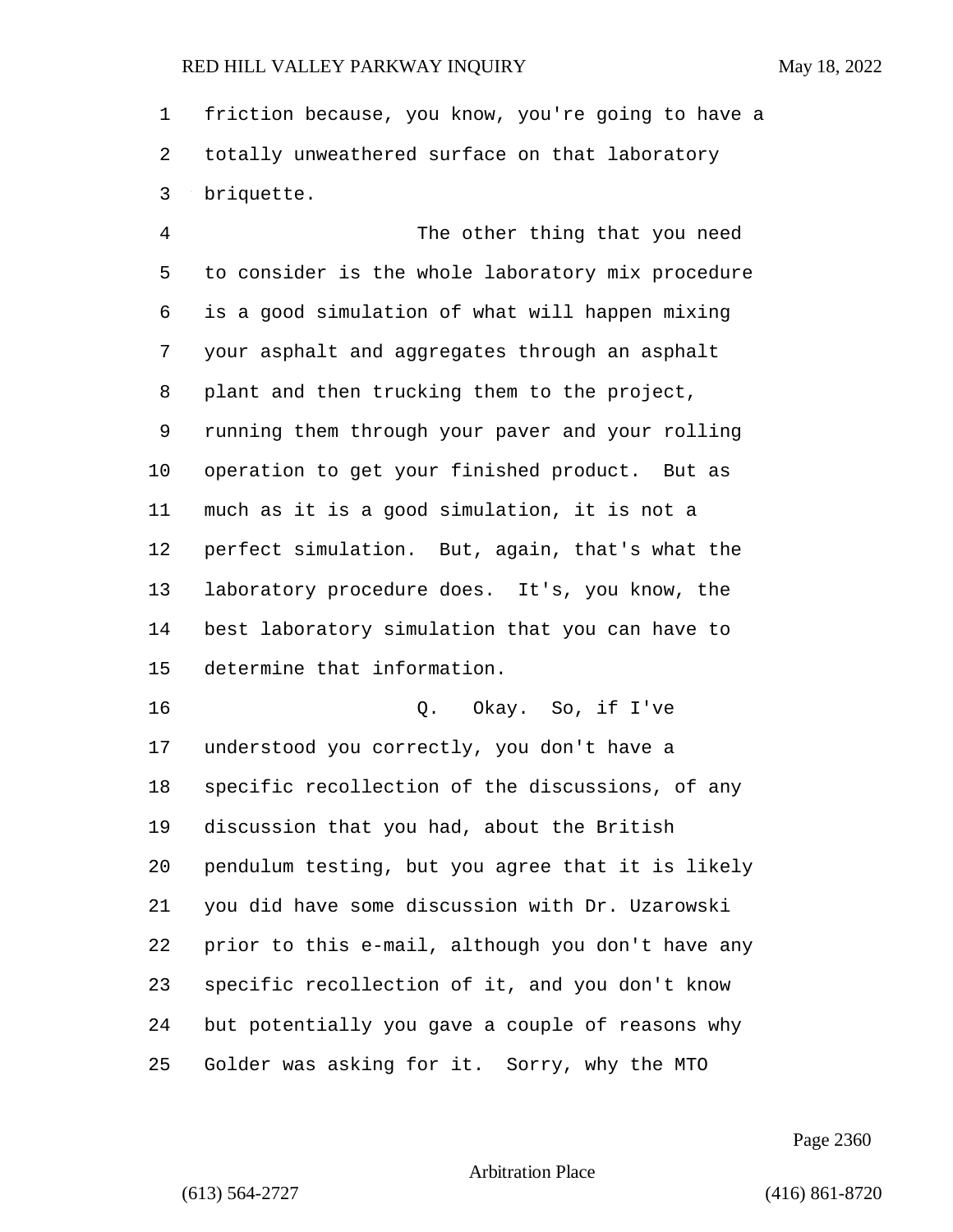might have wanted it to be done, although again you don't have a specific recollection. Is that fair? 4 A. That is fair. I do have a recollection that MTO was doing some British pendulum testing on samples. 7 C. Yes. No, I get that. Okay. Thank you. Now, Dr. Uzarowski testified that he thought, his recollection was that, the MTO wanted to do it, the British pendulum testing, that he believes it was because the MTO wanted to use the data to compare and correlate between skid testing and British pendulum testing. Does that ring any bell with you or no? 15 A. It does not ring a bell with me, but it seems logical. And, you know, I come back to my earlier statement that I don't -- I know that we were doing British pendulum and, you know, I believe the reason was to try and correlate between the two and then, with that correlation, you would have the opportunity to measure mixes before they're placed as well as cores that are placed. 24 Probably, you know, in thinking about it more, probably the better use

Page 2361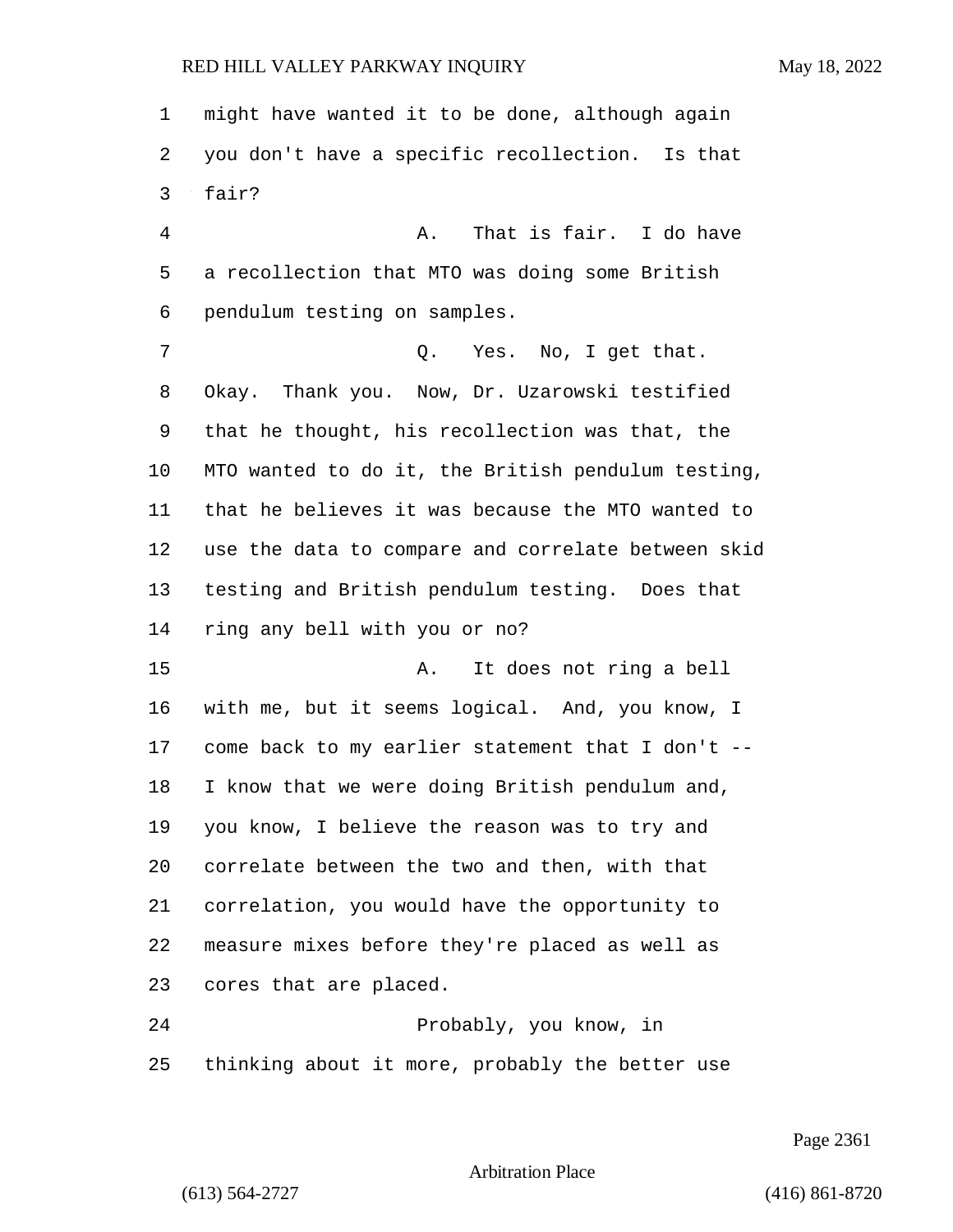| $\mathbf 1$ | for your British pendulum testing is that you can |
|-------------|---------------------------------------------------|
| 2           | do laboratory mixes on various mix variations and |
| 3           | then evaluate the different friction levels from  |
| 4           | your British pendulum. Right?                     |
| 5           | We've explained or I've                           |
| 6           | explained that, you know, for a laboratory mix    |
| 7           | sample, British pendulum testing is the -- you    |
| 8           | know, you can't do the skid trailer.              |
| 9           | Of course. You can't<br>Q.                        |
| 10          | drive on a lab sample?                            |
| 11          | You can't drive a -- it's<br>Α.                   |
| 12          | a six-inch core, so you would have to hit that    |
| 13          | spot pretty good.                                 |
| 14          | Got it. Just then coming<br>Q.                    |
| 15          | back, though, if it's likely that you had a       |
| 16          | discussion with Dr. Uzarowski -- and this is on   |
| 17          | October 19 you're talking about, sorry, he's      |
| 18          | talking about having spoken to the City of        |
| 19          | Hamilton about the British pendulum testing.      |
| 20          | In light of that, though, am I                    |
| 21          | correct you don't recall having any corollary     |
| 22          | discussion with him about the skid test results.  |
| 23          | Is that right?                                    |
| 24          | That is correct.<br>Α.                            |
| 25          | Okay. Now, when talking<br>Q.                     |

Page 2362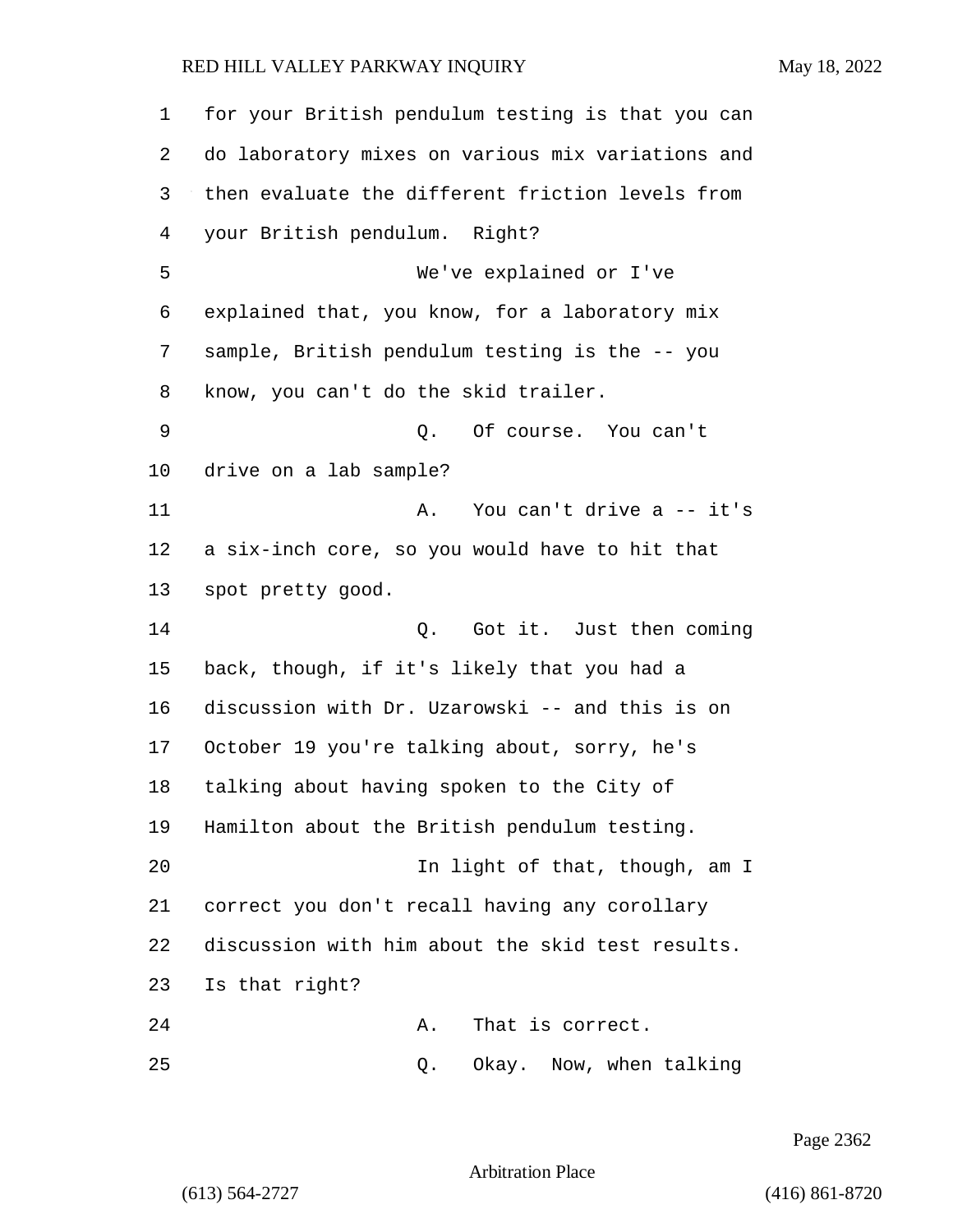| 1       | about the skid test results several minutes ago,   |
|---------|----------------------------------------------------|
| 2       | you explained about the general approach and about |
| 3       | not interpreting the skid test results when        |
| 4       | dealing with a third party and you've explained    |
| 5       | why that was. And I appreciate that you thought    |
| 6       | that these results were, as you described, good in |
| 7       | the context of early age friction.                 |
| 8       | What if you were, from the                         |
| 9       | results, not these results but from any results    |
| $10 \,$ | involving a third party, from those skid test      |
| 11      | results, were aware of or suspected a safety issue |
| 12      | arising from the results, what would you do then?  |
| 13      | That's an excellent<br>Α.                          |
| 14      | question. I think certainly one of the things      |
| 15      | would be to consult with some other people in the  |
| 16      | Ministry. You know, it would be -- you know,       |
| 17      | obviously sharing the results and asking, in this  |
| 18      | case, Dr. Uzarowski what his interpretation is and |
| 19      | what his action is going to be in response to      |
| 20      | them. Right?                                       |
| 21      | And if we're satisfied with                        |
| 22      | that being an appropriate action to mitigate the   |
| 23      | situation, then I believe that would alleviate our |
| 24      | concerns of being aware of a safety situation that |
| 25      | needs to be addressed and that is being addressed  |

Page 2363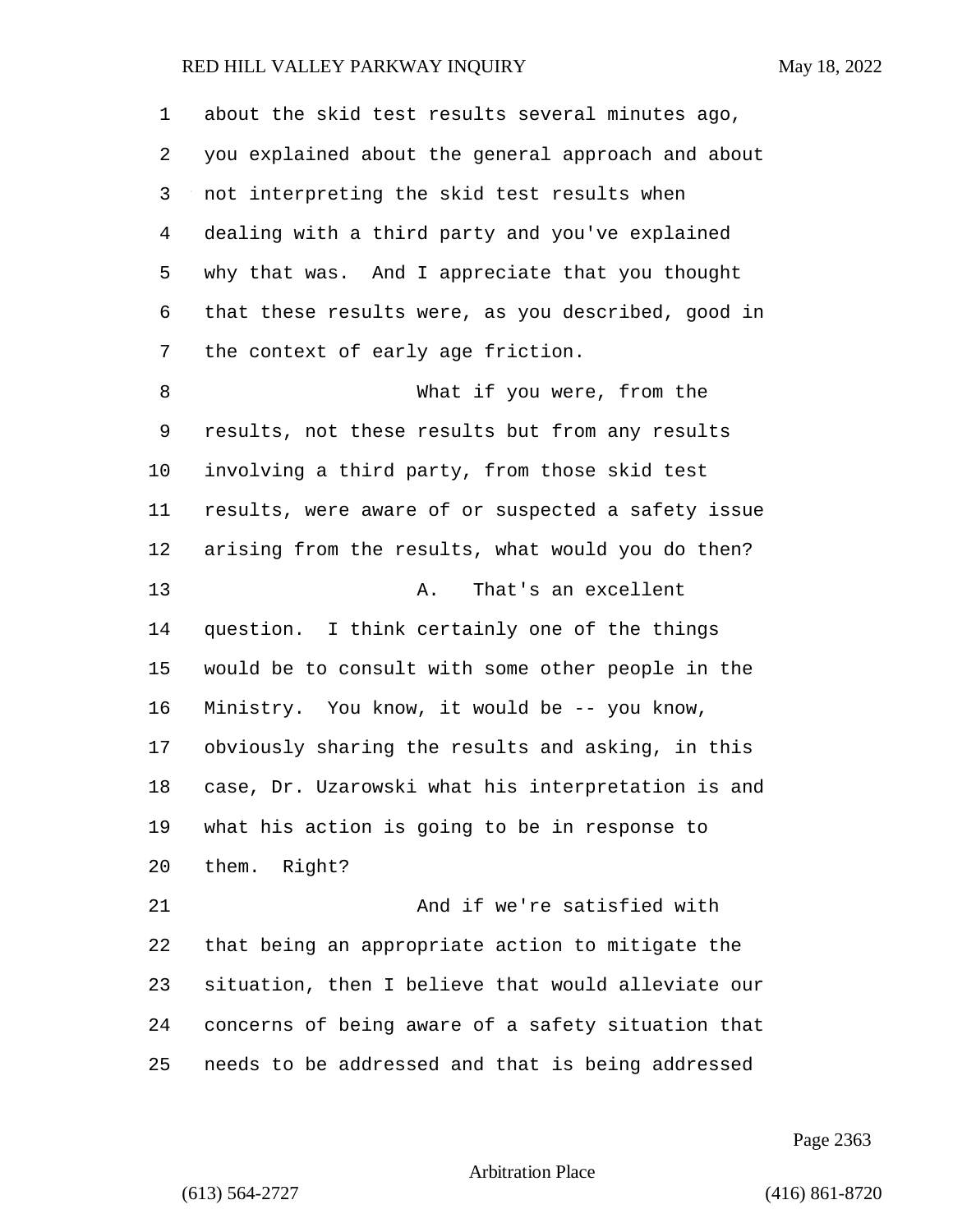| 1  | satisfactorily, so then we don't have to go in and |
|----|----------------------------------------------------|
| 2  | wave the flag that there's a concern and, you      |
| 3  | know, again, if, you know, it's not -- you know,   |
| 4  | we would tend to not direct others on how best to  |
| 5  | alleviate a concern as long as we're satisfied     |
| 6  | that they're taking appropriate action or are      |
| 7  | appropriately aware of the situation.              |
| 8  | Okay. And so, if I<br>Q.                           |
| 9  | understood you from that example, and I appreciate |
| 10 | that wasn't the case in this particular instance,  |
| 11 | but if you had provided the results and they       |
| 12 | caused you concern and you gave it to them and     |
| 13 | then the person you were providing them to says,   |
| 14 | whoa, those look really low, we've got to do       |
| 15 | something about this, we're going to lower the     |
| 16 | speed limit, we're going to have a look at things, |
| 17 | we're going to investigate and figure it out, if   |
| 18 | I'm interpreting what you're saying correctly,     |
| 19 | your point of view is that would likely satisfy    |
| 20 | you that they understood the gravity of the        |
| 21 | situation and therefore there was nothing else     |
| 22 | that the MTO needed to do. Is that fair from what  |
| 23 | you've just described?                             |
| 24 | I think in the overall<br>Α.                       |
| 25 | picture. I would add that, you know, I would not   |

Page 2364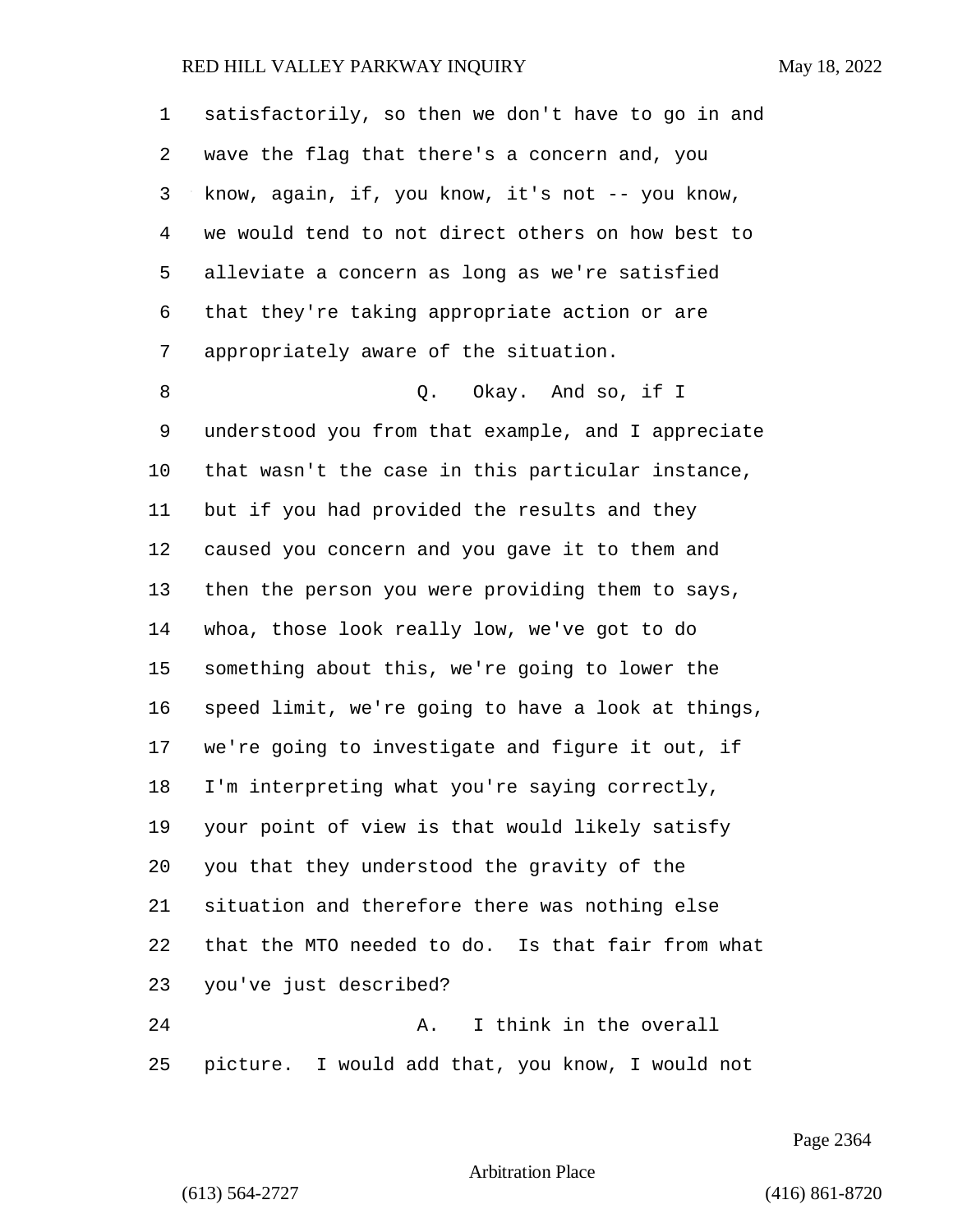make that conclusion that everything is now fine on my own. It would be in consultation with other people in the Ministry and perhaps as well some legal perspective to make sure that, you know, now that this has occurred, that, you know, whether, you know, whether we fulfil a duty to the public or a duty to ensure that things have been sufficiently resolved. 9 Q. Right. It wouldn't have been just your -- you certainly would have talked to others, potentially the legal department, but certainly others and decided what to do. That's understandable. 14 But as a professional engineer as well, if there was a safety issue and you were quite clear on that, am I correct that if, you know, you weren't satisfied that it was understood by the recipient of the information, that you would feel that you needed to take some sort of not action meaning physically on the road, but to advise them that there are at least concerns. Is that fair? 23 A. That is fair. I'm well aware of my obligation as a professional engineer to ensure that any safety issue that I become

Page 2365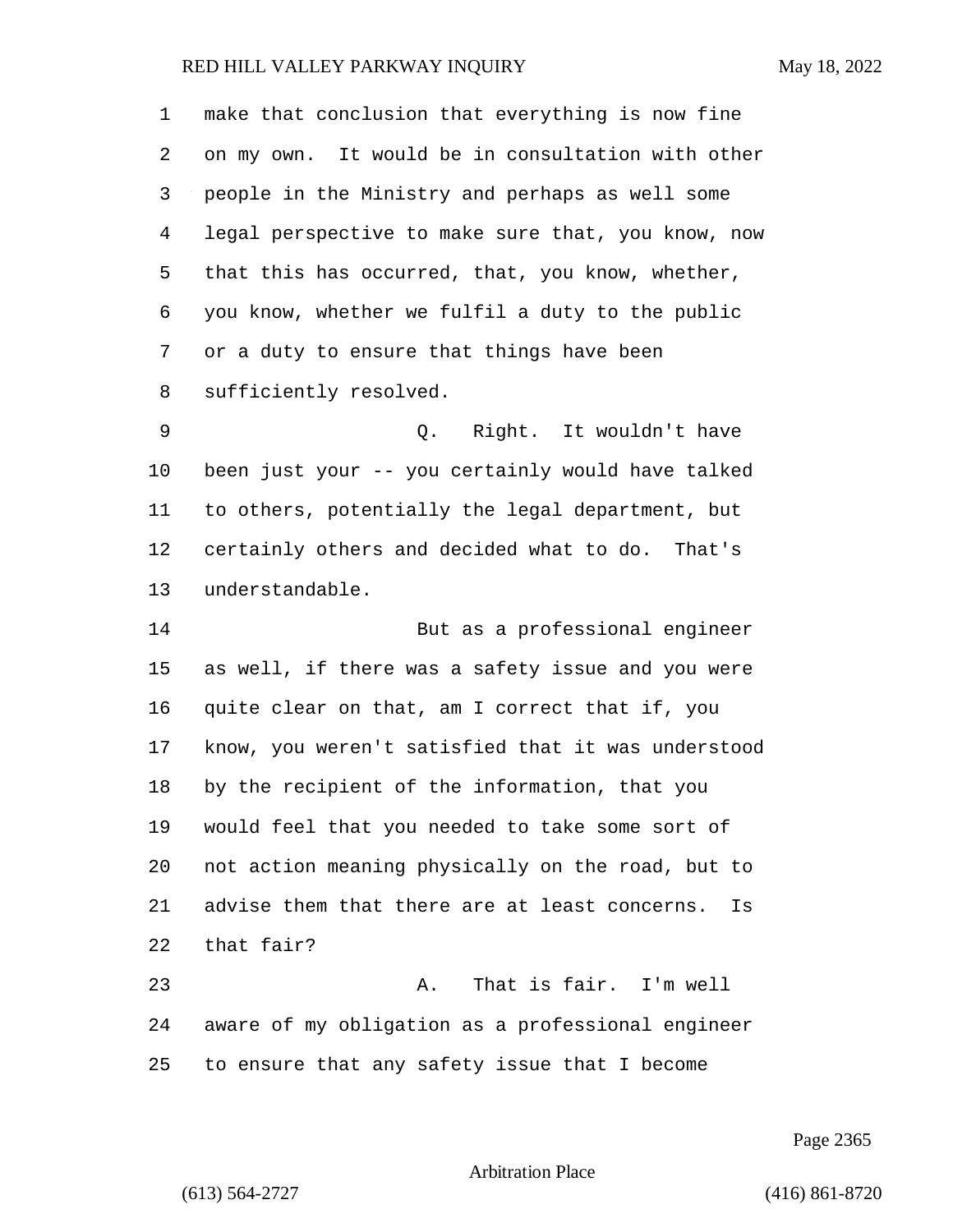aware of is adequately addressed. 2 Q. Okay. And then just because we have that example, if it was a third-party road that got the results from the 407 at Woodstock, sorry, 401 at Woodstock around the same time that you discussed yesterday and a little bit today with numbers in the low 20s, and is that something where, again, you would feel at that point that you need to highlight this with them and say that they need to look at it? I'm just wondering at what point it might cross that threshold. 13 A. Yeah, and I think that's a hypothetical question that -- 15 Q. It is. 16 A. You know? And, again, you know, I believe that my actions would involve seeking peer advice from others in the Ministry and, again, more legal advice to ensure that, you know, both my responsibility as a professional engineer as well as the Ministry's responsibility as an agency that now is also aware of the situation and how we basically cover off our responsibilities and ensure that they are fulfilled in this.

Page 2366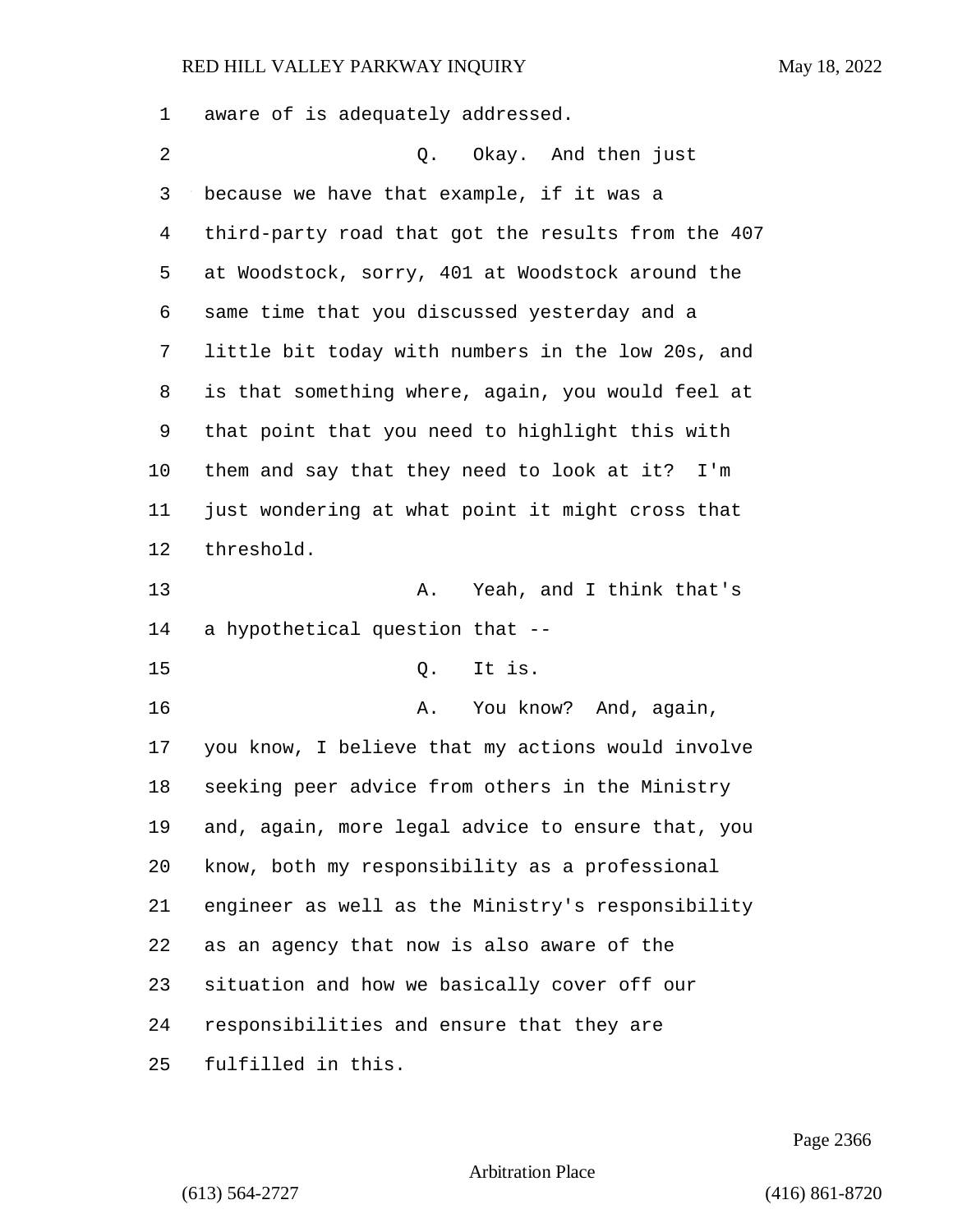| $\mathbf 1$ | I understand that. I'm<br>О.                       |
|-------------|----------------------------------------------------|
| 2           | not asking you to try to figure out what the legal |
| 3           | advice would be, but I just suggest to you that if |
| 4           | you got the results that were, at the very at      |
| 5           | least in the low 20s, when the MTO did take        |
| 6           | measures to deal with it in the early age friction |
| 7           | context, that you would have at least advised a    |
| 8           | third party that they ought to at least think      |
| 9           | about taking some measures because the results are |
| 10          | concerning?                                        |
| 11          | MR. BOURRIER: Commissioner,                        |
| 12          | sorry to interrupt. I think Mr. Raymond has        |
| 13          | answered this question as best he can. It is a     |
| 14          | hypothetical situation that's being asked of him   |
| 15          | to comment on, so I think he's answered this       |
| 16          | question already.                                  |
| 17          | JUSTICE WILTON-SIEGEL: Sorry,                      |
| 18          | I was muted there. I think, Mr. Lewis, we've had   |
| 19          | the question put a couple of times and we've got   |
| 20          | the answer.                                        |
| 21          | MR. LEWIS: Okay. Thank you.                        |
| 22          | BY MR. LEWIS:                                      |
| 23          | It appears, just with<br>Q.                        |
| 24          | respect coming back briefly to the British         |
| 25          | pendulum testing, if we could go to overview       |

Page 2367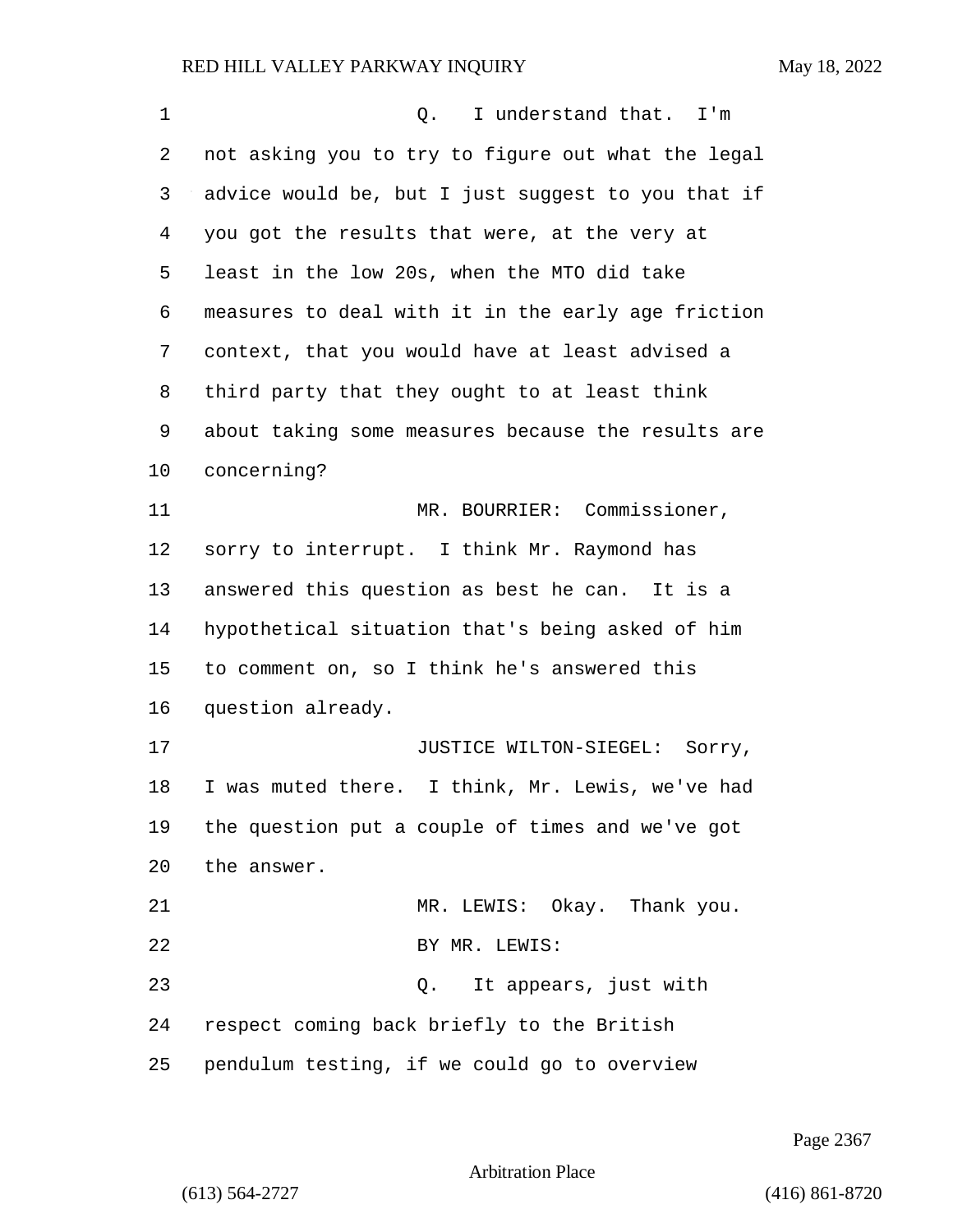| $\mathbf 1$ | document 4, image 70, and 157, we may come back to |
|-------------|----------------------------------------------------|
| 2           | this for another purpose about Blastrac, which     |
| 3           | we're going to get to in a minute, but in the last |
| 4           | sentence of an e-mail on November 2, 2007 from you |
| 5           | to Dr. Uzarowski, you state:                       |
| 6           | "I think that the                                  |
| 7           | pendulum testing of the                            |
| 8           | SMA will not happen."                              |
| 9           | Do you have any recollection                       |
| $10 \,$     | of why it will not happen and our understanding is |
| 11          | it didn't happen? Do you recall why?               |
| 12          | I don't recall, you know,<br>Α.                    |
| 13          | and I wasn't directly involved with that, with the |
| 14          | pendulum testing. That was, sort of, a subgroup    |
| 15          | of the early friction SMA and I think the question |
| 16          | would be better answered by Joseph Ponniah or      |
| 17          | Chris Rogers. I suspect that, you know, they       |
| 18          | probably were unable to schedule going out there   |
| 19          | or may not have seen a need for that pendulum      |
| 20          | testing. I can't speak to the reasons why.         |
| 21          | You just don't recall at<br>Q.                     |
| 22          | this point?                                        |
| 23          | I just don't recall.<br>Α.                         |
| 24          | Okay. You can take that<br>Q.                      |
| 25          | down, Registrar. Thank you. And if we could go     |

Page 2368

Arbitration Place

(613) 564-2727 (416) 861-8720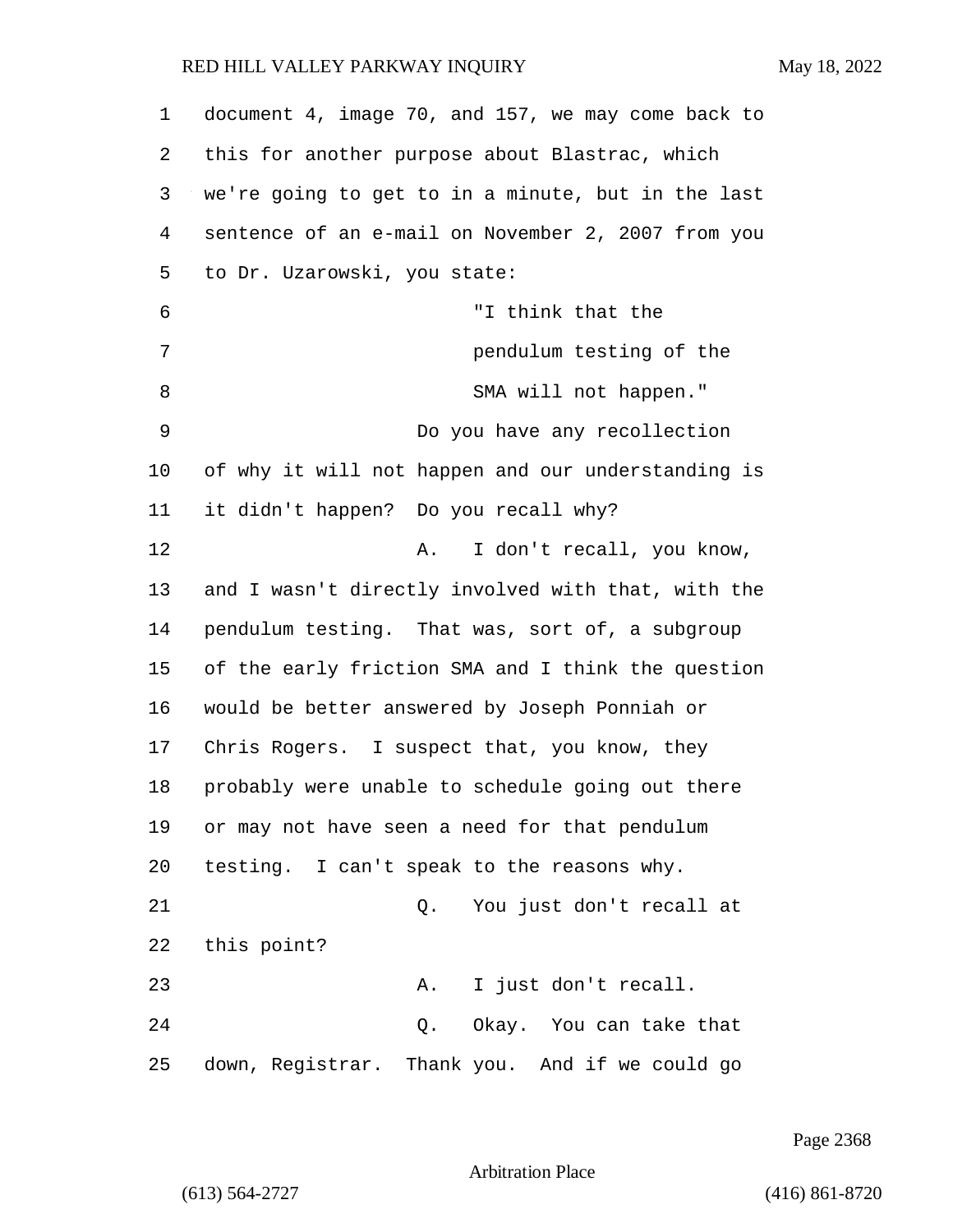to image 81, and in paragraphs 185 and 186 there's some e-mails between Ms. Lane and Mr. Kazmierowski about the Red Hill friction test results that we were just discussing. And Ms. Lane is asked by Mr. Kazmierowski about who they have been shared with and she says: 7 "Not sure if Mr. Raymond 8 shared them with the MTO 9 task group members." 10 And then she sends the results to Mr. Tam, Mr. Rogers and Mr. Billings, who are all on the SMA task group at that time. 13 And do you recall if there was any discussion amongst the SMA task group about the SMA results? Sorry, the SMA results. The Red Hill SMA results? 17 A. I don't recall. A lot of times the SMA task group would look at more summary information of results rather than individual results, and individual results would be looked at by myself and a couple other key people and then, sort of, incorporated into the larger database of information that would then go forward to the task group. 25 Q. And there is no mention,

Page 2369

Arbitration Place

(613) 564-2727 (416) 861-8720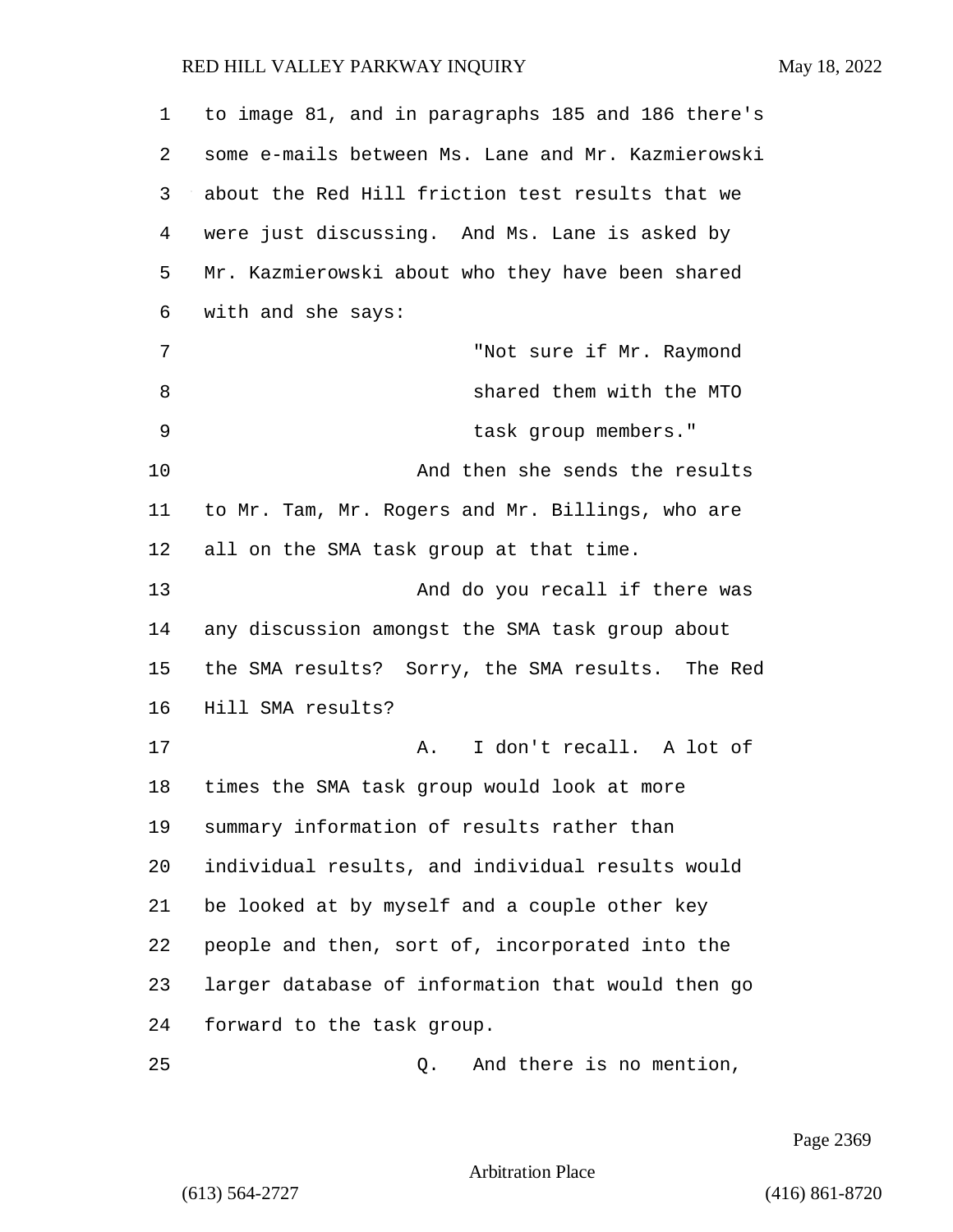| 1  | I can tell you, in the task group minutes of those |
|----|----------------------------------------------------|
| 2  | results specifically. So, in talking with other    |
| 3  | members specifically of the task group, do you     |
| 4  | recall if you had any discussions about the Red    |
| 5  | Hill results with Dennis Billings specifically?    |
| 6  | I doubt that I would have<br>Α.                    |
| 7  | had discussions with Dennis Billings, no. I doubt  |
| 8  | that that would have happened and I doubt that I   |
| 9  | would have -- you know, the discussion that would  |
| 10 | have happened regarding the individual results,    |
| 11 | you know, we would do a smaller group review of it |
| 12 | and then that would go into, sort of, a larger     |
| 13 | database that then would go forward to the task    |
| 14 | group typically.                                   |
| 15 | No, I understand that.<br>Q.                       |
| 16 | But I take it you don't recall any discussions     |
| 17 | with Mr. Billings?                                 |
| 18 | I do not nor do I of the<br>Α.                     |
| 19 | task group members specifically. I don't think     |
| 20 | Bob Gorman was part of the group and Becca Lane    |
| 21 | and I quess -- and I can't remember if             |
| 22 | Mr. Kazmierowski was, but I believe those are the  |
| 23 | people that would have participated with me in the |
| 24 | review.                                            |
| 25 | Oh, I think I've lost sound.                       |

Page 2370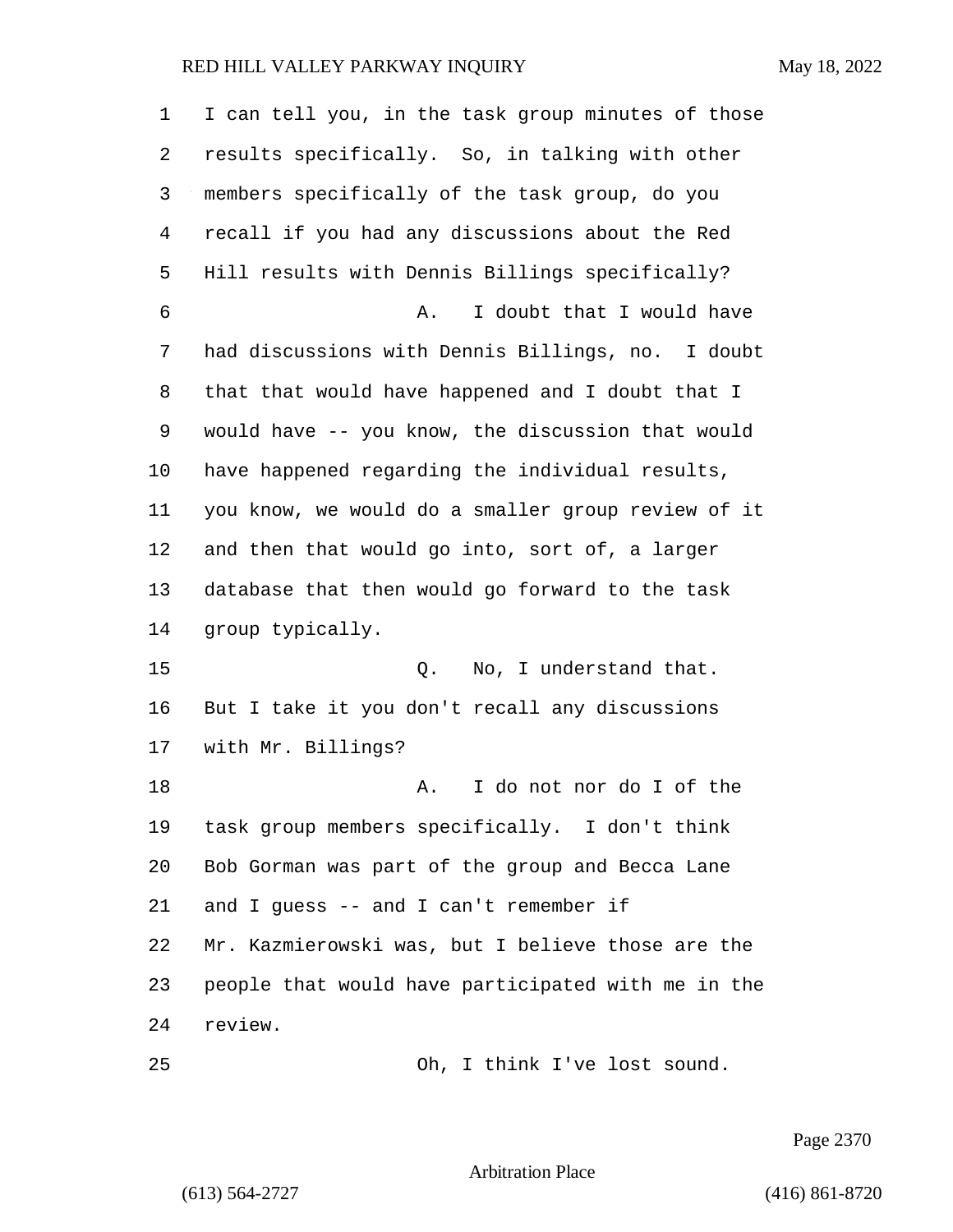| 1  | Q.<br>No, that was me just not                       |
|----|------------------------------------------------------|
| 2  | talking. I'm looking for the next topic. If we       |
| 3  | could, Registrar, go to image 65 in overview         |
| 4  | document 4. And this is about an issue that you      |
| 5  | raised yesterday and then we parked it, so to        |
| 6  | speak, to talk about today because of the timing     |
| 7  | in which it arose.                                   |
| 8  | So, in paragraph 147, on                             |
| 9  | October 22, so now we're six days after the skid     |
| 10 | testing on the Red Hill, Dr. Uzarowski sent an       |
| 11 | e-mail to you with the subject line "Pavement Shot   |
| 12 | Blasting" and then he wrote what's indicated in      |
| 13 | that e-mail, if you could call that up. He           |
| 14 | provides the name of the company, Blastrac, and      |
| 15 | the website and a little bit of information about    |
| 16 | it and that he can give you a contact for it.        |
| 17 | And so, Blastrac, as I                               |
| 18 | understand it, that's a company that does the        |
| 19 | surface treatment to improve surface friction.<br>Is |
| 20 | that correct?                                        |
| 21 | They are a company that<br>Α.                        |
| 22 | does essentially shot blasting of a pavement         |
| 23 | surface to restore friction, yes.                    |
| 24 | Q. Okay. And did this issue                          |
| 25 | have anything to do with the Red Hill?               |

Page 2371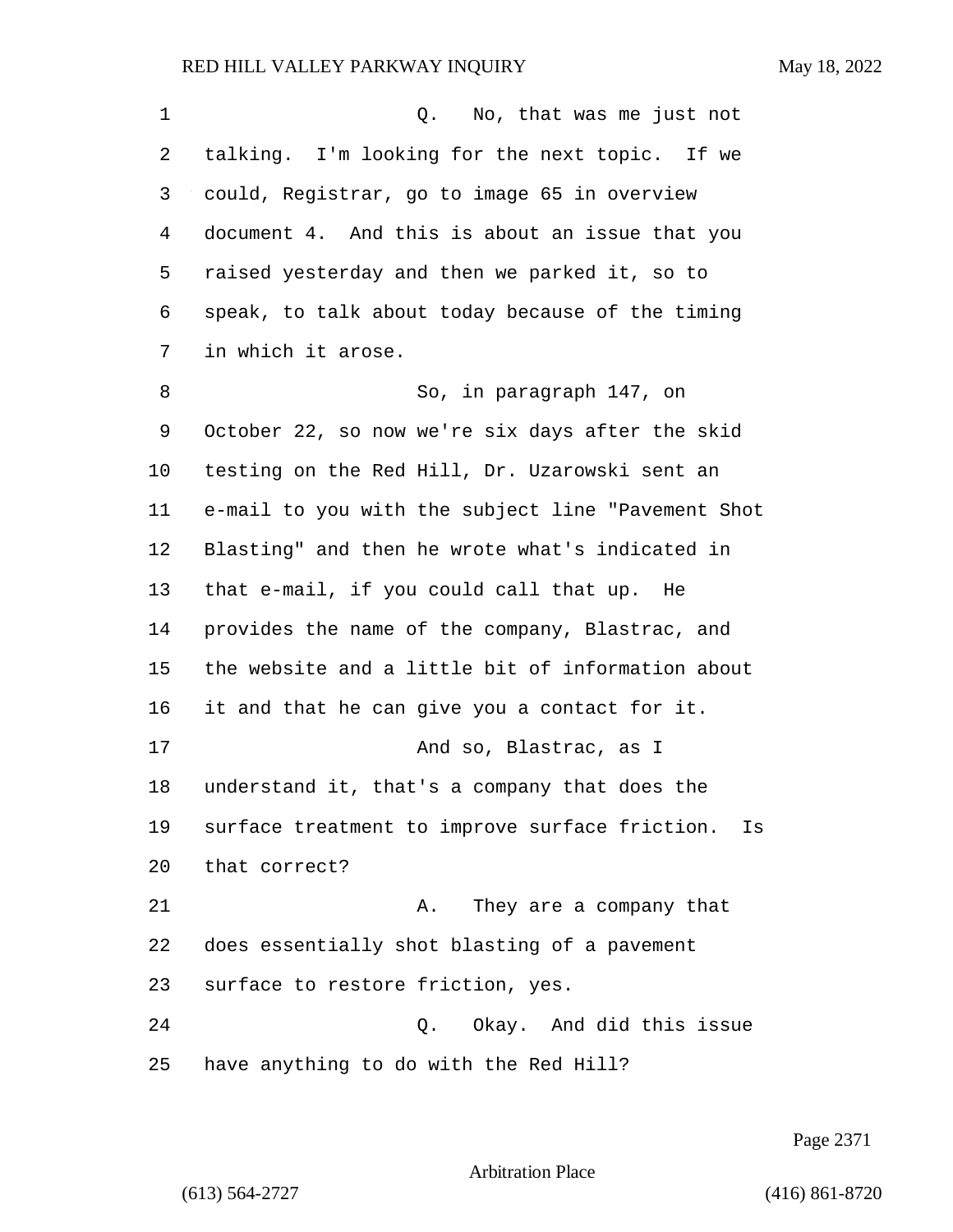| $\mathbf 1$ | It did not. The<br>Α.                              |
|-------------|----------------------------------------------------|
| 2           | discussion came up when Dr. Uzarowski had          |
| 3           | contacted me and asked me about the rumour of      |
| 4           | early age SMA or I don't know if it was a rumour   |
| 5           | or whether it was -- or if he was aware that we    |
| 6           | were having concerns with early age friction on    |
| 7           | SMA.                                               |
| 8           | And during that discussion, I                      |
| 9           | had given him an overview of the early age SMA     |
| $10 \,$     | issue and some of the work that MTO was doing to,  |
| 11          | sort of, resolve the issue and I'm sure it would   |
| 12          | have got into the aggregate side of things and,    |
| 13          | you know, had mentioned that, you know, we were    |
| 14          | looking at treatments as well.                     |
| 15          | And he, I believe, was the one                     |
| 16          | that mentioned, well, have you tried $-$ I don't   |
| 17          | know if he called it Blastrac, but, you know, have |
| 18          | you tried basically the shot blasting? And I       |
| 19          | think, because I believe the typical use and I     |
| 20          | believe he flagged it, you know, Blastrac is used  |
| 21          | at airports to remove the rubber tire accumulation |
| 22          | that happens from airplanes landing.               |
| 23          | So, he had asked if we brought                     |
| 24          | that up and I said I wasn't aware of it and that   |
| 25          | he was going to give me the information of the     |

Page 2372

Arbitration Place

(613) 564-2727 (416) 861-8720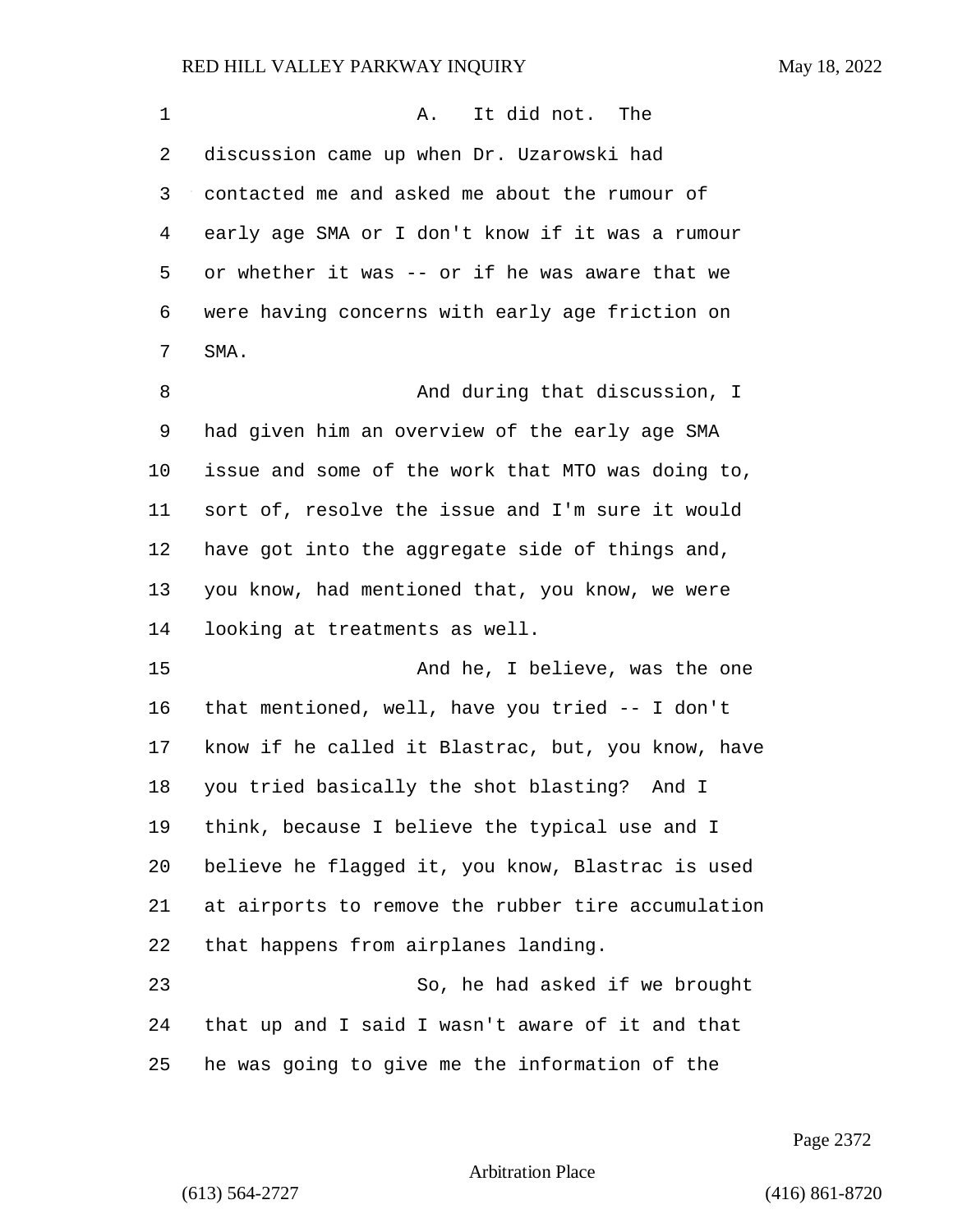company and a contact name. So, this is kind of the first part of that and it was to fit in with the MTO's review of, sort of, treatment options that could be done.

5 Q. Okay. So, are you saying, because when you first started your answer you indicated the discussion came up when Dr. Uzarowski contacted me and asked me about a rumour about early age SMA or if he was aware we were having concerns with early age friction on SMA, are you talking about this issue specifically having been raised in your conversation with him on July 31, 2007 or are you talking about some later date?

15 A. I can't say specifically which of those two dates it was, but it did come up from him and it's something that I asked him for further information for MTO to look at as one of our options for resolving the problem.

20 Q. Okay. If we could go to image 74 and 75, and in paragraph 167 and 168 there's some e-mails back and forth between you and Mr. Bowers on November 16, 2007 about -- and that's Greg Bowers of Blastrac and you're on the subject of Enquiry Regarding Blastrac Technology.

Page 2373

Arbitration Place

(613) 564-2727 (416) 861-8720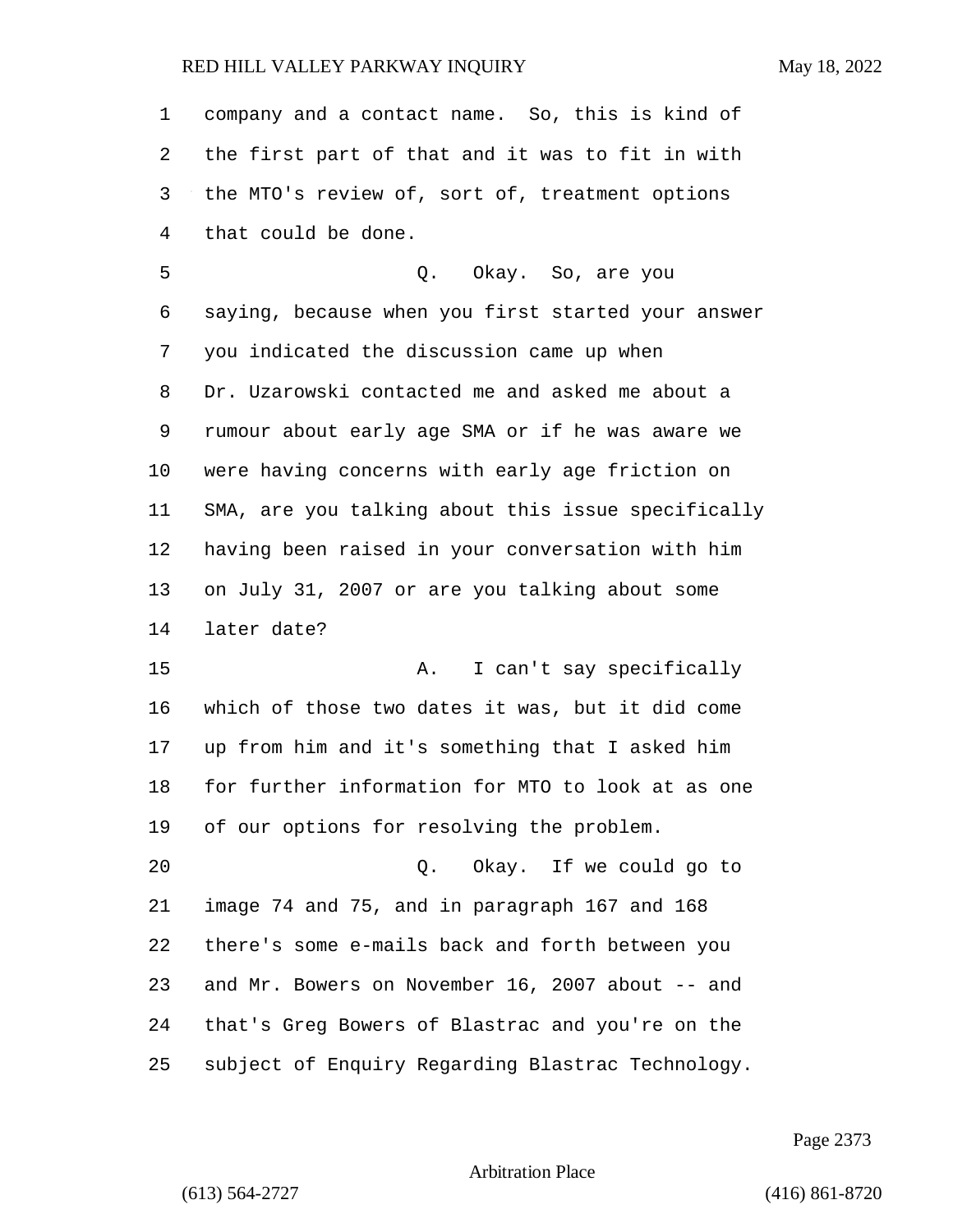| 1       | Then he responds with some information about it.  |
|---------|---------------------------------------------------|
| 2       | Have you had a chance to look                     |
| 3       | at that?                                          |
| 4       | Α.<br>Yes.                                        |
| 5       | Q. Okay. Thank you. And                           |
| 6       | then if you take that down, Registrar and pull up |
| 7       | 170 and 171, actually maybe -- sorry, I meant the |
| 8       | paragraphs. If we could go back to 75 and 76,     |
| 9       | images 75 and 76. It's actually 170 and 171, so   |
| $10 \,$ | both those paragraphs. Thank you.                 |
| 11      | So, in these paragraphs, on                       |
| 12      | November 21, 2007, Mr. Bowers e-mails you and     |
| 13      | Ms. Lane a budget and a quote to provide a        |
| 14      | demonstration, and you e-mail him back on the     |
| 15      | 22nd. You're talking about a trial and you        |
| 16      | indicate that:                                    |
| 17      | "The pavement you were                            |
| 18      | proposing will no longer                          |
| 19      | work for the                                      |
| 20      | demonstration because                             |
| 21      | it's being opened to                              |
| 22      | traffic this week and                             |
| 23      | winter has arrived."                              |
| 24      | Do you recall what highway you                    |
| 25      | were talking about?                               |

Page 2374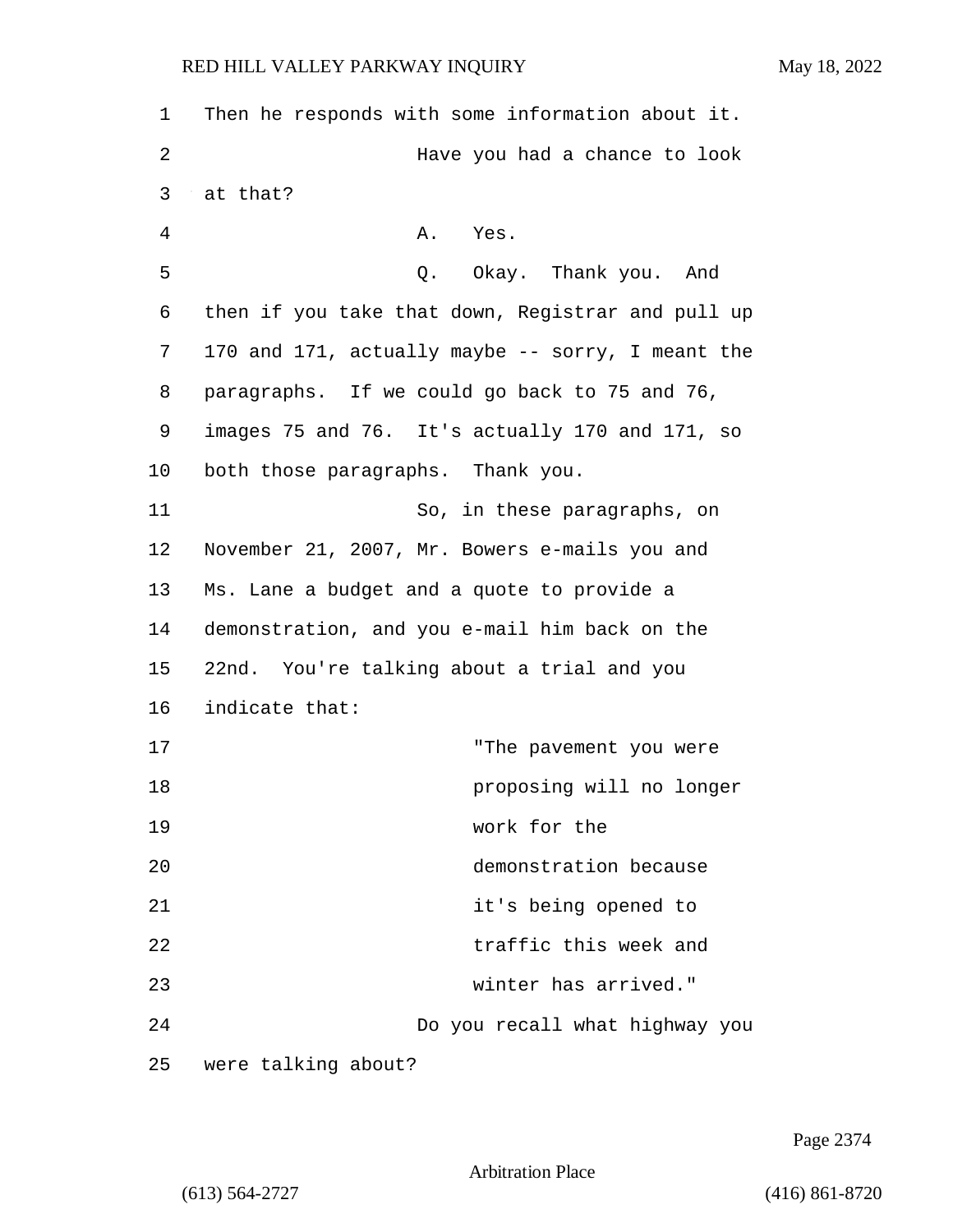| 1  | I do not and I don't<br>Α.                         |
|----|----------------------------------------------------|
| 2  | recall if I actually had a highway at this time in |
| 3  | mind. Appreciate that I'm pretty sure Greg Bowers  |
| 4  | was located in Atlanta and I believe there is one  |
| 5  | Blastrac machine that would work throughout North  |
| 6  | America, and so it's really getting an indication  |
| 7  | of when that machine might be available to come to |
| 8  | Ontario for, you know, quite a small, you know,    |
| 9  | one day or one night trial. Right? So, you know,   |
| 10 | we're kind of fitting into their schedule.         |
| 11 | And then, you know, after he                       |
| 12 | was going to come back to me and tell me when it   |
| 13 | was available, you know, we've got SMA projects    |
| 14 | going, you know, pretty consistently at the        |
| 15 | Ministry. It's easy then to see if we've got --    |
| 16 | to fit it into an existing project, provided we're |
| 17 | not into December where projects are no longer     |
| 18 | going. As you can appreciate, if this was July it  |
| 19 | would likely be, that's great, and then I could    |
| 20 | reach out to the one, two or three SMA projects    |
| 21 | that we might have had going at that time and then |
| 22 | try to facilitate a demonstration of their product |
| 23 | to see if it was in fact capable of providing us   |
| 24 | the results that we were looking for.              |
| 25 | Registrar, could you take<br>Q.                    |

Page 2375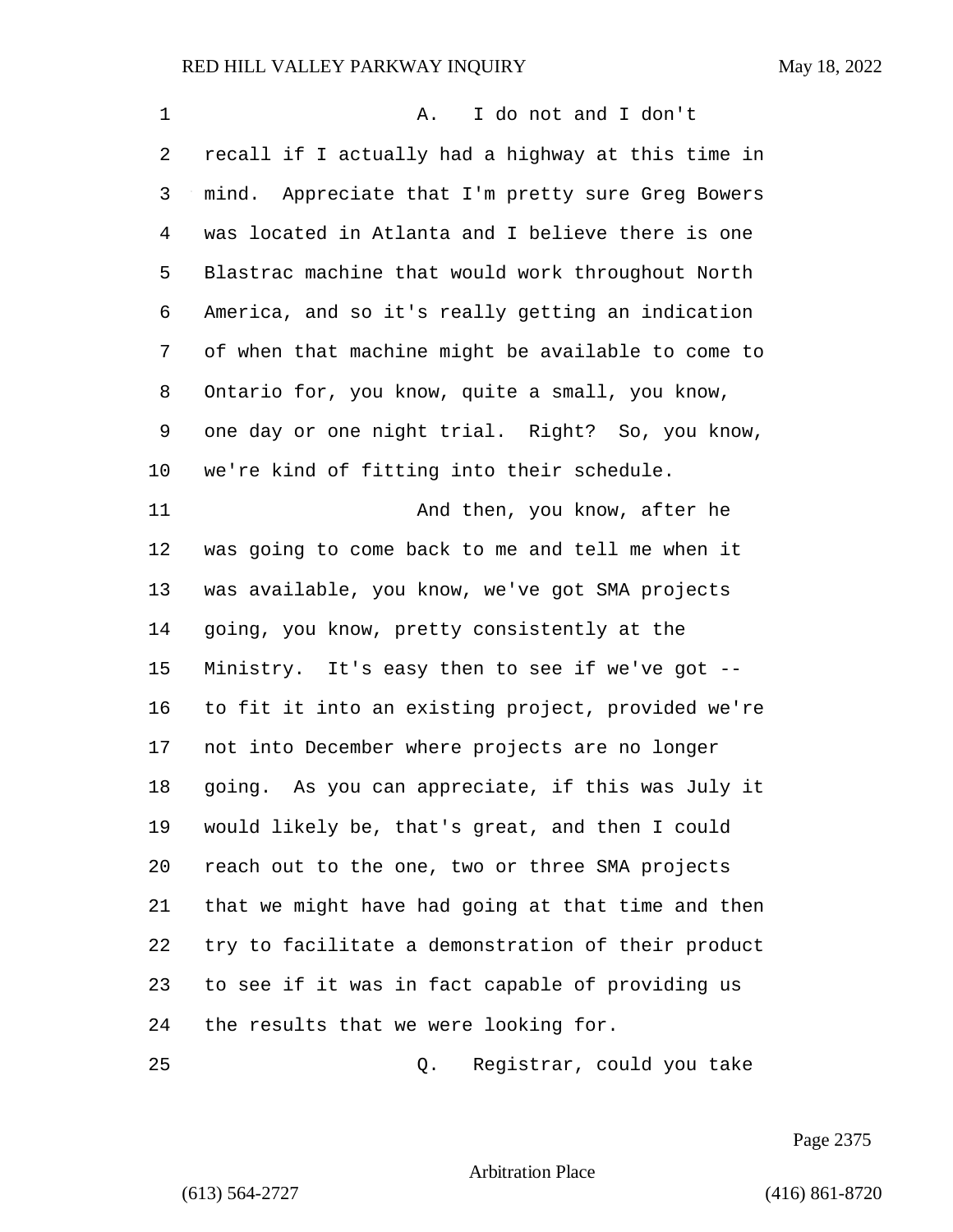| 1  | that down and could we go to MT01413. And these    |
|----|----------------------------------------------------|
| 2  | are e-mails involving you and Mr. Marciello, is    |
| 3  | the first one at the bottom where he sends, on     |
| 4  | November 15, 2007, results from -- the subject     |
| 5  | line is "Friction on SMA and Contract 2007-2131    |
| 6  | with Reduced AC Trial," indicating that it's in    |
| 7  | the middle of the Rouge River structure in Ajax,   |
| 8  | so somewhere in the Durham region, Rouge River to  |
| 9  | Ajax. And then there's a further e-mail above      |
| 10 | from you to someone named Sadar Singh on the       |
| 11 | issue, so that's going around the same time.       |
| 12 | Is that the pavement that you                      |
| 13 | were suggesting that you were thinking of doing    |
| 14 | the Blastrac trial on?                             |
| 15 | It may have been. Again,<br>Α.                     |
| 16 | I can't remember if I had a project in mind at the |
| 17 | time or if in fact I was seeing when they were     |
| 18 | available and then would reach out and see what    |
| 19 | projects we had going.                             |
| 20 | If we could make that an<br>$\circ$ .              |
| 21 | exhibit, Commissioner. It would be Exhibit 49.     |
| 22 | THE REGISTRAR:<br>Noted,                           |
| 23 | counsel.                                           |
| 24 | EXHIBIT NO. 49: E-mail                             |
| 25 | from Mr. Bowers to                                 |

Page 2376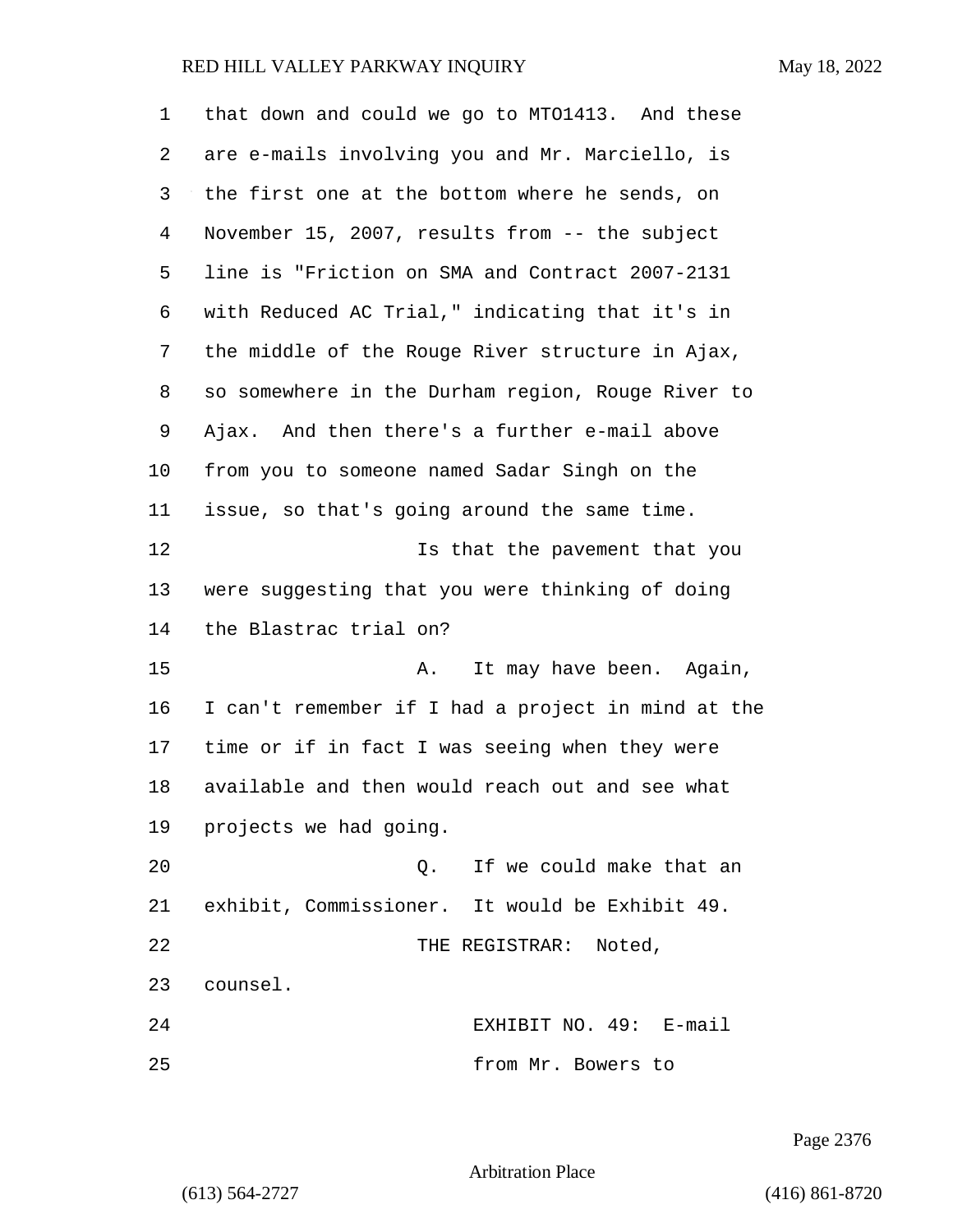| 1  | Mr. Raymond, dated                                 |
|----|----------------------------------------------------|
| 2  | November 15, 2007.                                 |
| 3  | MR. LEWIS: Thank you. Okay.                        |
| 4  | BY MR. LEWIS:                                      |
| 5  | Q. You can take that down                          |
| 6  | and go to MT013349. These are the minutes from     |
| 7  | the SMA main task group on April 14, 2008, so      |
| 8  | jumping ahead, and it indicates that you were one  |
| 9  | of the people present at that meeting, that there  |
| 10 | were eight people present.                         |
| 11 | And then in number 3, if you                       |
| 12 | could call up that paragraph, please, Registrar,   |
| 13 | there's a reference at that meeting to Blastrac    |
| 14 | technology and your conclusions. Do you recall     |
| 15 | this?                                              |
| 16 | I don't recall the<br>Α.                           |
| 17 | meeting specifically, but this would be consistent |
| 18 | with what would have happened at a meeting and,    |
| 19 | you know, that we were continuing to evaluate      |
| 20 | various technologies and that, for the Blastrac    |
| 21 | technology, we continued to have concerns with the |
| 22 | shot pellets, you know, as they would hit that     |
| 23 | rich asphalt surface, that they would gum up with  |
| 24 | asphalt cement and then, you know, they get        |
| 25 | recycled back in, I believe, and then, you know,   |

Page 2377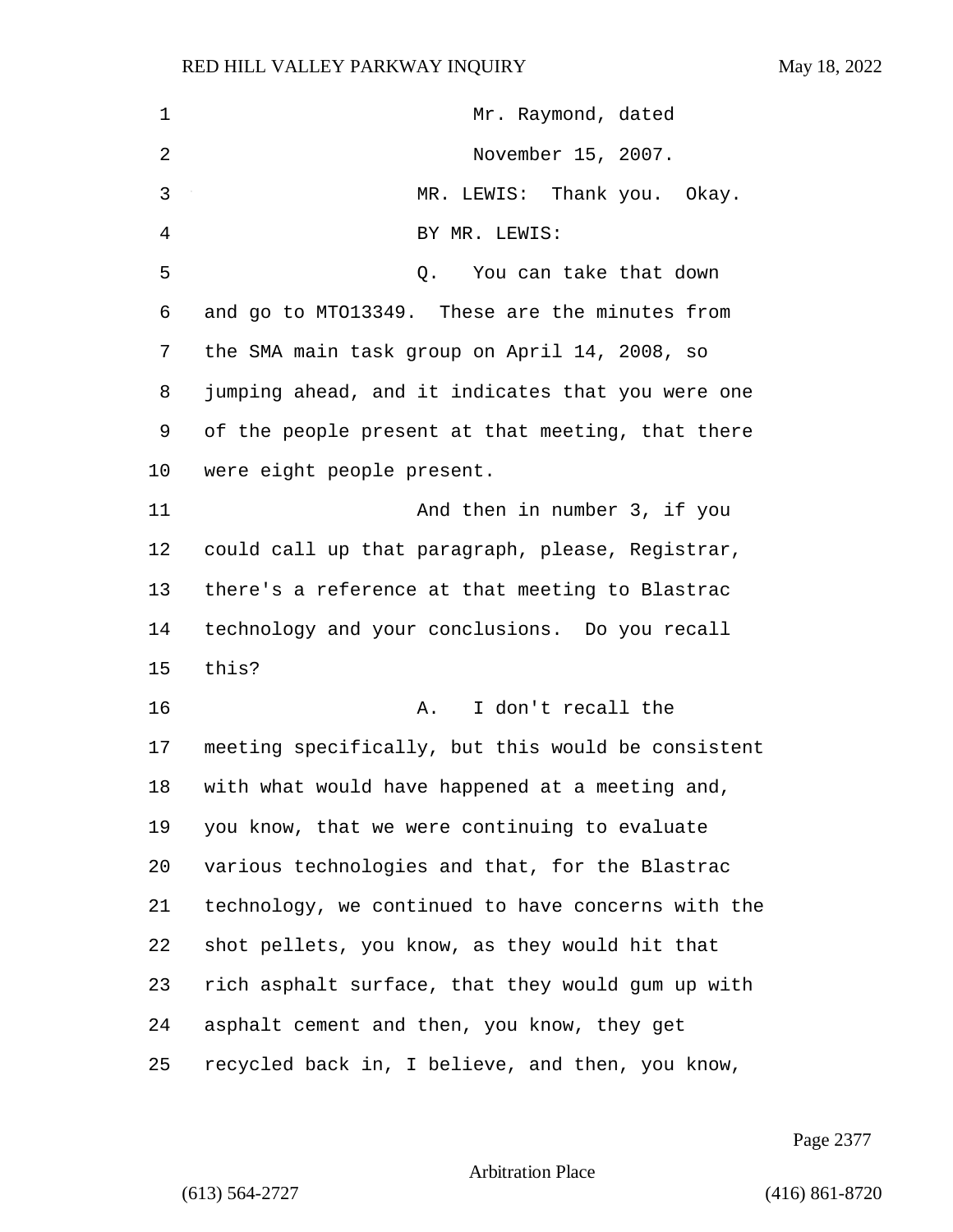you've got a shot pellet coated with excess AC after a couple cycles through and then it's going to lose its effectiveness to remove additional asphalt cement, so essentially gumming up the shot pellets. 6 Q. Thank you. You can take that down, please. And, sorry, you can take that document away. 9 So, in 2008 you were the, at that point, the senior pavement design engineer. Right? That's the position you occupied from June 2007 to July 2009? 13 A. I don't have my résumé in front of me, but I believe you. That's about the right time. **16** Q. That's what your CV says. 17 A. Yeah, and that would be about the right time, yes, and my CV would be correct. 20 Q. All right. If we could go to image 84 in overview document 4, please. And as you'll see in paragraphs 193 and 194, 194, Mr. Marciello conducted skid testing on the Red Hill on June 12, 2008 and then he e-mailed -- sorry, this is just in 193. And then he e-mailed

Page 2378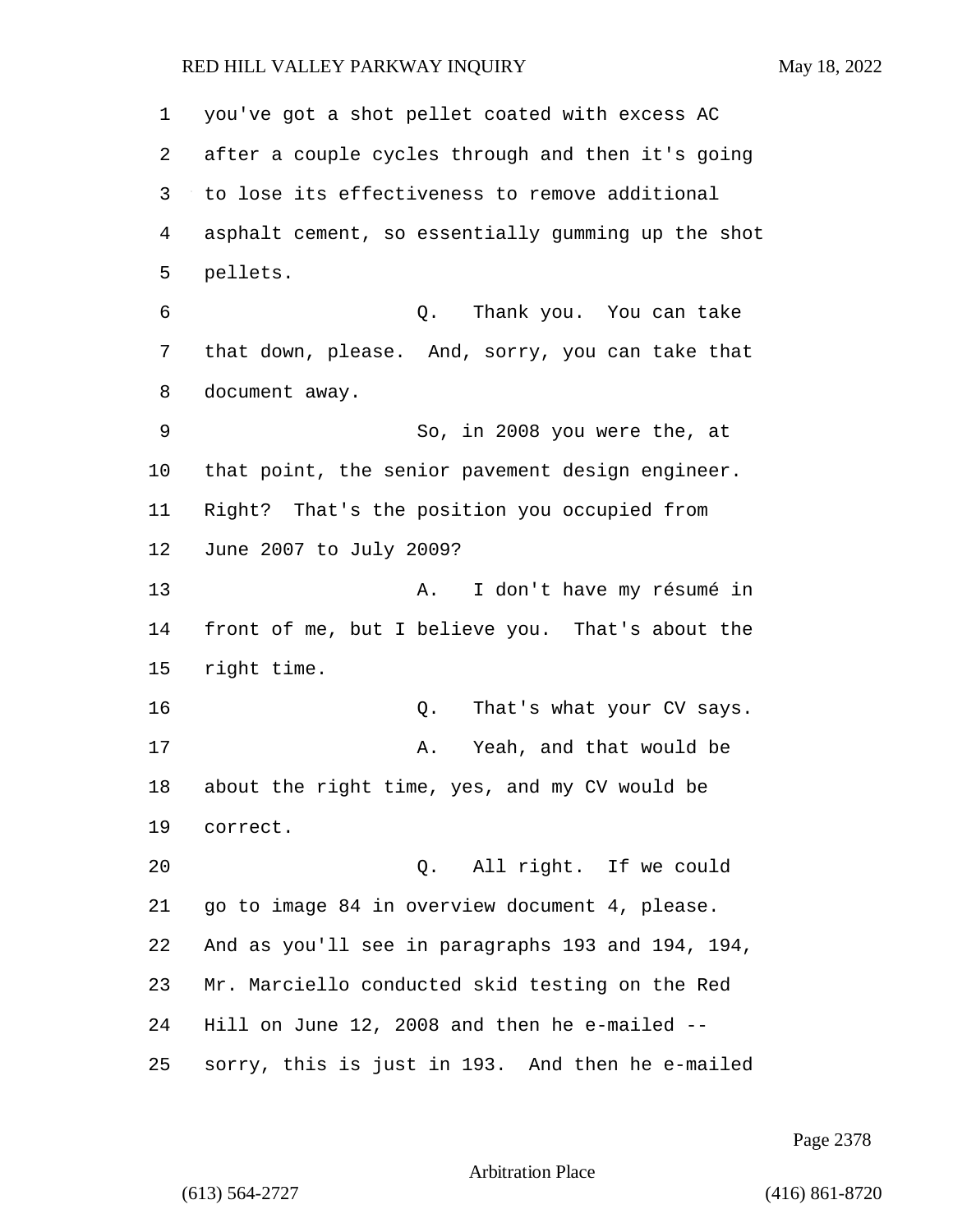| 1  | the results to Mr. Bob Gorman, to you and Joseph   |
|----|----------------------------------------------------|
| 2  | Ponniah on June 18, 2008.                          |
| 3  | And so, at that point, given                       |
| 4  | the role that you were in, do you know why you     |
| 5  | were receiving those results?                      |
| 6  | I believe I was receiving<br>Α.                    |
| 7  | them because I had been involved with the Red Hill |
| 8  | test results, the initial set of testing on them,  |
| 9  | and so he assumed that I was still involved from   |
| 10 | that sense. I believe I was still a member of the  |
| 11 | task group, although Mr. Joseph Ponniah was, I     |
| 12 | believe, the project manager at this time.         |
| 13 | On the task group?<br>Q.                           |
| 14 | On the task group.<br>Α.                           |
| 15 | Right. So, when you say<br>Q.                      |
| 16 | you believe you were receiving them because you    |
| 17 | had previously been involved and maybe because of  |
| 18 | the task group, do you know that you were          |
| 19 | receiving them for those reasons or is that just   |
| 20 | what you, at this point, speculate?                |
| 21 | It's what I speculate. I<br>Α.                     |
| 22 | don't know why Frank Marciello e-mailed me on      |
| 23 | I don't recall, nor do I think that I was<br>them. |
| 24 | ever involved in any follow-up testing for the Red |
| 25 | Hill. I can speculate that it had to do something  |

Page 2379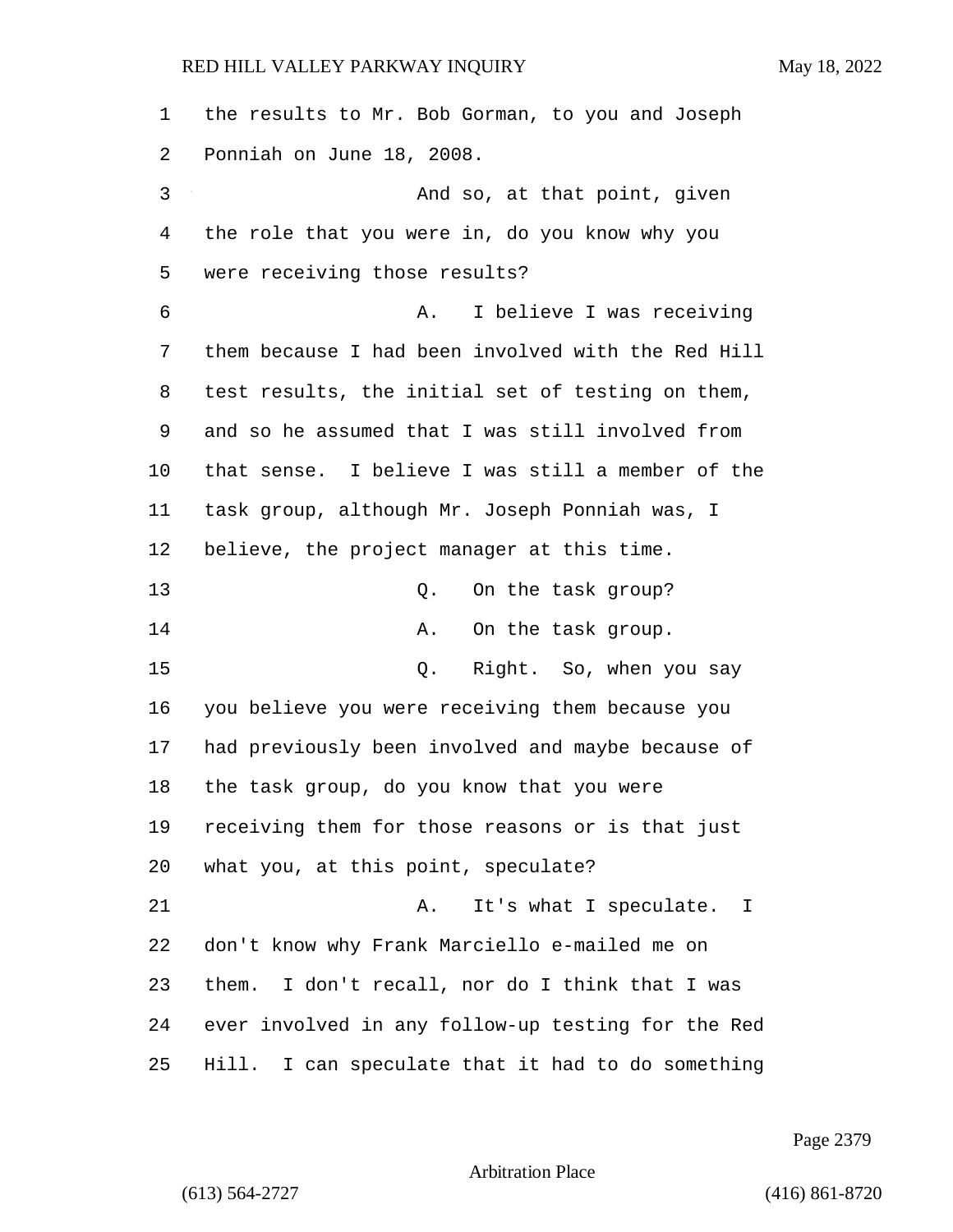| with the aggregate source and being involved in    |
|----------------------------------------------------|
| inclusion on the Designated Sources for Materials, |
| which would explain Bob Gorman's name on that      |
| list. You know, I'm assuming that myself from the  |
| initial involvement, and Joseph Ponniah because he |
| was involved as a project manager, I believe, at   |
| that time now for the early age SMA task group.    |
| In terms of the relation, it                       |
| is useful information to help understand that the  |
| friction growth that occurs over time with early   |
| age friction, but it wasn't -- it was never a      |
| request that I had made to have that followup      |
| done. Again, there were no concerns with the       |
| initial testing done, so there's no need to -- no  |
| need or no reason to believe that it would be      |
| anything, you know, that the early age SMA issue   |
| was not a concern for the Red Hill Valley Parkway  |
| and there was no -- never an understanding that we |
| would be doing long-term commitment as far as I    |
| was aware.                                         |
| Okay. So, we've heard<br>Q.                        |
| and we're going to hear that the testing in 2008   |
| and subsequently was for the purpose of the        |
|                                                    |

was just wondering why you were receiving them and

Designated Sources for Materials application, so I

Page 2380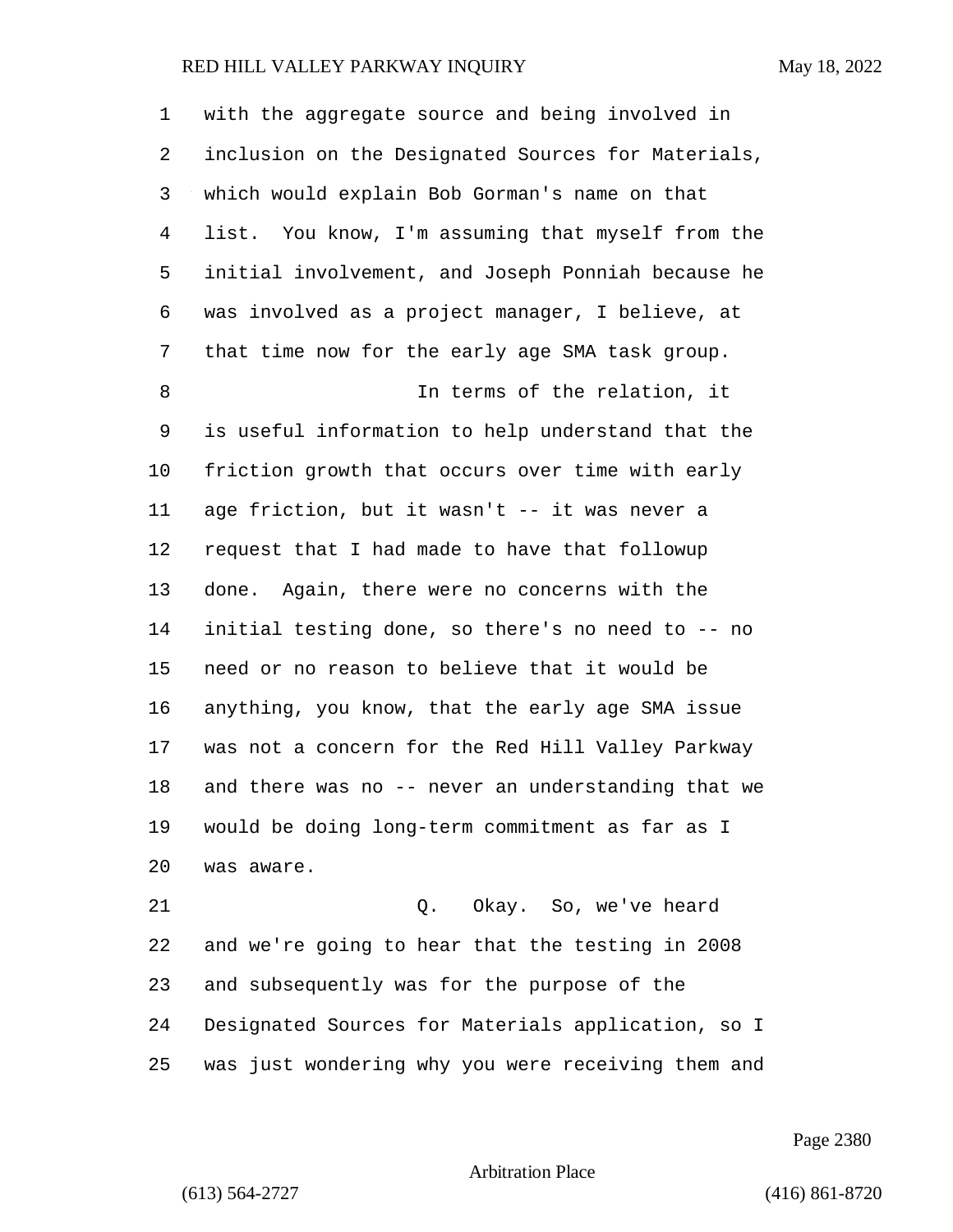you've answered that. 2 Do you recall whether you reviewed the results at the time? 4 A. I cannot say for sure, but I think I opened them up out of a curiosity. Again, you know, I'm on the e-mail but, you know, Bob Gorman would have been looking at it from the DSM side of it, and in terms of, you know, updating the database of early SMA projects, I believe Joseph Ponniah was the project manager at that time and that would have been his role, and I don't believe I did anything more than open them up. I may not have even done that, but I believe I just opened them up just out of a curiosity and I believe that they had, as one would expect -- well, I'm assuming you're going to take me to those results at some point, so -- 18 C. Well, I'm wondering how you -- we can absolutely go to them. Do you recall what you thought about them at the time? 21 A. I think it would help my memory if we -- I don't remember how I thought about them at the time, but if you bring them up, I can tell you how I think I would have thought about them at that time.

Page 2381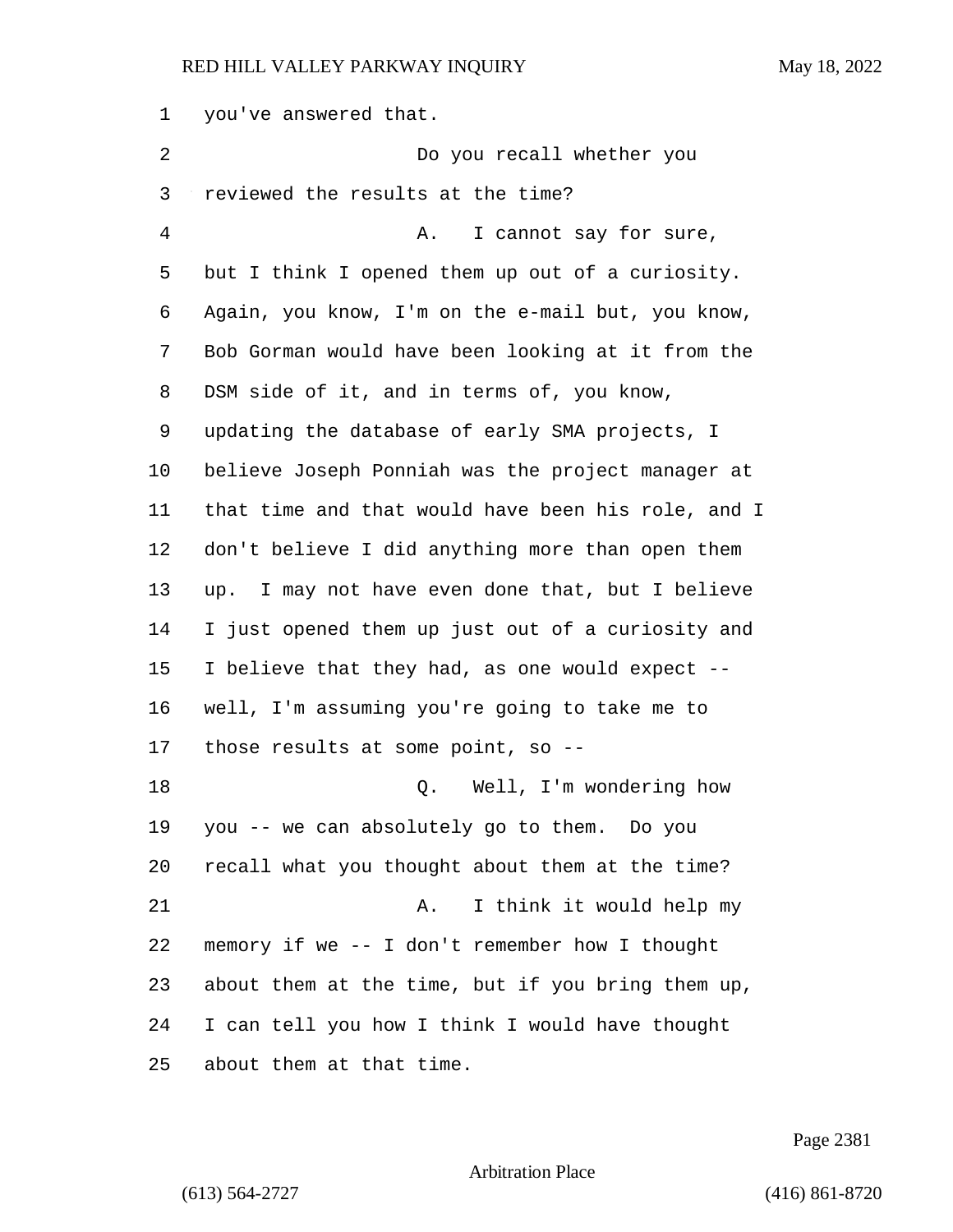| 1  | Q. We'll bring up two at a                          |
|----|-----------------------------------------------------|
| 2  | time. So, Registrar, if you could bring up MTO --   |
| 3  | we might as well do this in the native format --    |
| 4  | MT024002 and 24003. There we go. Thank you.         |
| 5  | Okay. So, they're a little                          |
| 6  | out of order. This is, on the left, southbound      |
| 7  | lane 2, and on the right, northbound lane 1 with    |
| 8  | average FN of 38.2 and 41.2 respectively. Let me    |
| 9  | know when you have looked at it and then we can     |
| 10 | just pull up the other two.                         |
| 11 | Yeah, I've had a quick<br>Α.                        |
| 12 | look here.                                          |
| 13 | Thank you. And,<br>Q.                               |
| 14 | Registrar, if you could do the same thing with      |
| 15 | 24004 and 24005. Thank you.                         |
| 16 | And then we see our averages                        |
| 17 | of, in northbound lane 2, an average of 38.7, and   |
| 18 | in southbound lane 1, an average FN of 40.3.<br>So, |
| 19 | just let me know when you have --                   |
| 20 | I've had a look at them.<br>Α.                      |
| 21 | It's not a detailed look, but I think from what     |
| 22 | I've seen here, it probably would have -- you       |
| 23 | know, I don't think I would have given it too much  |
| 24 | more of a look back at the time, since it was more  |
| 25 | a look out of curiosity.                            |

Page 2382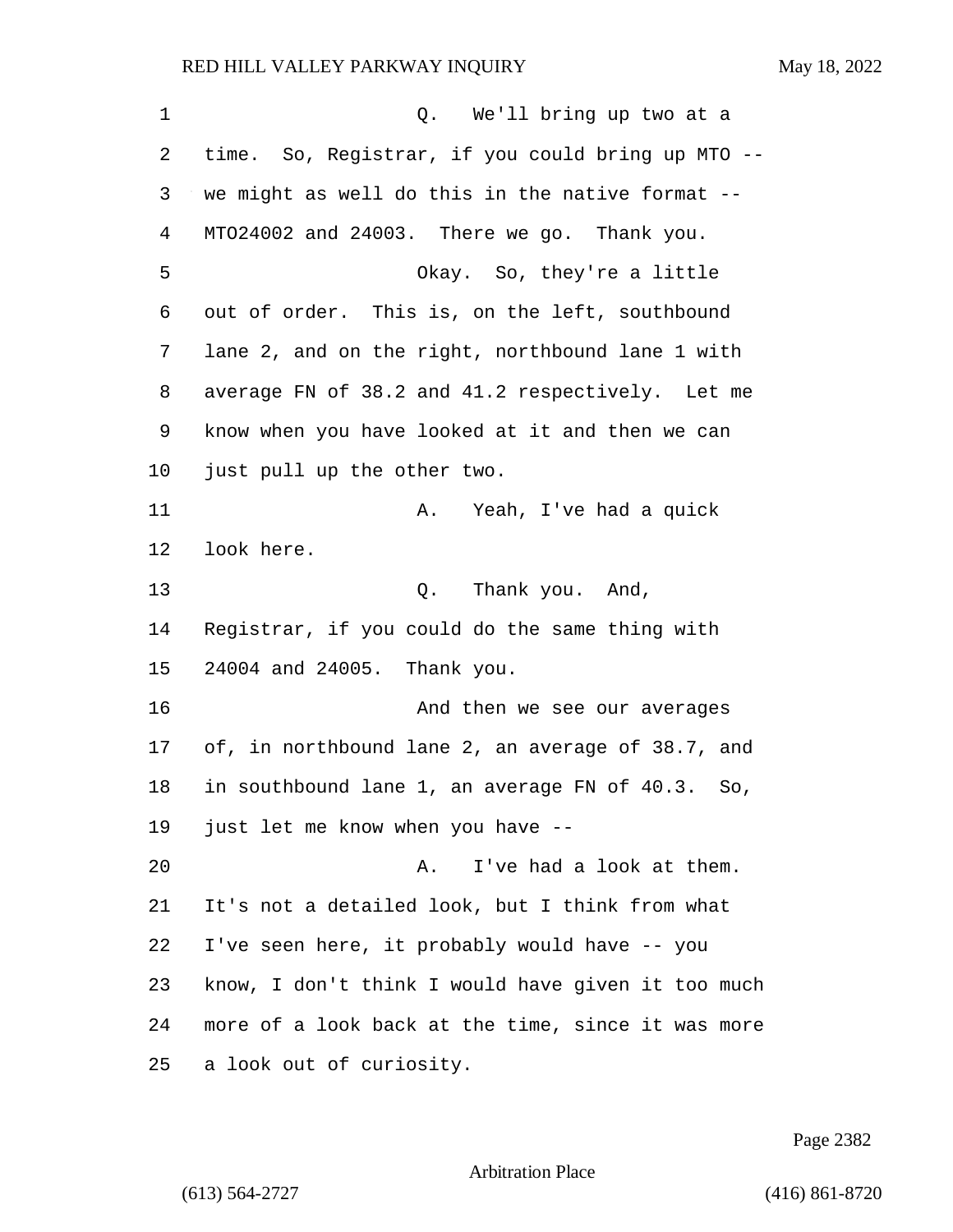| $\mathbf 1$ | Q.<br>Right. And the numbers                        |
|-------------|-----------------------------------------------------|
| 2           | have increased since 2007. If you could go to the   |
| 3           | chart tab on both of those, Registrar. The one on   |
| 4           | the left only has the results from 2008, but you    |
| 5           | can see the comparison from the one on the right    |
| 6           | from 2007 having gone up as an average from 33 to   |
| 7           | 40.                                                 |
| 8           | So, are these the kind of                           |
| 9           | results that you would have expected to see based   |
| 10          | on early age SMA low friction a year later?         |
| 11          | These are good results.<br>Α.                       |
| 12          | I mean, you know, appreciating we didn't -- in      |
| 13          | 2007, we only did the southbound lanes, so we       |
| 14          | didn't have anything from the northbound lanes.     |
| 15          | But, you know, you've got quite a nice increase in  |
| 16          | friction, so basically your early age SMA masking   |
| 17          | of the aggregate is, that asphalt film, has worn    |
| 18          | off and you've achieved quite a good friction       |
| 19          | level.                                              |
| 20          | When you're talking 38s, 39s,                       |
| 21          | 40s, that's not something that I would look at too  |
| 22          | I would say that it might even be a little<br>much. |
| 23          | bit better at that point what we were typically     |
| 24          | getting on some of our MTO projects, to which an    |
| 25          | explanation might be the 90 kilometres an hour      |

Page 2383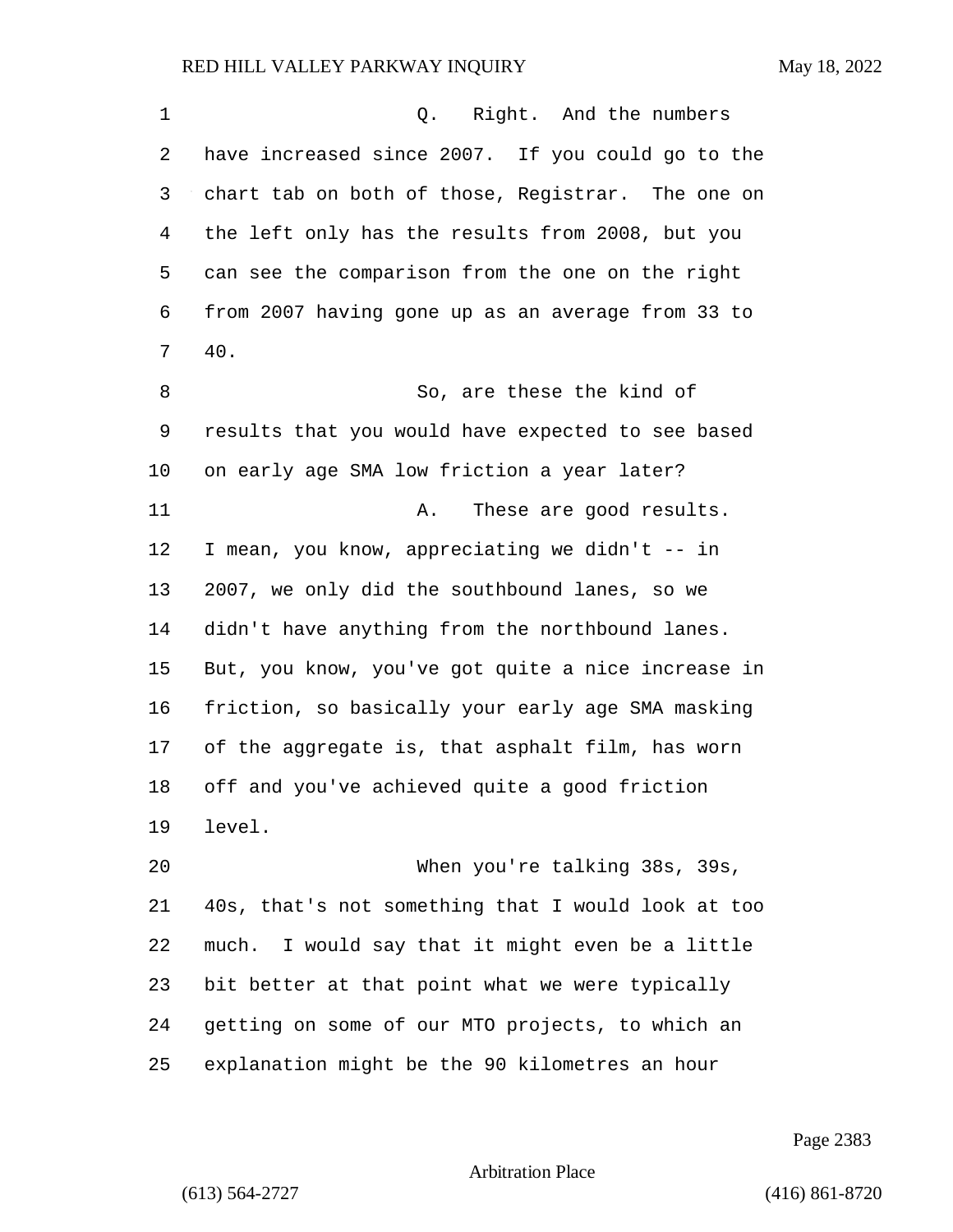test speed. 2 Q. So, that's a longer answer, but my question was: Is it what you would have expected to see after a year or, actually, less than a year because this is in June 2008 and the prior testing was in October of 2007, so is that sort of increase in line with what you would have expected based upon your experience with new SMA placements? 10 A. Yeah, this would be in line with my expectations. 12 C. Okay. You can take those down, please, Registrar. Thank you. 14 And we know that the MTO conducted skid testing in each year from 2009 to 2012 and then again in 2014. Were you involved in any way in the skid testing in those years? 18 A. I was not and I only became aware that such testing was done last summer through the start of this inquiry. 21 C. Thank you. The last thing I want to ask you about is skid testing on the QEW and Red Hill interchange in 2009. So, if we could go to overview document 4, images 118 and 119.

Page 2384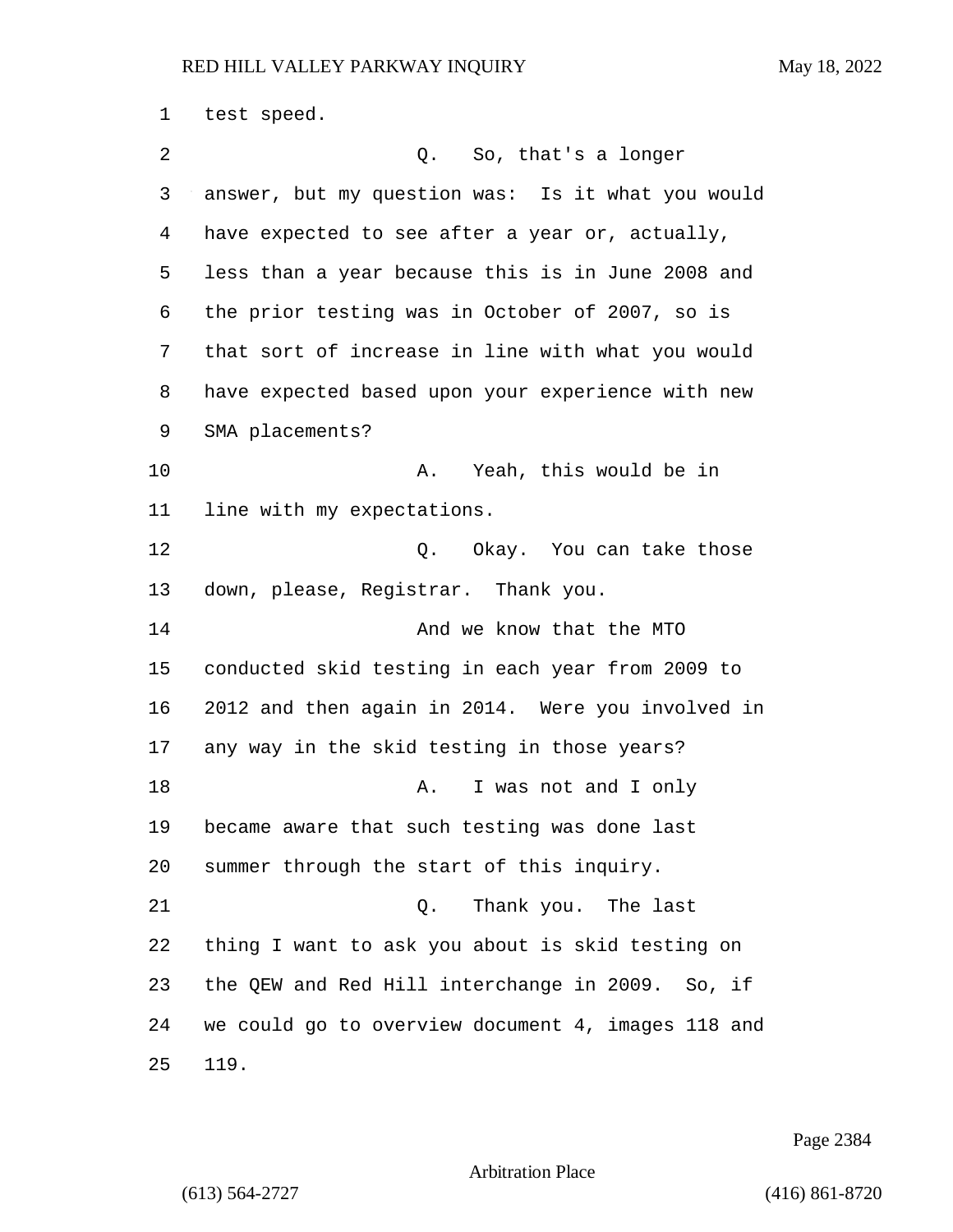| 1  | Paragraph 284 and 285 just                         |
|----|----------------------------------------------------|
| 2  | have some background about it and that Dufferin    |
| 3  | was the paving contractor for that project,        |
| 4  | contract 2005-2008 at the QEW Red Hill             |
| 5  | interchange, which was an MTO project, and         |
| 6  | friction testing was conducted on July 29, 2009.   |
| 7  | And in paragraph 286 -- and                        |
| 8  | you didn't receive this e-mail. It's the next one  |
| 9  | I'll take you to. I just want to place it for      |
| 10 | you. If you see at the top of page 119, there's:   |
| 11 | "Preliminary results                               |
| 12 | indicate average friction                          |
| 13 | numbers throughout all                             |
| 14 | lanes range from 32 to                             |
| 15 | $36.$ "                                            |
| 16 | And then if you go to the next                     |
| 17 | image, Registrar, paragraph 289, if you can expand |
| 18 | that, please. Mr. Marciello e-mailed Ms. Lane,     |
| 19 | Joseph Della Mora and you with the test results on |
| 20 | that trial placed on the QEW at the Red Hill       |
| 21 | interchange and indicates:                         |
| 22 | "Early friction appears                            |
| 23 | to be improving."                                  |
| 24 | And the results show the                           |
| 25 | average in each of the five lanes tested ranging   |

Page 2385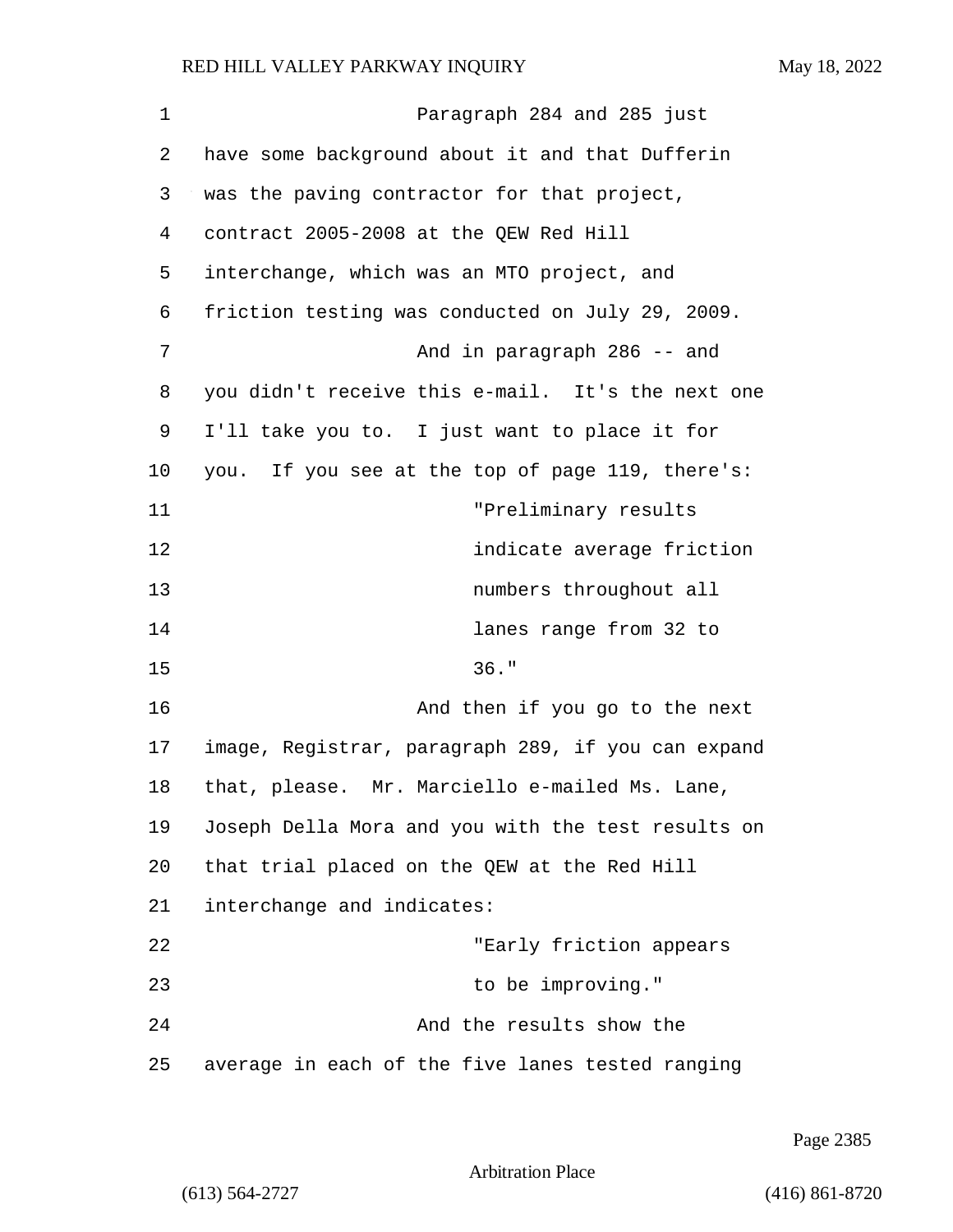between 33 and 35.4. 2 Do you recall this project and your receiving these results? 4 A. I don't recall it specifically, but I don't doubt that I received them. 7 Q. Okay. But you don't have any specific recollection of your involvement in this? 10 A. I do not. Well, I would have -- it looks like I would have been involved to some degree. I just don't recall what that was. 14 Q. Okay. I don't have any further questions, Commissioner. Subject to any questions you have at this time, I would turn it over to counsel for the participants. And I haven't this morning canvassed order, the order of questioning. If counsel could advise who would like to go first or if anyone has no questions, you can advise that and then we can sort that out. 22 MS. JENNIFER ROBERTS: Commissioner, I just have a short series of questions. 25 JUSTICE WILTON-SIEGEL: Okay.

Page 2386

Arbitration Place

(613) 564-2727 (416) 861-8720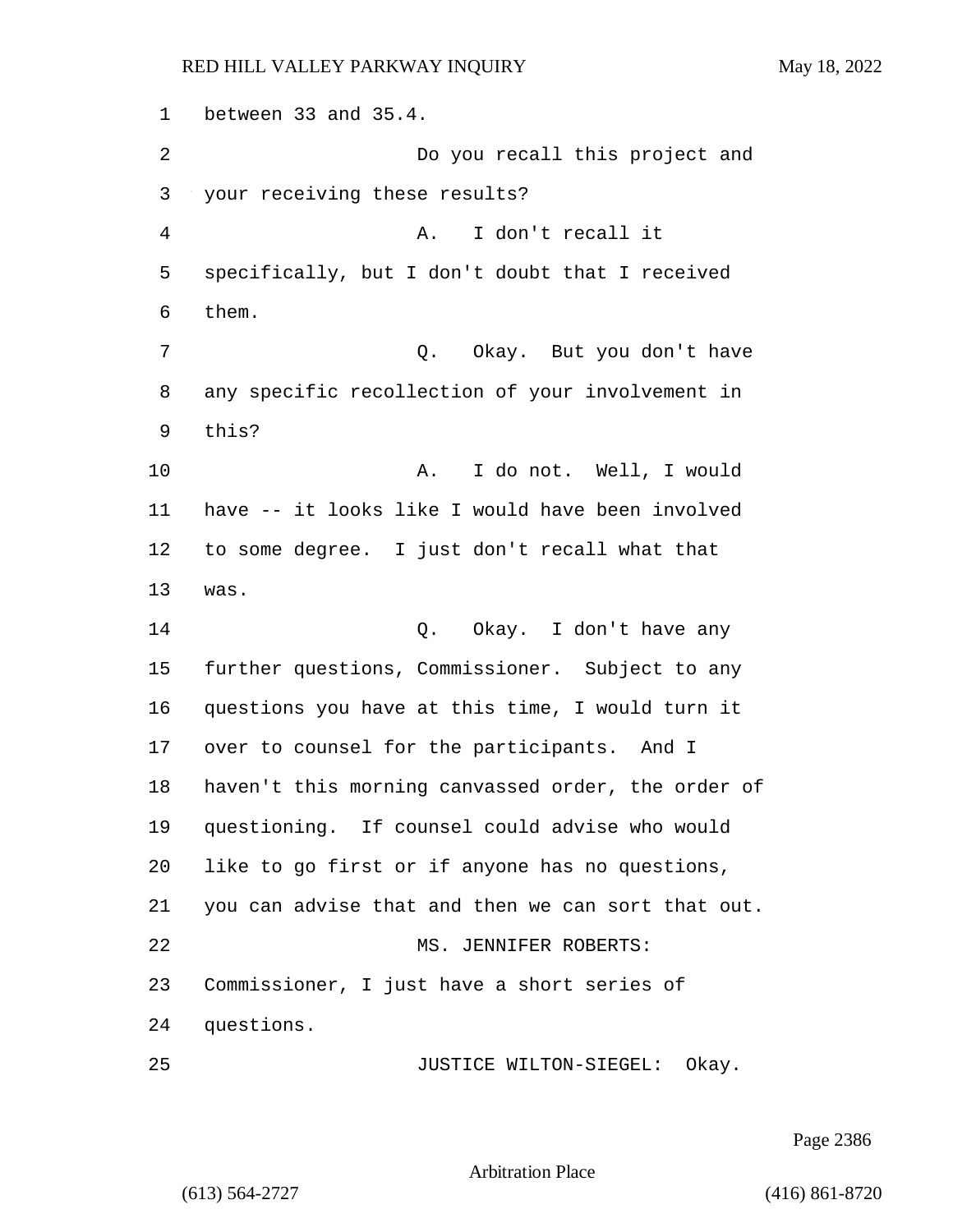1 MS. JENNIFER ROBERTS: But I'm 2 indifferent as to order. 3 MR. LEWIS: Ms. Laurion, will 4 you have any questions? 5 MS. LAURION: I have no 6 questions. Thank you, Commissioner. Thank you, 7 Mr. Lewis. 8 MR. LEWIS: Ms. Jenene 9 Roberts? 10 MS. JENENE ROBERTS: We just 11 have a handful of questions. Our estimate has 12 gone down since yesterday. I'm happy to have 13 Ms. Jennifer Roberts go first. 14 **JUSTICE WILTON-SIEGEL:** Okay. 15 Then let's turn the podium over to Jennifer 16 Roberts. 17 MS. JENNIFER ROBERTS: Thank 18 you. 19 EXAMINATION BY MS. JENNIFER ROBERTS: 20 Q. Mr. Raymond, hello. I'm 21 Jennifer Roberts, counsel for Golder. 22 Commissioner, may I begin? 23 JUSTICE WILTON-SIEGEL: Please 24 proceed. 25 BY MS. JENNIFER ROBERTS:

Page 2387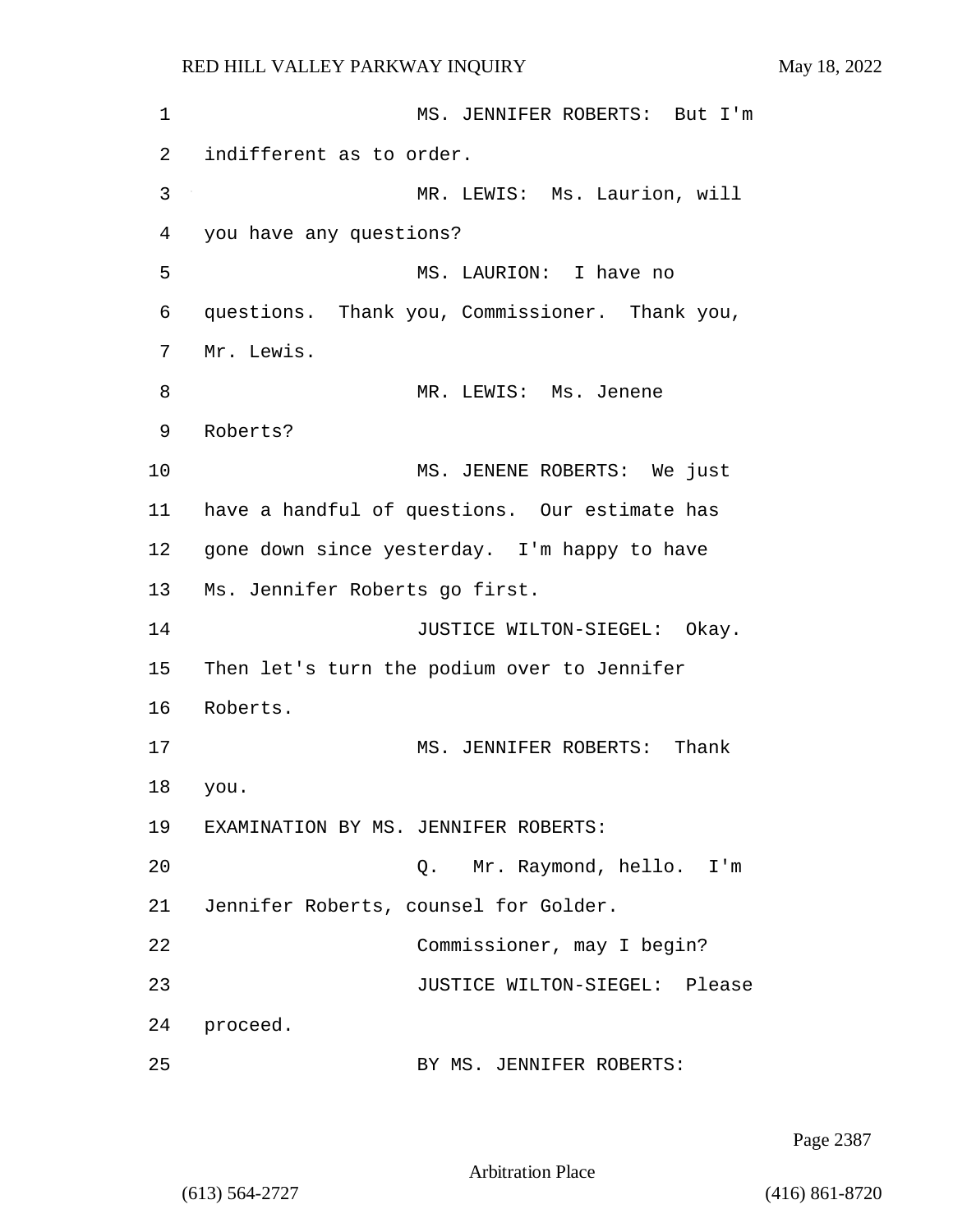| 1       | Q. So, Mr. Raymond, I just                         |
|---------|----------------------------------------------------|
| 2       | want to take you back to some testimony you gave   |
| 3       | earlier this morning. This is on the hypothetical  |
| 4       | issue of if the numbers on the Red Hill had been   |
| 5       | so low as to raise a safety concern, what would    |
| 6       | you have done? Do you remember that?               |
| 7       | Yeah.<br>Α.                                        |
| 8       | Q. Okay. And in your                               |
| 9       | answer, if I caught it right, you said you would   |
| $10 \,$ | consult with others within the Ministry, share the |
| 11      | results and speak with Dr. Uzarowski and find out  |
| 12      | what his interpretation was and what action would  |
| 13      | be in response.                                    |
| 14      | And I just want to follow up                       |
| 15      | on that thought. You're not suggesting in your     |
| 16      | answer that Dr. Uzarowski had authority to make a  |
| 17      | decision about a response on behalf of the City of |
| 18      | Hamilton, are you?                                 |
| 19      | No, I'm not. I would --<br>Α.                      |
| 20      | and maybe if I can go back and clarify, you know,  |
| 21      | the first thing I would do is reach out internally |
| 22      | within the Ministry and we would brainstorm the    |
| 23      | appropriate action, you know, that fulfils my duty |
| 24      | as well as the Ministry's duty. We would not -- I  |
| 25      | cannot see us withholding the information.<br>We   |

Page 2388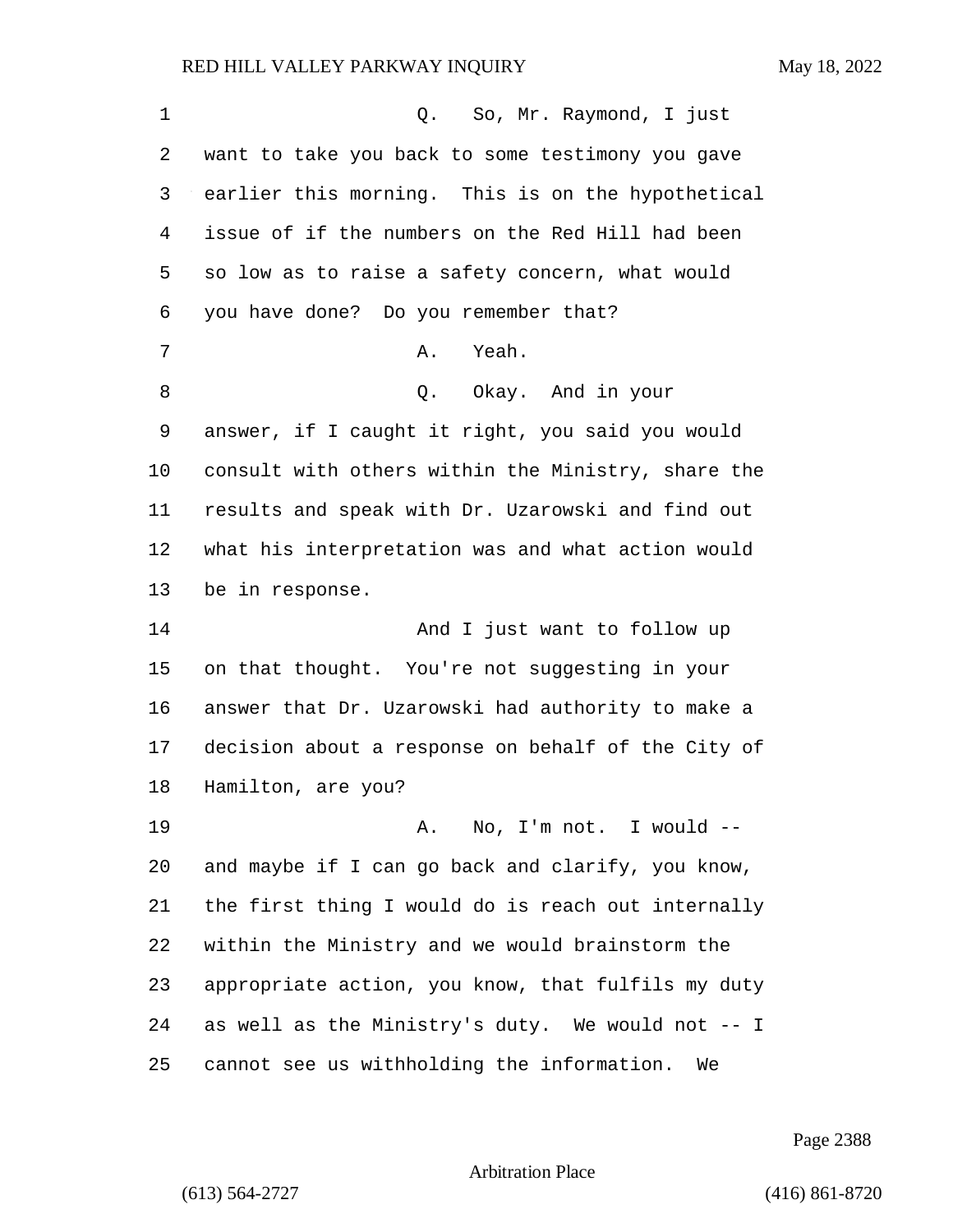would reach out to Dr. Uzarowski. 2 And I'm speculating or hypothesizing that, you know, one way would be to ask him what collectively for the project the response was going to be, but to answer your -- and then assuming that for the project team overall was doing something that satisfies things, that would very likely satisfy my responsibilities and the Ministry's responsibilities. 10 But to answer your question directly, I did not in any way interpret that Dr. Uzarowski has full authority for the project and I very much would be of the understanding that he is working for the City. 15 Q. So, if I'm understanding your answer, your view is you would contact Dr. Uzarowski because that's a conduit for communications with the City of Hamilton. Do I have that right? 20 A. You do. That was the conduit that I was using for that project, including the City, yes. 23 Q. But ultimately your responsibility as a professional engineer is to ensure that concern, this hypothetical concern,

Page 2389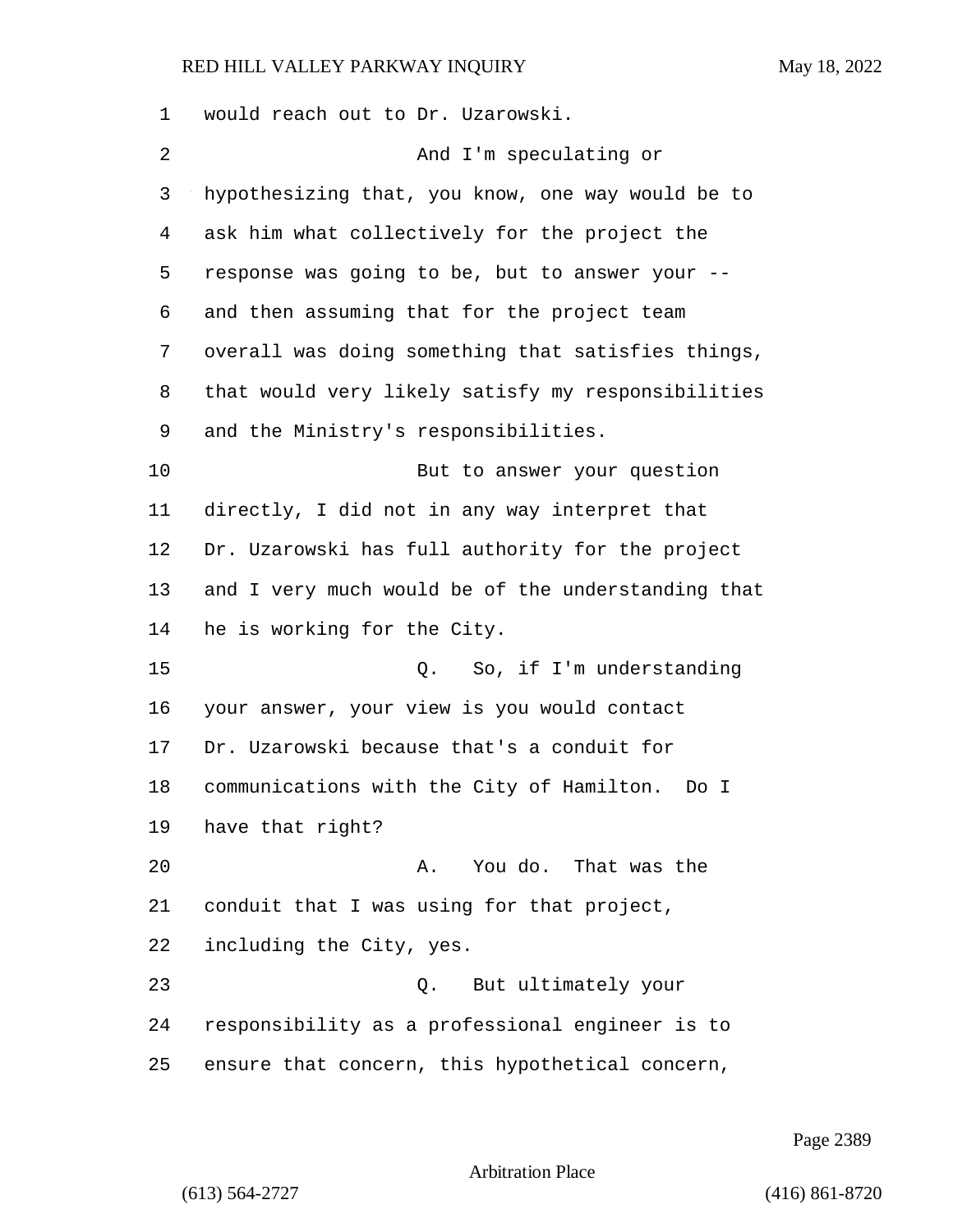actually gets delivered to a decision-maker for the City of Hamilton, is it not? 3 A. I would have to look at my obligations to that specific nuance, but, you know, I'm not saying that had there been a specific concern, that I would have not ensured that it went to the City of Hamilton as well. 8 I also appreciate that Dr. Uzarowski is also a professional engineer with the similar obligations that I have as a professional engineer, but that does not alleviate myself or the City -- sorry, not the City, the Ministry, of our obligations. 14 Q. Right. So, ultimately the responsibility would be to ensure that the information had been reported to the City of Hamilton? 18 A. Again, that would be a clarification that I would seek through the internal discussions within MTO. 21 Q. Okay. Thank you. Those are my questions. 23 MR. LEWIS: Ms. Jenene Roberts. 25 MS. JENENE ROBERTS: Thank

Page 2390

Arbitration Place

(613) 564-2727 (416) 861-8720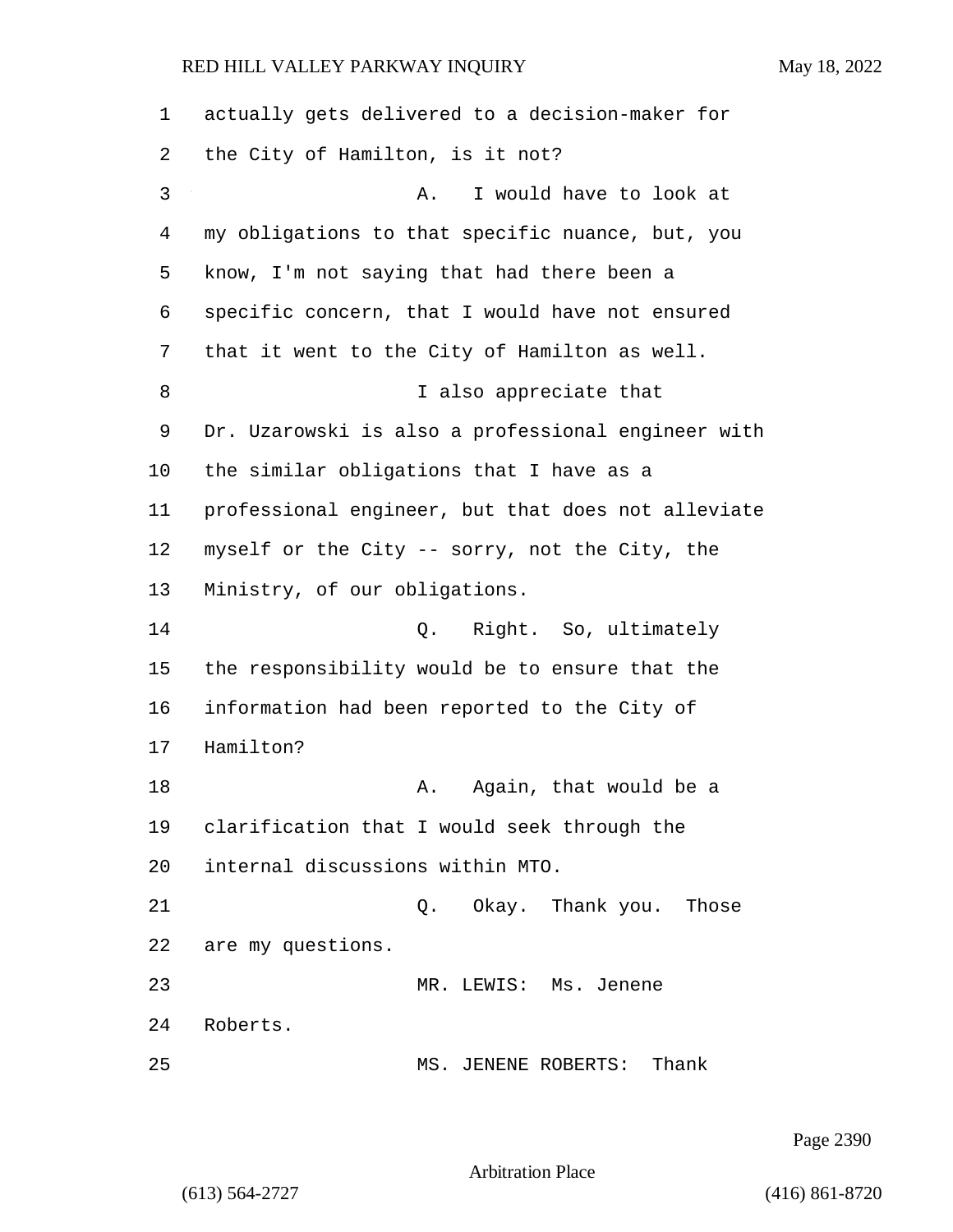you, commission counsel. EXAMINATION BY MS. JENENE ROBERTS: 3 Q. Mr. Raymond, I'm counsel

 for the City of Hamilton and I just have a few questions following up on your testimony earlier this morning and yesterday.

7 The first, with respect to the 2007 friction results on the Red Hill, am I right that, to your knowledge, no one else at the MTO who received the results had any concerns with respect to the friction levels?

12 A. That is correct. I was never aware of any concerns related to that from anyone at the Ministry.

15 Q. Okay. And then for the 2008 results, I know you've told us you weren't quite as intimately involved in that testing or, you know, the dissemination of the results or anything, but to your knowledge, no one else at the MTO who received the 2008 friction results had any concerns? 22 A. That is correct. And, as

 far as I know, I never discussed the 2008 results within the Ministry.

25 Q. Okay. And going back now

Page 2391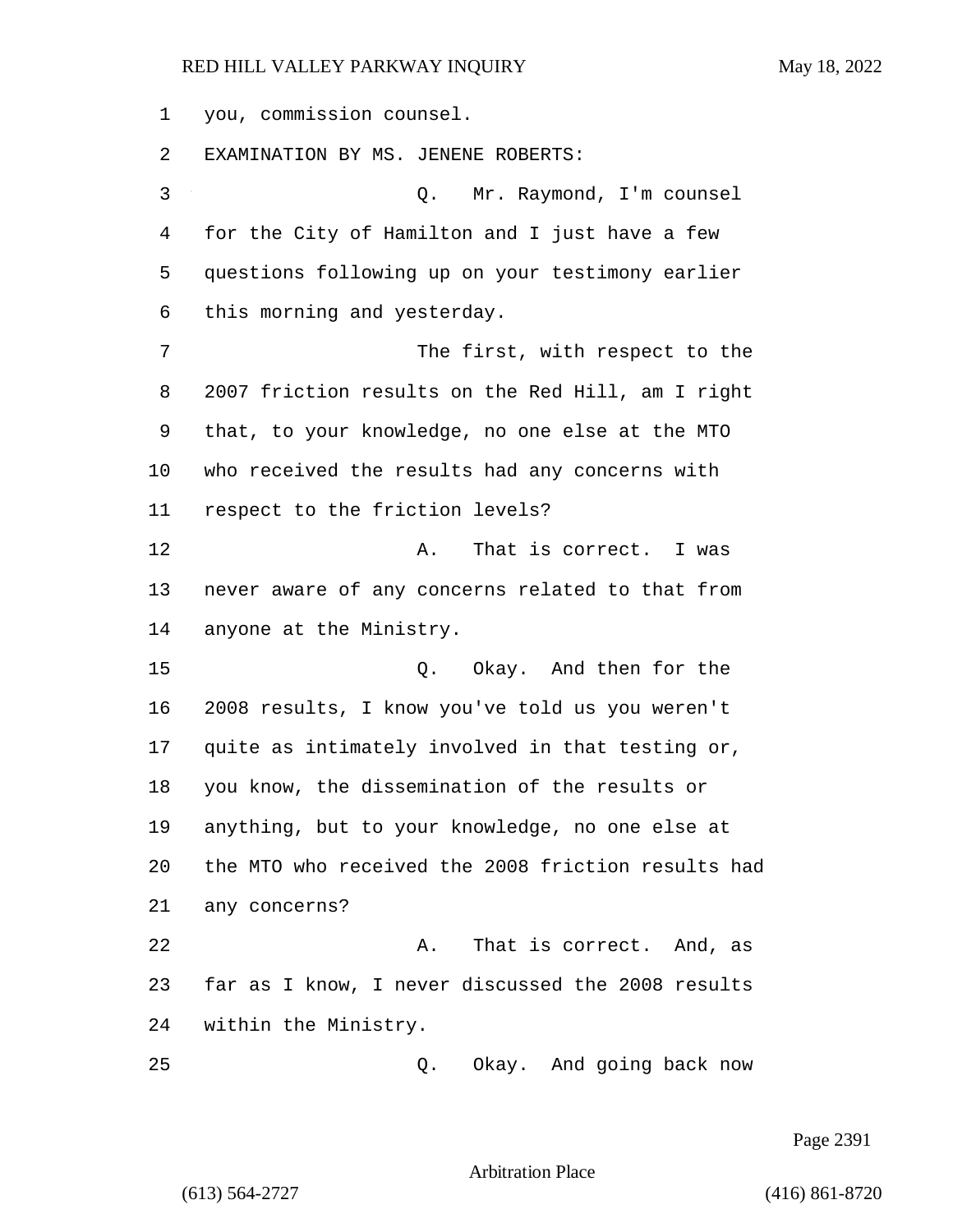a little bit in time, I want to ask just a few questions about the joint MTO industry SMA task group.

4 Am I right that there were no representatives from the City of Hamilton that were included in that task group? 7 A. That's correct, for both task groups. There was the initial task group and then task group two that is when I joined in as, sort of, task -- it was task group two. We were doing similar stuff, but yeah, there were -- and there was no representatives from the City of Hamilton.

14 Q. Okay. Great. And then sort of related to that, I take it, then, that the City of Hamilton would not have been and was not in fact informed of any of the investigations or the findings of either task group one or task group two?

20 A. I'm not aware of any such communications. I'm aware that -- I'm not aware of any -- I doubt that it happened. I can't speak for all the people within the Ministry and in terms of the City of Hamilton, you know, I don't know which people within the Ministry they have

Page 2392

Arbitration Place

(613) 564-2727 (416) 861-8720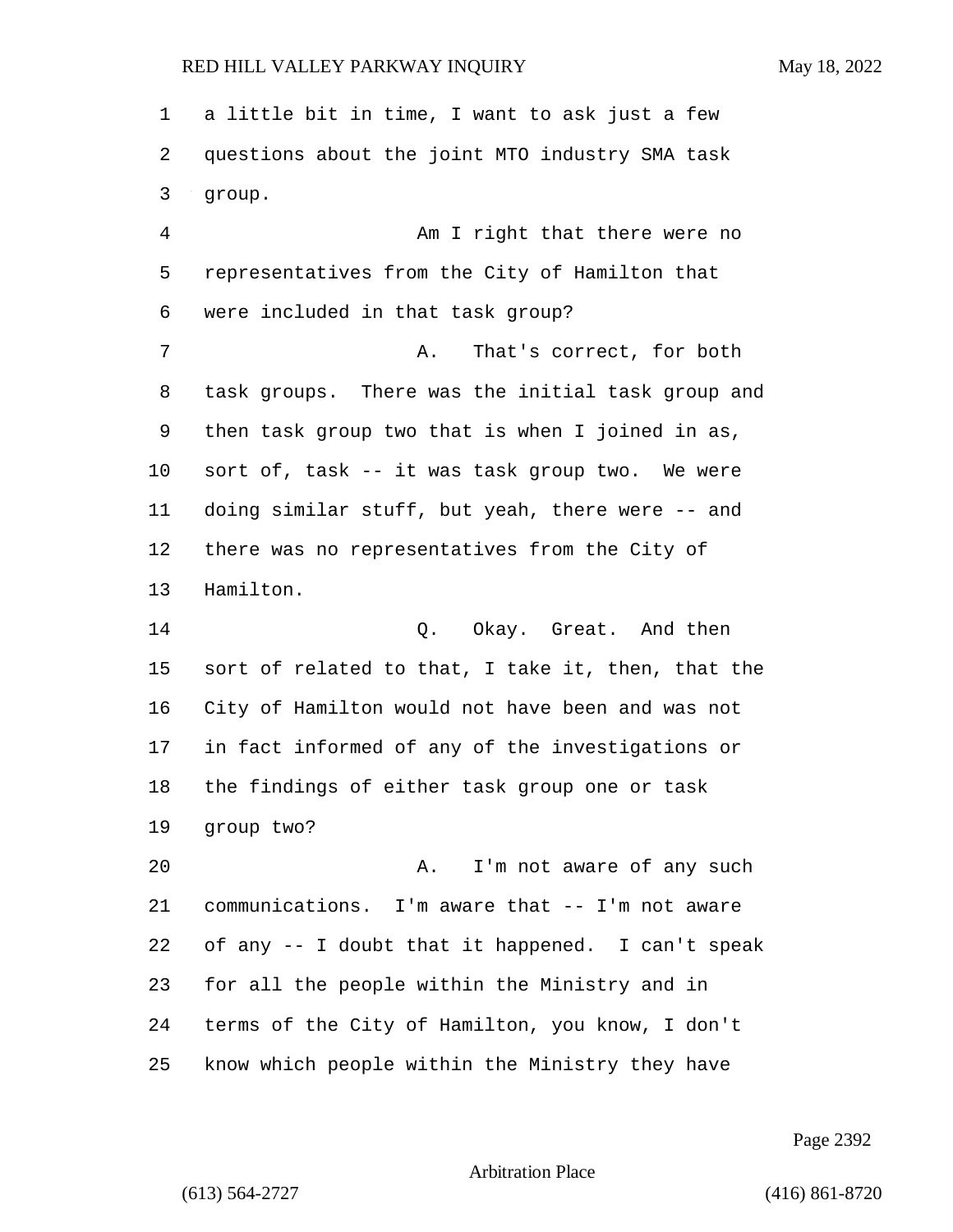| 1  | communications with and how frequently.            |
|----|----------------------------------------------------|
| 2  | Q. Okay. That's fine.<br>Just                      |
| 3  | for your awareness, you certainly did not and      |
| 4  | you're not aware of anyone else from the MTO       |
| 5  | contacting the City of Hamilton with respect to    |
| 6  | the meetings or the investigations or the findings |
| 7  | of the SMA task groups?                            |
| 8  | That's correct, and I'm<br>Α.                      |
| 9  | not aware of any municipal outreach from that      |
| 10 | greater task group.                                |
| 11 | Q. Okay. Thank you. A                              |
| 12 | slightly different topic now. And you talked       |
| 13 | yesterday about the request that was made by       |
| 14 | Dr. Uzarowski to have the friction testing done in |
| 15 | 2007 and, if I understand it correctly, your       |
| 16 | belief was that the City did not want to provide a |
| 17 | written request for that testing. Is that right?   |
| 18 | That's correct.<br>Α.                              |
| 19 | Q. And the source of your                          |
| 20 | information there was Dr. Uzarowski?               |
| 21 | Sorry, I missed your<br>Α.                         |
| 22 | question.                                          |
| 23 | I said the source of your<br>О.                    |
| 24 | information there was Dr. Uzarowski?               |
| 25 | Yes, entirely. Yes.<br>Α.                          |

Page 2393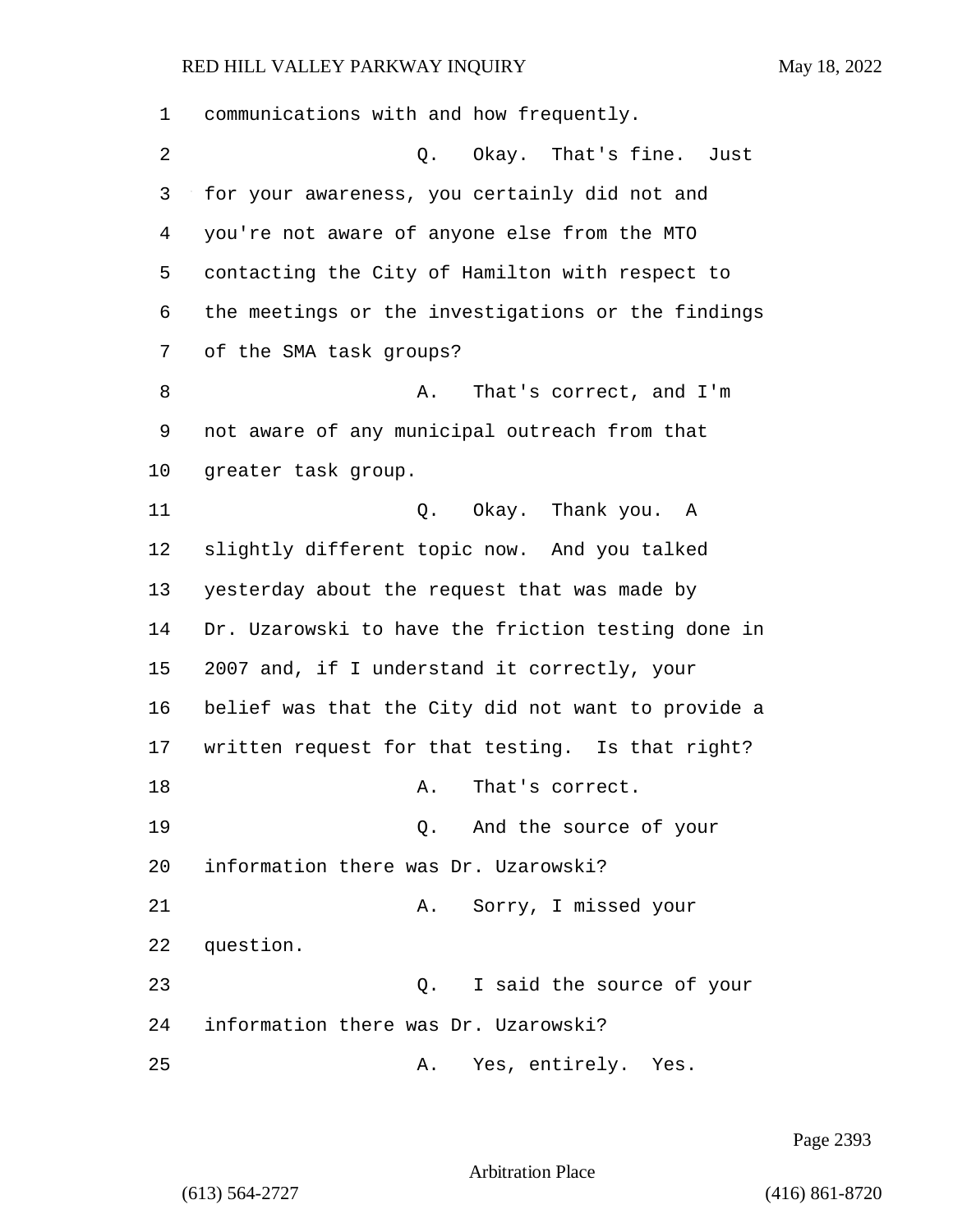1 C. Okay. And I take it that you didn't actually speak to anyone at the City of Hamilton and ask them directly to make a written request for that testing? 5 A. I had no discussions with anyone with the City of Hamilton at any time throughout -- through any time any time. I don't think I've ever had any contacts. But certainly in the time periods of the SMA task group and through to the testing on the Red Hill in 2007 and even 2008, I had no contact with anyone within the City. 13 13 I do know Gary Moore. I've met him at technical seminars and maybe a Canadian Technical Asphalt Association, but no discussions related to the Red Hill or anything really, you know, technical that I can recall. 18 Q. Okay. Thank you, Mr. Raymond. Mr. Commissioner, those are all my questions. 21 MR. LEWIS: And then Mr. Bourrier for the MTO. 23 MR. BOURRIER: Commissioner, I don't have any questions for Mr. Raymond. 25 JUSTICE WILTON-SIEGEL: So,

Page 2394

Arbitration Place

(613) 564-2727 (416) 861-8720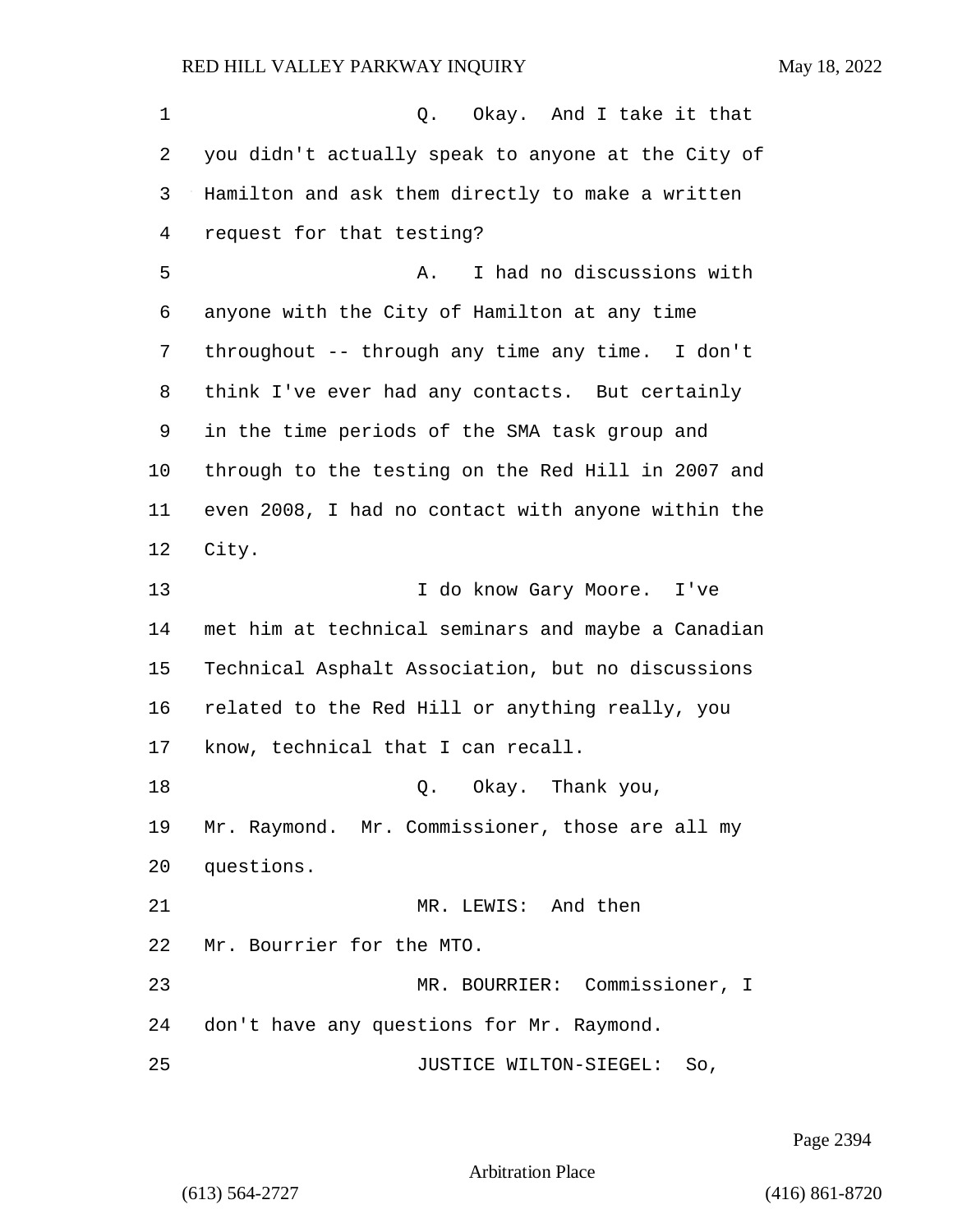1 Mr. Raymond, I think I should thank you first of 2 all for appearing before the inquiry yesterday and 3 today. You're excused, there being no further 4 questions. 5 THE WITNESS: Well, thank you. 6 JUSTICE WILTON-SIEGEL: Okay. 7 Thank you very much. Mr. Lewis, it's 11:00 now. 8 Would this be an appropriate time to take a 9 15-minute break and then we'll start with the next 10 witness? 11 MR. LEWIS: Yes. So, the next 12 witness is Tom Kazmierowski. I should ask 13 Mr. Bourrier, is he ready to go after the break? 14 MR. BOURRIER: He's in the 15 building. I was wondering if we could maybe take 16 a slightly longer break to get him set up so he's 17 ready to go after the break? 18 JUSTICE WILTON-SIEGEL: What 19 do you think you need? 20 MR. BOURRIER: Maybe 21 20 minutes, 25 minutes. 22 JUSTICE WILTON-SIEGEL: Why 23 don't we return at, let's say, 25 past 11:00. 24 MR. BOURRIER: Thank you. 25 JUSTICE WILTON-SIEGEL: We

Page 2395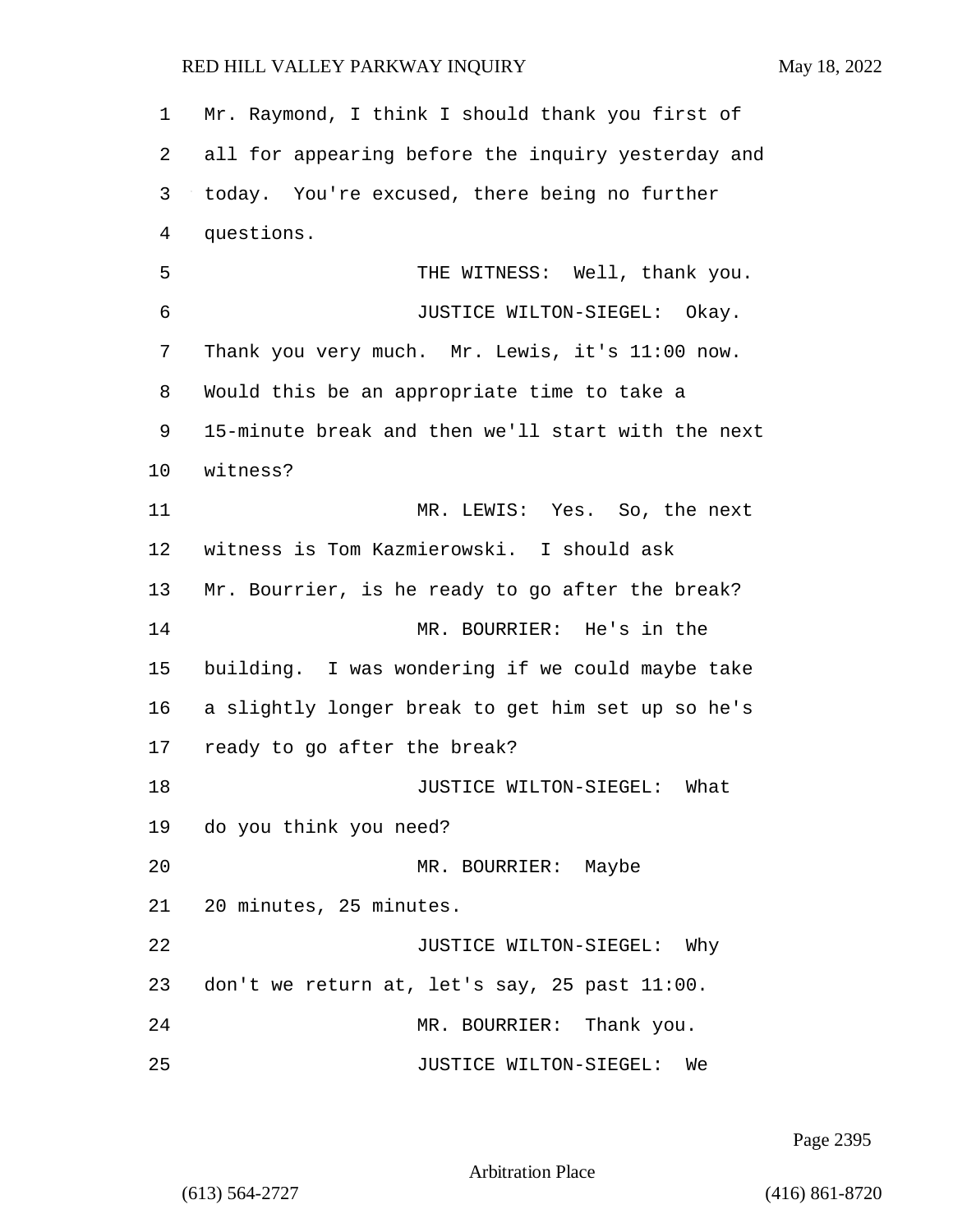stand adjourned until then. --- Recess taken at 11:03 a.m. --- Upon resuming at  $11:26$  a.m. TOM KAZMIEROWSKI; AFFIRMED EXAMINATION BY MR. LEWIS: 6 Q. Good morning, Mr. Kazmierowski. Thank you for coming. 8 A. Good morning. 9 Q. I would like to first briefly go through your educational background and work history. **I** understand that you were employed by the MTO from May 1976 until you retired from public service on December 31, 2012. Is that correct? 16 A. That's correct. 17 Q. And did you join the MTO back in 1976 straight out of university? 19 A. Yes, I did. 20 Q. And your education at U of T was in -- was it geological engineering? 22 A. I graduated the geological engineering program, that's correct. 24 Q. Okay. And I understand that's a combination of geological and civil

Page 2396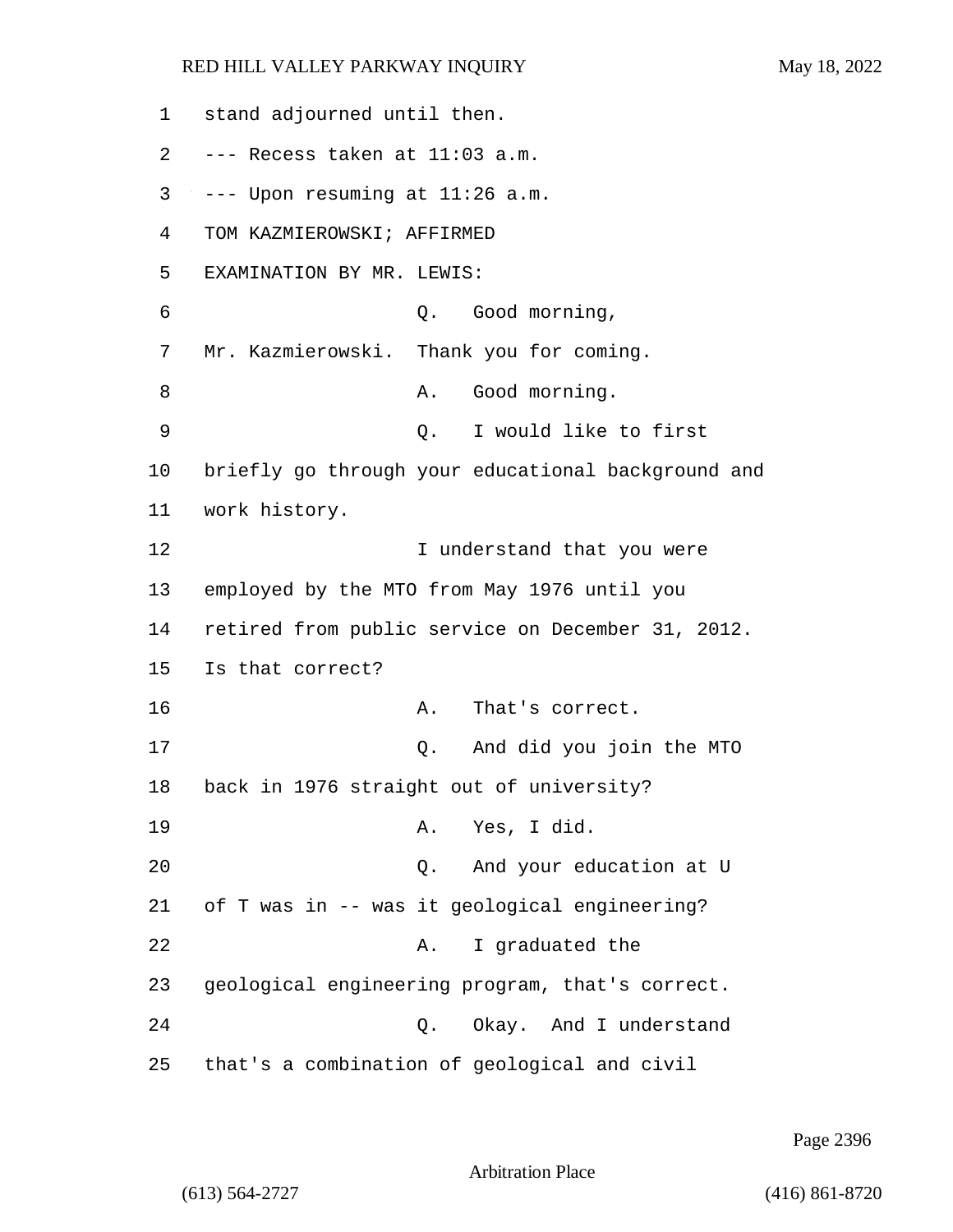1 engineering. Is that right? 2 A. It is. It's a rather 3 unique program at U of T. 4 Q. And are you still a 5 practicing engineer? 6 A. Yes, I am. 7 Q. And we don't need to 8 cover your whole career trajectory at the MTO, but 9 if we could cover the last couple of positions. 10 10 I understand that you were the 11 manager of the pavement and foundations section 12 from 1994 to March 2007. Is that right? 13 A. I believe that's correct. 14 I don't have my résumé in front of me, but I 15 believe that's correct. 16 Q. And you were the acting 17 senior manager of MERO, the materials engineering 18 and research office, from April 2007 to 19 October 2007? 20 A. That's correct. 21 Q. Okay. And you were then 22 the manager of MERO in a permanent capacity 23 therefore from November 2007 until your retirement 24 at the end of 2012. Is that right? 25 A. That's correct.

Page 2397

Arbitration Place

(613) 564-2727 (416) 861-8720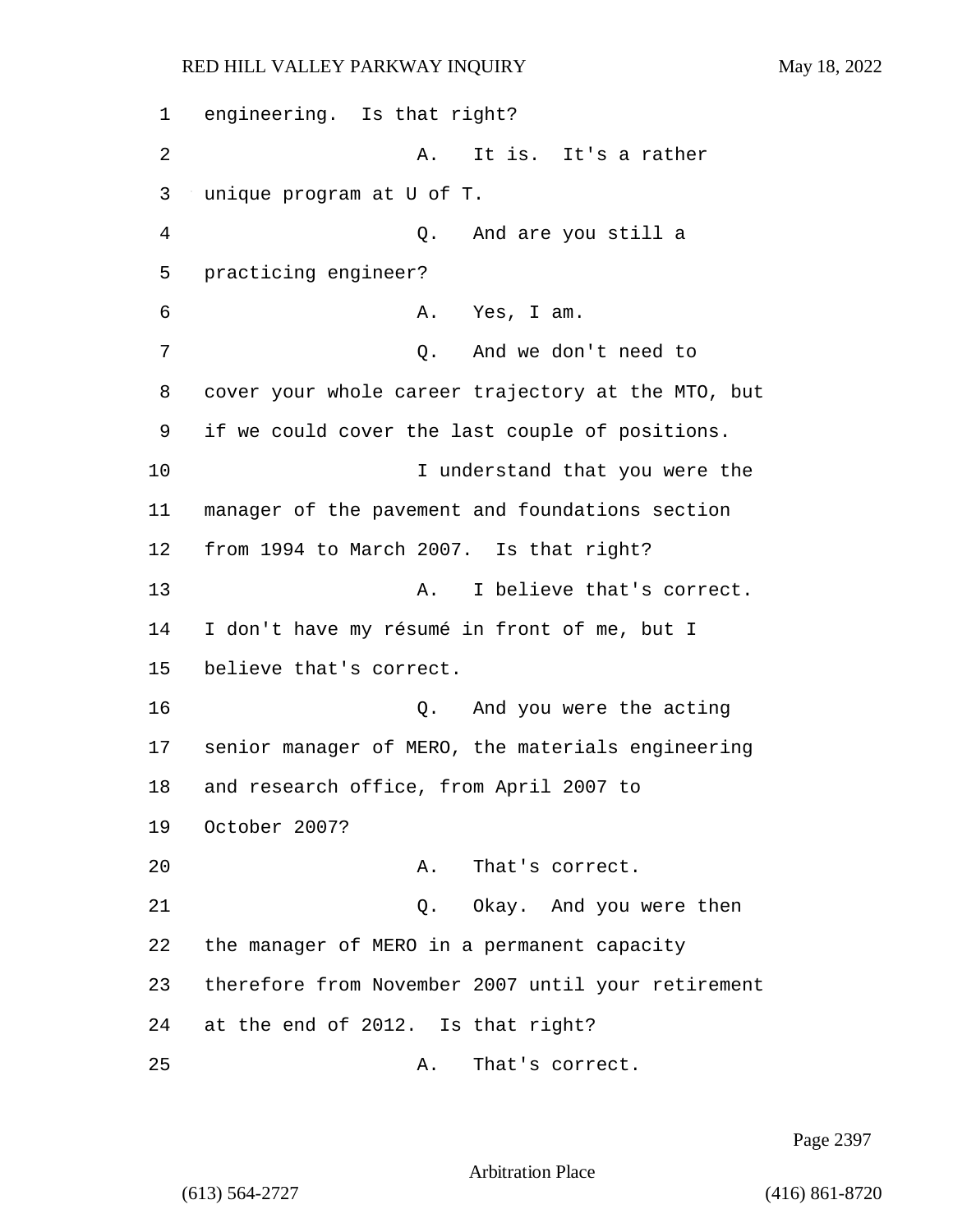1 0. Okay. And I understand you're currently at Golder. Is that right? 3 A. Yes. I'm currently working part time at Golder. 5 Q. And you've been there since 2013? **A.** I believe it was March of 2013, yes. 9 Q. And so, you're part time and what's your role there? 11 A. Senior consultant and materials and pavement engineering, mainly doing final technical review of reports, quality control and I get involved in some special projects. 15 Q. Okay. And am I correct your work at Golder doesn't touch on the matters at issue in this inquiry. Is that correct? 18 A. Not at all. 19 Q. Okay. And perhaps you could briefly describe first your role as the manager of pavement and foundations, particularly in the 2000s up to when you left that role in around March 2007, and then as the manager of MERO until your retirement? 25 A. Yeah. As manager of

Page 2398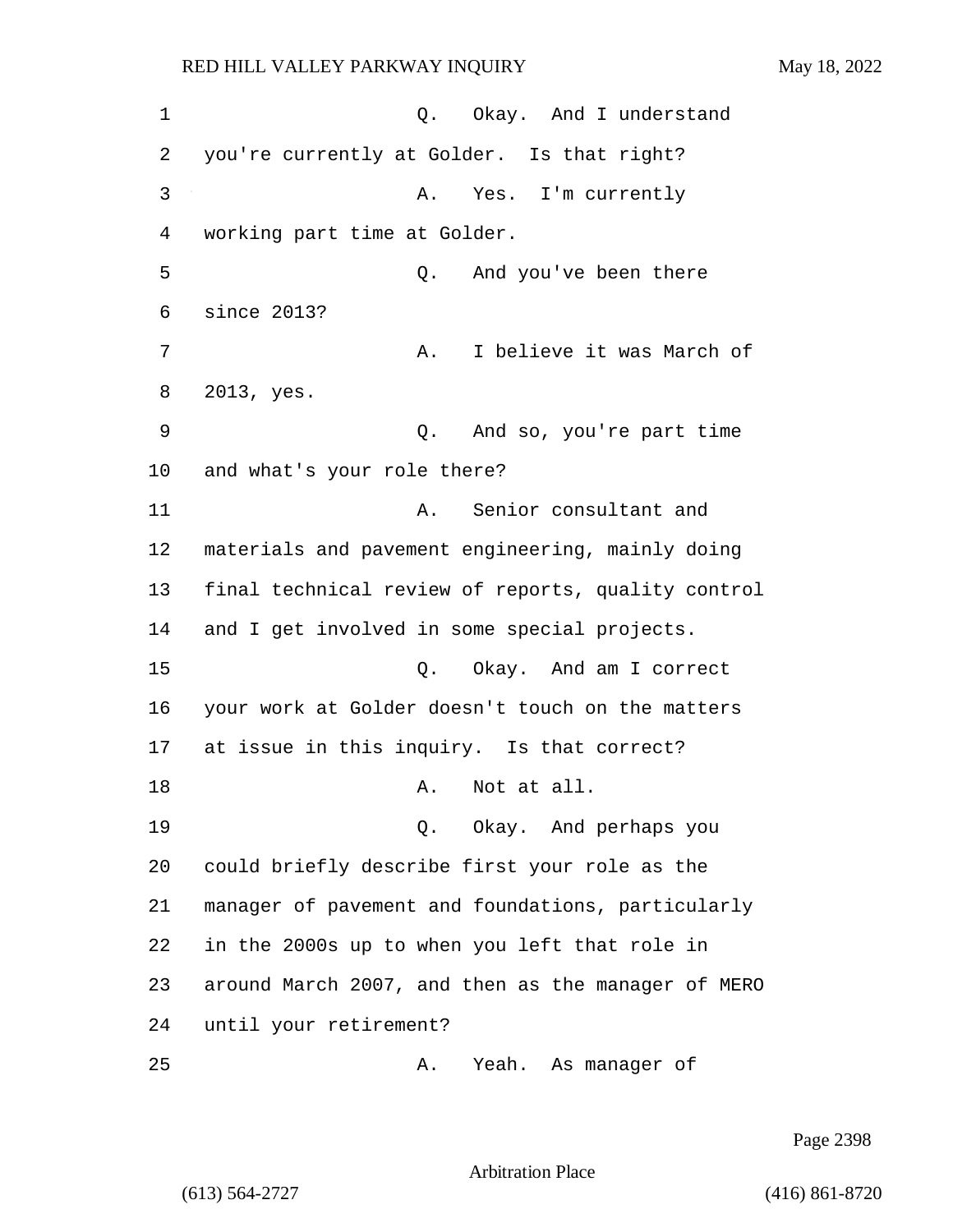| $\mathbf 1$ | pavements and foundation, I provided technical      |
|-------------|-----------------------------------------------------|
| 2           | leadership and management to two distinct groups    |
| 3           | within the section. One was the pavements group,    |
| 4           | responsible for pavement design and pavement        |
| 5           | evaluation and pavement management. And then        |
| 6           | there was the foundations group. And in both        |
| 7           | cases, you've got both engineers and technicians    |
| 8           | working in various positions.                       |
| 9           | With the foundations group,                         |
| 10          | they also had a lab component associated with it,   |
| 11          | so we had a lab group or a component within the     |
| 12          | section.                                            |
| 13          | Q. Okay. And then when you                          |
| 14          | were the manager of MERO?                           |
| 15          | Basically that's the next<br>Α.                     |
| 16          | step up in the chain of command there. I provided   |
| 17          | basically leadership and management to five         |
| 18          | distinct materials areas for the Ministry and each  |
| 19          | of those areas, well, four of the five, had their   |
| 20          | own laboratory.                                     |
| 21          | Q. And you were also, for a                         |
| 22          | period of time, on the SMA joint task group.<br>And |
| 23          | going from the minutes of the task group, you       |
| 24          | appear that you were on the second iteration of     |
| 25          | it, task group two, beginning in March 2008 and     |

Page 2399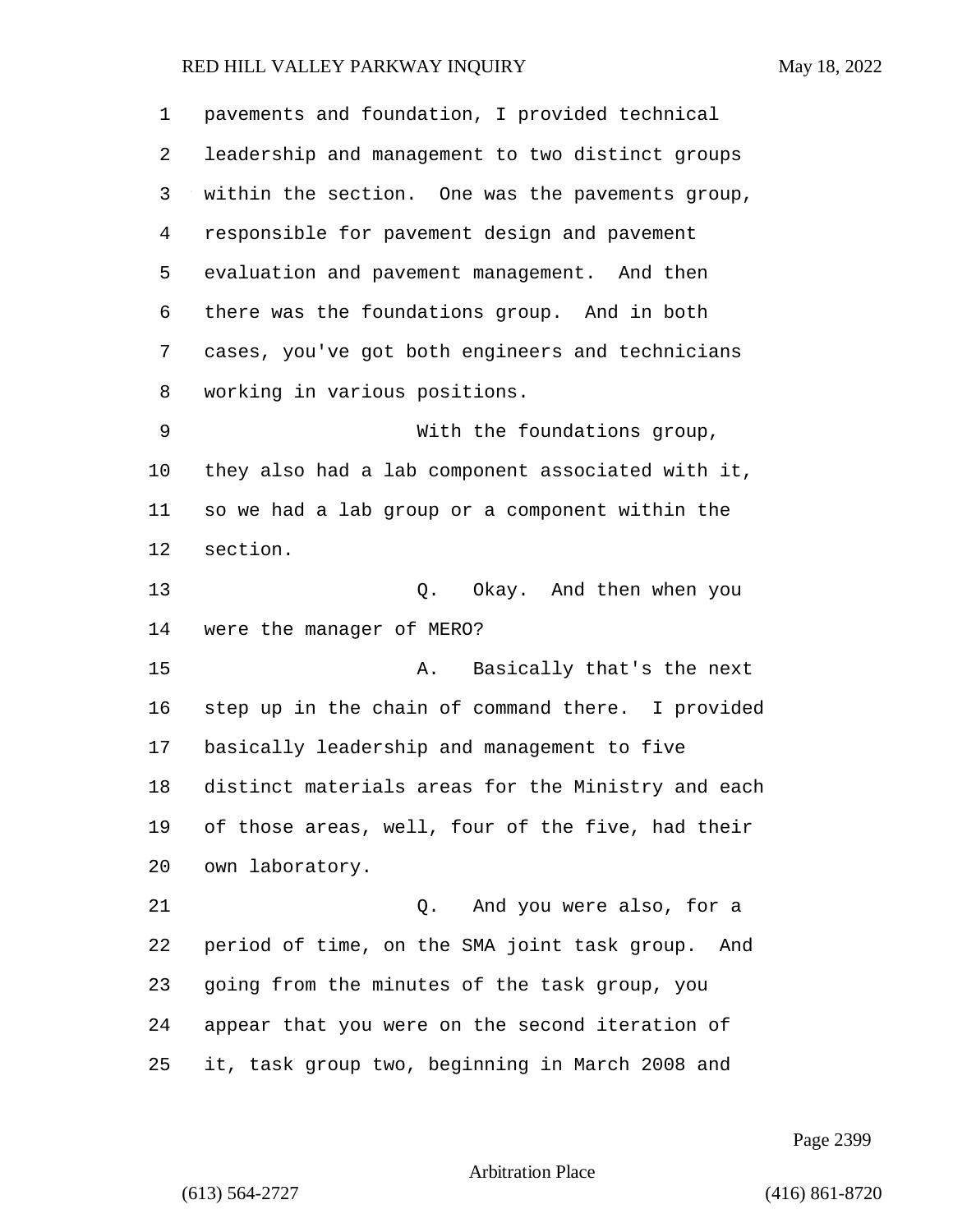| 1  | then attended a number of meetings in April --     |
|----|----------------------------------------------------|
| 2  | sorry, March 2007 and April 2007, but not towards  |
| 3  | the end of April or the end of the year. And I     |
| 4  | note that that seems to coincide with your moving  |
| 5  | into the manager of MERO role that you're no       |
| 6  | longer appearing on the minutes.                   |
| 7  | Was there a relationship                           |
| 8  | between your promotion to the MERO manager and no  |
| 9  | longer being on the task group?                    |
| 10 | I think that was a major<br>Α.                     |
| 11 | factor in that. The other thing is that task       |
| 12 | group was created to provide specific bituminous   |
| 13 | expertise to address a problem going on in the     |
| 14 | Ministry, as you're aware, at the time. And my     |
| 15 | background, I'm not a bituminous engineer. I       |
| 16 | never spent any time in the bituminous area, so my |
| 17 | involvement in the proceedings was fairly limited. |
| 18 | Right. So, put it that<br>Q.                       |
| 19 | way, you're more of a rock person than a           |
| 20 | bituminous person. Is that right?                  |
| 21 | I have more of a<br>Α.                             |
| 22 | geotechnical background than certainly a           |
| 23 | bituminous background. And we're now talking       |
| 24 | about mix design and laboratory testing of         |
| 25 | bituminous materials.                              |

Page 2400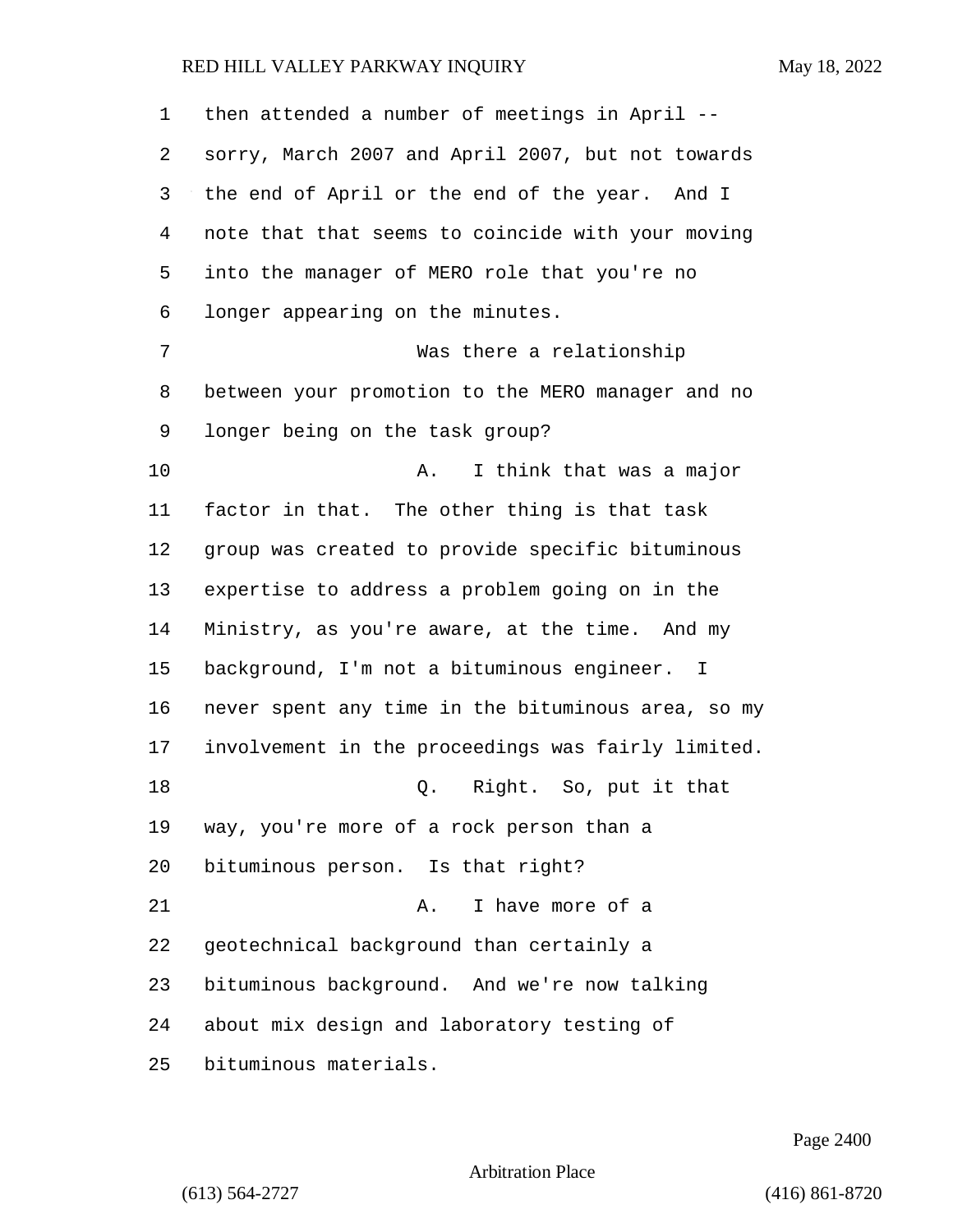| 1  | When you're talking about<br>Q.                    |
|----|----------------------------------------------------|
| 2  | the SMA task group?                                |
| 3  | A.<br>Yes.                                         |
| 4  | Q. Okay. Then we'll come                           |
| 5  | back briefly. I can tell you we've already heard   |
| 6  | quite a lot about the SMA task group and some      |
| 7  | other matters, but I do need to touch on a few     |
| 8  | things with you as background about MTO approaches |
| 9  | to things and then some specific information.      |
| 10 | We've already heard from Becca                     |
| 11 | Lane, who I know reported to you in a couple       |
| 12 | different capacities, and also from Chris Raymond, |
| 13 | who as well did at certain times.                  |
| 14 | So, the first thing I would                        |
| 15 | like to ask you about is we've heard that the MTO  |
| 16 | didn't have a published standard on friction       |
| 17 | performance evaluation. Do you agree with that?    |
| 18 | That's correct.<br>Α.                              |
| 19 | Q. And from your                                   |
| 20 | perspective, why is that?                          |
| 21 | There was internal<br>Α.                           |
| 22 | guidelines and I think you've heard them presented |
| 23 | already, but --                                    |
| 24 | This is the number FN30?<br>Q.                     |
| 25 | Based on numbers above 30<br>Α.                    |

Page 2401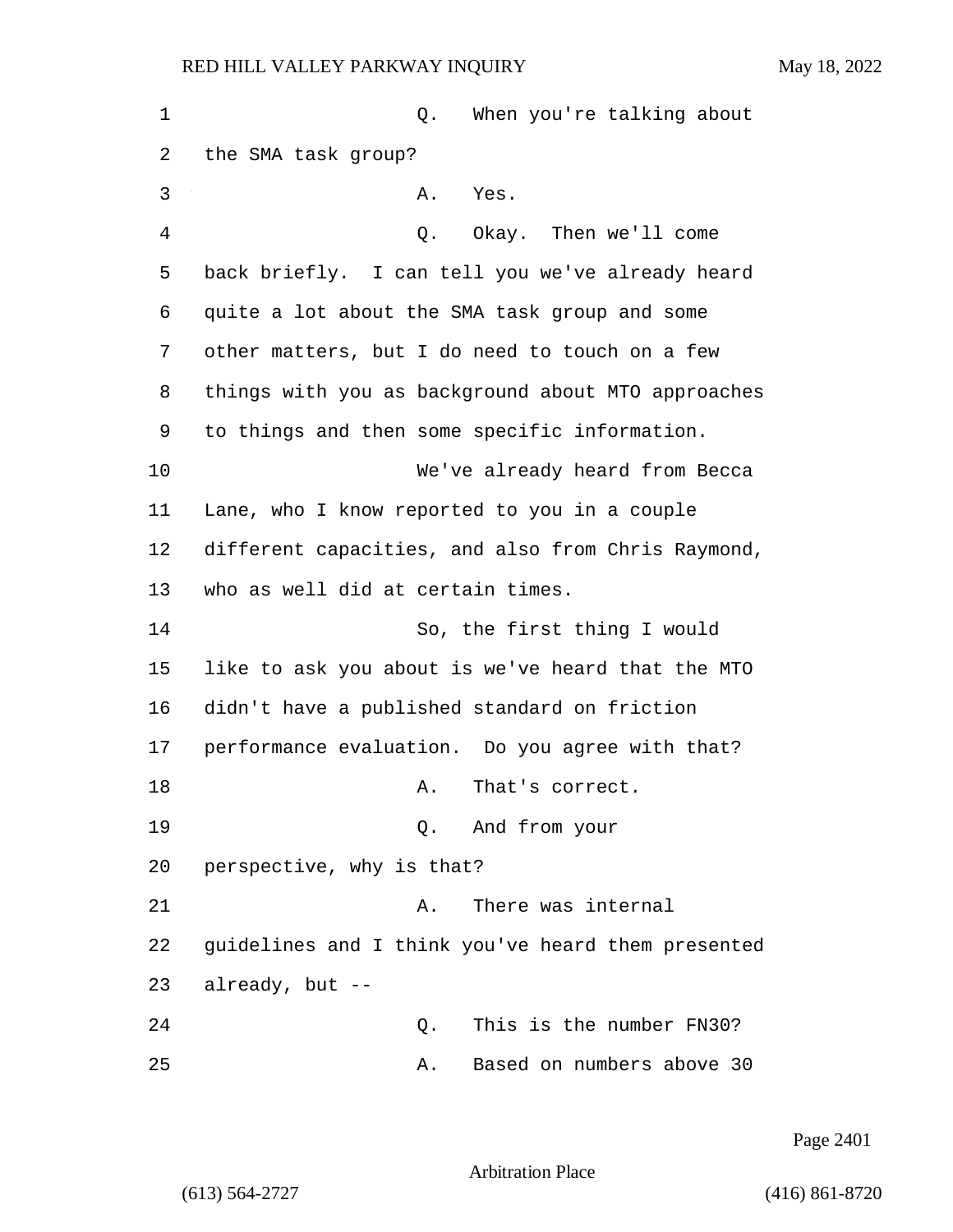and above and 30 and below, there were guidelines, yes. 3 Q. Okay. 4 A. There was never -- 5 Q. So, the first question is: It didn't have a published standard. And then what was the MTO's use of FN30 again, from your perspective? 9 A. It was as a guideline. It was basically one of the many attributes that are looked at when you're investigating a pavement surface or condition of a pavement surface and the friction number is one component that you look at. Basically, the guideline said if you had numbers -- and the FN number, as you're aware, is based on the brake-force trailer and we at the Ministry operated at the posted speed when it did the testing and typically the guidelines would be 30 and above were acceptable, from below 30 to 25 required monitoring and perhaps investigation, and then below that, certainly investigation and action would be warranted. 23 Q. And when you talk about the other components, what are the other components that you're looking at, aside from the

Page 2402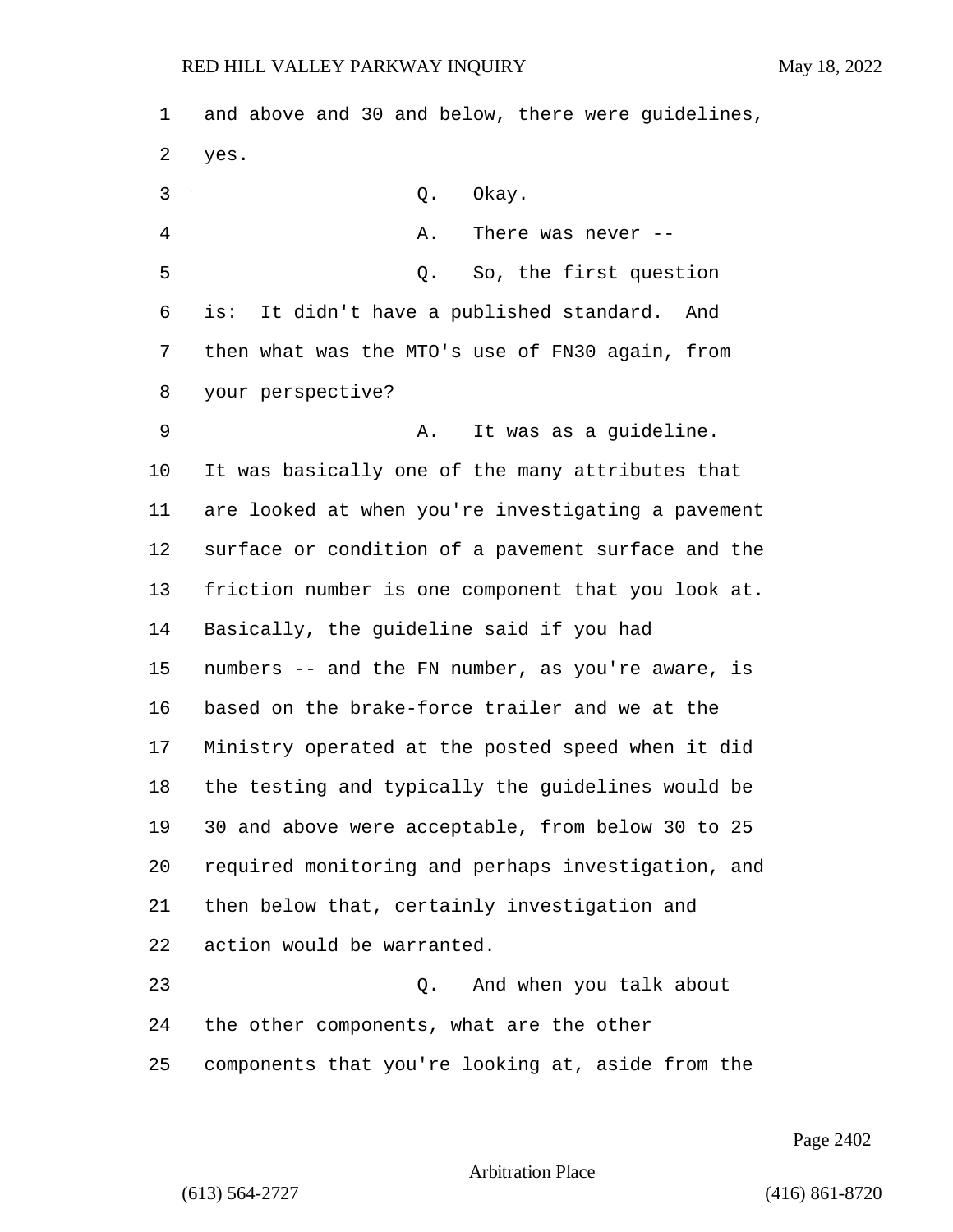friction number itself? 2 A. When you're decisioning the condition of a pavement surface and its frictional performance, you're looking at the type of aggregates that are in the surface, very critical to both long- and short-term frictional performance. You're looking at mix design, what type of mix design was used. You're looking at construction techniques, the quality of construction, what kind of testing was done during that. 12 And then you have to look at all the other factors, including geometrics, environmental conditions, condition of the vehicles, drivers' expectation for friction on that road, so it's quite a multidisciplinary area for attributes that you look at. 18 Q. Okay. And, as you indicated, the MTO conducted its skid testing using the lock-wheel skid tester and my understanding is that while you were the manager of pavements and foundations, the operator of the skid tester, Frank Marciello, reported to you during that time. Is that correct? 25 A. That's correct.

Page 2403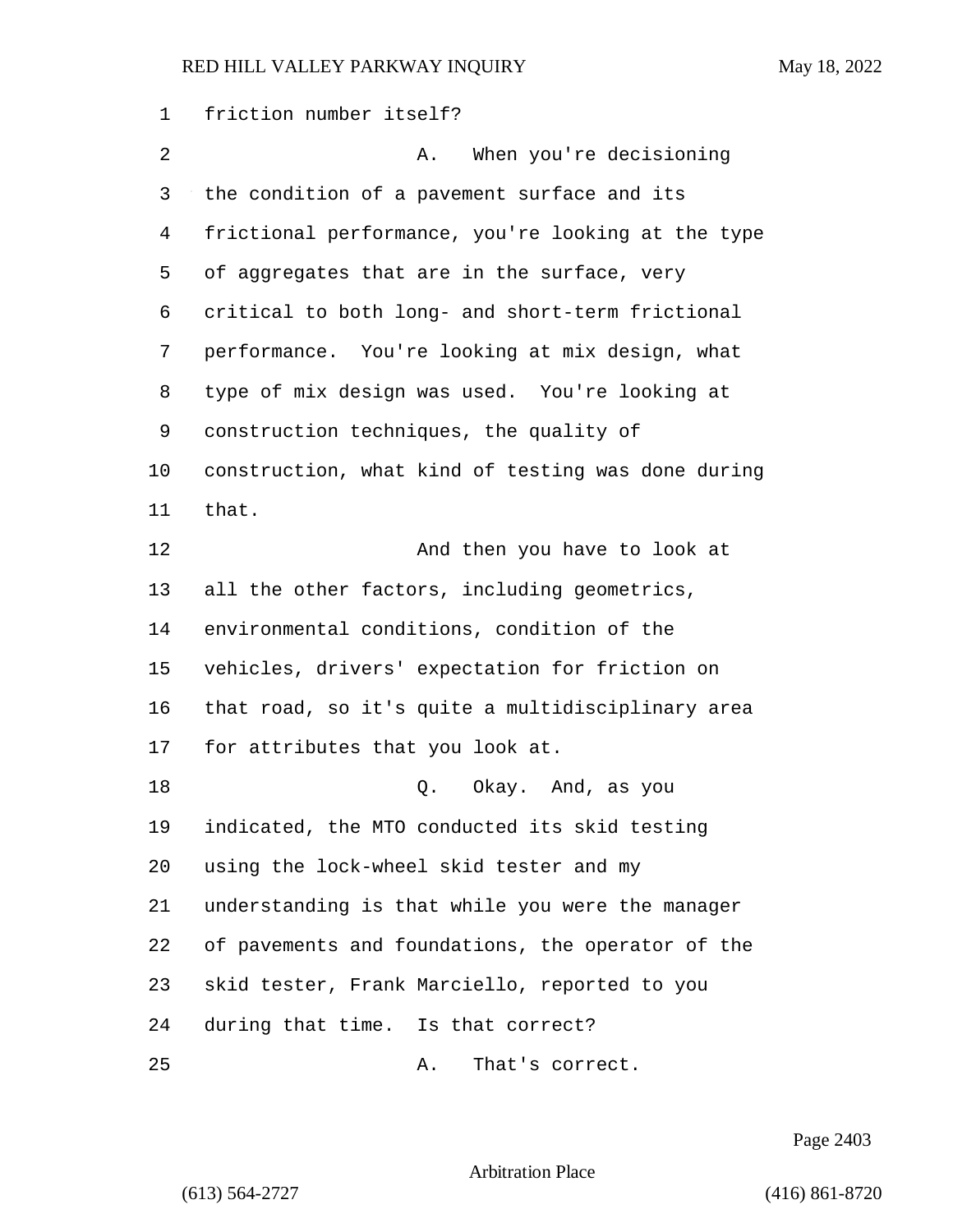| 1  | And then once you moved<br>Q.                     |
|----|---------------------------------------------------|
| 2  | into the manager MERO role, again, would continue |
| 3  | to report to the person who was in your former    |
| 4  | position as the manager of pavements and          |
| 5  | foundations?                                      |
| 6  | That's correct.<br>Α.                             |
| 7  | And now, you've talked<br>Q.                      |
| 8  | about the guidelines of FN30 and then you also    |
| 9  | mentioned FN25. So, what's the source of those,   |
| 10 | from your long experience in the Ministry? What's |
| 11 | the source of that guideline?                     |
| 12 | Well, the source of the<br>Α.                     |
| 13 | guidelines was based on the geometric design      |
| 14 | standards for highways and the minimum need for   |
| 15 | the friction component. And you have to also      |
| 16 | remember the Ministry was doing friction testing  |
| 17 | on its highways for -- I'm not sure when we got   |
| 18 | the first friction trailer. I'm sure it was       |
| 19 | probably the early 1980s, so it was gathering     |
| 20 | information for a long time on various roadways.  |
| 21 | Right. And when you talk<br>Q.                    |
| 22 | about the geometric design standards, you're      |
| 23 | talking about from the MTO's design guide?        |
| 24 | That's correct.<br>Α.                             |
| 25 | And the use of the<br>Q.                          |

Page 2404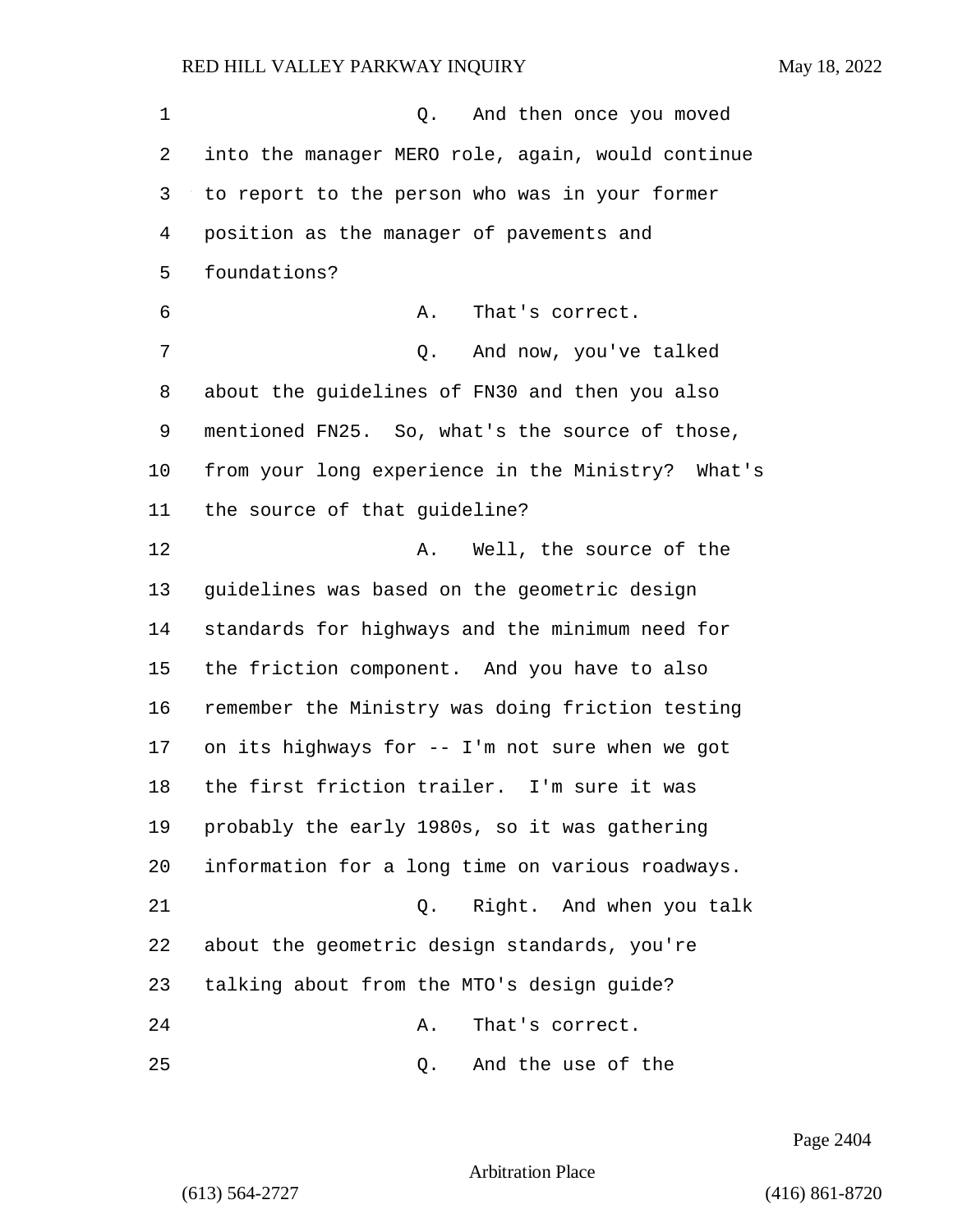| 1  | friction coefficient to calculate stopping         |
|----|----------------------------------------------------|
| 2  | distances?                                         |
| 3  | As I understand it, yes.<br>Α.                     |
| 4  | Okay. And when you say<br>Q.                       |
| 5  | "as I understand it," it's something that's not    |
| 6  | really your area, but that's your understanding of |
| 7  | the source. Is that a fair characterization?       |
| 8  | Yes, it is.<br>Α.                                  |
| 9  | Thank you. What about<br>Q.                        |
| 10 | the number 25? We talk about the 30. What about    |
| 11 | the number 25? And you described it as being -- I  |
| 12 | don't want to mischaracterize it, but you said     |
| 13 | below 30 to 25 requiring monitoring and perhaps    |
| 14 | investigation and then below that certainly        |
| 15 | investigation and action would be warranted.       |
| 16 | So, the number 25 is, I think,                     |
| 17 | something that we see less frequently in e-mails   |
| 18 | and so forth. Could you describe a bit about       |
| 19 | that, about the number 25 and the significance of  |
| 20 | it?                                                |
| 21 | All I can say is very<br>Α.                        |
| 22 | rarely would we encounter numbers that low, for    |
| 23 | the most part. You know, as I had indicated a bit  |
| 24 | earlier, that the roads, provincial roads are      |
| 25 | built with quality aggregates, quality design and  |

Page 2405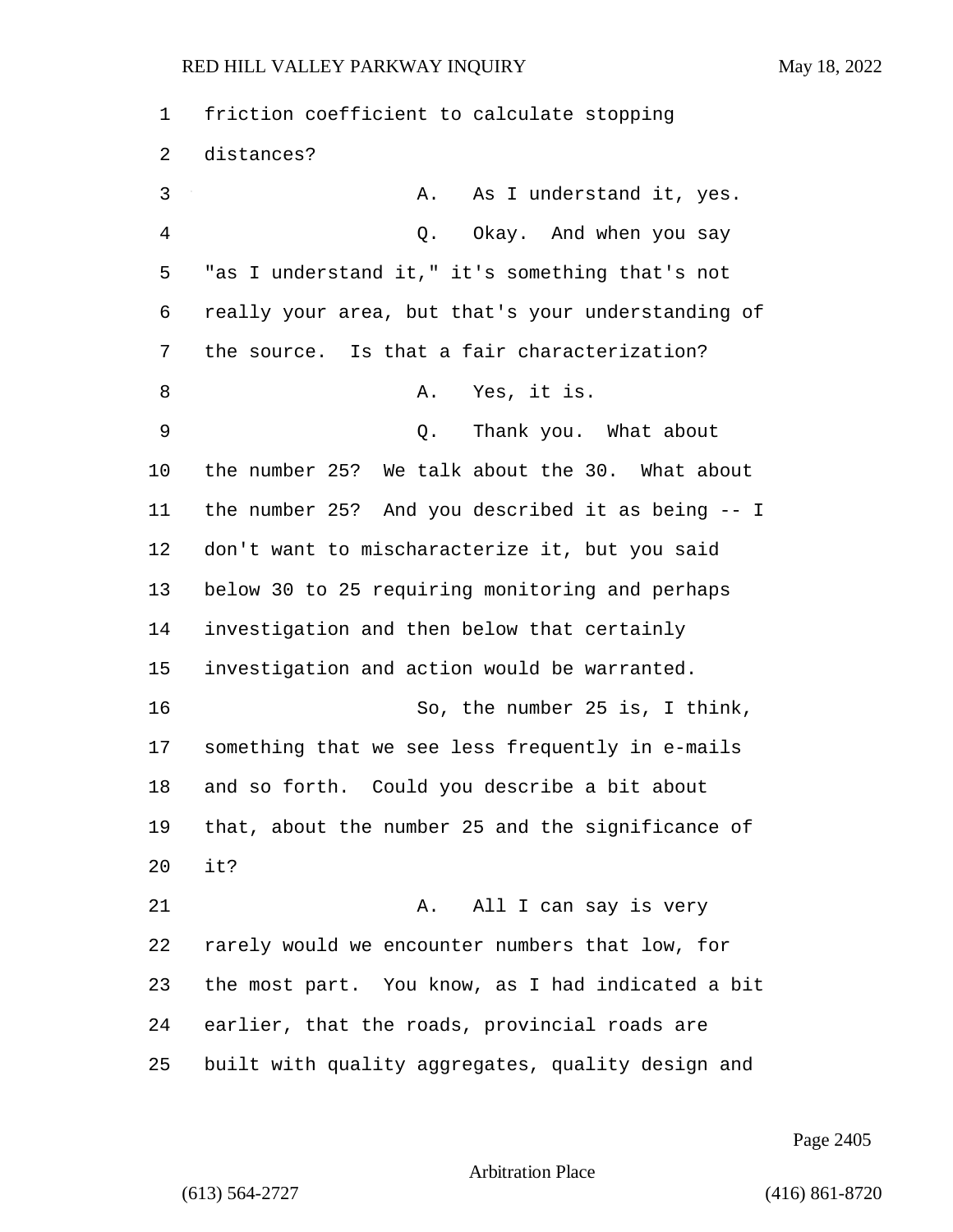quality construction techniques, and that ensures for the vast majority of cases that we did not encounter any concerns regarding frictional performance. 5 When conditions warrant, i.e., there's a concern perhaps with wet weather collisions or frequency that's reported by the regions, within the regions we have pavement evaluation officers that are responsible for various sections of the road, we have maintenance personnel that are responsible for various sections of the road. If there's an indication of some concerns, as part of the evaluation, the friction trailer would be asked to go out and do some testing, but it's very rare circumstances that that occurred. 17 and I think what you're characterizing is essentially that the first level, below 30, when you say monitoring and perhaps investigation, we've heard described as an investigation level. It's, like, let's see whether or not there's actually an issue here after you see results that are below 30. You need to look at it and see if there's an issue and perhaps do more skid testing to determine whether

Page 2406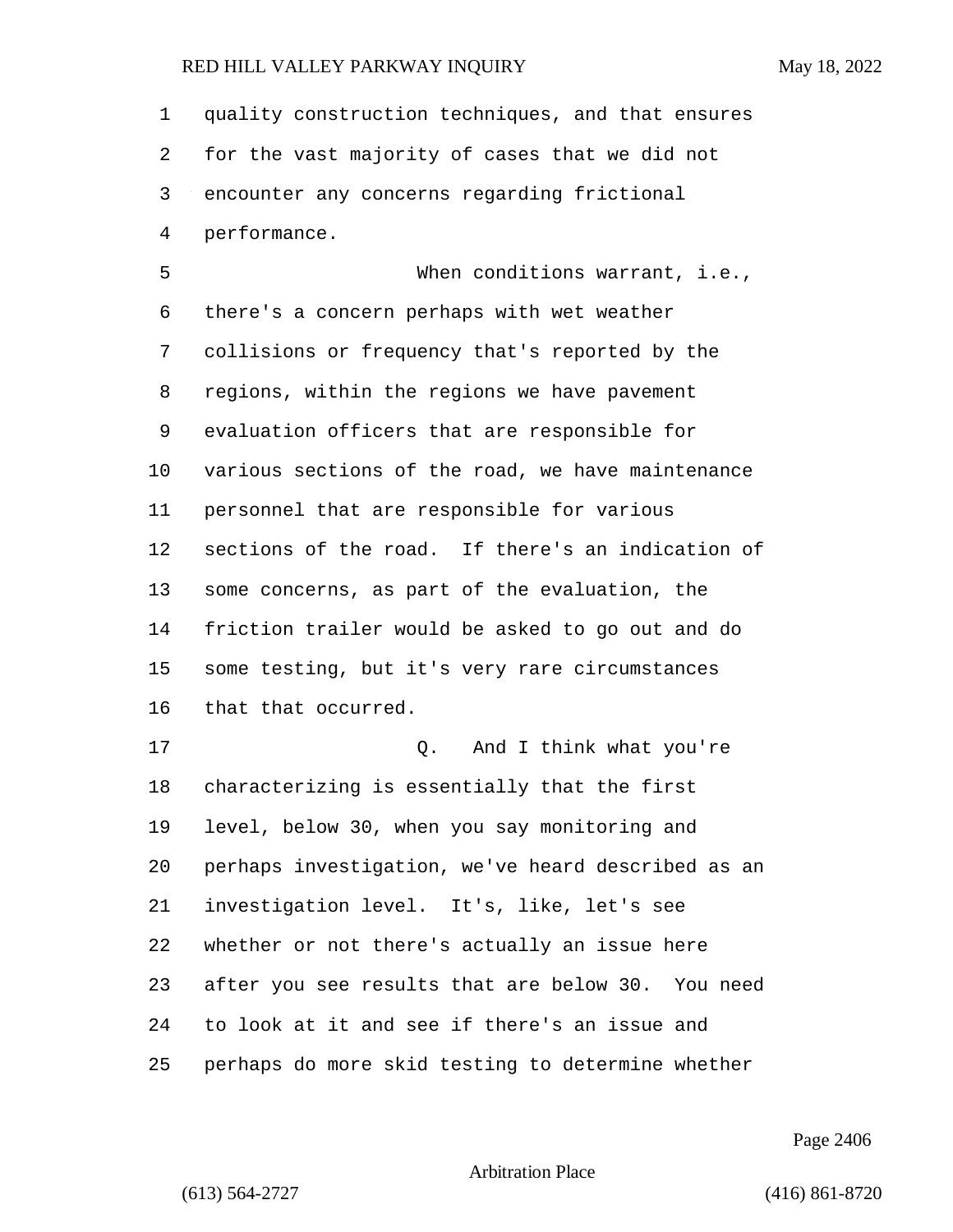in fact the original results were borne out. Is that right? 3 A. Well, it's not just more skid testing. I think you would initiate, depending on the situation and the warrants, some other types of investigation as well, looking at the materials and doing some other tests. 8 appreciate that. It was just the use of the term monitoring along with investigation, so I was wondering if by monitoring you were referring to potentially further skid testing as well as investigations? 13 A. Certainly that would be part of it, sure. If there was some concern, there may be a request to monitor it on an annual basis or perhaps even more frequently if there is a significant concern. 18 Q. Okay. And you talked about the people in the regions who -- and, as I understand it, the regions typically would bring issues. If they thought there was a concern with a road potentially, then they would request the skid testing occur. Is that right? 24 A. Yes, they would, as well as other types of evaluation.

Page 2407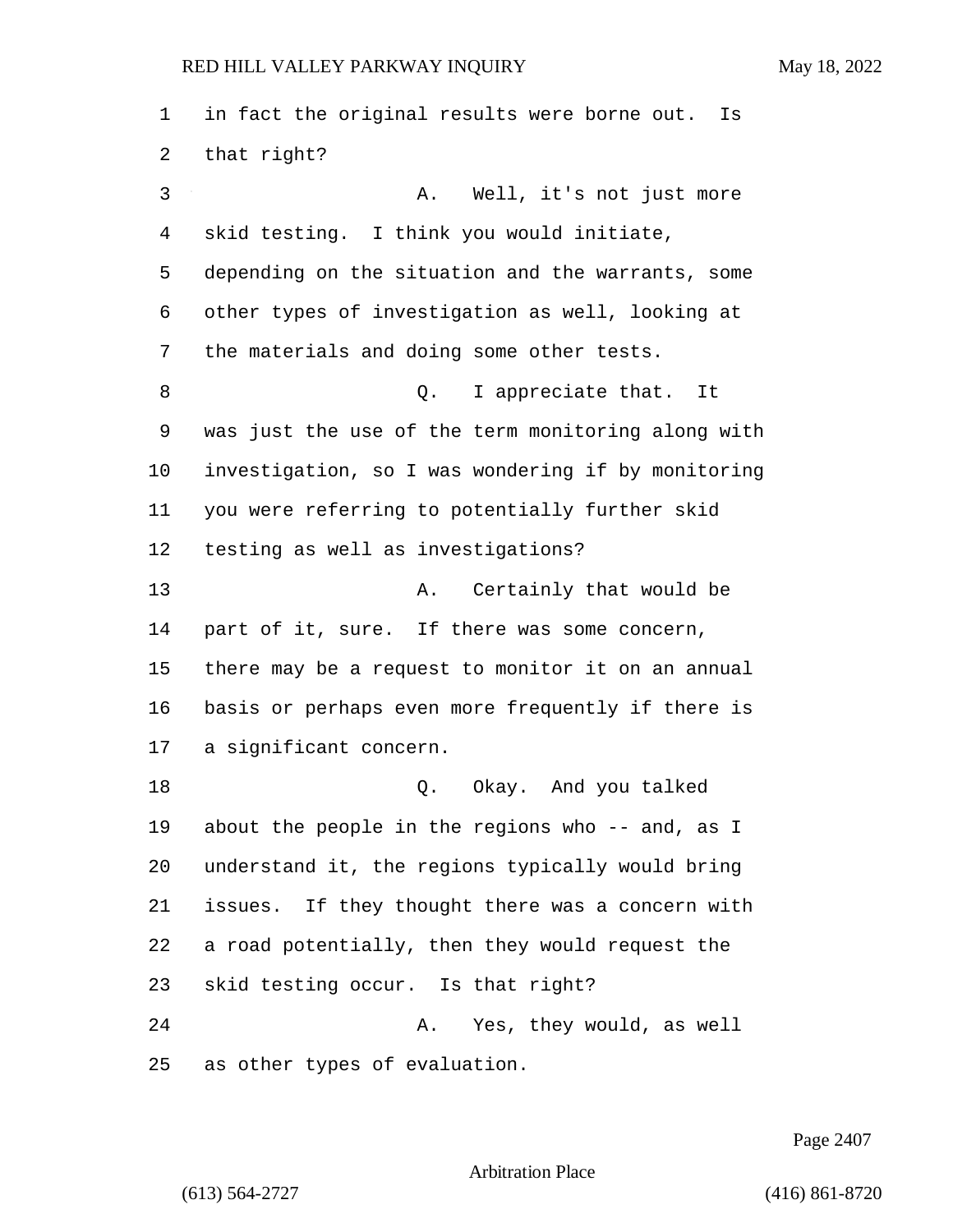| 1  | Sure. And, from your<br>Q.                           |
|----|------------------------------------------------------|
| 2  | perspective, we know that skid testing takes         |
| 3  | readings over whatever distance it's doing the       |
| 4  | testing and it produces individual results when      |
| 5  | the wheel is locked and the readings are taken at    |
| 6  | periodic intervals and produces an average FN from   |
| 7  | all of that as well as low and high numbers, and     |
| 8  | we've seen those kind of graphs showing the          |
| 9  | results.                                             |
| 10 | From your perspective, is it                         |
| 11 | the average that's looked at? Is it individual       |
| 12 | results? Is it a combination of the two, in your     |
| 13 | experience?                                          |
| 14 | I think you're looking at<br>Α.                      |
| 15 | a combination of the two. Certainly the average      |
| 16 | is your starting point and then if there's any       |
| 17 | significant deviation, you would probably be         |
| 18 | interested in that. Of course, that would be         |
| 19 | indicative of perhaps field conditions, something    |
| 20 | that would have to be observed in the field.         |
| 21 | And so, when you refer to<br>Q.                      |
| 22 | indicative of field conditions, you mean that        |
| 23 | there could be results which are not reliable.<br>Is |
| 24 | that when you say indicative of field conditions?    |
| 25 | There's always a<br>Α.                               |

Page 2408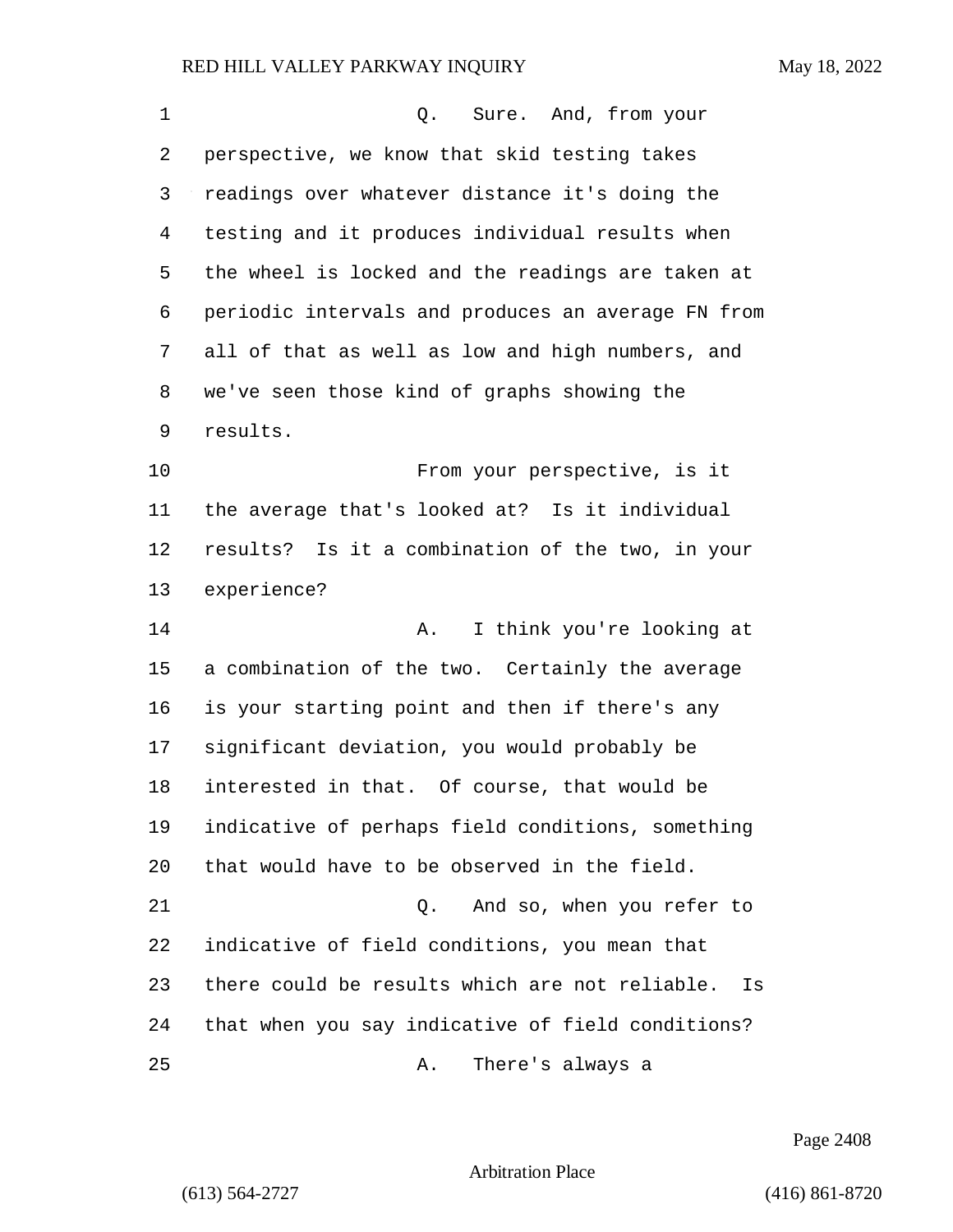| 1  | possibility of error in testing procedure. I       |
|----|----------------------------------------------------|
| 2  | think we find that in any type of testing, but I'm |
| 3  | referring to actual conditions in the field. For   |
| 4  | example, you might be looking at, you know, a      |
| 5  | patch or multiple patches on a section of road     |
| 6  | that would give a different reading as compared to |
| 7  | the majority of the road.                          |
| 8  | There may be conditions                            |
| 9  | associated with additional wear and tear. You may  |
| 10 | have, for example, an access to a quarry on that   |
| 11 | road that would certainly result in a different    |
| 12 | wear condition on the pavement surface and result  |
| 13 | in localized different numbers. So, you really     |
| 14 | have to go out and take a look at the road.<br>And |
| 15 | the FN number by itself is not particularly        |
| 16 | helpful from that point of view.                   |
| 17 | It's an indicator of<br>Q.                         |
| 18 | where you need to look at something to determine   |
| 19 | if there really is an issue?                       |
| 20 | It's an indicator. It's<br>Α.                      |
| 21 | one of the attributes. I can give you an analogy,  |
| 22 | but I don't know if that's appropriate or not.     |
| 23 | Q. You certainly can.                              |
| 24 | Sometimes it's good for lay people to hear an      |
| 25 | analogy.                                           |

Page 2409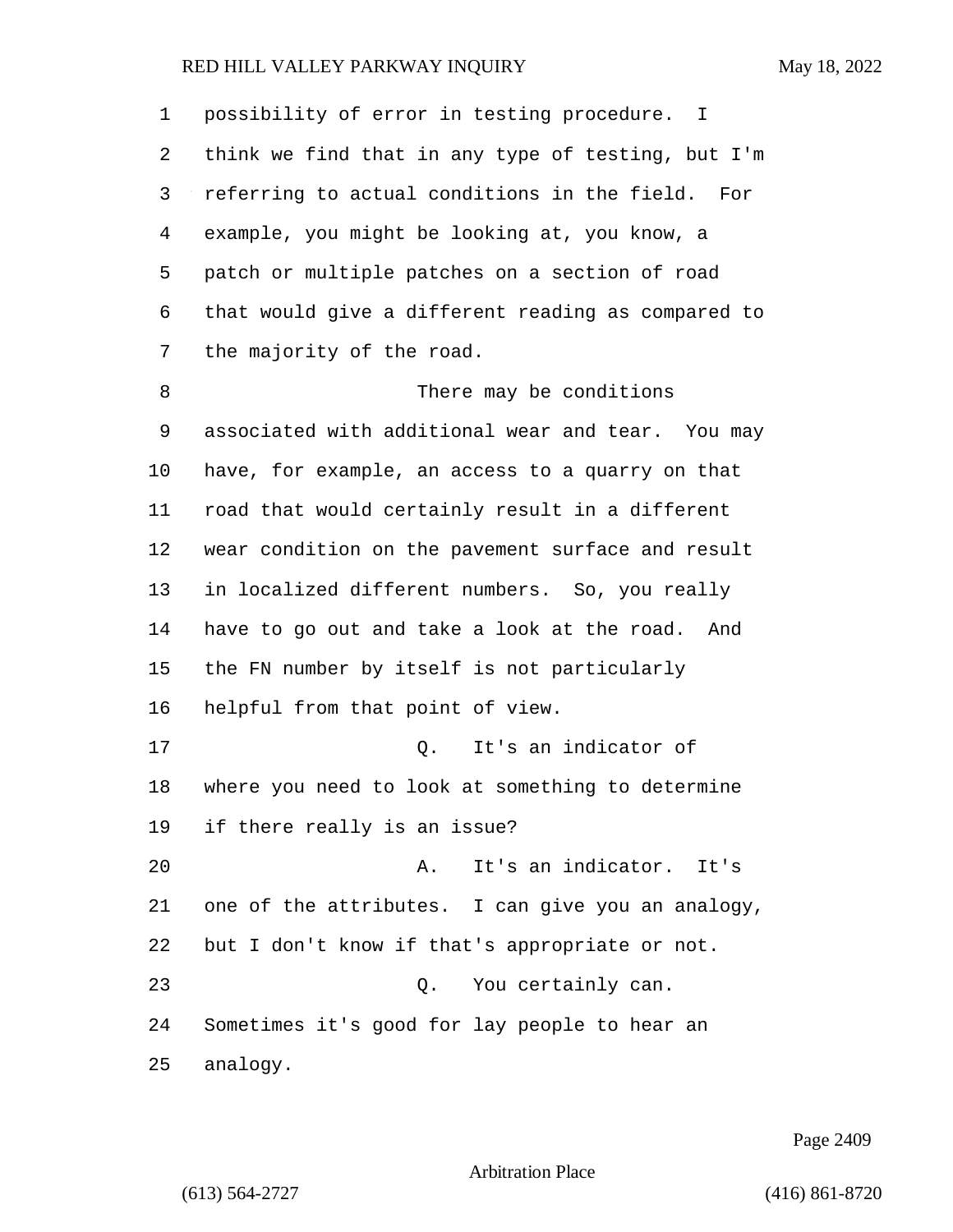1 A. Well, I relate it to prostate cancer and doing a PSA test. The PSA test is an indicator. It's not an absolute result, but it's an indicator. 5 Q. And could you describe what the MTO's approach was to sharing its use and practices with respect to the guideline that you've described? 9 A. Mainly when you say sharing, I assume -- 11 Q. Externally. 12 A. Externally, there was very little. There was very little external use of that information. I think you have to -- you should realize that there was only the one device and only the one technician who operated the device, and I believe it may have been one of the only devices. Certainly going back now more during my involvement with the Ministry, one of the only devices in Canada. I think that Transport Canada may have had one for the air fields. I'm not aware of any other provincial agency that offered it, but I could be -- you know, I stand to be corrected. More so -- 25 Q. Go ahead.

Page 2410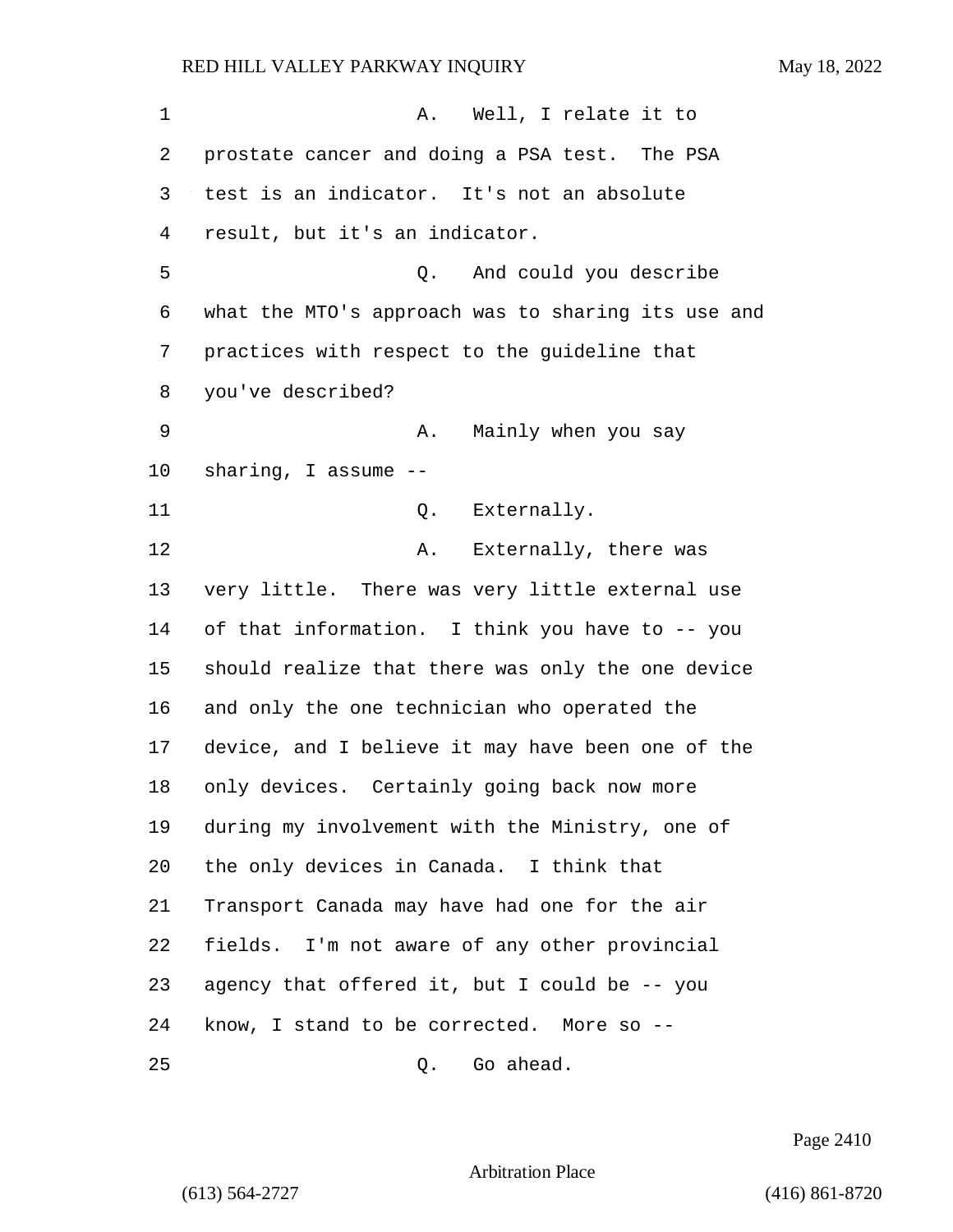for them.

1 A. More so I think you would see state agencies down in the States using them, the state DOTs. I think it was far more common 5 Q. And I realize in your answer to my question that I phrased it wrongly because I think you took it as being -- 8 A. Sorry. 9 Q. No, it was my fault. I think you took it as being actually sharing the use of the machine, actually letting third parties use the machine or testing for third parties. Is that what you took my question as meaning?

14 A. No, not so much. If people aren't familiar with the device, there isn't much point in sharing the data, you know, the individual data. I think what you would see typically shown is interpretation of the data, you know, from -- and the overall assessment of the pavement surface.

21 Q. Okay. So, what then I'm wondering is specifically with the MTO's use of FN30 as a guideline, am I correct in understanding that it was not the MTO's practice to communicate that number to third parties. Is that fair?

Page 2411

Arbitration Place

(613) 564-2727 (416) 861-8720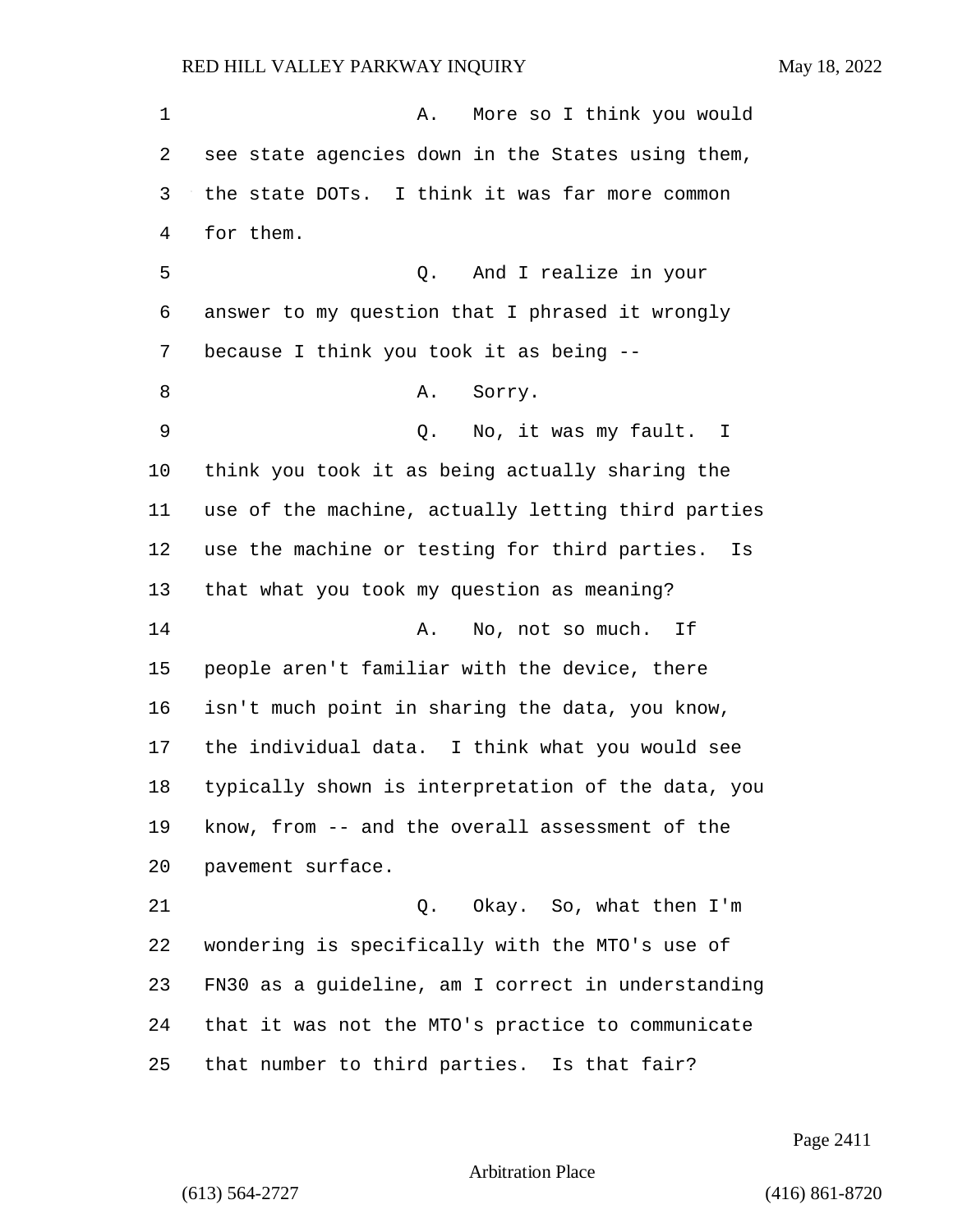| 1  | I think that's a fair<br>Α.                        |
|----|----------------------------------------------------|
| 2  | assessment. And it had to do more with, as I       |
| 3  | said, people not being familiar with the device.   |
| 4  | And if we could go to $-$ -<br>Q.                  |
| 5  | I'll just give a specific example of it --         |
| 6  | overview document 4, Registrar, image 126. You're  |
| 7  | probably aware of this, Mr. Kazmierowski, but this |
| 8  | is our overview document that we have which        |
| 9  | summarizes evidence and describes and excerpts     |
| 10 | from various documents over time. If at any point  |
| 11 | I take you to this and you want to see the         |
| 12 | underlying document instead, you just let me know  |
| 13 | and we can do that. Okay?                          |
| 14 | And so, looking at                                 |
| 15 | paragraph 305, it's referring to a media enquiry   |
| 16 | in 2011. And I just raise this as an example of    |
| 17 | the approach to sharing information. And the       |
| 18 | media enquiry is about the QEW and the use of SMA  |
| 19 | generally, skid resistance and the pause on use of |
| 20 | SMA from a gentleman at the Equipment Journal.     |
| 21 | So, he was asking for information on this and you  |
| 22 | write:                                             |
| 23 | "I'm concerned with these                          |
| 24 | types of media                                     |
| 25 | conversations regarding                            |

Page 2412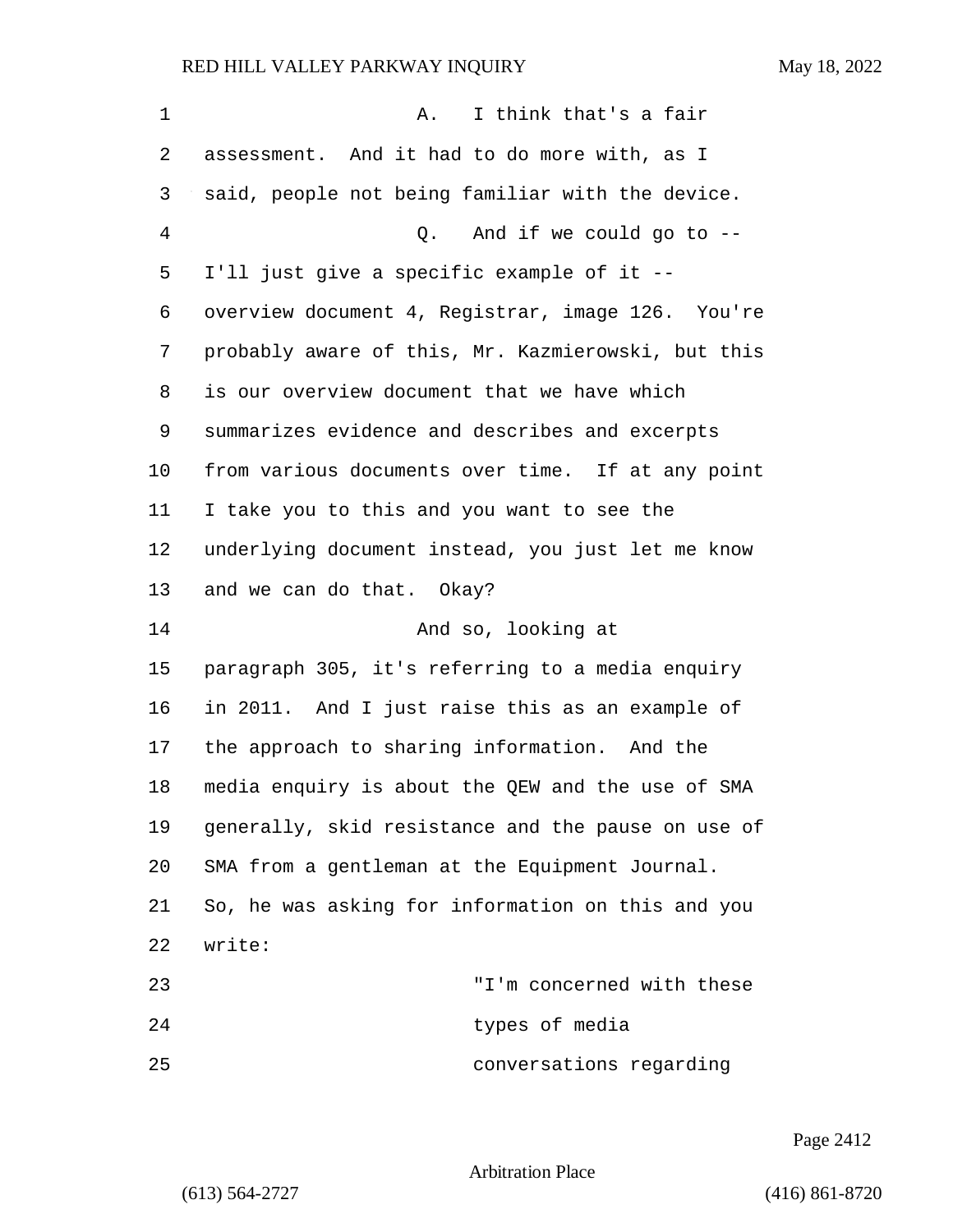| frictional resistance and                          |
|----------------------------------------------------|
|                                                    |
| safety of our highway                              |
| surfaces. I would prefer                           |
| we avoid any discussions                           |
| of actual skid                                     |
| numbers/values/thresholds                          |
| and keep the conversation                          |
| on a more generic level.                           |
| The sensitivity                                    |
| associated with this                               |
| issue is high."                                    |
| And is this consistent with                        |
| the general approach that we were just discussing? |
| Yeah. I feel that that<br>Α.                       |
| more reflects the Ministry's perspective with      |
| regards to discussions on frictional resistance.   |
| Okay. And in the last<br>Q.                        |
| sentence:                                          |
| "The sensitivity                                   |
| associated with this                               |
| issue is high."                                    |
| Is there a specific issue that                     |
| you're talking about or is it generally about skid |
| numbers?                                           |
| Well, I think when we<br>Α.                        |
|                                                    |

Page 2413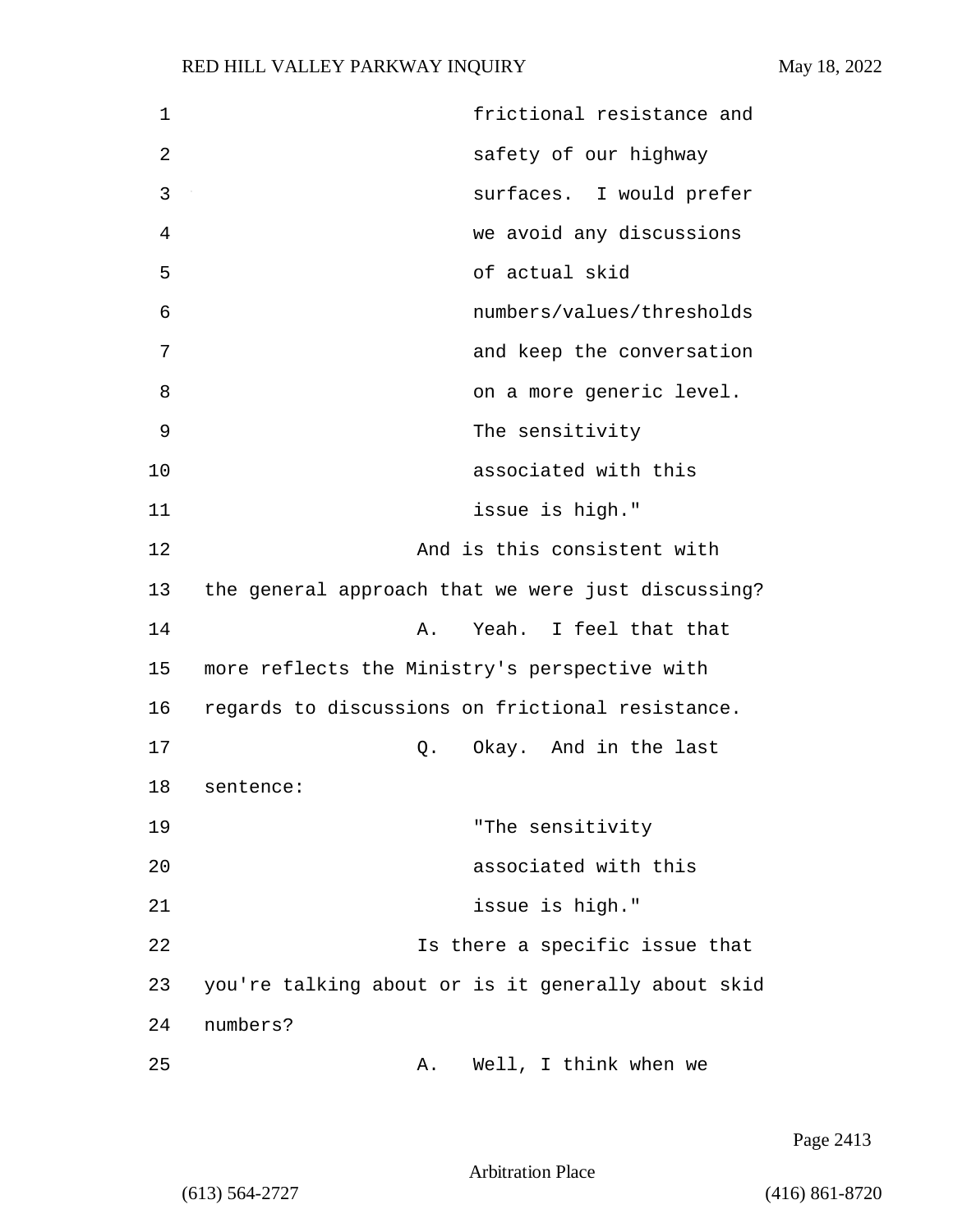| $\mathbf 1$    | look at the sensitivity associated with this issue |
|----------------|----------------------------------------------------|
| 2              | is high, it's very easy to misinterpret the data,  |
| 3              | especially if you're not knowledgeable, and, you   |
| $\overline{4}$ | know, if you throw out a few numbers, it's very    |
| 5              | easy to go down the wrong rabbit hole with that.   |
| 6              | If you look at the actual -- I                     |
| 7              | think the query made in this case, if you look at  |
| 8              | the questions, I don't believe that -- they were   |
| 9              | fairly general or vague in nature and, as I        |
| 10             | mentioned here, this would be the response that    |
| 11             | you would expect.                                  |
| 12             | These type of responses always                     |
| 13             | go up the chain of command and get addressed. And  |
| 14             | over the years -- sorry.                           |
| 15             | No, you go ahead.<br>Q.                            |
| 16             | No. That's fine.<br>Α.<br>I'm                      |
| 17             | done.                                              |
| 18             | I think it would be<br>Q.                          |
| 19             | worthwhile to take you to the specific e-mail.     |
| 20             | Registrar, it's MT026567.                          |
| 21             | You see at the bottom there,                       |
| 22             | June 16, 2011, Mr. Metcalfe is writing to Anil     |
| 23             | Virani and he introduces himself and is talking    |
| 24             | about the SMA being applied to the QEW and then he |
| 25             | lists questions below and then that results in the |

Page 2414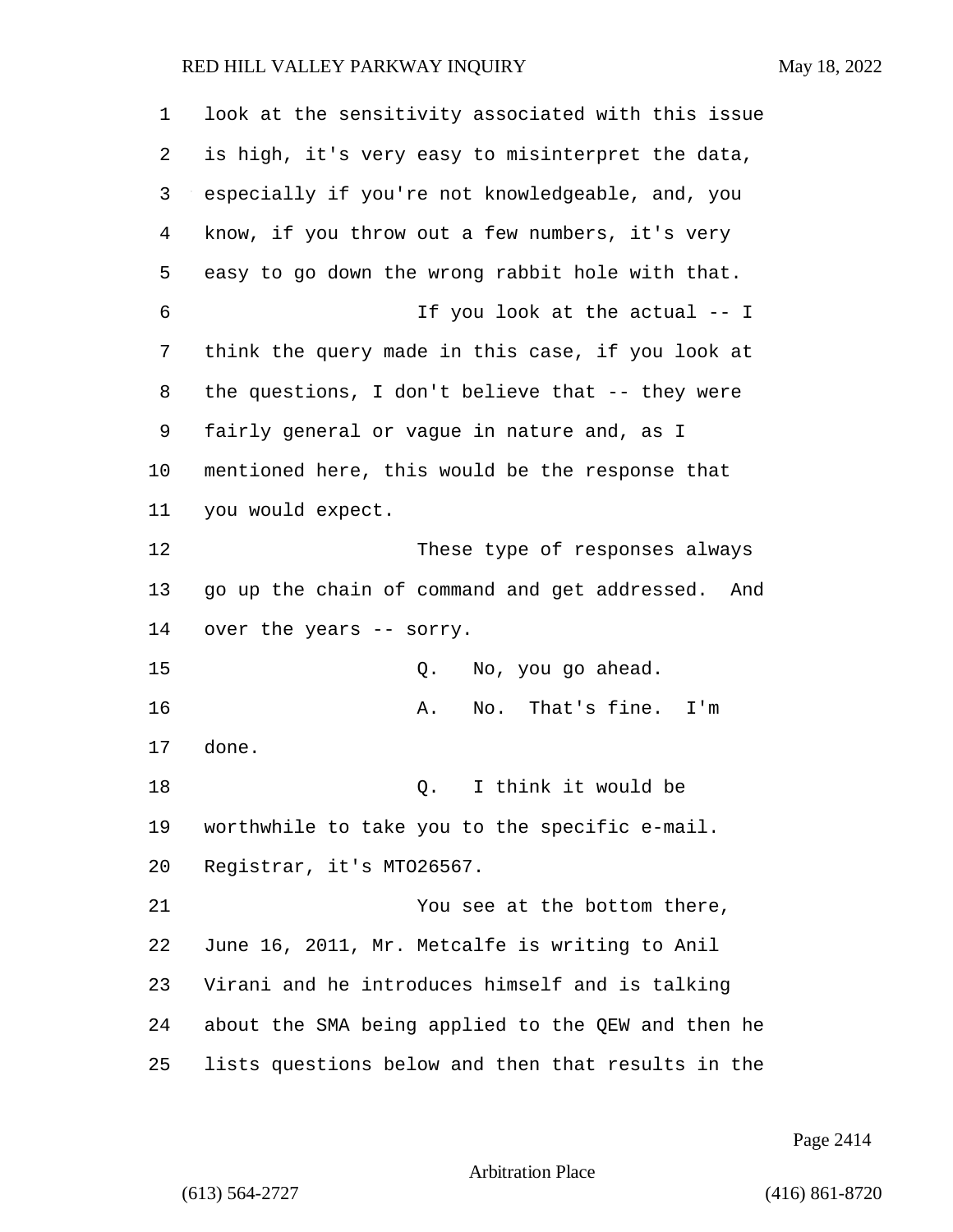| 1  | e-mail of yours above, which we just discussed.     |
|----|-----------------------------------------------------|
| 2  | If you could go to the next                         |
| 3  | image, Registrar, it sets out his questions.<br>Can |
| 4  | you read that all right or should we blow that up?  |
| 5  | I think it's pretty<br>Α.<br>No.                    |
| 6  | good.                                               |
| 7  | And so, you know, he asks<br>Q.                     |
| 8  | a number of questions about SMA for the most part,  |
| 9  | including life expectancy and so forth, and about   |
| 10 | gritting, which we know is one thing at that point  |
| 11 | in time the joint SMA task group was looking at as  |
| 12 | one of the solutions to the early age SMA problem.  |
| 13 | But then he says in the fourth                      |
| 14 | last paragraph:                                     |
| 15 | "What reference                                     |
| 16 | number does asphalt have                            |
| 17 | to meet or exceed in                                |
| 18 | order to be used in                                 |
| 19 | Ontario highways?"                                  |
| 20 | And then at the end he talks                        |
| 21 | about, in the last paragraph:                       |
| 22 | "The way in which                                   |
| 23 | resistance is measured is                           |
| 24 | through the use of a skid                           |
| 25 | test."                                              |

Page 2415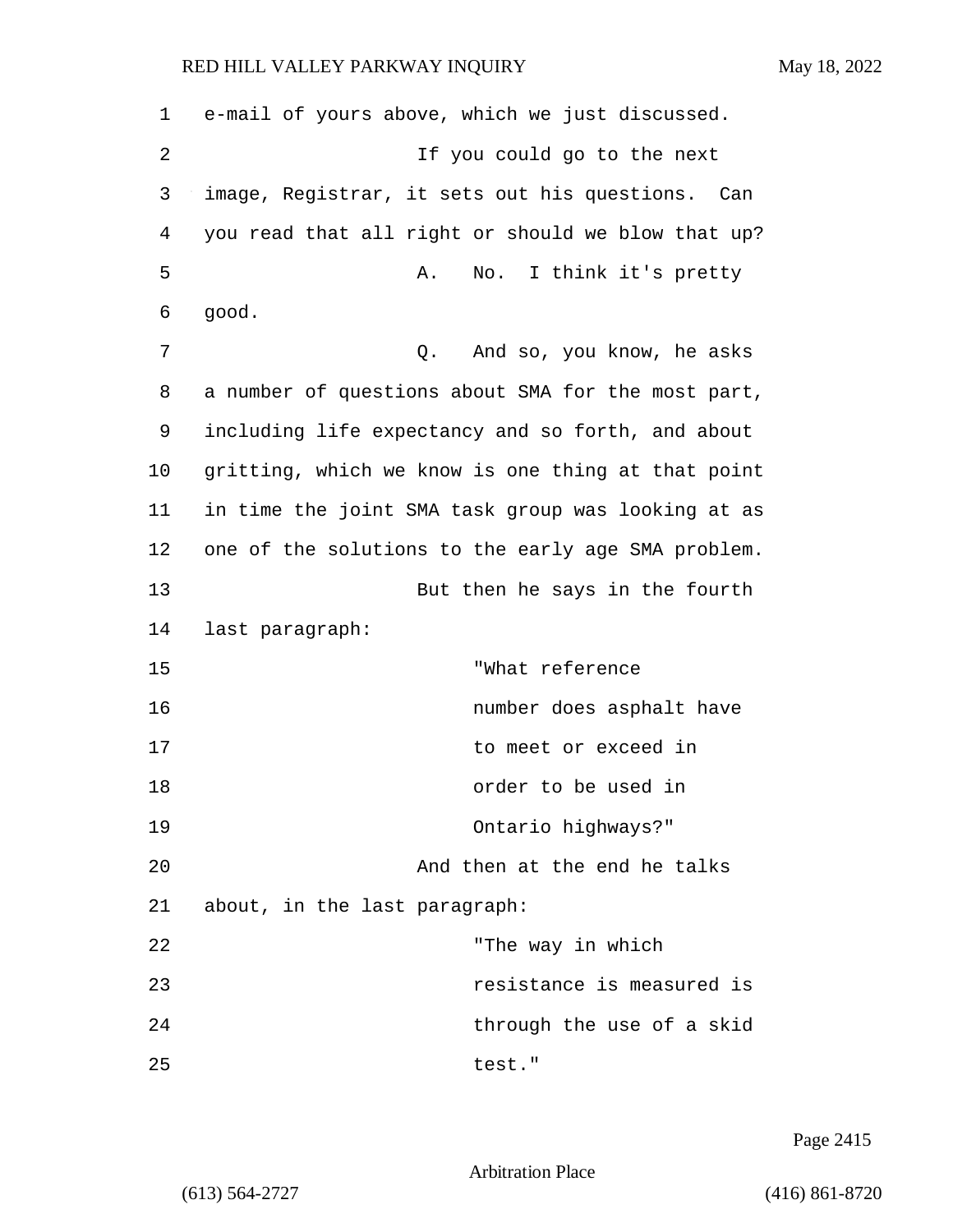| $\mathbf 1$ | He got this from an interview                      |
|-------------|----------------------------------------------------|
| 2           | with someone else. So, he is asking -- you're      |
| 3           | right. He's not stating specifically, we know      |
| 4           | that you used this number, FN30, and asking a      |
| 5           | question about that, but he's asking generally     |
| 6           | what's the reference you use for asphalt and makes |
| 7           | reference to the skid testing machine.             |
| 8           | And then your response is, as                      |
| 9           | we've looked at, that you prefer to avoid any      |
| 10          | discussion of actual skid numbers. And then my     |
| 11          | question was about the sensitivity, and I'm        |
| 12          | wondering if the sensitivity was specific to the   |
| 13          | skid numbers or if it was related to the early age |
| 14          | SMA issue that you were dealing with at that time  |
| 15          | or a combination?                                  |
| 16          | Yeah. I would think --<br>Α.                       |
| 17          | what's the date on this, by the way?               |
| 18          | This is June 16, 2011.<br>Q.                       |
| 19          | Okay, yeah, so this is<br>Α.                       |
| 20          | after the moratorium or the hold on SMA was in     |
| 21          | place, if I'm not mistaken.                        |
| 22          | It was still in place at<br>Q.                     |
| 23          | that time, but there was still -- and there were   |
| 24          | many, as we've heard, efforts being taken,         |
| 25          | investigation about how best to deal with the      |

Page 2416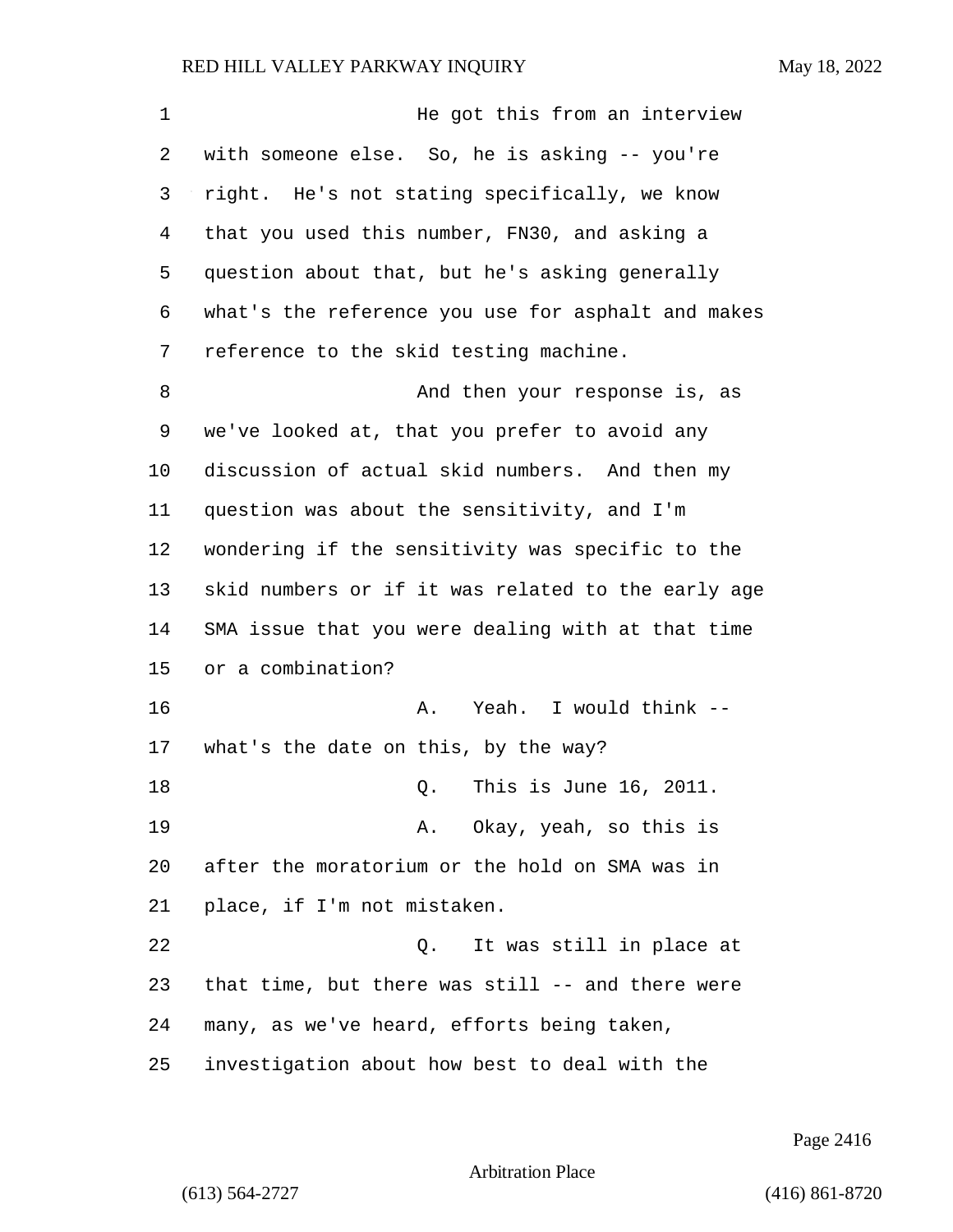early age issue. 2 A. So, I think you're correct in questioning whether or asking me whether it was a combination of both. And it probably was a combination of both. But, again, these questions, you know, what reference number does asphalt have to meet or exceed in order to be used on Ontario highways? I'm not sure what that's referring to. 10 Q. But clearly you -- since the question about the early age low friction, friction is part of this request. Right? 13 A. At the end it raises the issue about the skid test. 15 Q. Yeah. And then you, in your e-mail to Mr. Raymond, talk about specifically not -- to avoid discussion of actual skid numbers, values and thresholds and keep it on a more generic level, so you seem to have appreciated the request as being looking for or at least one that could give rise to answers relating to the FN30 that we were just talking about. Am I right? 24 A. I don't know if it's reflecting FN30. I think my response is that, you

Page 2417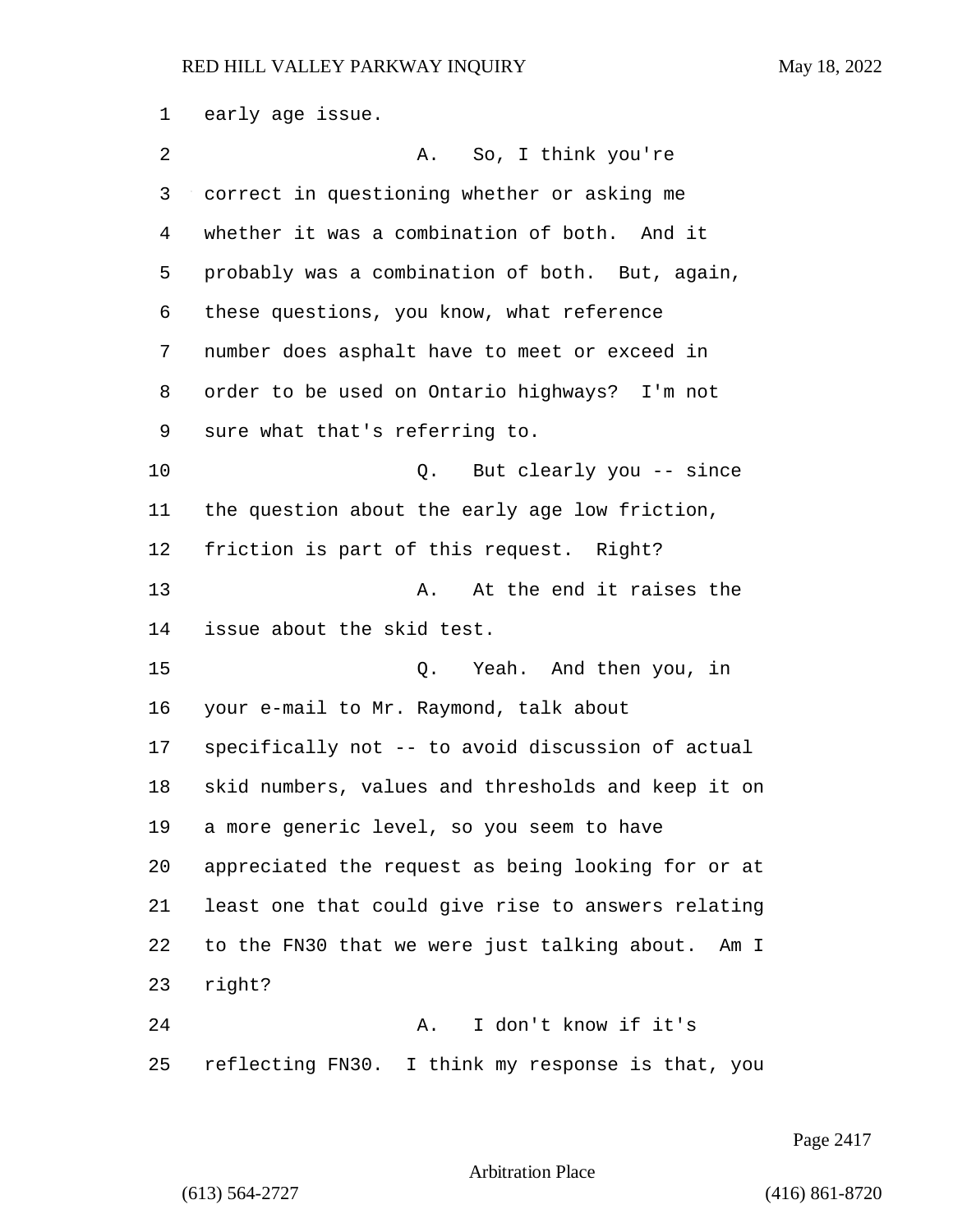| 1  | know, I didn't see the need to get into the weeds  |
|----|----------------------------------------------------|
| 2  | in responding to this. And by the weeds, I mean    |
| 3  | the details. I see that as being somewhat, you     |
| 4  | know, more of an overview request and the          |
| 5  | response, I believe, was in that vein.             |
| 6  | Q. Okay. And, if I                                 |
| 7  | understood you correctly, your point is that given |
| 8  | the nature of the request, it is a nuanced issue.  |
| 9  | It isn't just a number and there are all the other |
| 10 | factors and considerations that you need to look   |
| 11 | at when you're evaluating the friction test        |
| 12 | results. Is that fair?                             |
| 13 | I think that's a fair<br>Α.                        |
| 14 | statement.                                         |
| 15 | You can take that down,<br>Q.                      |
| 16 | Registrar. Thank you. And I don't want to spend    |
| 17 | much time on it, but we have heard from Ms. Lane   |
| 18 | and Mr. Raymond and there's quite a number of --   |
| 19 | there's a lot in the overview document about a     |
| 20 | debate that went over years on using friction      |
| 21 | numbers in lieu of or in addition to the           |
| 22 | Designated Sources for Materials pre-approved list |
| 23 | of aggregates in paving contracts. And, you know,  |
| 24 | it went on for years and, from the documents,      |
| 25 | apparently at least 2005 and 2015, including after |

Page 2418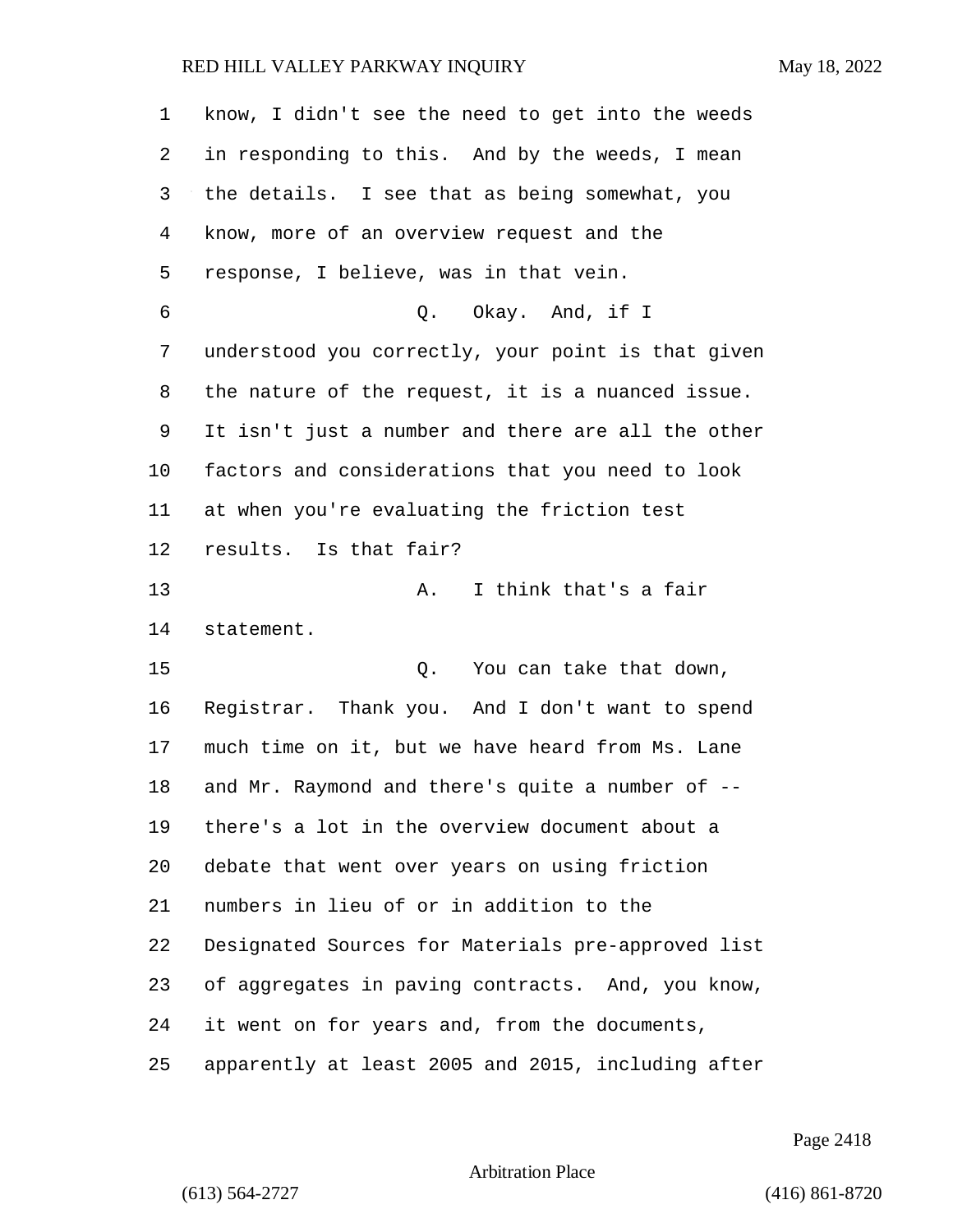you left the MTO. And, of course, we're aware that, you know, historically and up to the present, the MTO has managed, in part, pavement friction by pre-qualifying aggregates for use in surface courses via the Designated Sources for Materials list.

7 And so, I just want, from your perspective, up to your departure, to describe the issue as you understood it between using performance-based contracts, including friction numbers, for warranty and so forth versus the use of the DSM in ensuring good friction on highways. Just if you could give us your view of that debate, perhaps?

15 A. You're certainly correct in stating that this discussion went on for several years. A little bit of context: The Ministry was trying to reengineer itself to try and cut down on costs associated with construction, to try and encourage innovation by contractors and, you know, the costs associated with construction are not just the material costs and placement costs, but it's the oversight costs, the testing costs associated with the use of the materials to make sure you get the right

Page 2419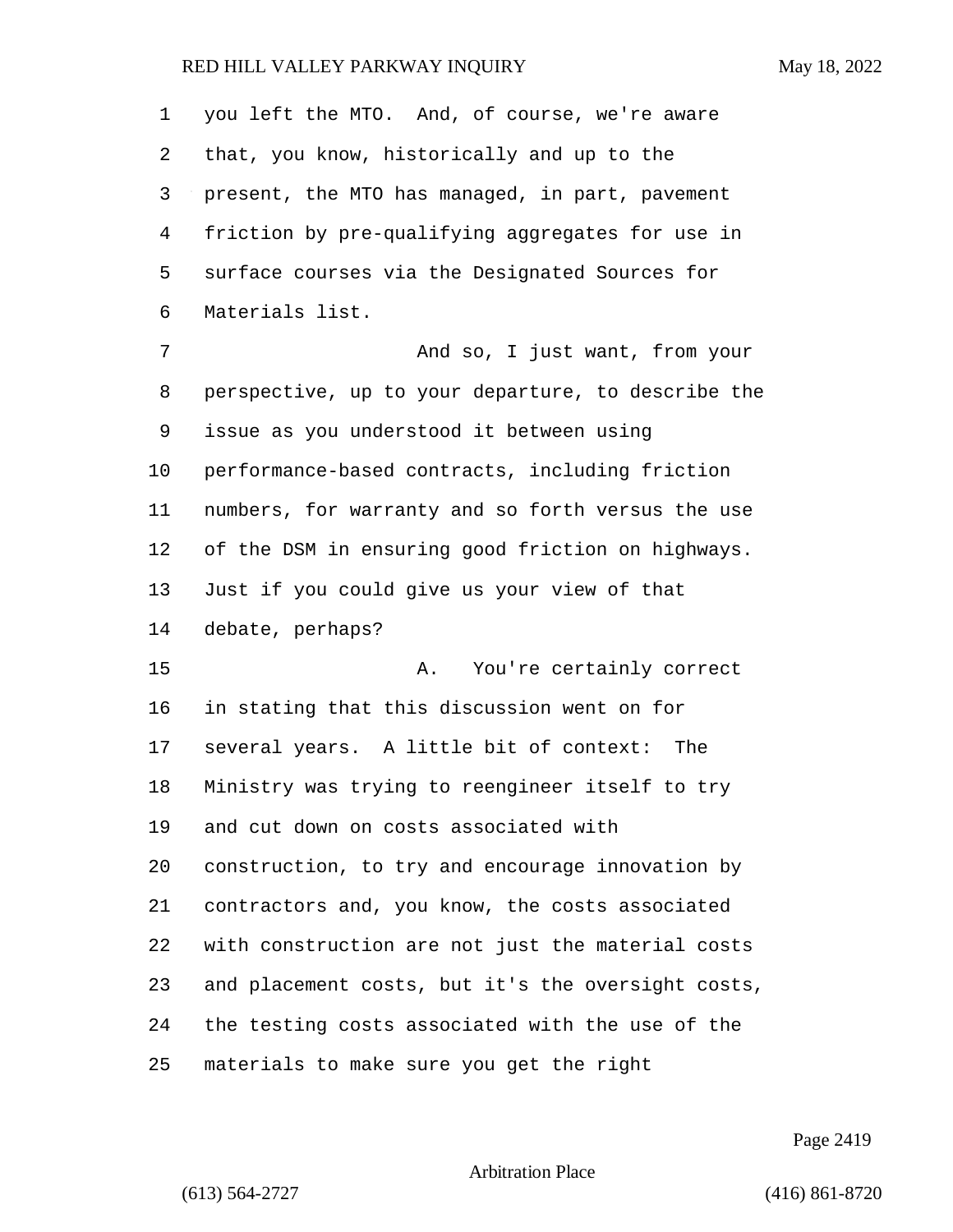| 1  | materials, you know, the materials that are        |
|----|----------------------------------------------------|
| 2  | associated with the Designated Sources for         |
| 3  | Materials list, all the oversight costs, the man   |
| 4  | hours involved in that, et cetera.                 |
| 5  | And one of the proposed                            |
| 6  | solutions as we moved towards a performance-based  |
| 7  | type of contract was to eliminate all the          |
| 8  | requirements for materials, the long-term          |
| 9  | performance of these materials, you know, the      |
| 10 | testing requirements, et cetera, and just go with  |
| 11 | the friction number. That was proposed by certain  |
| 12 | groups within the Ministry. It led to a lot of     |
| 13 | discussion. And this had to do with the            |
| 14 | introduction of, I think, three different types of |
| 15 | warranty contracts, performance-based contracts,   |
| 16 | MINO [ph] contracts, seven-year warranty contracts |
| 17 | and there was also the idea of these area-term     |
| 18 | contracts. I know on the MINO contracts and the    |
| 19 | seven-year warranty contracts, I believe there     |
| 20 | were several contracts that were awarded based on  |
| 21 | that.                                              |
| 22 | So, what's my perspective is                       |
| 23 | being a materials engineer and a pavements         |
| 24 | engineer who is looking for long-term performance, |
| 25 | quality pavement, I certainly was not in favour of |

Page 2420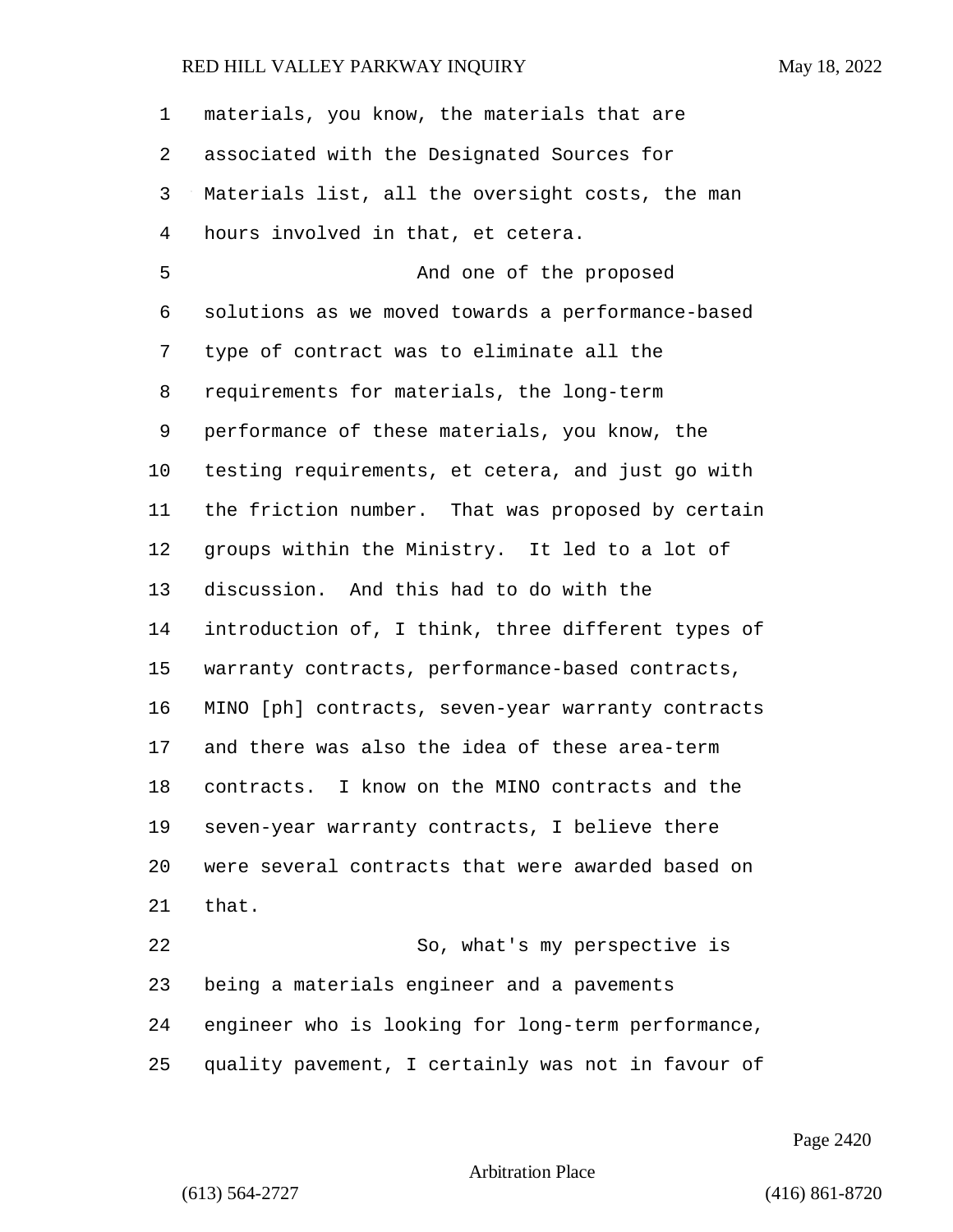| 1  | moving to basically trashing all the material      |
|----|----------------------------------------------------|
| 2  | specifications and just saying that a friction     |
| 3  | number will solve all your problems.               |
| 4  | And in the contracts, at<br>Q.                     |
| 5  | least in some of them, that did include a friction |
| 6  | number, am I correct that the FN30 was the         |
| 7  | number that was used?                              |
| 8  | I believe FN30 was used<br>Α.                      |
| 9  | as a failure criteria on these roads, keeping in   |
| 10 | mind that measurement was done by the Ministry     |
| 11 | and, again, it's a question of could the Ministry  |
| 12 | even be able to go out and measure on these jobs   |
| 13 | that are accumulating and providing that data,     |
| 14 | considering there was only one device and one      |
| 15 | technician who was operating the device.           |
| 16 | Right. As you let more<br>Q.                       |
| 17 | of these contracts out, then the obligation to     |
| 18 | test to ensure the warranty or the failure         |
| 19 | criteria has not been fallen below is then going   |
| 20 | to fall on the operator of the skid tester.<br>Is  |
| 21 | that right?                                        |
| 22 | If you don't test at an<br>Α.                      |
| 23 | appropriate time, as in any specification, if you  |
| 24 | don't enforce the specification, then, you know,   |
| 25 | you're a victim of the results.                    |

Page 2421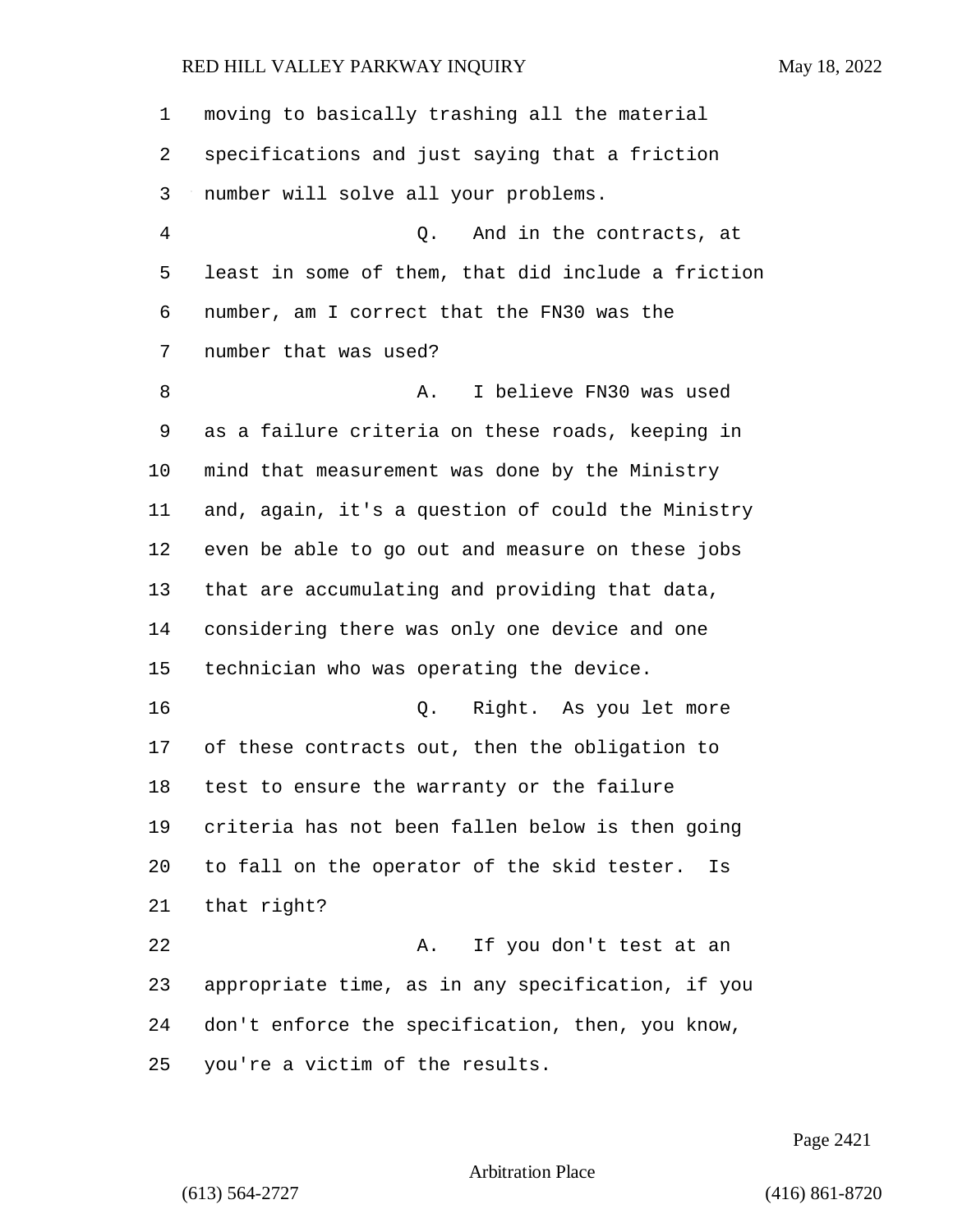| 1  | Okay. So, I want to move<br>Q.                     |
|----|----------------------------------------------------|
| 2  | on earlier in time to when you were the manager of |
| 3  | pavements and foundations or the head of pavements |
| 4  | and foundations, which, as you discussed, was from |
| 5  | 1994 to March 2007.                                |
| 6  | And am I correct that during                       |
| 7  | that time period, that requests for the use of the |
| 8  | skid trailer and testing by Mr. Marciello would    |
| 9  | come through you and had to be authorized by you?  |
| 10 | Is that right?                                     |
| 11 | Α.<br>No, that's not quite                         |
| 12 | correct. The request did not necessarily come      |
| 13 | directly to me. They may have gone to the senior   |
| 14 | engineer in the section. They may have gone to     |
| 15 | Frank. They were all added to a work plan.<br>That |
| 16 | work plan, I would certainly have an opportunity   |
| 17 | to look at that work plan, but it included input   |
| 18 | from various sections within MERO, from other head |
| 19 | office sections, as well as, you know, from the    |
| 20 | regions. The majority of the work also comes from  |
| 21 | the regions. So, yeah, it did not come directly    |
| 22 | to me and then I would pass on to Frank, no.       |
| 23 | So, we know that requests<br>Q.                    |
| 24 | would come in from the soils and aggregates        |
| 25 | section for DSM application and maintenance        |

Page 2422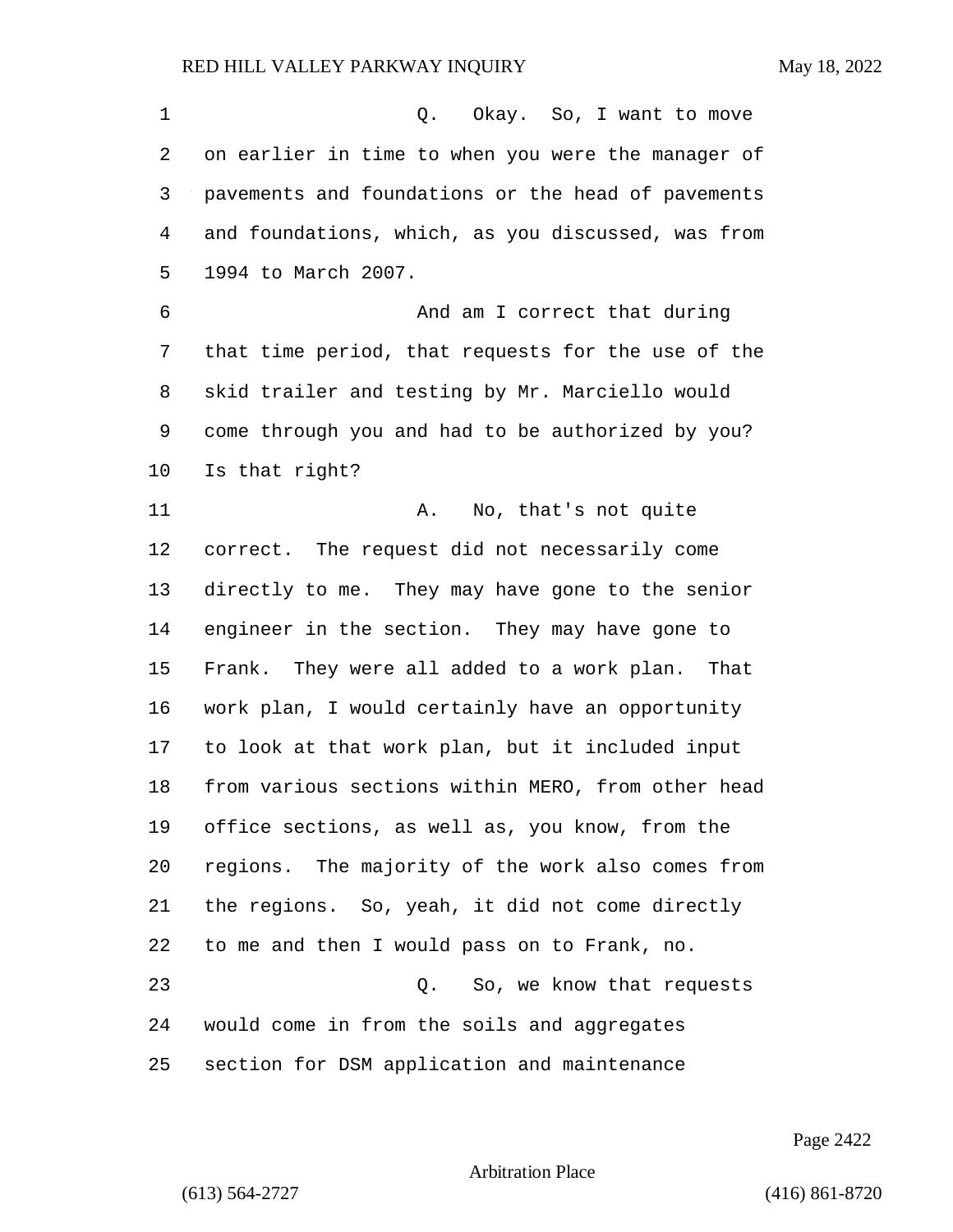testing purposes. Is that right? That's one source? 3 A. Yes, yes. That's definitely a source. 5 C. Okay. And, as you said, the regions, if they had pavements that they wanted to be tested for whatever the reason was, that that would be the other major source. Is that right? 10 A. That's correct. 11 Q. Okay. And then, as I understand it, if non-MTO sources, non-MTO parties, had a request, that it would come in through whoever their contact was but ultimately would have to be approved by -- as part of the work plan or at least approved by the head of pavements. Is that right? 18 A. Yes. You have to realize it was the regions that were predominantly dealing with the municipalities. We had no direct role with the municipalities. When I say "we," I'm talking about the section, the pavements and foundations section. So, the request would probably come in through the regions. 25 What we did also get

Page 2423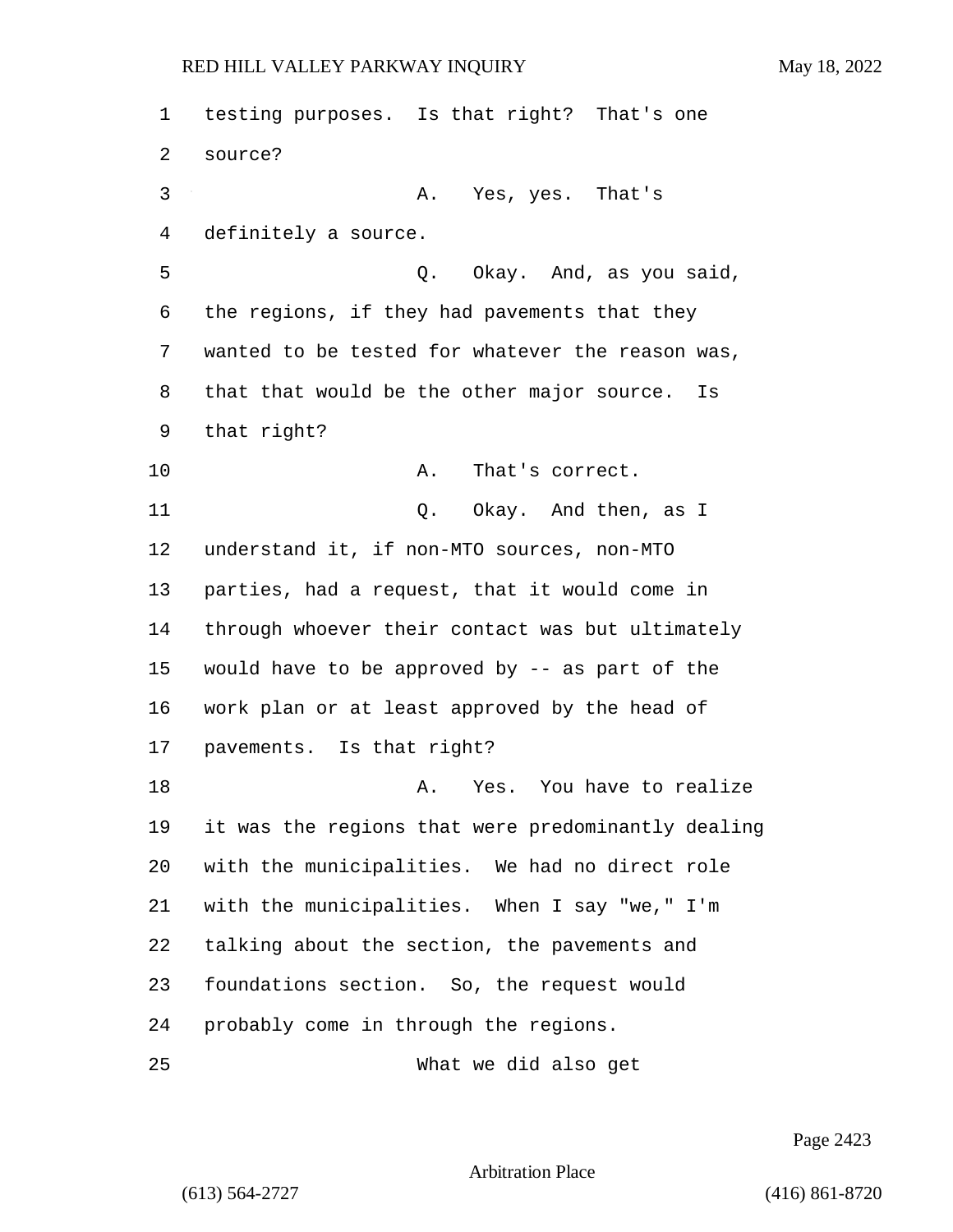| 1  | occasionally, and they could come through the     |
|----|---------------------------------------------------|
| 2  | regions or occasionally they came directly in,    |
| 3  | were enforcement issues, that the OPP would like  |
| 4  | to have a section of the road tested, but those   |
| 5  | were few and far between.                         |
| 6  | Q. Is it fair to say                              |
| 7  | generally third-party, meaning non-MTO requests,  |
| 8  | whichever they were, the municipal, police and so |
| 9  | forth, those were generally not frequent? Is that |
| 10 | right?                                            |
| 11 | Not frequent, that's<br>Α.                        |
| 12 | correct.                                          |
| 13 | Okay. So, if we could go<br>Q.                    |
| 14 | to, Registrar, overview document 3, not 4, 3,     |
| 15 | image 12 and 13.                                  |
| 16 | You'll see paragraph 19 at the                    |
| 17 | bottom of the left-hand image there and then the  |
| 18 | subparagraphs on the top of the right-hand image, |
| 19 | and this is in October 1999, Hamilton placed SMA  |
| 20 | on Burlington Street between Victoria Avenue and  |
| 21 | Wellington Street in Hamilton. And then there's a |
| 22 | 2002 CTAA paper, which Gary Moore of the City, as |
| 23 | it indicates there, of the City of Hamilton, was  |
| 24 | one of the three authors listed as the third      |
| 25 | author in it.                                     |

Page 2424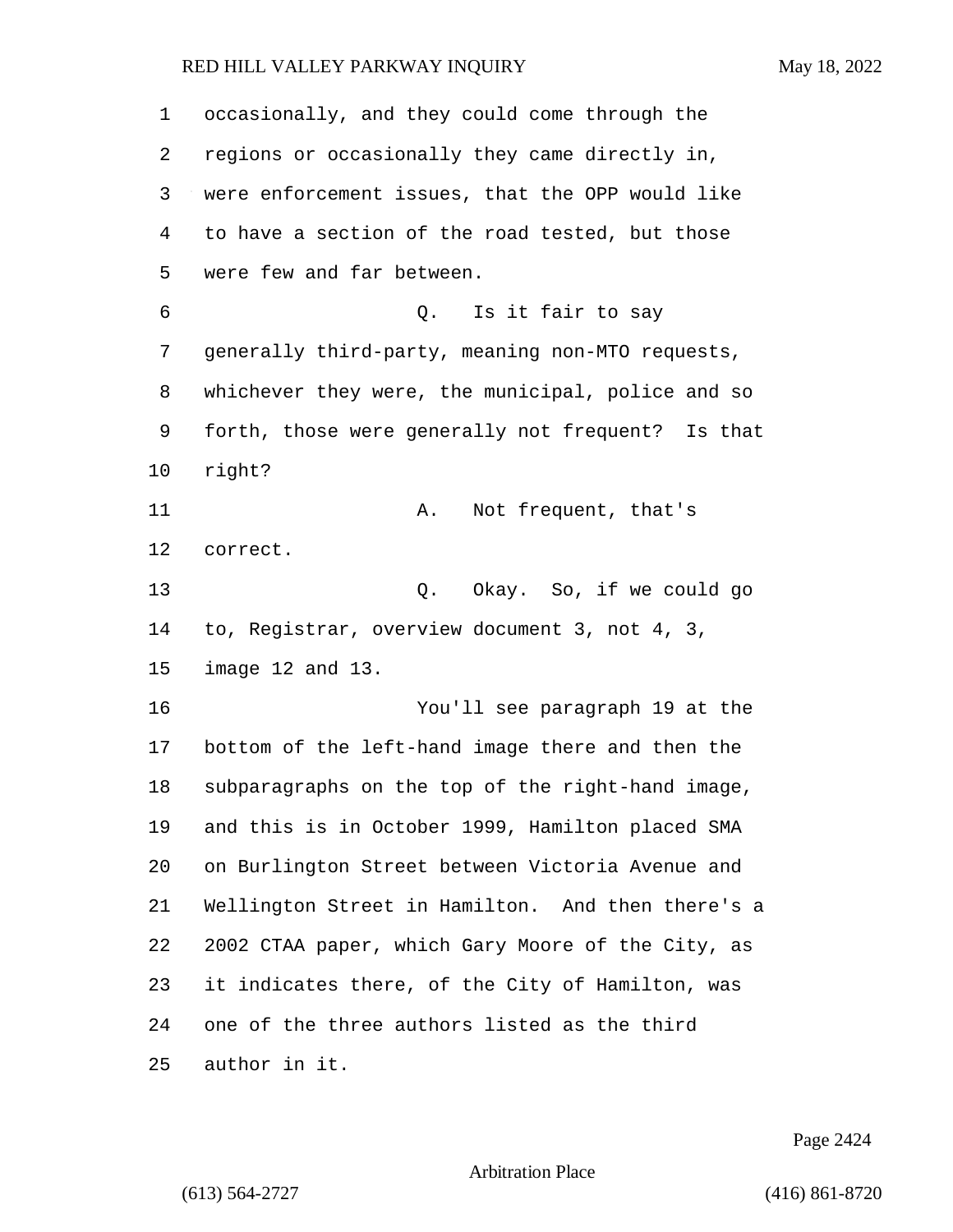1 1 It stated -- look at paragraph 2 A -- it was to evaluate, the purpose of it was to 3 evaluate the use of SMA, to mitigate rutting in 4 high traffic areas and to assess the potential of 5 SMA for use on a proposed multilane expressway. 6 And then B: 7 "The MTO performed skid 8 **8** *resistance testing on* 9 this SMA placement using 10 its ASTM E274 brake-force 11 unit containing average 12 measurements by lane 13 between FN44 and FN51 in 14 November 1999 and 15 May 2000." 16 And if we could go, then, 17 Registrar, to the paper itself, this is at 18 GOL1567. So, there's the usual CTAA front of 19 their proceedings for their annual conference. 20 You're probably familiar with that look, as I've 21 gathered from people within the industry. If you 22 go to the second image, I'm not sure if it's the 23 second or third, so this in Calgary, Alberta, and 24 then the third image is the article itself, the 25 paper itself.

Page 2425

#### Arbitration Place

(613) 564-2727 (416) 861-8720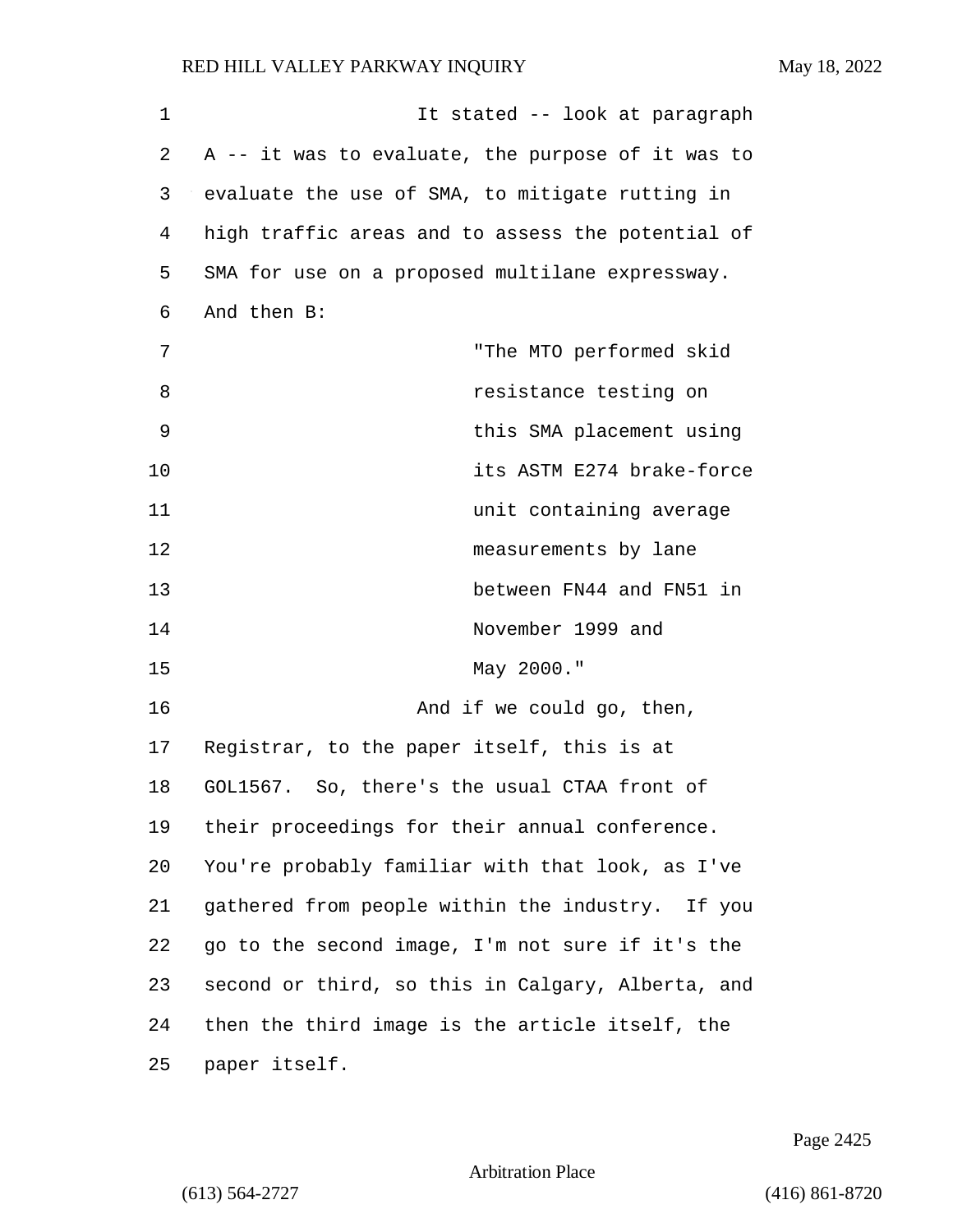| 1  | And, you know, if you could go                     |
|----|----------------------------------------------------|
| 2  | back to the prior image, please, and if you could  |
| 3  | call out the acknowledgements, you'll see the      |
| 4  | authors are Paul Anderson and Keith MacInnis,      |
| 5  | along with Mr. Moore. Then in the                  |
| 6  | acknowledgements, it lists a number of people the  |
| 7  | authors wish to express their thanks to. And in    |
| 8  | the second last line, it says:                     |
| 9  | "and Tom Kazmierowski,                             |
| 10 | MTO, for the pavement                              |
| 11 | friction surveys                                   |
| 12 | conducted on the                                   |
| 13 | Burlington Street SMA                              |
| 14 | site."                                             |
| 15 | The other authors being Paul                       |
| 16 | Anderson at Landtek and Keith MacInnis at Canadian |
| 17 | Asphalt Industries. So, you were the head of       |
| 18 | pavements and foundations at that time. Right?     |
| 19 | That's correct.<br>Α.                              |
| 20 | Okay.  Do you have any<br>Q.                       |
| 21 | recollection of this project, of this testing,     |
| 22 | taking place?                                      |
| 23 | Well, I didn't until I<br>Α.                       |
| 24 | saw the paper.                                     |
| 25 | Okay. So, you can read<br>Q.                       |

Page 2426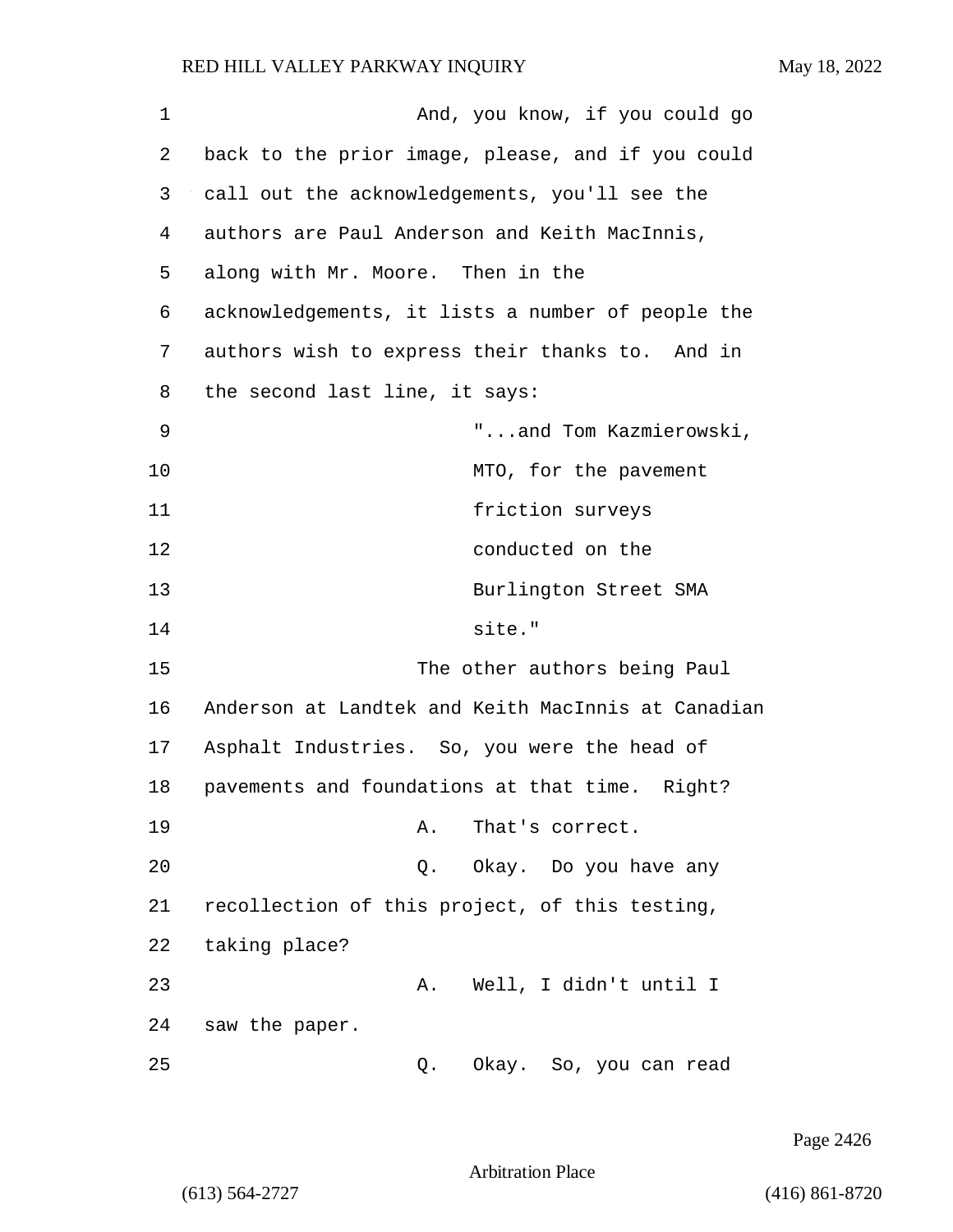| $\mathbf 1$ | the paper and see that it happened?                |
|-------------|----------------------------------------------------|
| 2           | I read the paper and I<br>Α.                       |
| 3           | saw that it happened, that's correct. But I think  |
| 4           | what I'm referring to more is the fact that Paul   |
| 5           | Anderson was the principal author of this paper.   |
| 6           | Q.<br>Yes?                                         |
| 7           | This is a bit of<br>Α.                             |
| 8           | background. I was chair of the Ontario Provincial  |
| 9           | Standards pavements committee for, I believe it    |
| $10 \,$     | was over 20 years, and the OPS pavements committee |
| 11          | was a committee responsible for developing and     |
| 12          | revising, updating, specifications and standards   |
| 13          | in the Province of Ontario for, in my case,        |
| 14          | pavements and the use of materials, et cetera. As  |
| 15          | I said, I was there, I believe I chaired it for    |
| 16          | 23 years, if I'm not mistaken.                     |
| 17          | Paul Anderson was the                              |
| 18          | consultant representative on that committee.       |
| 19          | Typically on that committee you would have         |
| 20          | representatives from the Ministry, myself, you     |
| 21          | would have a representative from the consulting    |
| 22          | engineers of Ontario, you would have three         |
| 23          | representatives from municipal, you would have     |
| 24          | three representatives from the Municipal Engineers |
| 25          | Association and a contractor, of course.<br>How    |

Page 2427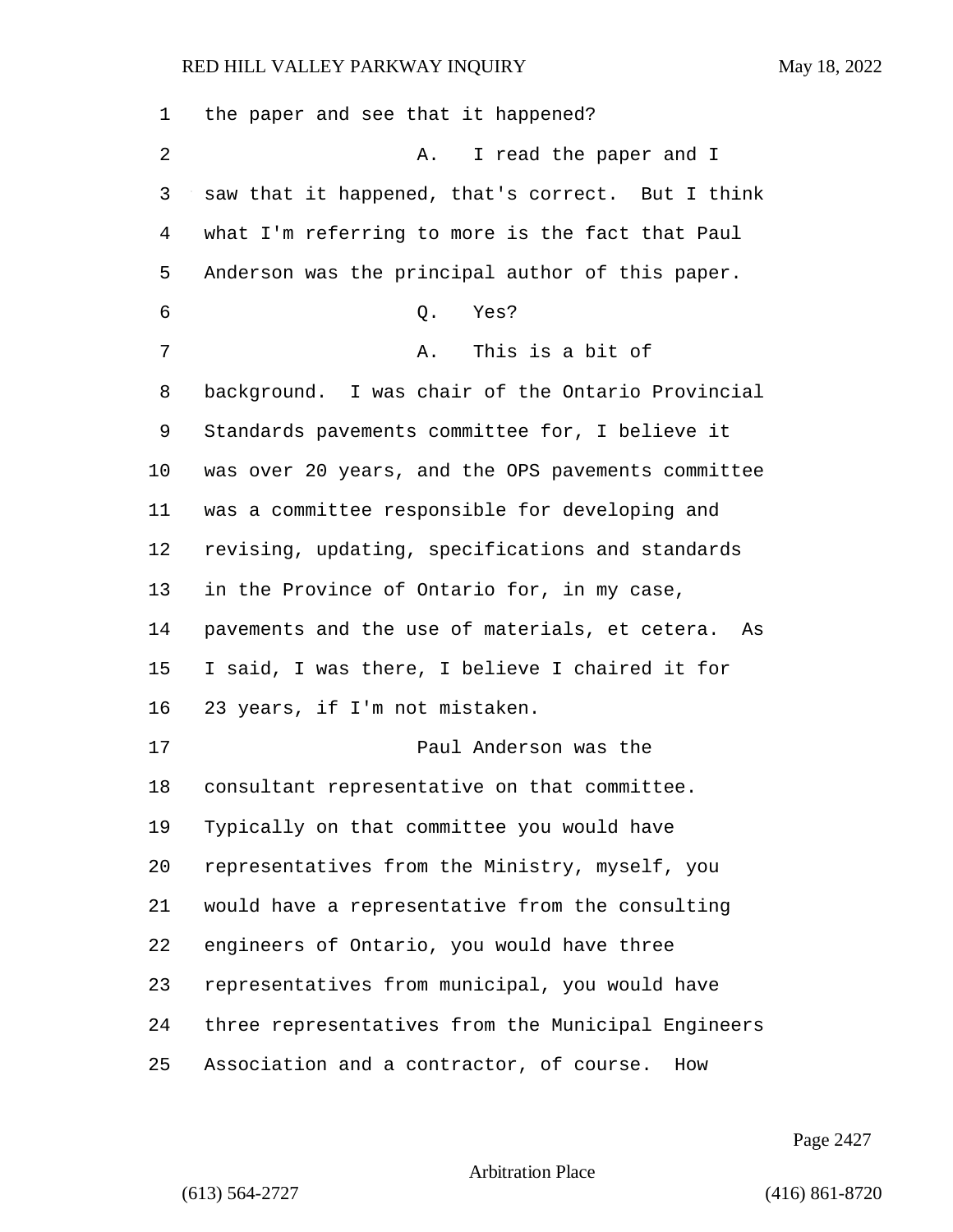could I miss a contractor?

2 And Paul Anderson was probably the member of that committee who was on there almost as long as I was, quite a while, so I knew Paul quite well. Paul knew our capabilities within the Ministry and the fact that we did do skid testing. Obviously over the years we would have some discussions and issues. And I surmise, I believe, the situation was that he would have approached me and said they were doing this -- they were using this new material, this stone mastic asphalt on this road in Hamilton. We would very much like to get some skid data on it. 14 I see they did, I think, British pendulum testing, if I'm not mistaken. I think that was the next bullet point below -- 17 Q. They did do -- 18 A. So, they did that and I would imagine he was wondering if we would be able to do that testing. And I would, because this is a job that would have interested us, it's new material, new development, we're always trying to increase our database of performance results, so this would have been of interest to the Ministry and I would have taken that up the chain of

Page 2428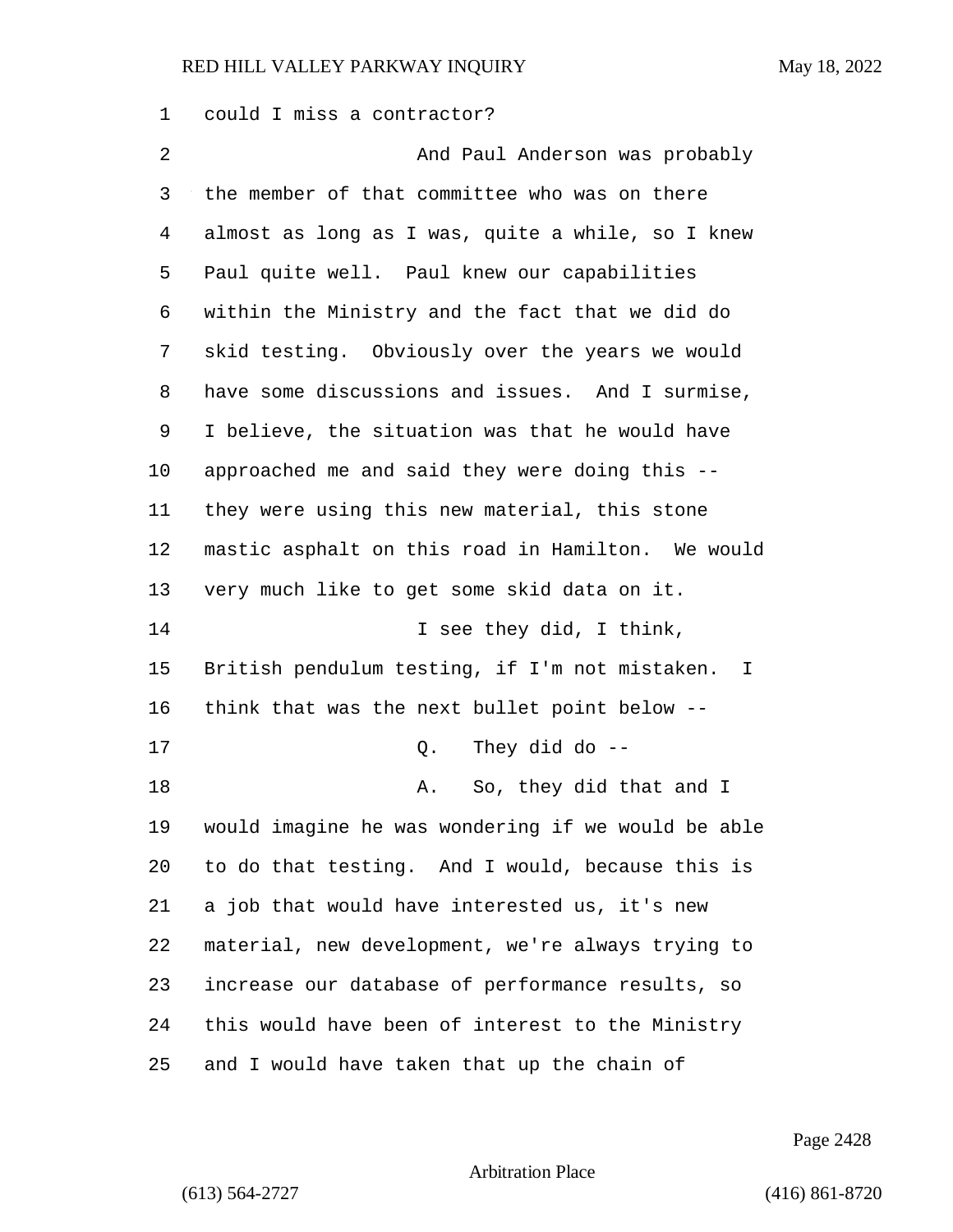command to get approval to have the testing done and provided that to Paul and, in this case, the City. But I did not have any, to the best of my knowledge, any communications with the City on this. 6 Q. Okay. So, a few things there. I think you said "I surmise" and "I would have" and so forth. So, is this a recollection that you have that you can now, having seen this article, looking back and saying, yes, I recall doing that, or is this what, given the relationship you had with Mr. Anderson and the MTO's interest in new technologies at the time, that you surmise or you believe would have been the line of communication and how this arose? 16 A. I would go with your second option there. I think it's important to realize that being cited in a paper, I've probably been cited in many papers, I've co-authored and authored in excess of 100 papers myself over my career and I would have trouble recalling many of the papers that I've authored or co-authored. 23 Q. So, I think your comment is aimed at if you have trouble remembering the papers that you authored, you would have more

Page 2429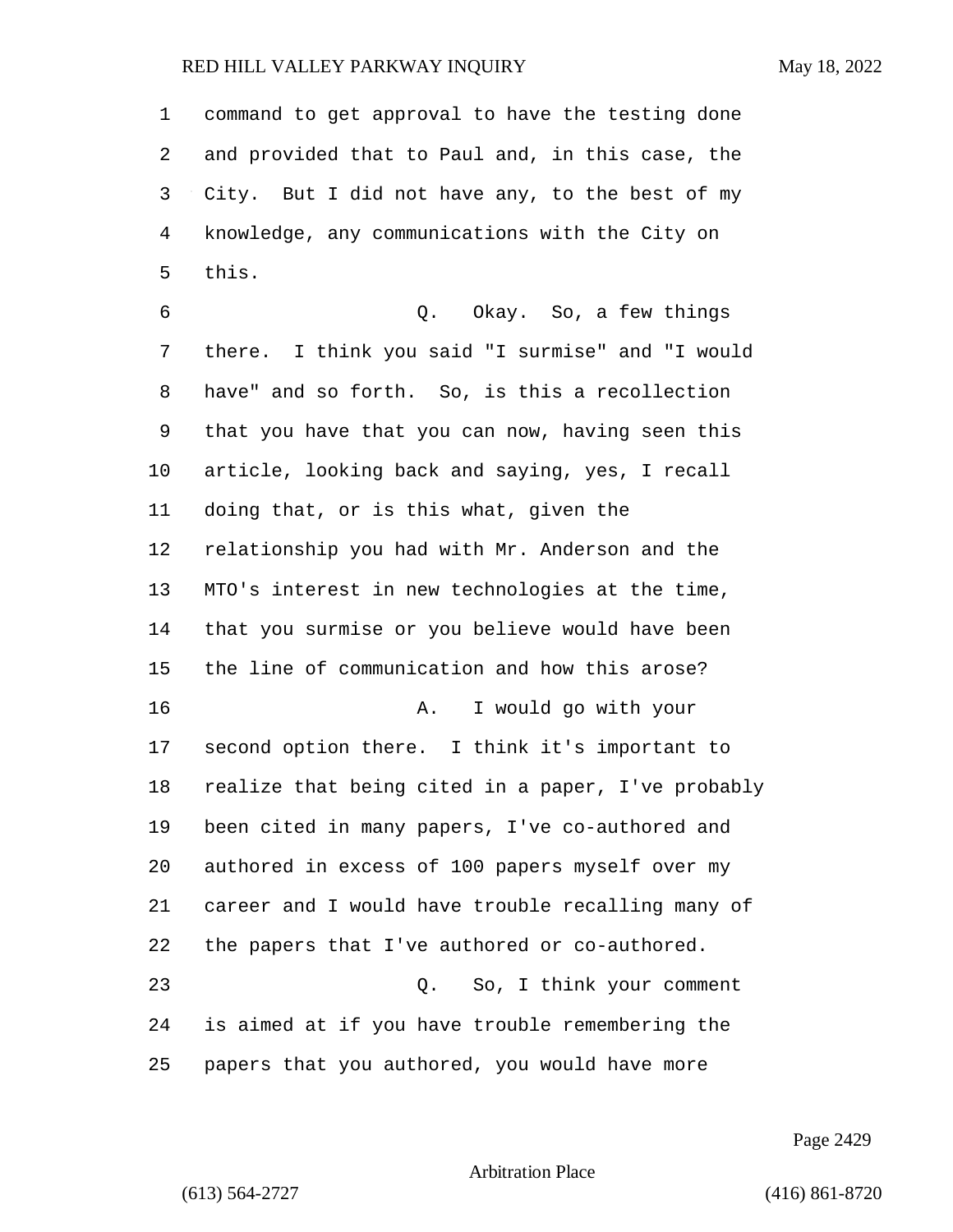| 1  | trouble remembering papers that you're             |
|----|----------------------------------------------------|
| 2  | acknowledged in?                                   |
| 3  | Exactly. Thank you for<br>Α.                       |
| 4  | that clarification.                                |
| 5  | Q. And if we could go to                           |
| 6  | image 9, after, I think on the preceding page,     |
| 7  | setting out some of the results, if you could then |
| 8  | highlight the top of the left-hand page, the lines |
| 9  | of text there.                                     |
| 10 | And this is where it states,                       |
| 11 | after talking about British pendulum numbers, it   |
| 12 | says:                                              |
| 13 | "However, skid trailer                             |
| 14 | friction numbers (at 50                            |
| 15 | kilometres per hour) of                            |
| 16 | 45 to 51 are regarded by                           |
| 17 | the MTO to be consistent                           |
| 18 | with mixes having                                  |
| 19 | excellent skid resistance                          |
| 20 | properties."                                       |
| 21 | And do you think that likely                       |
| 22 | this is a view that you would have expressed to    |
| 23 | Mr. Anderson and that he then reflected in the     |
| 24 | paper?                                             |
| 25 | I have difficulty using<br>Α.                      |

Page 2430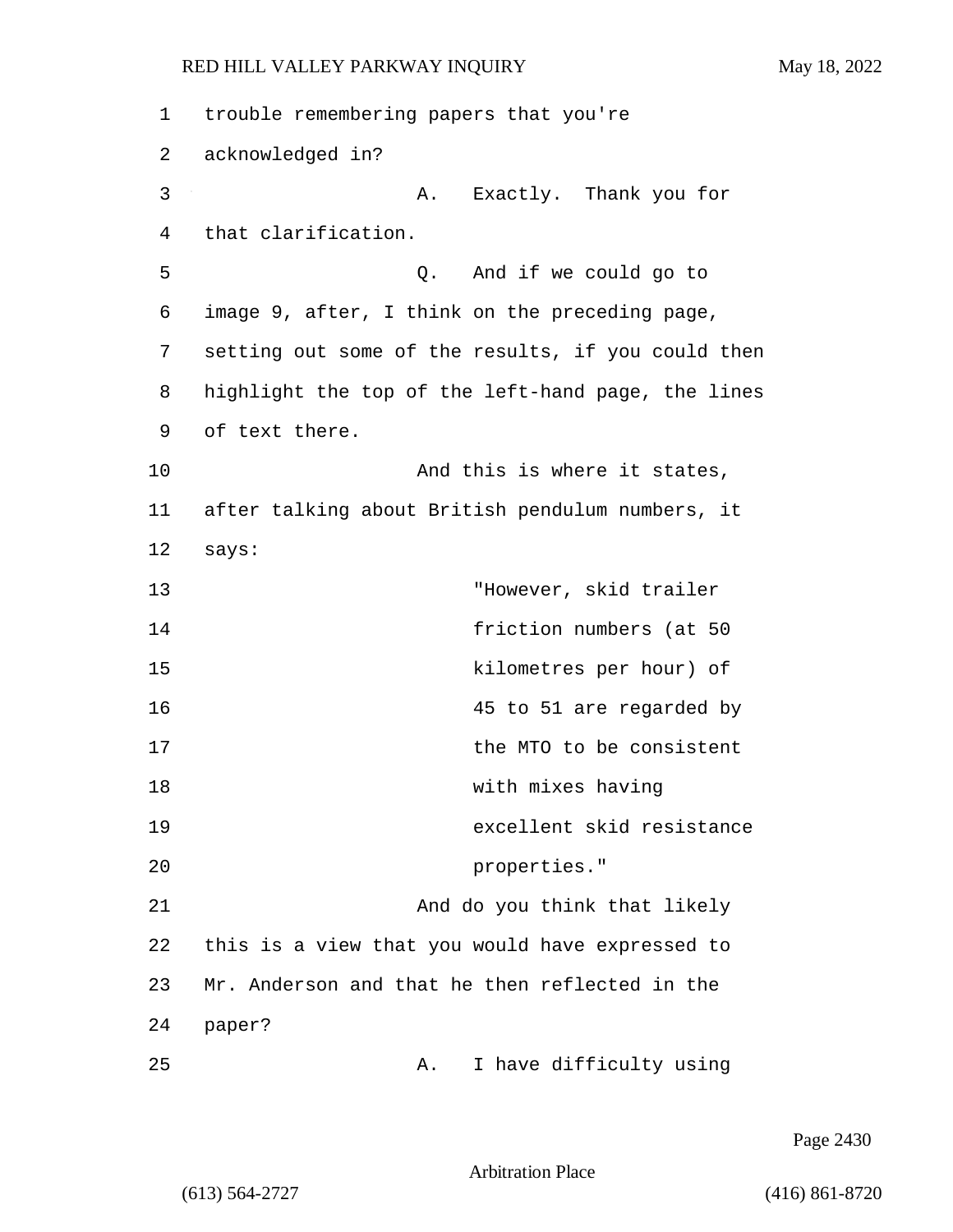1 words like "excellent." It just seems a bit over 2 the top. But I probably would have said that the 3 numbers were very good, they were, you know, 4 acceptable, et cetera. 5 Q. Okay. So, fair to say 6 that if you were evaluating friction numbers as a 7 general practice, you would be reticent to use 8 that term "excellent" in any circumstance. Is 9 that what you're saying? 10 A. Well, I hesitate using 11 that frequently. 12 C. Just generally speaking? 13 A. Yes. 14 Q. Okay. Is it fair to 15 characterize it as sort of a conservative 16 engineering approach when expressing your views? 17 A. Yeah. I mean, when I 18 review papers, I have difficulty giving a paper a 19 10 out of 10. I think that that's -- I mean, 20 there are times that I do it, but it has to be 21 worthy. 22 Q. Okay. 23 A. So, a conservative 24 approach is correct, yes. 25 Q. All right. It's testing

Page 2431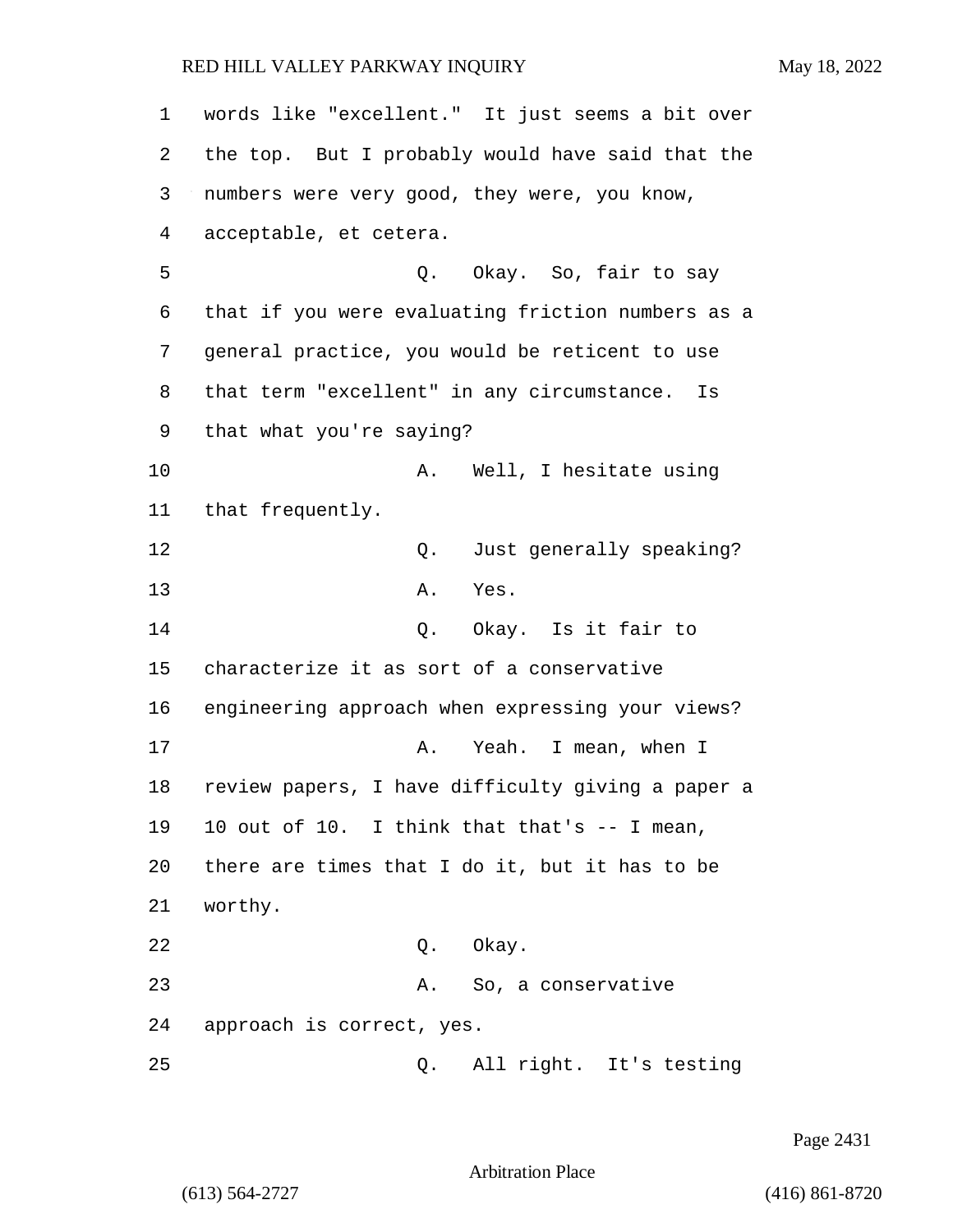at 50 kilometres an hour and we appreciate that the testing speed has an effect. The faster you go, the lower the friction number obtained tends to be. 5 But would you, you know, today, characterize 45 to 51 at 50 kilometres an hour obtained by the MTO skid tester as being excellent or simply adequate? 9 A. Well, I should say I haven't been in the interpretation business of friction data for well over ten years now, so -- **12** O. I'm talking about at the time while you were working there. You have all of your experience -- 15 A. I would certainly classify it as being acceptable, yes. 17 Q. Okay. And it's certainly well above FN30. Right? 19 A. It's above FN30, yes. 20 Q. Okay. And did I understand you correctly to say that you do not think that you would have had direct communications yourself with the City of Hamilton about the skid testing results. Is that right? 25 A. Yes. I don't believe I

Page 2432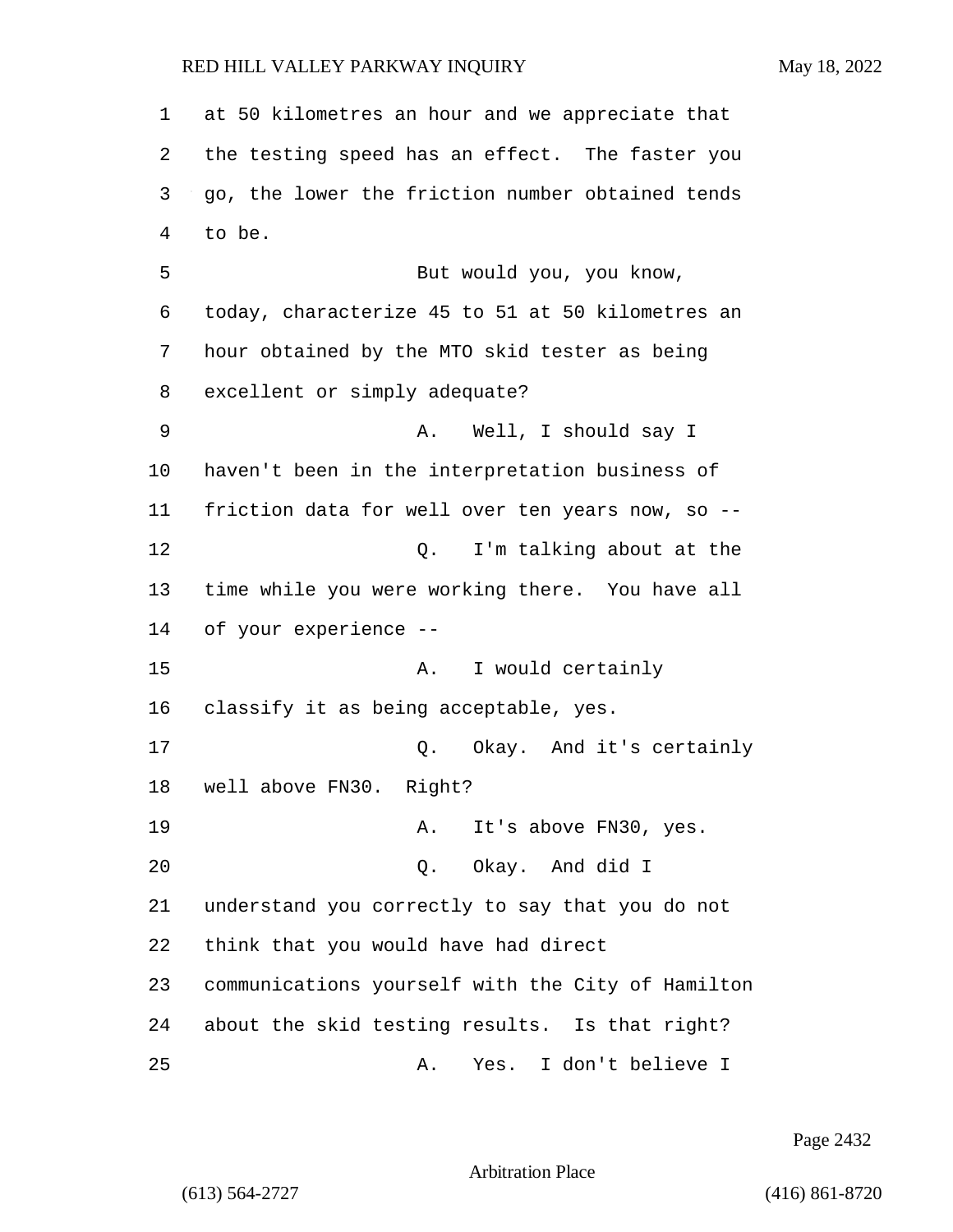| 1  | had any discussion with the City of Hamilton       |
|----|----------------------------------------------------|
| 2  | regarding this project.                            |
| 3  | And just to close that<br>Q.                       |
| 4  | off, why do you have a level of certainty on that  |
| 5  | point when not having a specific recollection of   |
| 6  | where you likely obtained -- where the request     |
| 7  | likely came from and so forth?                     |
| 8  | I just -- when you say<br>Α.                       |
| 9  | the City of Hamilton, I assume you're talking      |
| 10 | about the author on this paper?                    |
| 11 | Most likely, yes.<br>Q.<br>It                      |
| 12 | could be anyone, but Gary Moore was the author and |
| 13 | we've heard from him that he was certainly the     |
| 14 | lead on this project.                              |
| 15 | Yeah. I have no<br>Α.                              |
| 16 | recollection at all of ever talking to Gary Moore  |
| 17 | about this.                                        |
| 18 | And did you know Gary<br>Q.                        |
| 19 | Moore?                                             |
| 20 | No, I don't. No, unless<br>Α.                      |
| 21 | I met him at a symposium or a conference or some   |
| 22 | workshop or something, but --                      |
| 23 | And that would be in<br>Q.                         |
| 24 | passing?                                           |
| 25 | I have no formal<br>Yes.<br>Α.                     |

Page 2433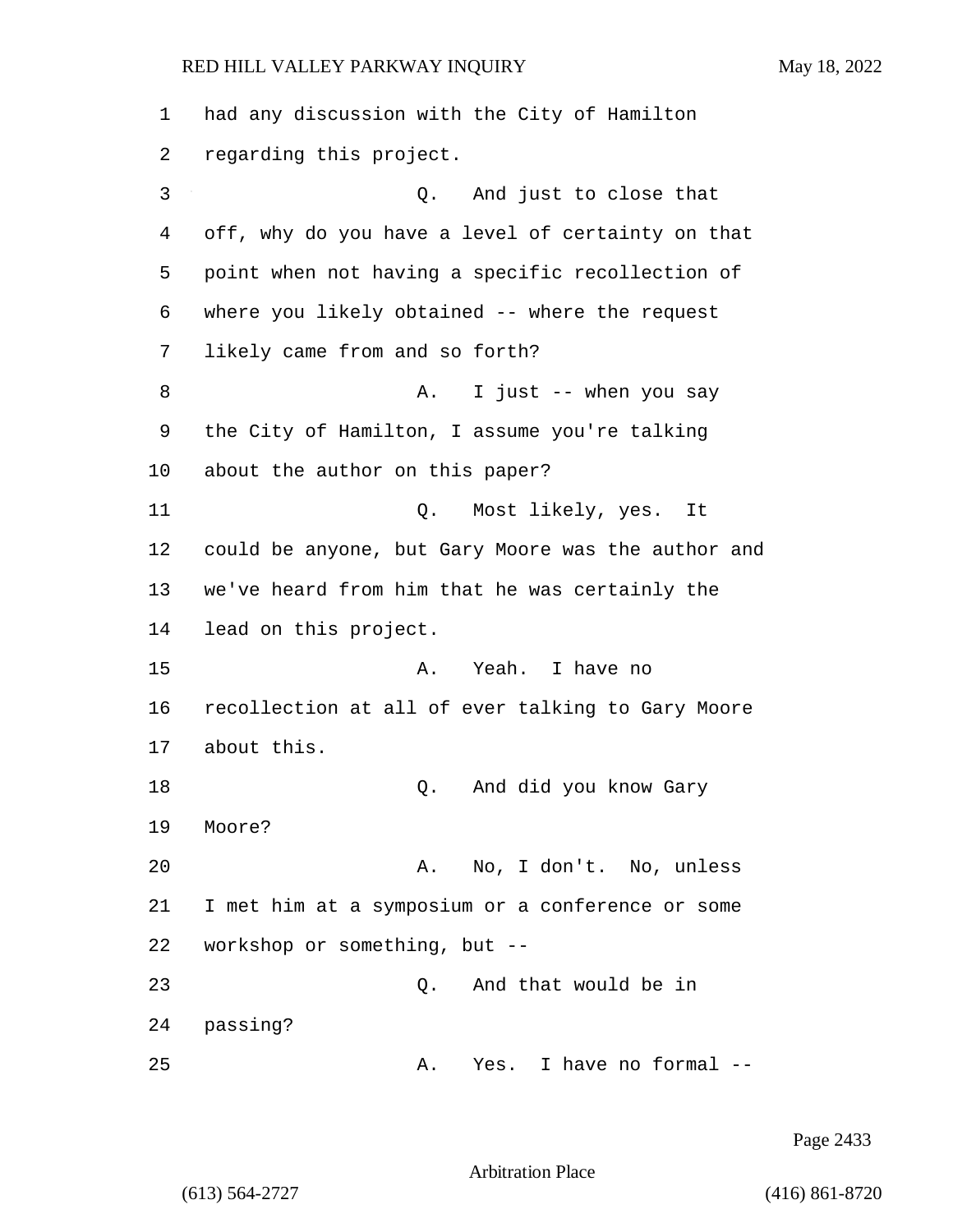to the best of my knowledge, I have had no formal communication with Mr. Moore. 3 Q. Okay. You can take that down, please. Thank you. And the paper as well. 5 And, just in terms of the MTO's interest, we've heard that by that point in time, SMA had been placed by the MTO on the 401 in a trial near Milton. Do you recall that? 9 A. I believe that's one of the first jobs that was carried out using SMA. 11 Q. And we heard a bit from Ms. Lane about it. If we could go back to overview document 4, images 21 and 22, please. You'll see at paragraph 43 at the bottom of the left-hand image, this is now in 2006 and you're sending an e-mail to Mr. Cautillo, Mr. Tam, Mr. Rogers, Mr. Billings and Ms. Lane, all internal at the MTO, respecting a ten years comparative friction testing, SMA versus DFC, Highway 401 contract 96-50, Milton, and attaching the test results and you're just indicating that: 22 "Here is the results from 23 ten years of friction 24 testing." 25 And there appears to be no

Page 2434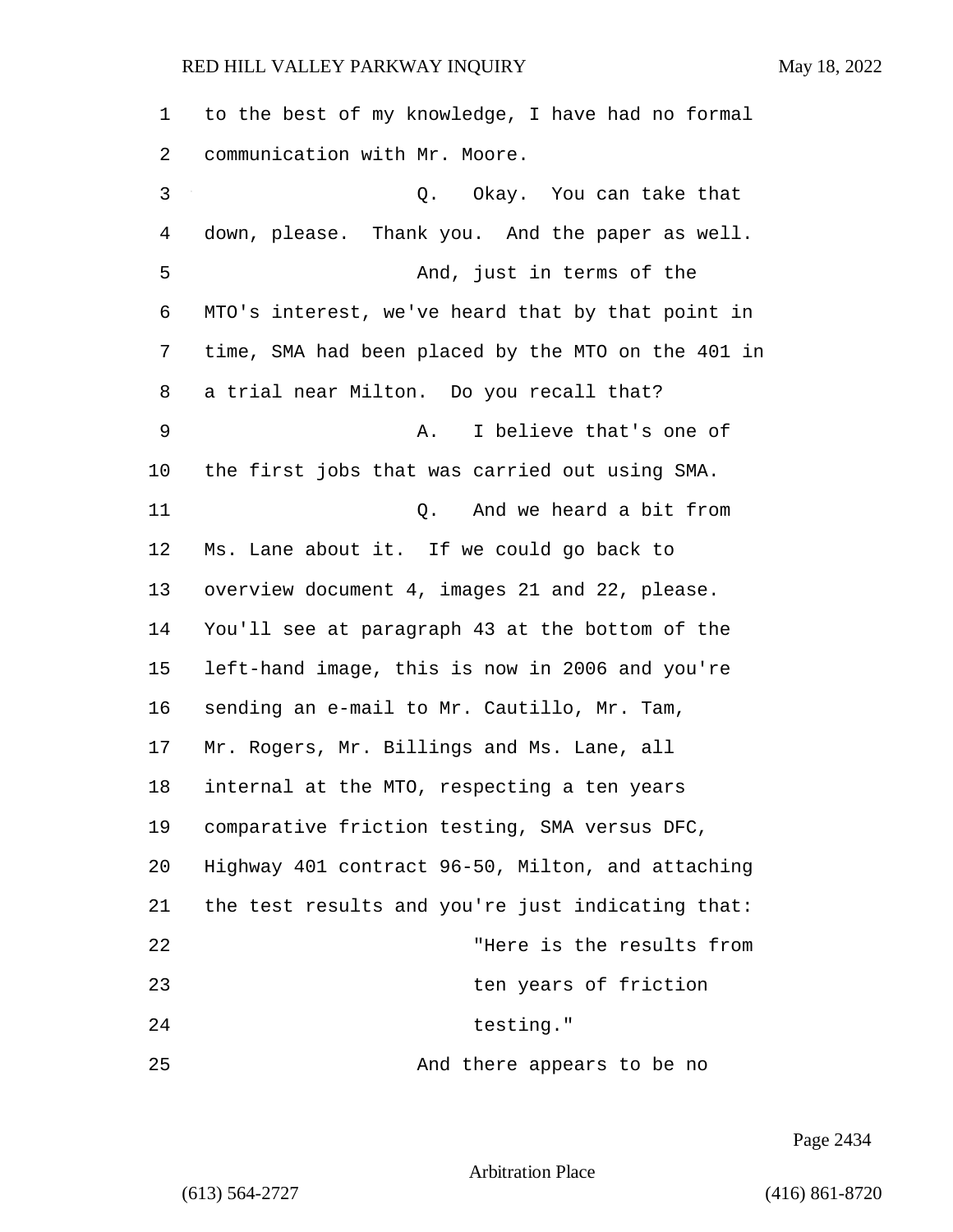advantage to the SMA surface compared, I think, to the dense friction course over the ten-year period. Do you recall this? 4 A. Seeing that it's in writing in front of me, I don't specifically recall it, but I accept that it's correct. 7 Q. Okay. Again, just coming back to the Burlington Street project, is that one of the reasons you had this ongoing -- you had this placement in 1996 that was being evaluated going forward from a comparative basis. Is that perhaps one of the reasons why you were interested at that point, the MTO was interested at that point, in the Burlington Street SMA project? 15 A. Well, as I with said, you know, the use of SMA was in its infancy and we're very interested in gathering data on its performance in Ontario. Now, it's always an issue when you see performance results from other states, other countries, even other provinces, but it's not the same environment as we have in Ontario, so the same traffic conditions, et cetera, so we're always interested in gathering information on performance in Ontario. 25 Q. Now, then to move

Page 2435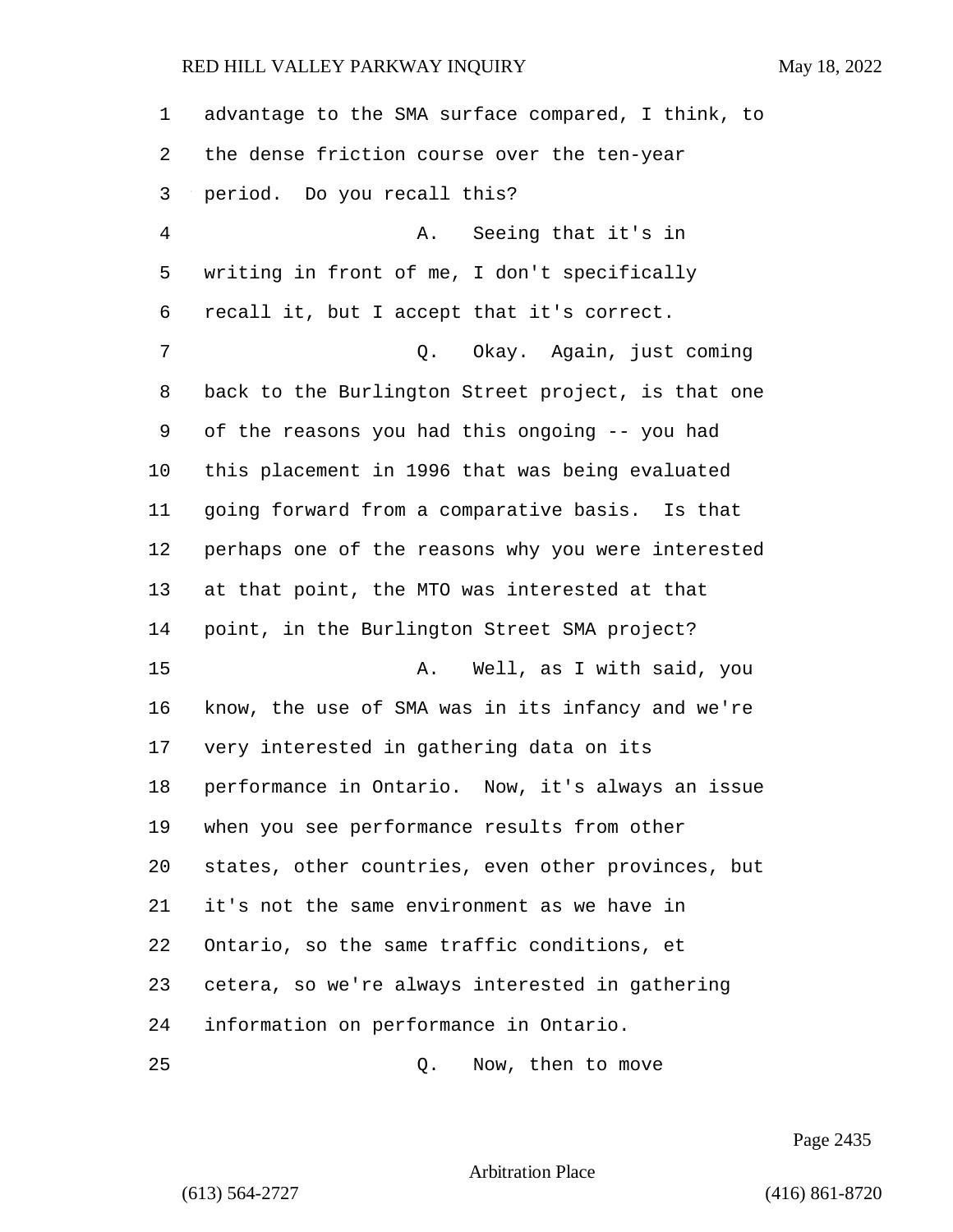| 1  | specifically to the Red Hill Valley Parkway --    |
|----|---------------------------------------------------|
| 2  | actually, leave the overview document up,         |
| 3  | Registrar, we'll come back to it shortly. Do you  |
| 4  | recall in spring of 2007 -- and I'll take you to  |
| 5  | some of the documents -- offering skid testing to |
| 6  | the City of Hamilton or having discussions with   |
| 7  | the City of Hamilton, specifically Gary Moore but |
| 8  | potentially anyone else, in spring of 2007?       |
| 9  | Not at all. I do not<br>Α.                        |
| 10 | recall having that discussion with the City of    |
| 11 | Hamilton or any of the City of Hamilton's         |
| 12 | representatives.                                  |
| 13 | Q. Okay. So, if we could go                       |
| 14 | to image 41 and I think it would be worthwhile to |
| 15 | go to the e-mail itself, but this paragraph 86 in |
| 16 | the overview document is indicating that, just to |
| 17 | place it:                                         |
| 18 | "On May 10, 2007,                                 |
| 19 | Mr. Politano -- "                                 |
| 20 | So, that's Lou Politano of the                    |
| 21 | MTO. You're familiar with him?                    |
| 22 | Of course.<br>Α.                                  |
| 23 | Q.                                                |
| 24 | " -- advised Mr. Chaput                           |
| 25 | that (1) Hamilton was                             |

Page 2436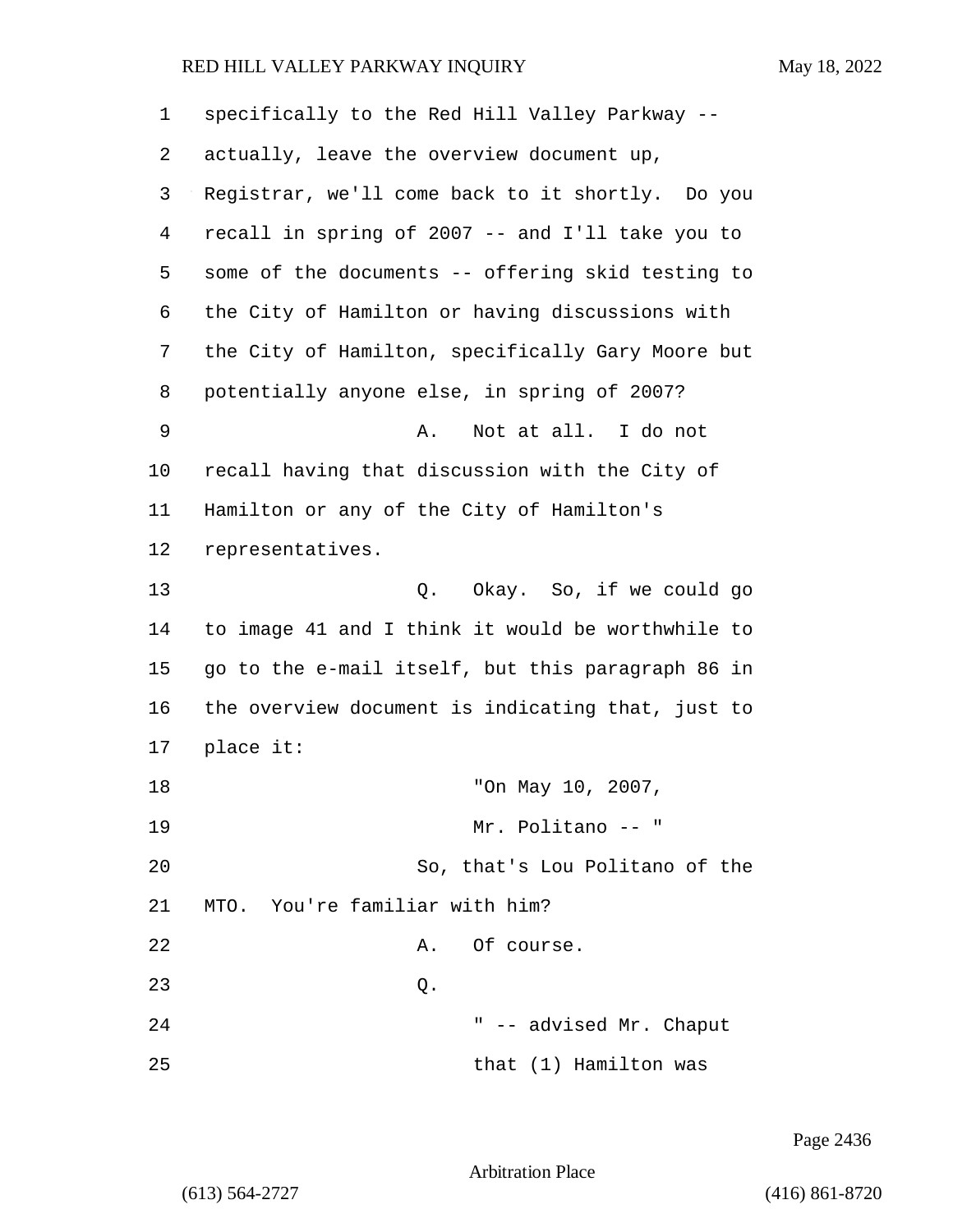| 1  | using a perpetual                                 |
|----|---------------------------------------------------|
| 2  | pavement design for the                           |
| 3  | RHVP; (2) that Hamilton                           |
| 4  | was planning on                                   |
| 5  | instrumenting and                                 |
| 6  | monitoring pavement                               |
| 7  | performance; (3) that                             |
| 8  | Hamilton had asked                                |
| 9  | whether the MTO would be                          |
| 10 | interested in                                     |
| 11 | participating                                     |
| 12 | financially; and (4) the                          |
| 13 | total cost and that                               |
| 14 | OHMPA, the Ontario Hot                            |
| 15 | Mix Producers                                     |
| 16 | Association, was                                  |
| 17 | contributing \$10,000."                           |
| 18 | And then there's an e-mail                        |
| 19 | exchange between the three of you about that. And |
| 20 | then in the course of that, you indicated:        |
| 21 | "I have already offered                           |
| 22 | to do skid testing on the                         |
| 23 | SMA surface of Red Hill                           |
| 24 | creek perpetual                                   |
| 25 | pavement."                                        |

Page 2437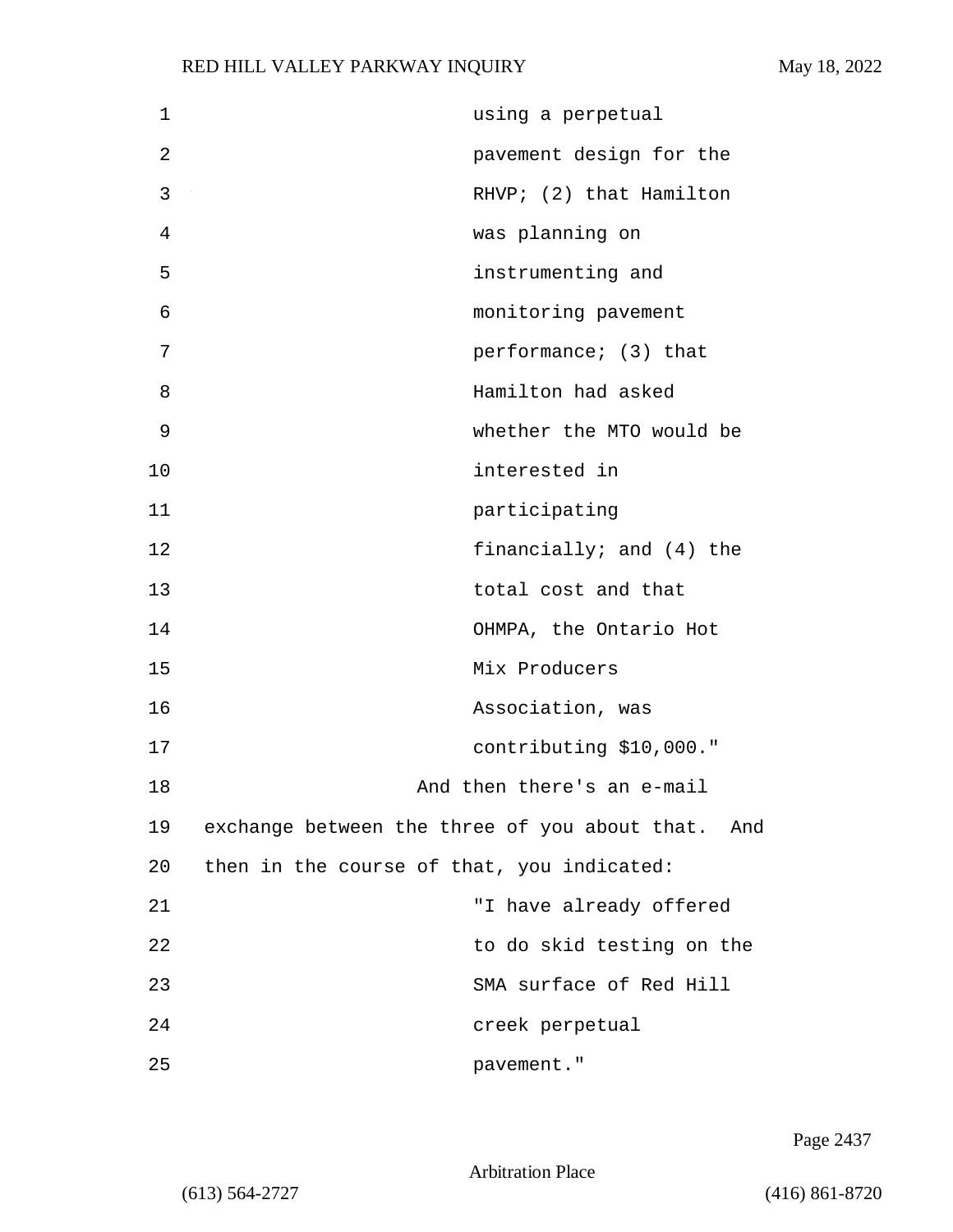| 1       | And I think it would be                            |
|---------|----------------------------------------------------|
| 2       | worthwhile to go to the e-mail, because I think    |
| 3       | there's more to your e-mail so I think, in         |
| 4       | fairness, we should go to the whole thing.         |
| 5       | Registrar, this is MT056.                          |
| 6       | So, this is the first                              |
| 7       | image and there's further discussions on May 10    |
| 8       | and Ms. Lane is brought into it. So, if we could   |
| 9       | go to images 2 and 3, please. And the e-mail just  |
| $10 \,$ | read to you is the one at the bottom of the        |
| 11      | left-hand image and I think it's really the first  |
| 12      | paragraph. The rest of it seems to be on a         |
| 13      | different issue and you say it's on another note.  |
| 14      | So, if we could just expand the first paragraph of |
| 15      | the e-mail at the bottom. Yes. That's fine.        |
| 16      | So, the first sentence is what                     |
| 17      | we excerpted in the overview document, but then    |
| 18      | you indicate:                                      |
| 19      | "We can also provide                               |
| 20      | annual ARAN monitoring of                          |
| 21      | surface conditions.<br>This                        |
| 22      | would be considered                                |
| 23      | services in kind, no                               |
| 24      | additional costs and                               |
| 25      | would provide the City                             |

Page 2438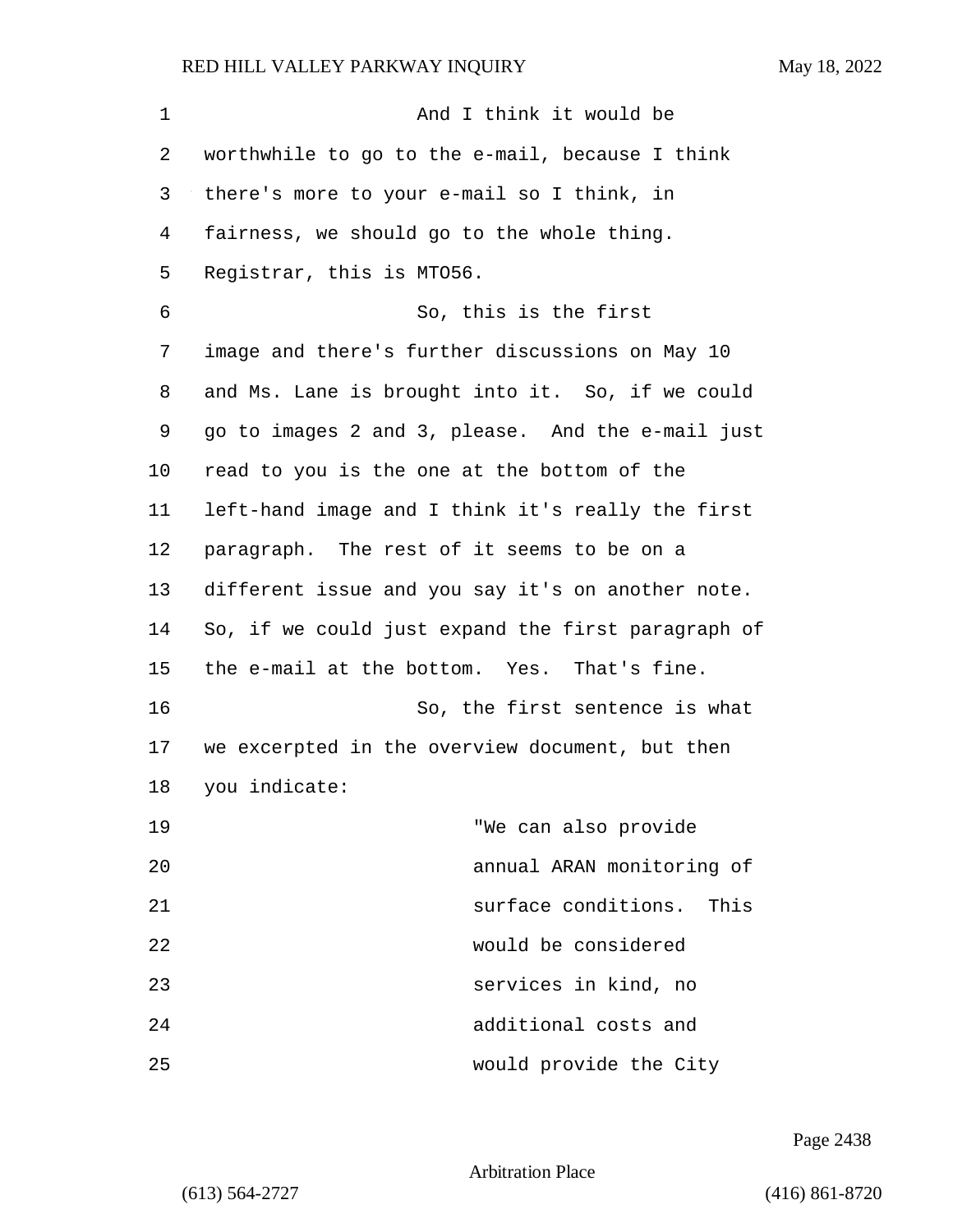| 1  | and ourselves with                                 |
|----|----------------------------------------------------|
| 2  | valuable performance                               |
| 3  | data."                                             |
| 4  | So, you indicated you don't                        |
| 5  | have any recollection of any discussions with the  |
| 6  | City about this, so can you tell us what this is   |
| 7  | talking about in that case?                        |
| 8  | Yeah, certainly. I<br>Α.                           |
| 9  | believe it reflects internal -- I believe this is  |
| 10 | an internal discussion and it reflects a           |
| 11 | discussion that I would have had with Gerry        |
| 12 | regarding this request for monitoring and testing  |
| 13 | or instrumentation funding, keeping in mind that   |
| 14 | funds for this type of project is, you know,       |
| 15 | associate project, if you want to call that, are   |
| 16 | very limited and Gerry has a specific pot for it   |
| 17 | and whatever he loses for one he can't provide for |
| 18 | another project.                                   |
| 19 | So, you know, we would have                        |
| 20 | been persuing and it always comes up is there      |
| 21 | anything else we can do rather than providing      |
| 22 | money, even though it's only \$10,000, is there    |
| 23 | anything else we can do, and I believe I would     |
| 24 | have offered to Gerry that we could do skid        |
| 25 | testing out there because it is an SMA job and we  |

Page 2439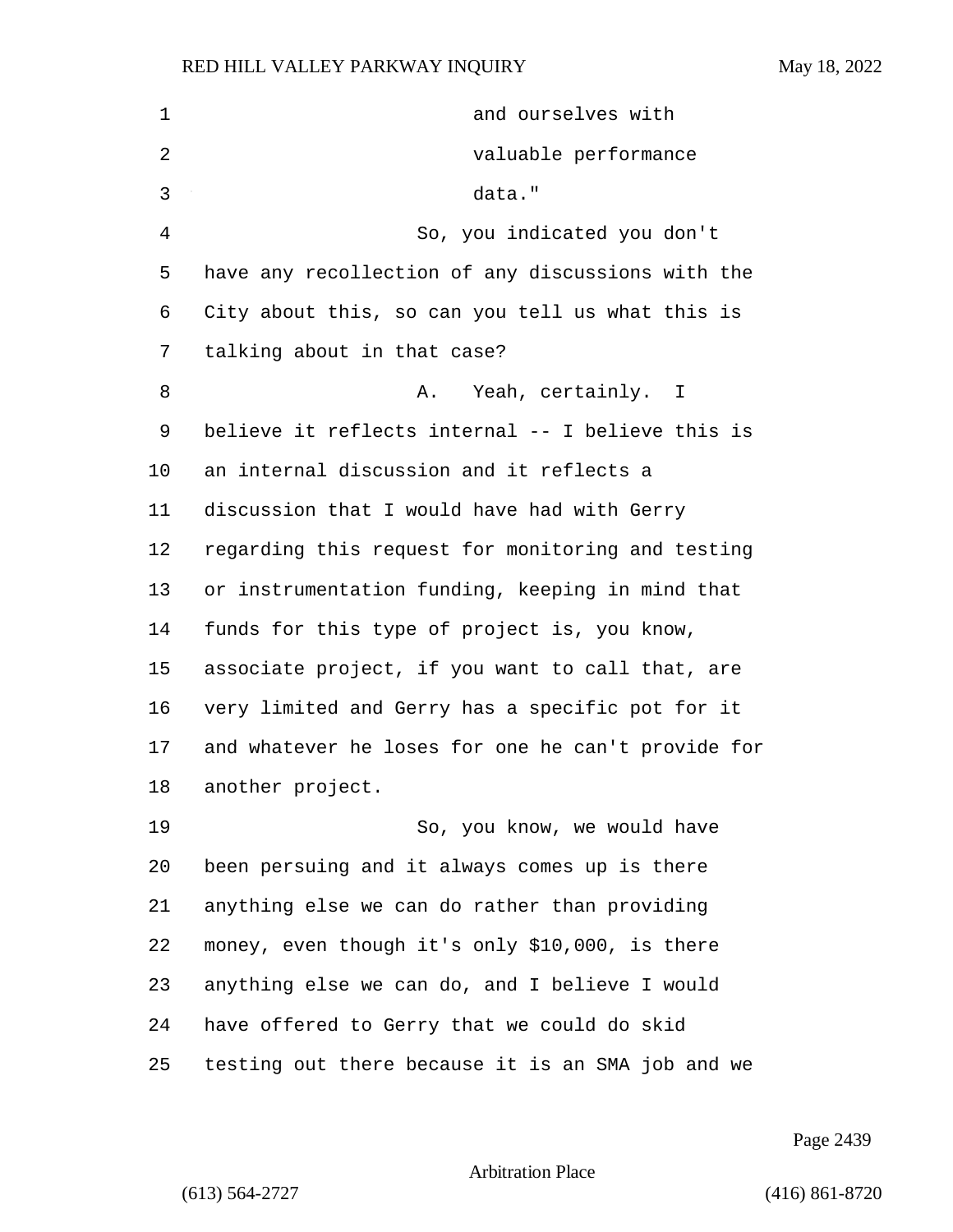| 1  | would be interested in the results. So, I think   |
|----|---------------------------------------------------|
| 2  | that's basically what I'm referring to.           |
| 3  | Q. Okay. And then Gerry is                        |
| 4  | Gerry Chaput, who is the one --                   |
| 5  | That's correct,<br>А.                             |
| 6  | Gerry Chaput, who I believe is director at that   |
| 7  | time.                                             |
| 8  | Q. Okay. And then,                                |
| 9  | Registrar, if we could go to overview document 4, |
| 10 | image 43. And so, at paragraph 90 -- you can      |
| 11 | expand that, thank you. And so, on May 15, it's   |
| 12 | five days later, Gary Moore from Hamilton         |
| 13 | forwarded Lou Politano of the MTO a proposal from |
| 14 | Dr. Uzarowski to install the pavement monitoring  |
| 15 | instrumentation on the Red Hill.                  |
| 16 | And then in his May 15 e-mail                     |
| 17 | forwarding Mr. Gary Moore's e-mail and the Golder |
| 18 | proposal, Mr. Politano stated:                    |
| 19 | "I spoke with Gary                                |
| 20 | (Hamilton) and advised                            |
| 21 | him we are interested in                          |
| 22 | participating in this                             |
| 23 | initiative but I did not                          |
| 24 | give him a dollar number.                         |
| 25 | You had previously                                |

Page 2440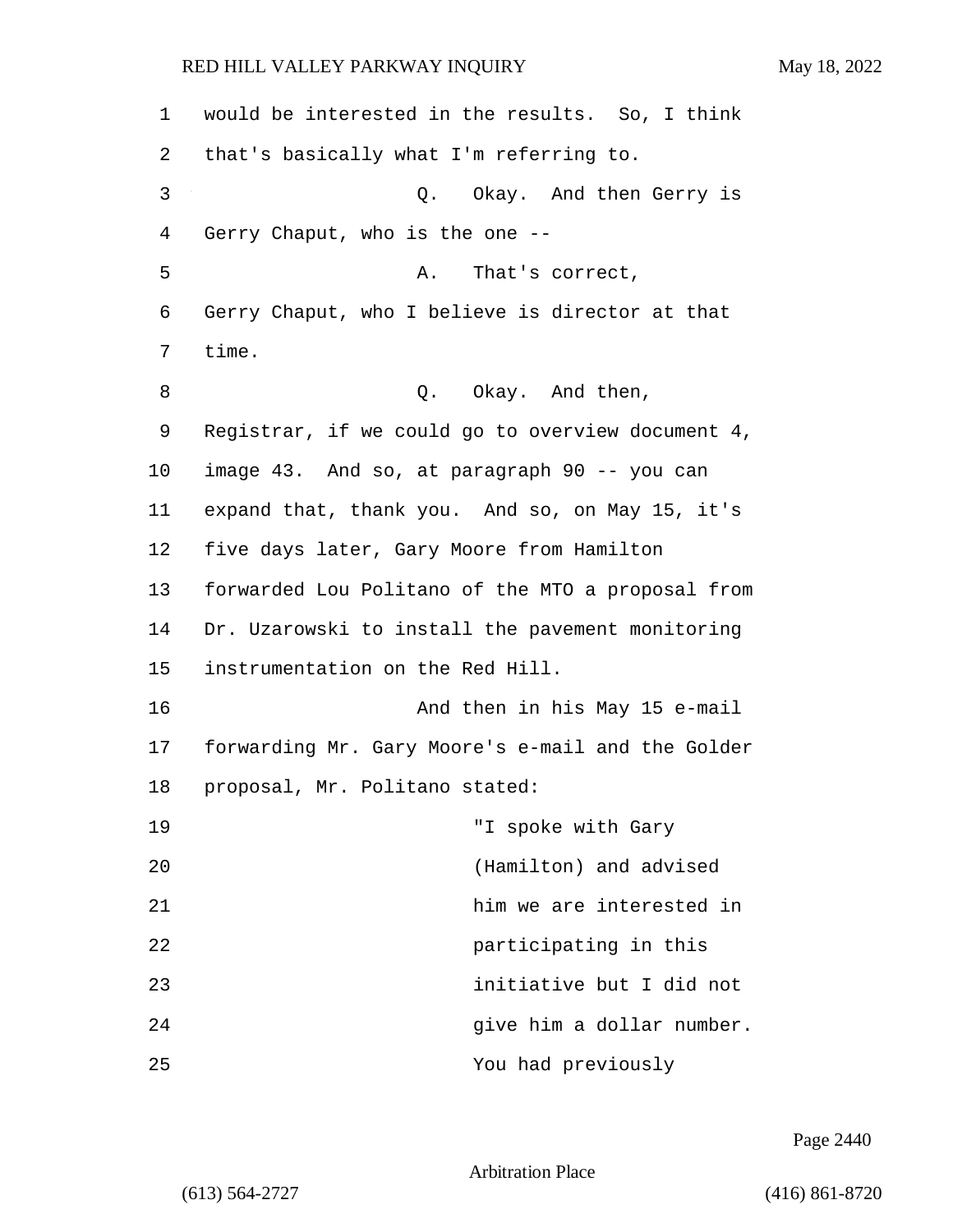| $\mathbf 1$ | suggested a \$10K MTO                           |
|-------------|-------------------------------------------------|
| 2           | contribution toward this.                       |
| 3           | Please review this                              |
| 4           | proposal and confirm that                       |
| 5           | the \$10K is still                              |
| 6           | appropriate or whether it                       |
| 7           | should move up or down                          |
| 8           | and be prepared to                              |
| 9           | discuss our contribution                        |
| 10          | with Hamilton. I will                           |
| 11          | respond to Gary and ask                         |
| 12          | him to contact Tom                              |
| 13          | directly to discuss this                        |
| 14          | further. It appears that                        |
| 15          | Gary is away for the rest                       |
| 16          | of this week."                                  |
| 17          | He says at the end he will                      |
| 18          | phone Gary and ask him to contact Tom directly. |
| 19          | Is that you?                                    |
| 20          | I don't know. I assume.<br>A.                   |
| 21          | It's hard to say.                               |
| 22          | Q. Okay. And you don't have                     |
| 23          | any specific recollections, though, on this     |
| 24          | e-mail. Is that right?                          |
| 25          | None whatsoever. To the<br>Α.                   |

Page 2441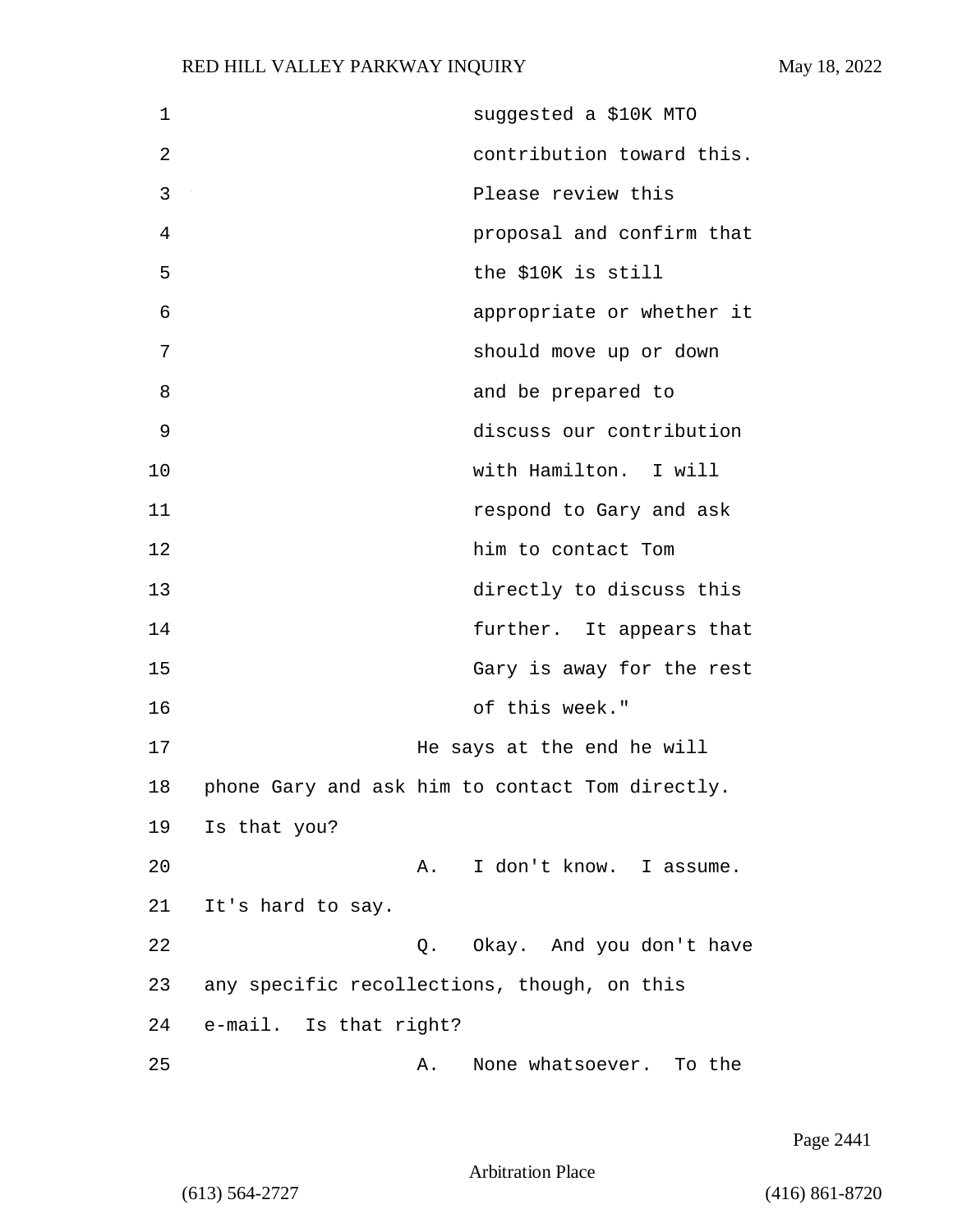| $\mathbf 1$ | best of my knowledge, I don't believe that Gary    |
|-------------|----------------------------------------------------|
| 2           | Moore ever contacted or attempted to contact me.   |
| 3           | Q. Okay. If we could go to                         |
| 4           | the e-mail itself, it's MT020408. And just the     |
| 5           | top e-mail, there's the whole thing on May 15 from |
| 6           | Lou and he sends it to Gerry Chaput and to you,    |
| 7           | copying Roger Hanmer at the MTO as well.           |
| 8           | And so, I think looking at                         |
| 9           | that, since he sent it to you, the Tom must be you |
| 10          | in that instance. Is that fair?                    |
| 11          | That's correct. It's<br>Α.                         |
| 12          | always an issue when you just pull out a segment   |
| 13          | of something and there's no reference to it, but   |
| 14          | in this case definitely, yes.                      |
| 15          | Q. Yeah, no. I understand                          |
| 16          | from the reference before. That's why I took you   |
| 17          | to it specifically. And so, in any event, am I     |
| 18          | correct that you don't have any recollection of    |
| 19          | Mr. Moore contacting you or you contacting him     |
| 20          | about this issue? Is that right?                   |
| 21          | None whatsoever, no.<br>Α.                         |
| 22          | Q. Okay. And did you ever                          |
| 23          | visit the Red Hill Valley Parkway during           |
| 24          | construction or thereafter?                        |
| 25          | No. I think I had<br>Α.                            |

Page 2442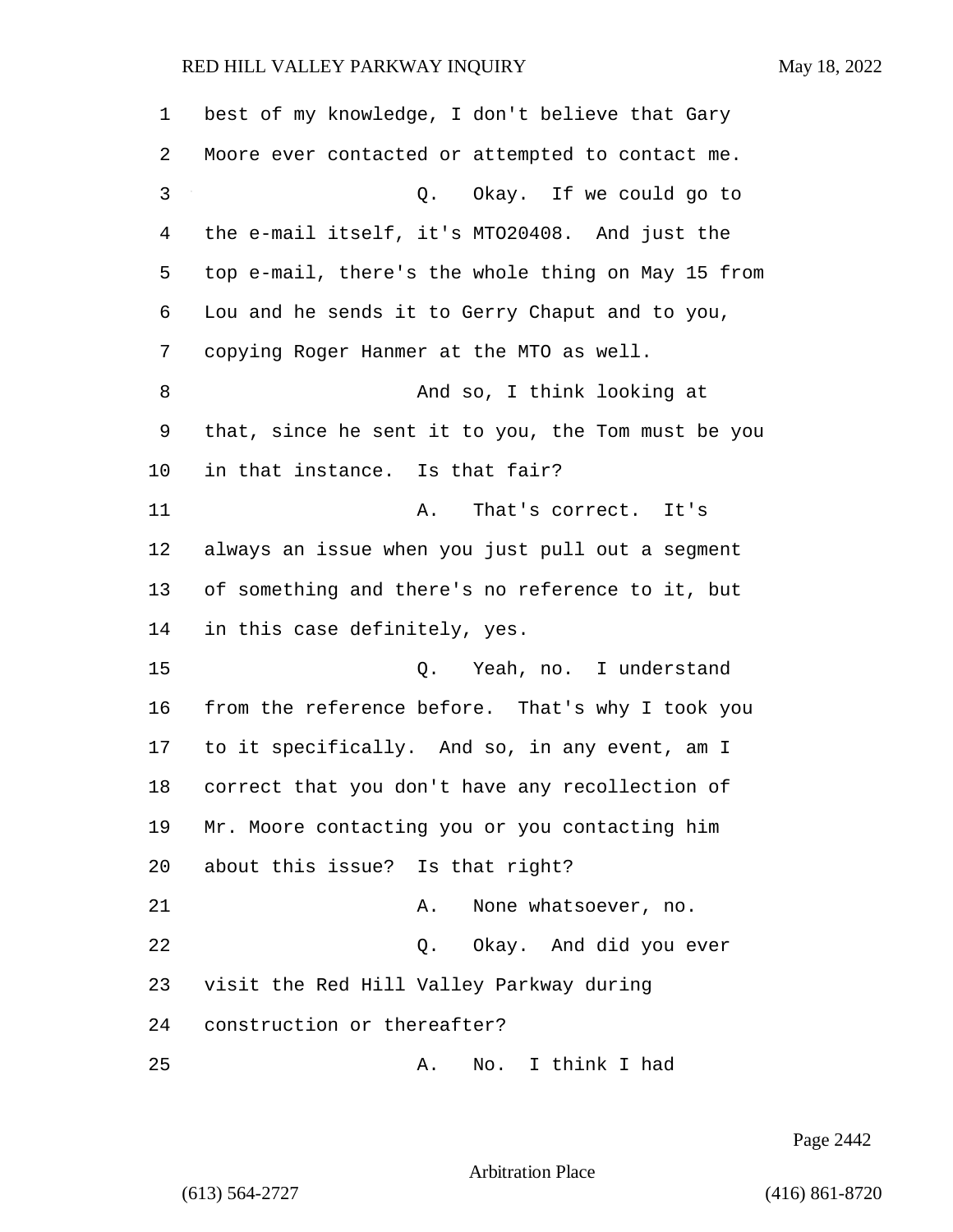| 1  | mentioned in our previous interview that the only  |
|----|----------------------------------------------------|
| 2  | time I've driven the Red Hill Valley Parkway was   |
| 3  | more recently. More recently, I'm referring to     |
| 4  | within the last perhaps three or four years where  |
| 5  | I got detoured off the QEW and I had to go up the  |
| 6  | RHVP and then cross on the LINC and then back down |
| 7  | on the 403.                                        |
| 8  | That's probably the MTO<br>Q.                      |
| 9  | requiring the detour?                              |
| 10 | Actually, I think because<br>Α.                    |
| 11 | of, for whatever reason, the Burlington Skyway was |
| 12 | out, so there was a lot of traffic going up Red    |
| 13 | Hill creek.                                        |
| 14 | Q. You can take that down,                         |
| 15 | Registrar. Thank you. Okay. Then jumping           |
| 16 | forward to September 2007, Registrar, if we could  |
| 17 | go to overview document 4, image 52 and 53.        |
| 18 | And so, this is on                                 |
| 19 | September 27 and 28, 2007 and there's e-mails      |
| 20 | between Mr. Raymond and Ms. Lane and then looping  |
| 21 | you in about a request from Ludomir Uzarowski of   |
| 22 | Golder for skid testing, friction testing, on the  |
| 23 | Red Hill and that the City of Hamilton has not     |
| 24 | made a request.                                    |
| 25 | And at paragraph 118 in the                        |

Page 2443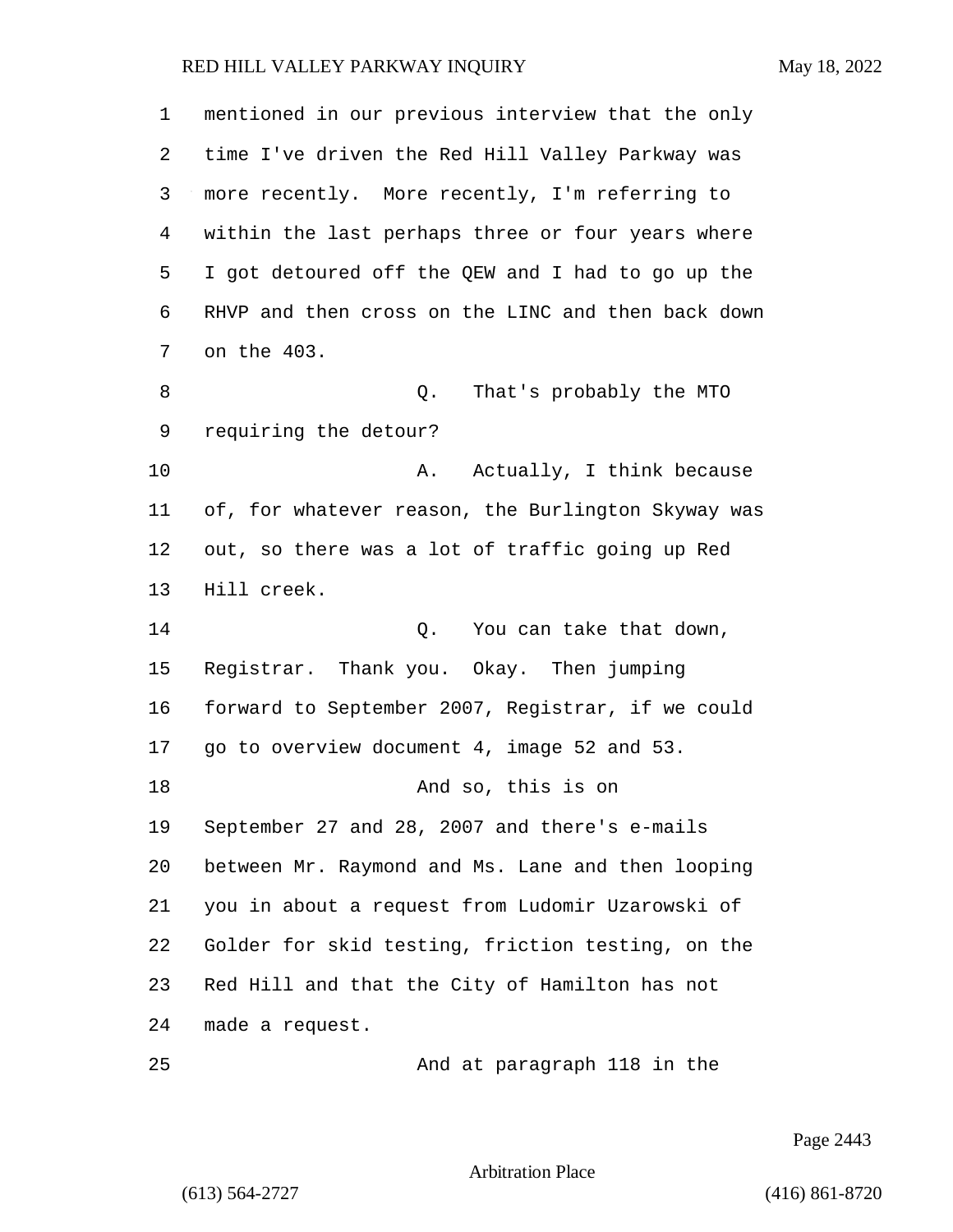| 1  | middle of the left-hand image, Ms. Lane forwards   |
|----|----------------------------------------------------|
| 2  | Mr. Raymond's e-mail to you and asks:              |
| 3  | "Hi, Tom. I seem to                                |
| 4  | remember we offered some                           |
| 5  | monitoring of the Red                              |
| 6  | Hill Valley Parkway creek                          |
| 7  | expressly perpetual                                |
| 8  | pavement. Did that not                             |
| 9  | include friction                                   |
| 10 | testing?"                                          |
| 11 | And you respond in 119:                            |
| 12 | "Yes, but we should have                           |
| 13 | Ludomir instruct the City                          |
| 14 | to either request the                              |
| 15 | testing or at least                                |
| 16 | approve Ludomir's request                          |
| 17 | for testing and give                               |
| 18 | permission for us to test                          |
| 19 | on their facility."                                |
| 20 | And you're responding yes to                       |
| 21 | her question about previously the monitoring       |
| 22 | having been offered that included friction testing |
| 23 | and you're responding affirmatively to that. So,   |
| 24 | do you know what you were talking about at that    |
| 25 | time?                                              |

Page 2444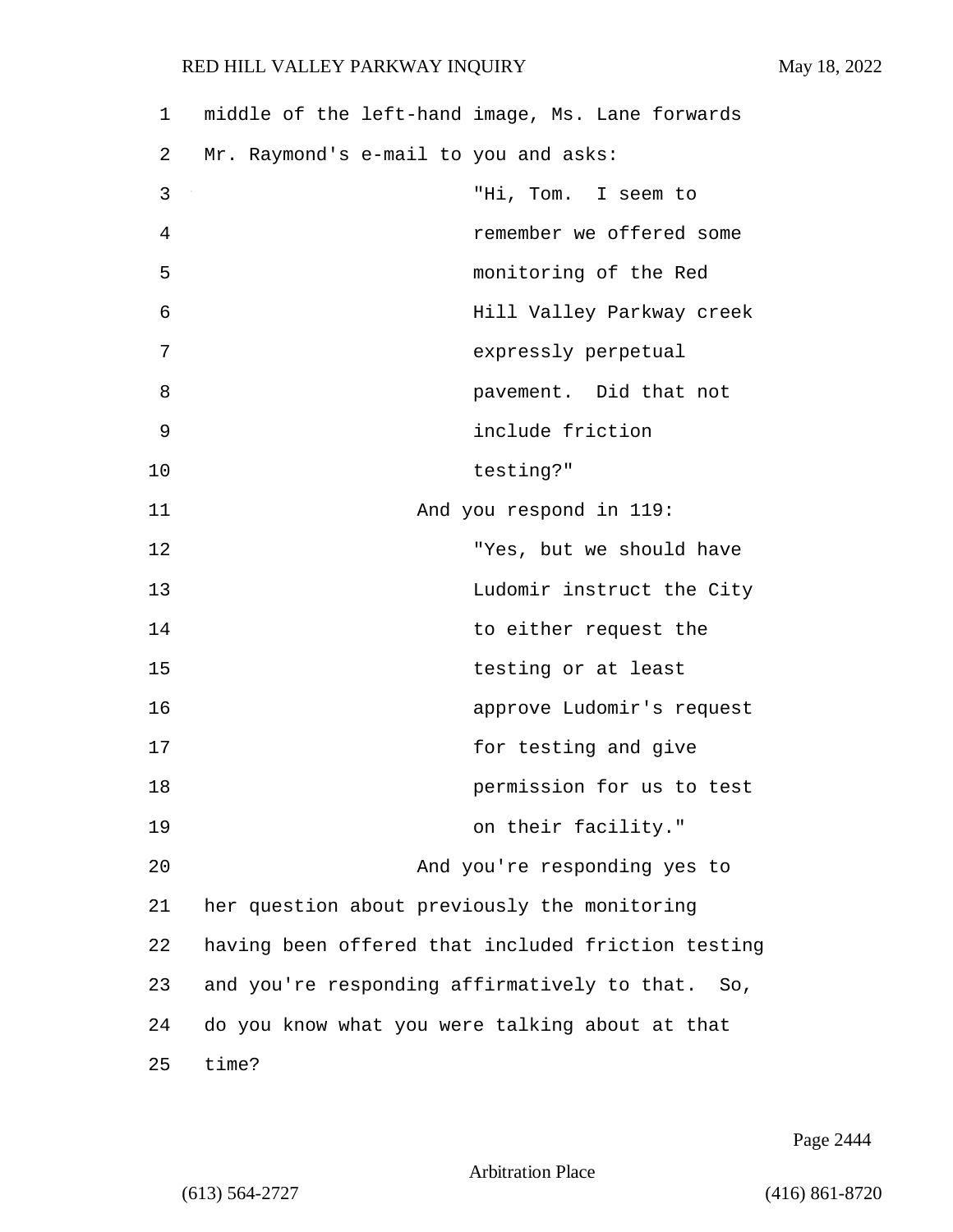| 1  | I assume I'm referring to<br>Α.                    |
|----|----------------------------------------------------|
| 2  | the internal discussions that we had, that I had   |
| 3  | offered to do friction testing on that facility in |
| 4  | response to the conversations between Lou Politano |
| 5  | and the City of Hamilton for that instrumentation  |
| 6  | program.                                           |
| 7  | Q. Okay. And there is                              |
| 8  | discussion about reticence apparently on the part  |
| 9  | of the City to make a request directly to the MTO  |
| 10 | and so forth, and you indicate in 119 that:        |
| 11 | "You should have Ludomir                           |
| 12 | instruct the City to                               |
| 13 | either request the                                 |
| 14 | testing or at least                                |
| 15 | approve Ludomir's request                          |
| 16 | for testing and give                               |
| 17 | permission to test on                              |
| 18 | their facility."                                   |
| 19 | What was your reasoning for                        |
| 20 | that, for wanting that to happen?                  |
| 21 | I think it's just, you<br>Α.                       |
| 22 | know, from my perspective, I felt it was fairly    |
| 23 | obvious that if we're going to test on some other  |
| 24 | owner's property, that we should get approval to   |
| 25 | do that testing. This is not something that we do  |

Page 2445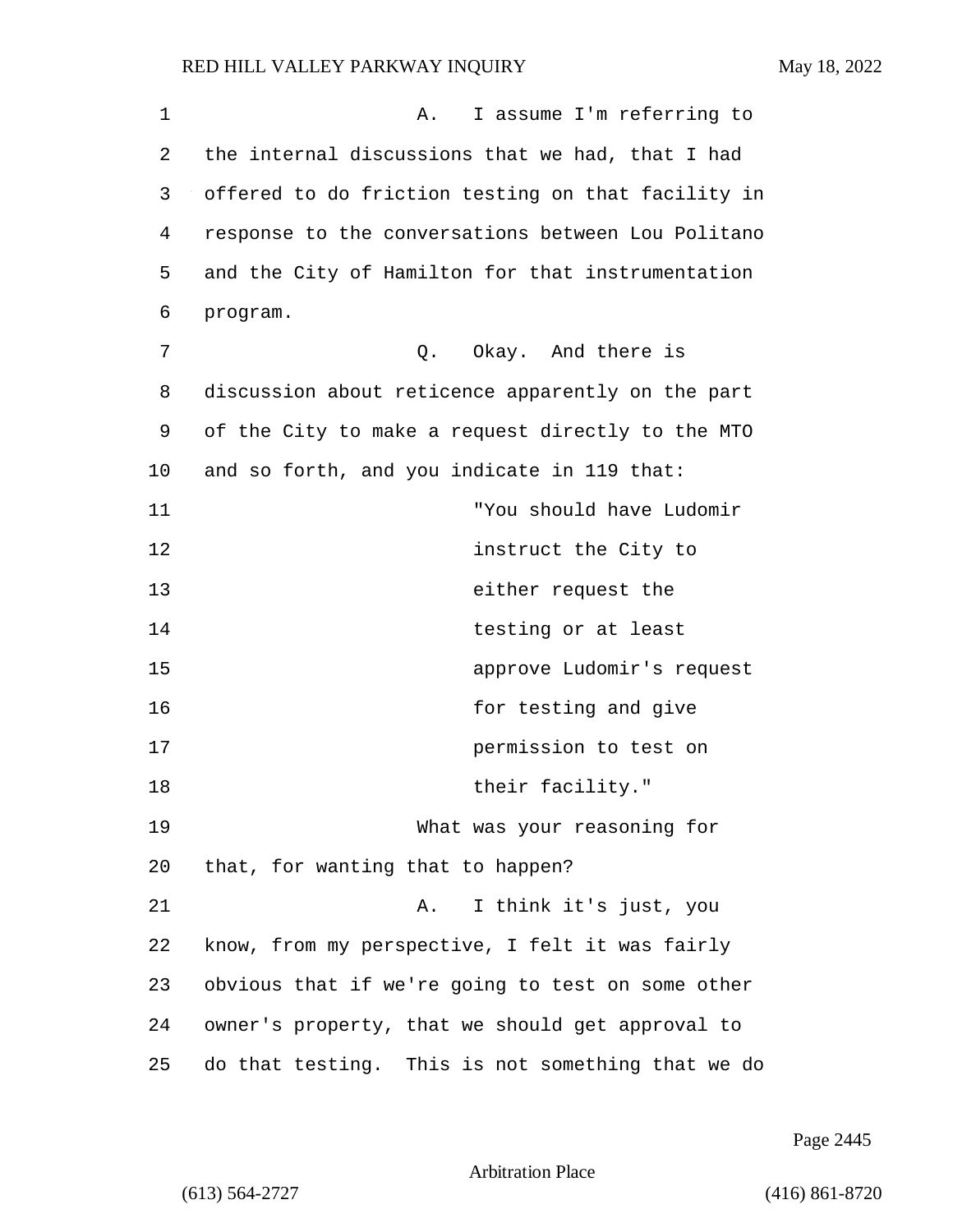| 1  | very frequently and I thought that that would be,  |
|----|----------------------------------------------------|
| 2  | you know, a very logical request.                  |
| 3  | Sorry, what's not being<br>Q.                      |
| 4  | done very frequently is the testing on someone     |
| 5  | else's property. It's typically done on MTO        |
| 6  | roads. Right?                                      |
| 7  | Exactly, yes.<br>Α.                                |
| 8  | Q. All right. And we know                          |
| 9  | that the MTO did conduct the Red Hill skid testing |
| 10 | on October 16, 2007. And if we could jump          |
| 11 | forward, Registrar, to image 80 of overview        |
| 12 | document 4. And this is on December 13, this is    |
| 13 | paragraph 183.                                     |
| 14 | On December 13, 2007, Ms. Lane                     |
| 15 | e-mailed the RHVP October 16, 2007 friction test   |
| 16 | results to Mr. Kazmierowski with the subject line  |
| 17 | "Friction Results on Demix Aggregate and SMA in    |
| 18 | Hamilton," and setting out the averages or sort of |
| 19 | the bottom line that says:                         |
| 20 | "FN90 equals 34, min                               |
| 21 | equals 28 and max equals                           |
| 22 | $37.$ "                                            |
| 23 | And then you replied in 184:                       |
| 24 | "Not great results, but                            |
| 25 | still consistently                                 |

Page 2446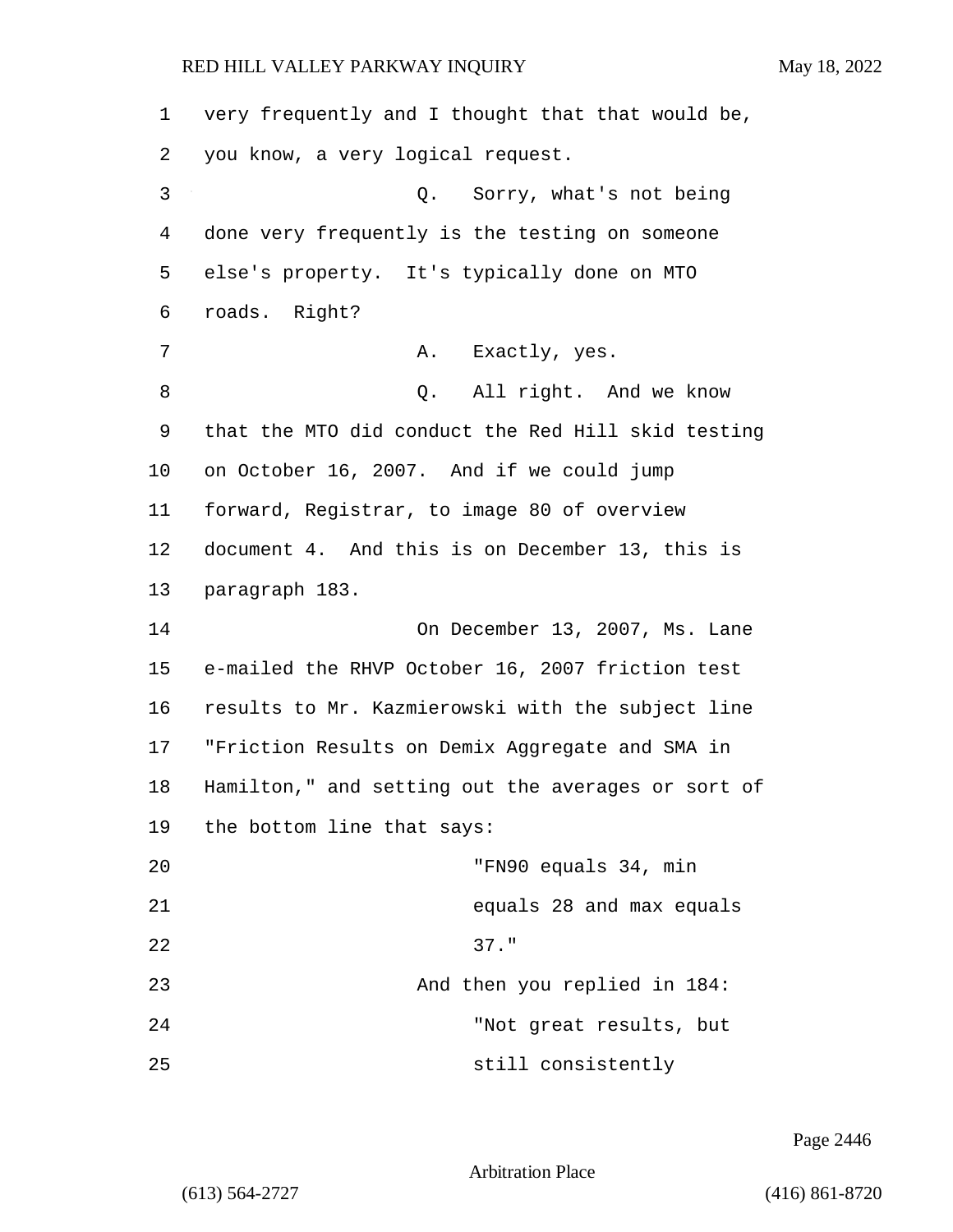1 acceptable even at 90 2 KPH. Have you shared 3 these results with our 4 MTO task group members?" 5 And so, just to frame it, at 6 this point, in late 2007, you're the manager of 7 MERO. Right? 8 A. That's correct. 9 Q. And Ms. Lane is the head 10 of pavements and foundations, occupying your prior 11 position? 12 A. That's correct. 13 Q. Okay. And I think, as we 14 discussed earlier, you were not involved in the 15 SMA task group yourself at that point. You were 16 not part of that task group? 17 A. I had been removed and 18 replaced. 19 Q. Right. And do you recall 20 if you reviewed the actual results attached to her 21 e-mail or was your response based on, sort of, the 22 bottom line that she sent? Do you know? 23 A. I would probably -- I 24 mean, I can't recollect specifically, but I 25 certainly would think that I would have reviewed

Page 2447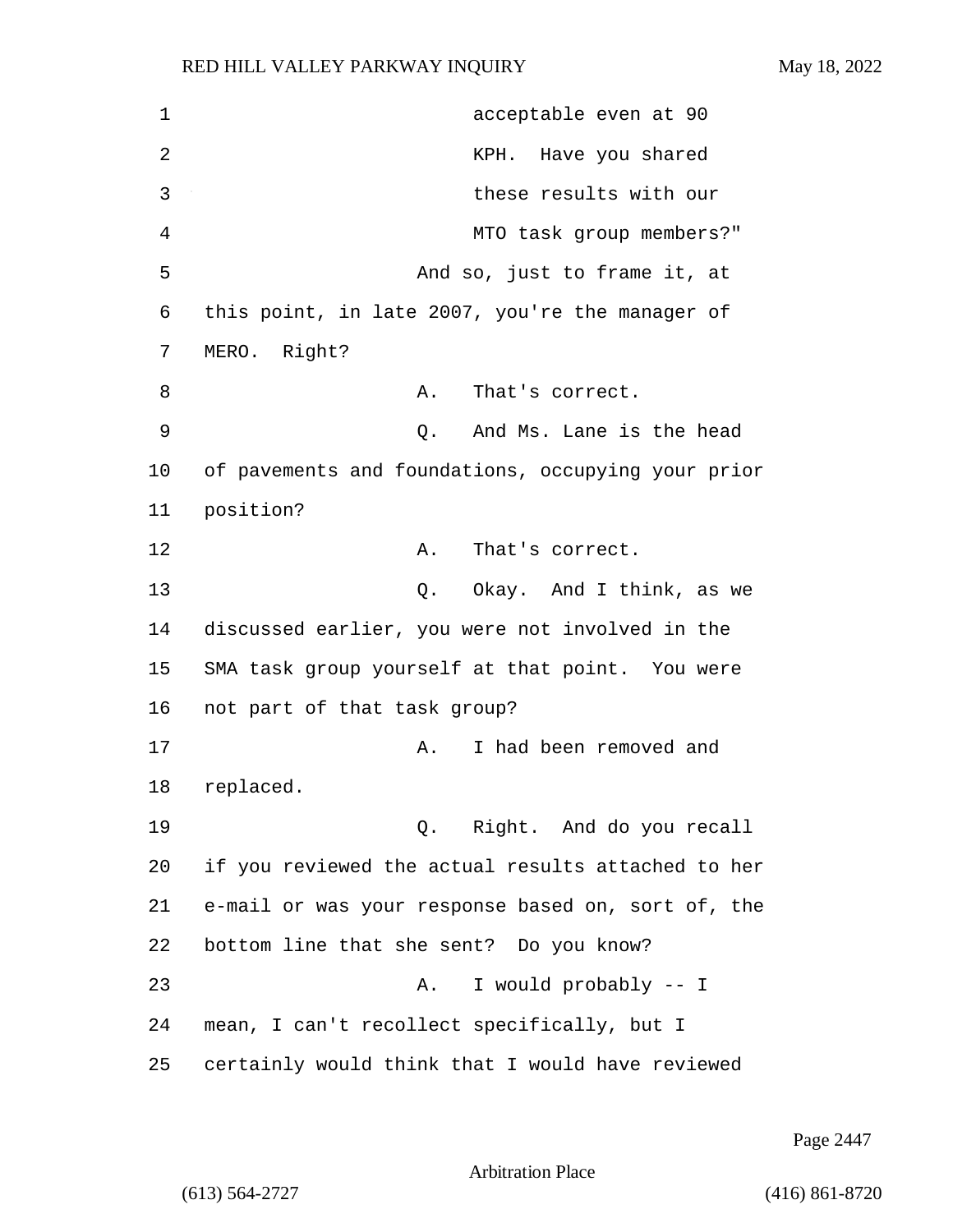| 1  | the results, the detailed results. I would not    |
|----|---------------------------------------------------|
| 2  | just look at her three numbers there and make a   |
| 3  | statement like that.                              |
| 4  | Q. And you said still                             |
| 5  | consistently acceptable. That's likely not        |
| 6  | something that you would say unless you could see |
| 7  | what the consistency was. Is that fair?           |
| 8  | Exactly.<br>Α.                                    |
| 9  | Q. Okay. And do you know                          |
| 10 | why you were receiving those at the time? Do you  |
| 11 | recall?                                           |
| 12 | Well, I thought that<br>Α.                        |
| 13 | Becca is just closing the loop, seeing that my    |
| 14 | involvement was, you know, earlier that year.     |
| 15 | Although limited, I had some involvement and she  |
| 16 | was just closing the loop and providing me with,  |
| 17 | sort of, the results of that. Although, keep in   |
| 18 | mind I believe this happened two months after the |
| 19 | actual test results --                            |
| 20 | Q. Yes, that's correct.<br>And                    |
| 21 | just to place this in time, it followed an        |
| 22 | application for inclusion on the DSM by the       |
| 23 | aggregate producer in due time.                   |
| 24 | If we could go to the next two                    |
| 25 | images. Actually, no, sorry, that's wrong. I      |

Page 2448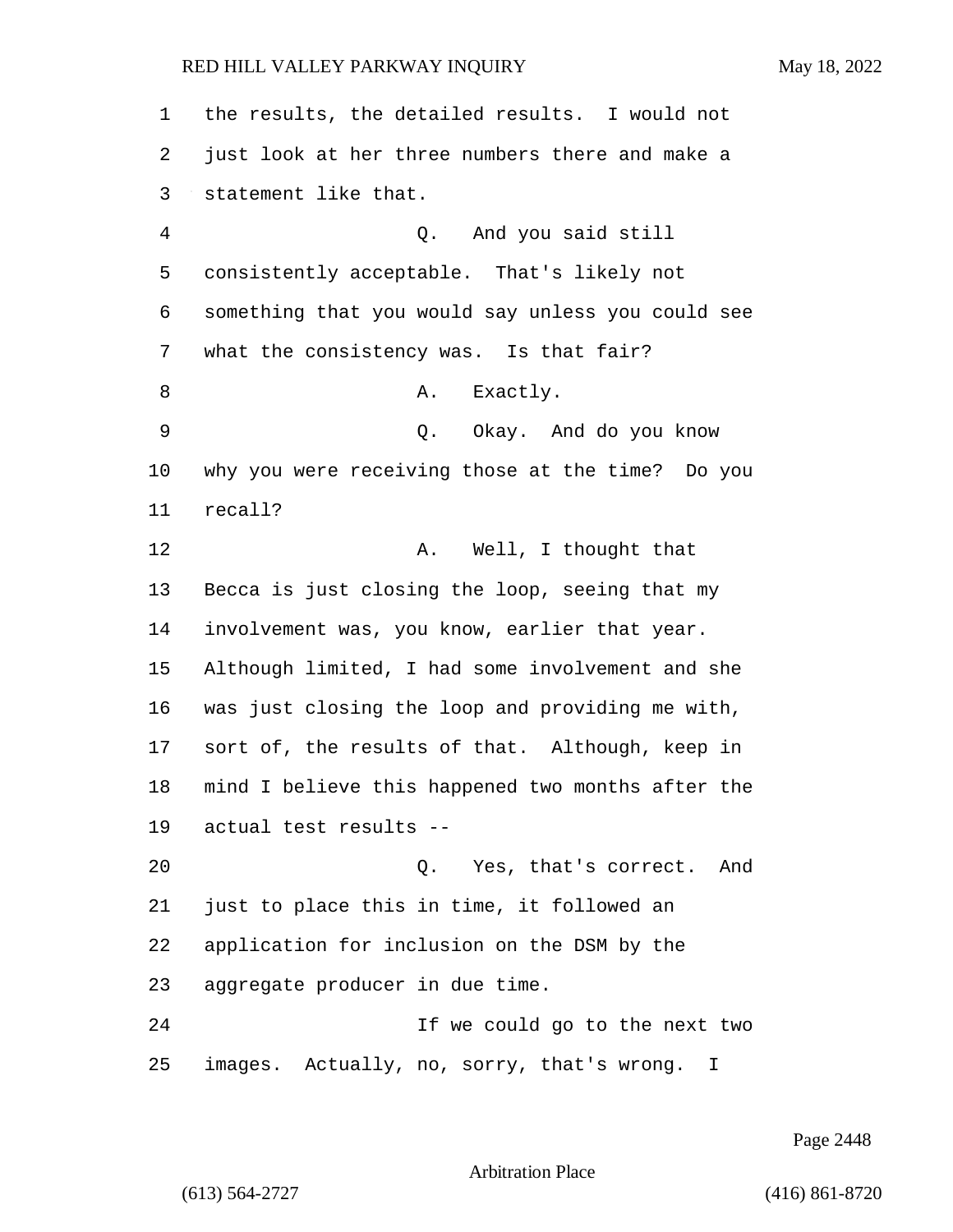| 1  | should look at the results themselves. Give me     |
|----|----------------------------------------------------|
| 2  | one moment. Images 61 and 62, please. And if you   |
| 3  | could expand both of them, like you did before.    |
| 4  | Thank you.                                         |
| 5  | So, if you could just describe                     |
| 6  | having -- and if you need to take a minute to look |
| 7  | at it, please do, but if not, describe how you     |
| 8  | arrived at your view as expressed in your e-mail   |
| 9  | to Ms. Lane?                                       |
| 10 | Okay. So, these are the<br>Α.                      |
| 11 | actual -- these are the actual test details that   |
| 12 | was carried out on October 16. The one on the      |
| 13 | left is a southbound lane 1 and the one on the     |
| 14 | right is southbound lane 2. If you go down the     |
| 15 | chart, you can see the total distance that was     |
| 16 | covered, the speed that it was done at,            |
| 17 | approximately 90 kilometres an hour. I think the   |
| 18 | average speed is 91.9, and then the average        |
| 19 | friction numbers for each of the tests. And then   |
| 20 | you see landmark issues associated with where the  |
| 21 | test was done and similarly for the right side.    |
| 22 | So, the average FN is 33.9 in                      |
| 23 | the southbound lane 1 and 33.8 In southbound lane  |
| 24 | 2. You got a minimum value, a maximum value,       |
| 25 | standard deviation and then the number of tests    |

Page 2449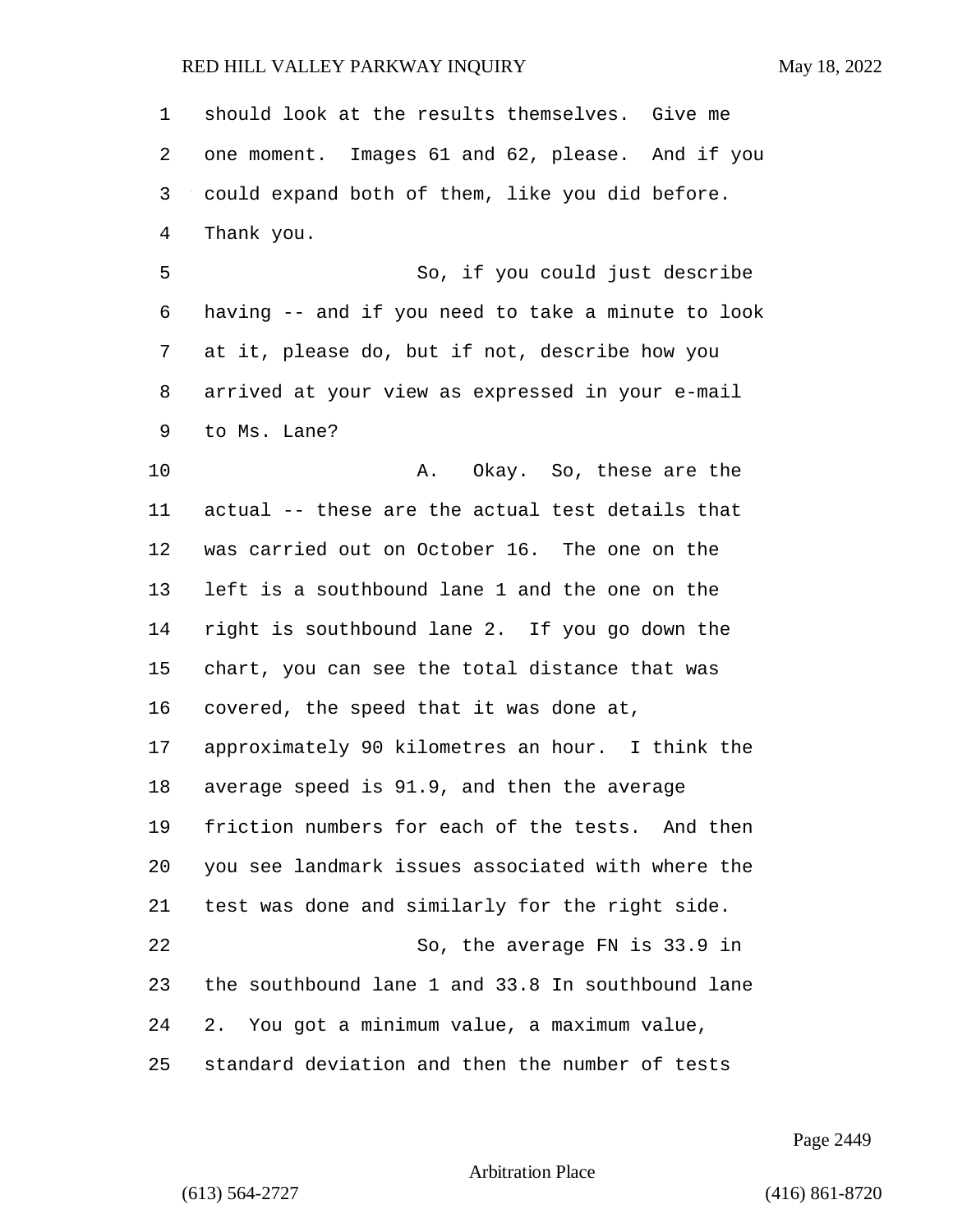| $\mathbf 1$ | that were done in the field. I believe that shows  |
|-------------|----------------------------------------------------|
| 2           | 20 on the left side and 23 on the right side, if   |
| 3           | I'm not mistaken.                                  |
| 4           | And you're asking me what led                      |
| 5           | me to my conclusion that it's consistently         |
| 6           | acceptable, is the numbers as shown for the most   |
| 7           | part.                                              |
| 8           | Q. You said not great                              |
| 9           | results, but still consistently acceptable, even   |
| 10          | at 90.                                             |
| 11          | Right. And by not great<br>Α.                      |
| 12          | results, you know, if I were to say they were      |
| 13          | great results, I would be expecting numbers in the |
| 14          | high 40s, I guess. That's not the case here, but   |
| 15          | the numbers are acceptable and there's a fairly    |
| 16          | uniform distribution throughout all the numbers    |
| 17          | there. There are a couple of inconsistencies,      |
| 18          | outliers, if you want to call them, 28.7, 28.1,    |
| 19          | did I miss one, on the southbound lane 1, and on   |
| 20          | southbound lane 2, 29.6, 28.4, 28.6, 29.7. But     |
| 21          | overall, I have no concern with these results.     |
| 22          | Okay. And you were<br>$\circ$ .                    |
| 23          | aware, of course, that it was SMA and that it was  |
| 24          | newly placed SMA. Right?                           |
| 25          | Α.<br>Yes, I was. Yes.                             |

Page 2450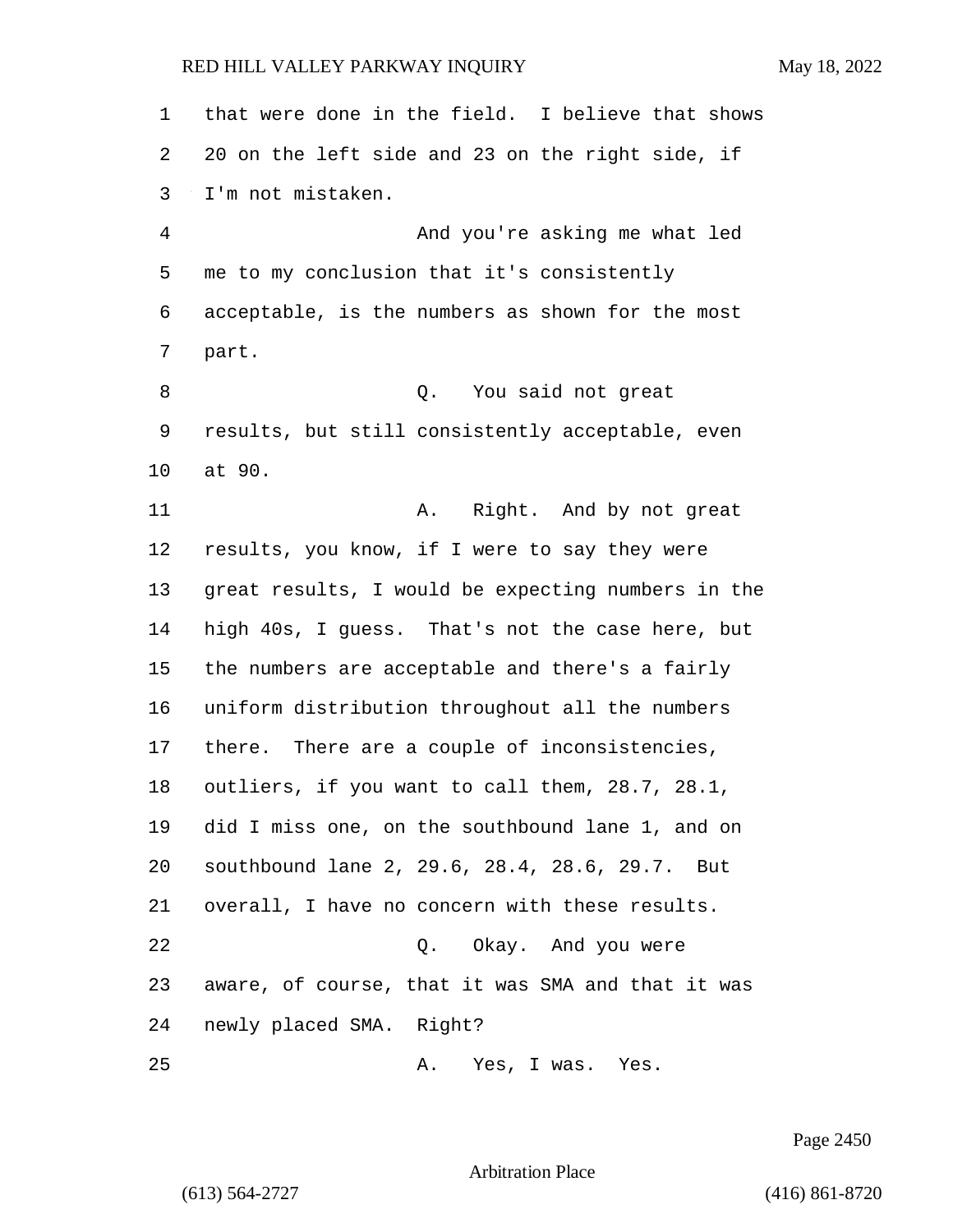1 Q. And that's why you asked if Ms. Lane had provided it to the task group members presumably? 4 A. Yes. The whole intention here was to add that to our database of information. 7 C. Okay. And, at the time, there was quite a bit going on with respect to the MTO's roads and SMA placements as well. 10 And if we could take those down, Registrar, and if I could take you to overview document 4, image 58. Actually, 58 and **And right around the same time**  that the Red Hill testing had taken place, in October, there was also skid testing done by Mr. Marciello on Highway 401 near Woodstock in contract 2005-3030 and this is an e-mail from Mr. Raymond on October 16 about low friction on

Highway 401 at Woodstock contract 2005-3030 to

Mr. Tam, Ms. Lane, Mr. Rogers and you.

**And if you need to take a**  moment to review that, please do so, but if you have already done that, let me know.

25 A. Yes, I have looked at

Page 2451

Arbitration Place

59.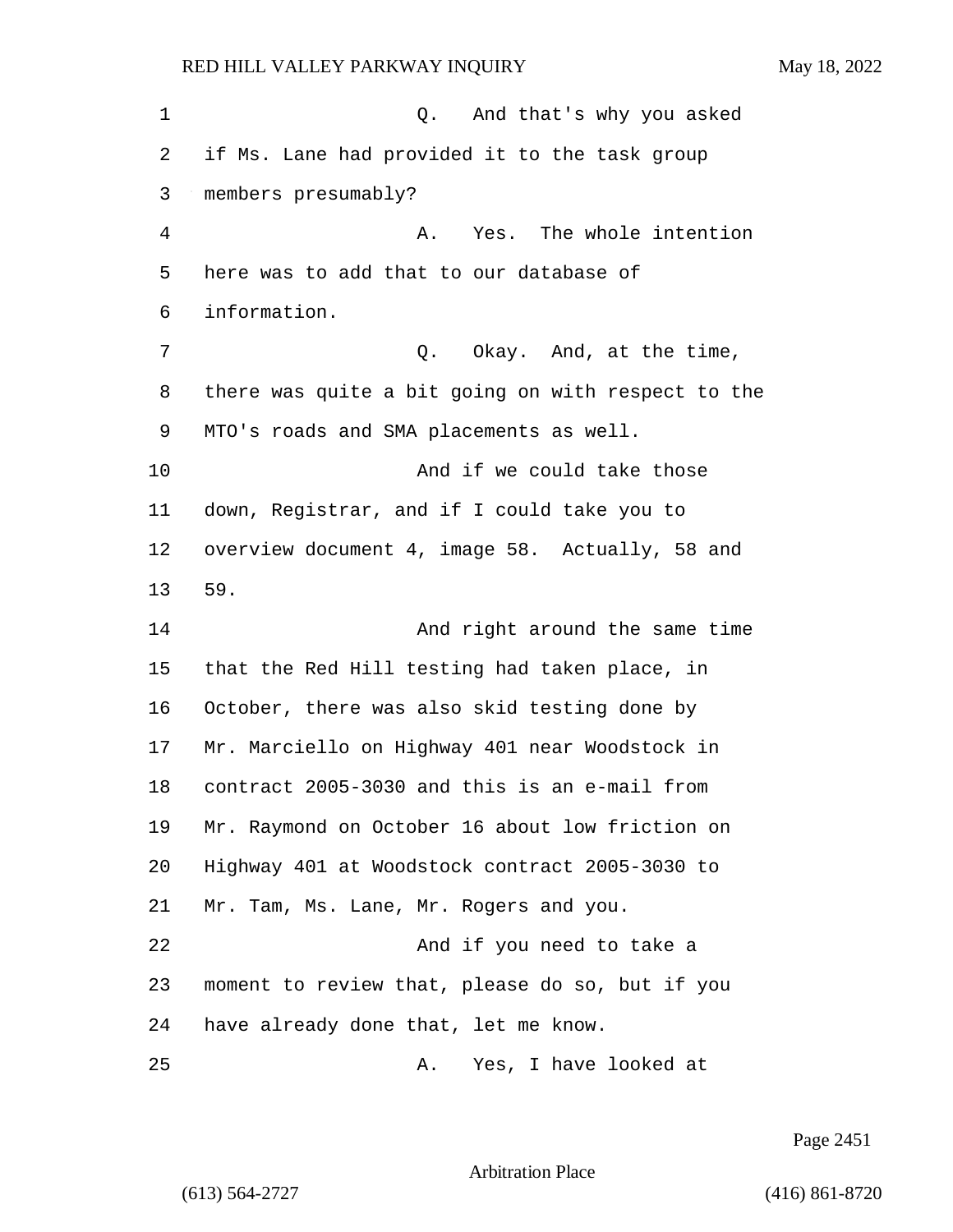this document prior. 2 Q. Okay. Do you recall the issue from around that point about the 401 results? 5 A. Yes, I do. 6 Q. And when you're looking at the Red Hill results, are you comparing it to the results that you're getting from the MTO's SMA placements? 10 A. Yeah. I'm not quite sure the timing between the two documents, but -- 12 Q. Sorry, I'll tell you. This is October 16 and you get the Red Hill results on December 13, so as you pointed out, it was a couple months later. 16 A. Yeah. Thank you for that clarification. Yeah. This caused quite a commotion internally because of, you know, this task group had been working on trying to address some of the early friction performance issues associated with SMA. They specifically put together this contract using different aggregates and blending aggregates, as I recall, to try and come up with, you know, a product that will address this early age friction. And, lo and

Page 2452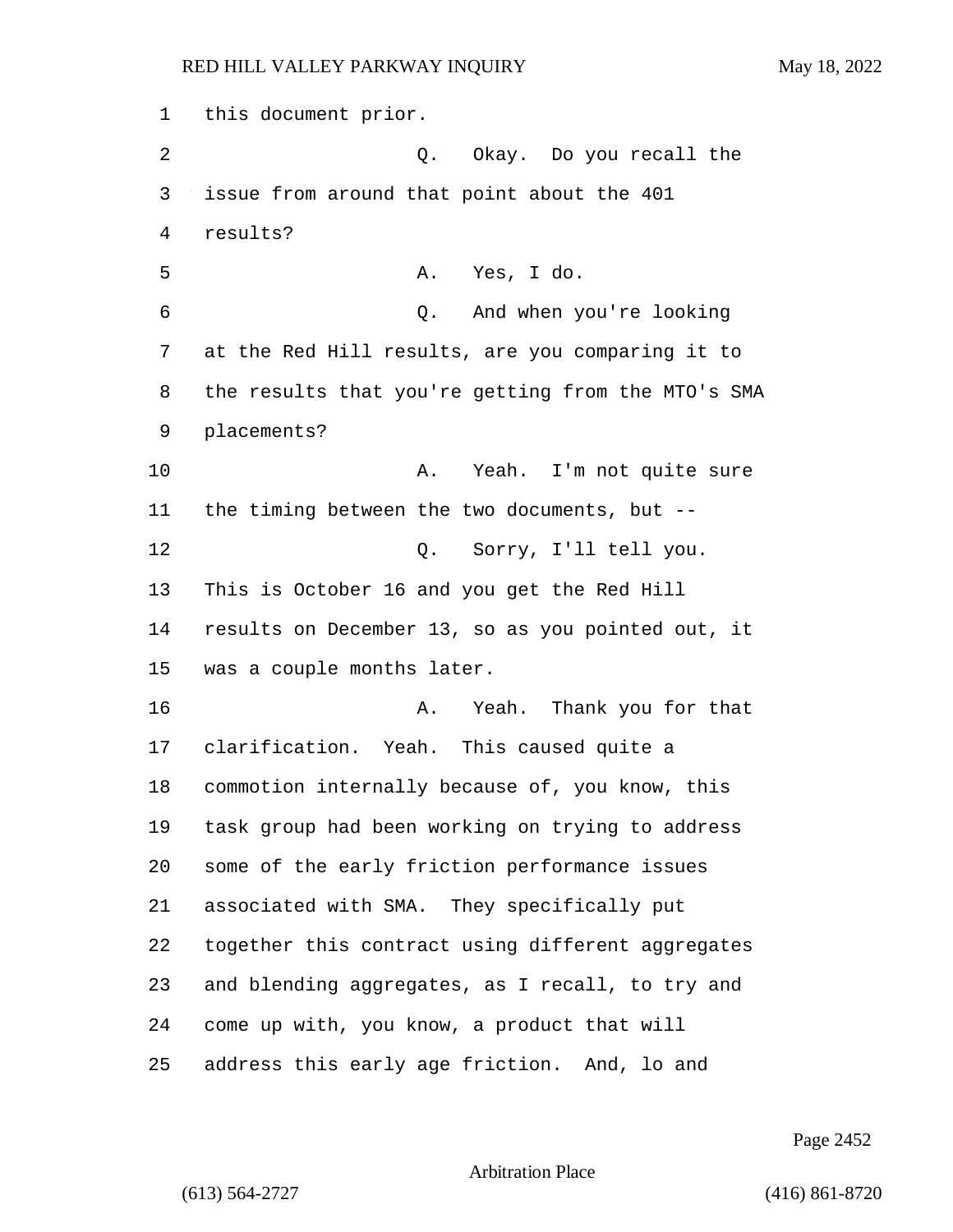| 1  | behold, the numbers were surprisingly low.         |
|----|----------------------------------------------------|
| 2  | I believe, and again I'm just                      |
| 3  | going by memory here, I think in one lane that was |
| 4  | not open to traffic that Frank couldn't test, I    |
| 5  | think there were numbers below 20, if I'm not      |
| 6  | mistaken.                                          |
| 7  | On this particular<br>Q.                           |
| 8  | project?                                           |
| 9  | I believe so, yes.<br>Α.                           |
| 10 | Okay.<br>Q.                                        |
| 11 | I stand to be corrected,<br>Α.                     |
| 12 | but I know numbers were surprisingly low,          |
| 13 | particularly on a 401 freeway facility.            |
| 14 | And we've heard and we're<br>Q.                    |
| 15 | aware that the pause that was placed on use of SMA |
| 16 | was imposed in early November 2007, so in between  |
| 17 | the testing both of this 401 stretch and the Red   |
| 18 | Hill and then you receiving the Red Hill results   |
| 19 | in December.                                       |
| 20 | And so, from your perspective,                     |
| 21 | and you're the head of MERO at the time, you were  |
| 22 | of course aware of and involved in the decisions   |
| 23 | about the SMA pause. Is that fair?                 |
| 24 | I would think, to be<br>Α.                         |
| 25 | fair, the recommendation came out of the task      |

Page 2453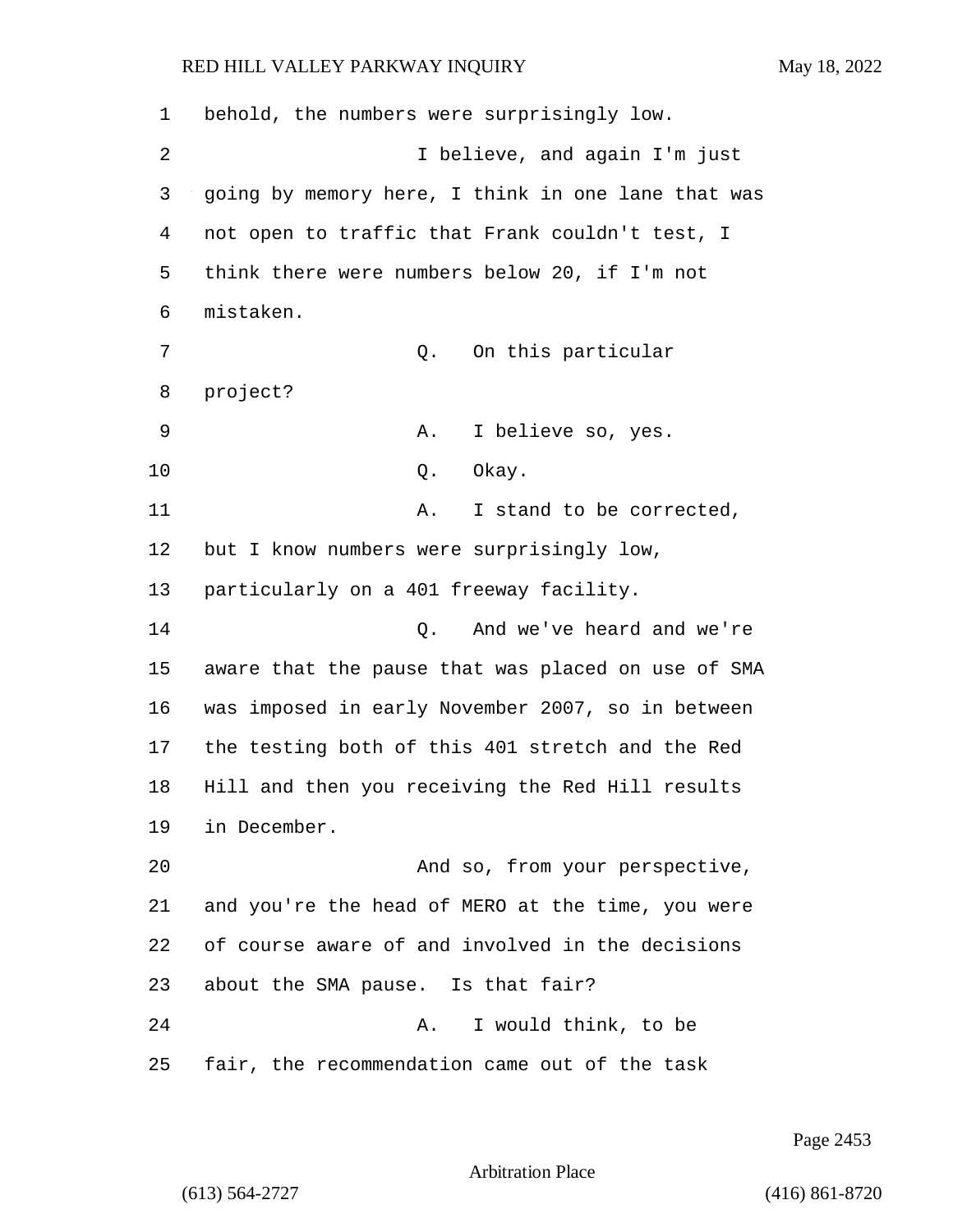| 1  | group. The task group had been working on this     |
|----|----------------------------------------------------|
| 2  | for some time. They now have the results. Their    |
| 3  | recommendation up to senior management, who would  |
| 4  | either accept or perhaps modify or reject the      |
| 5  | recommendations or some of the components of the   |
| 6  | recommendation, it came up through me because I am |
| 7  | the manager, I was the manager, of MERO at the     |
| 8  | time. This was a decision, recommendations,        |
| 9  | through the task force.                            |
| 10 | Right. I appreciate it<br>Q.                       |
| 11 | didn't originate with you, but given your          |
| 12 | position, you were aware of it and involved with   |
| 13 | it. Is that fair?                                  |
| 14 | That's correct. And one<br>Α.                      |
| 15 | clarification I would like to make here is the     |
| 16 | fact that we're talking about aggregates that are  |
| 17 | off the Designated Sources for Materials list for  |
| 18 | aggregates, whereas the Red Hill Valley Parkway,   |
| 19 | the aggregates used on that were not on the        |
| 20 | Designated Sources for Materials list.             |
| 21 | Right. Is that something<br>Q.                     |
| 22 | you were aware of at the time? Do you recall?      |
| 23 | Good question. I don't<br>Α.                       |
| 24 | know. I can't answer that.                         |
| 25 | All right. Okay. So,<br>Q.                         |

Page 2454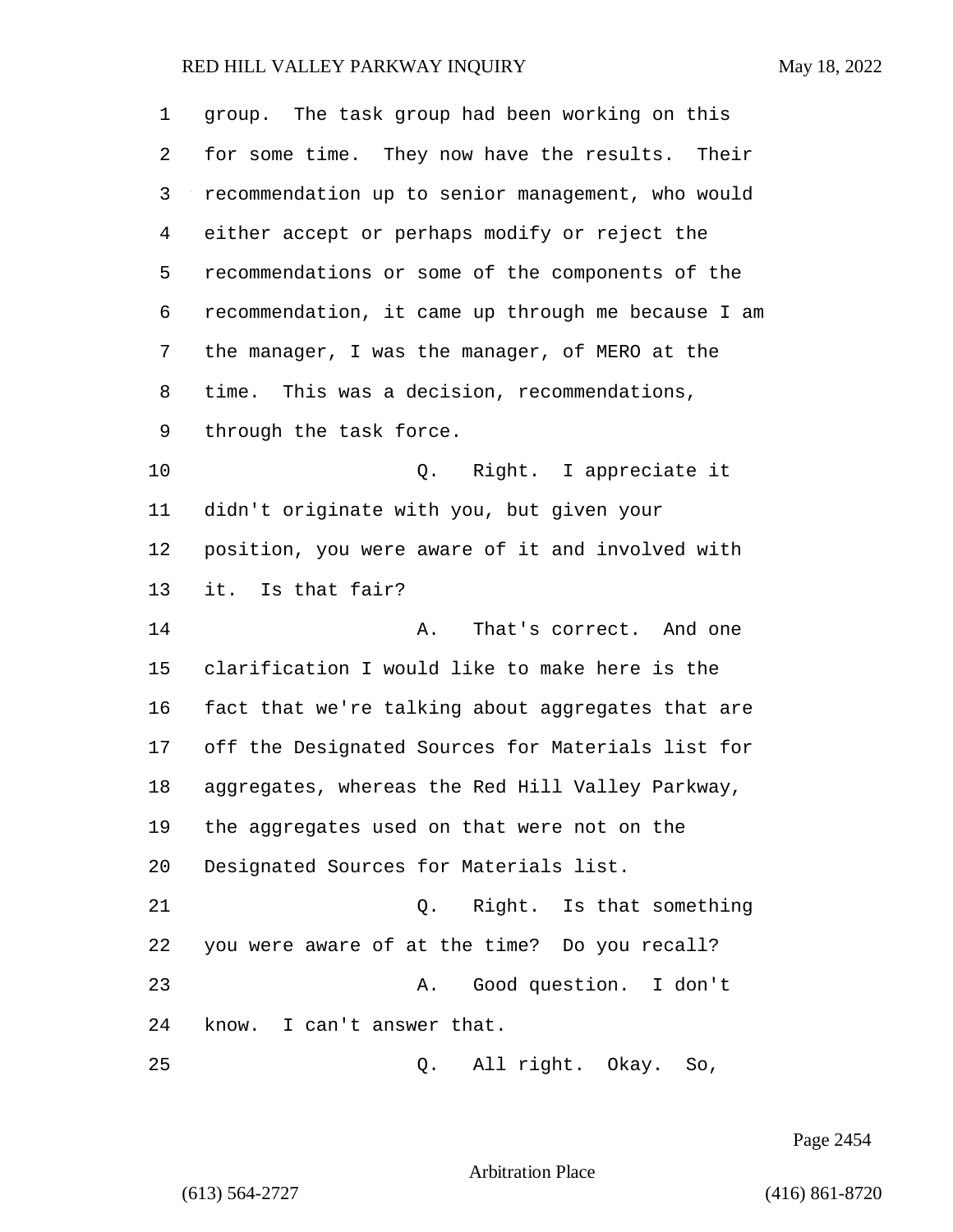| 1  | given your involvement in the -- and we've heard   |
|----|----------------------------------------------------|
| 2  | what you said about where it percolated up from    |
| 3  | and who made the final decision about the pause.   |
| 4  | But was the MTO's pause on SMA related in any way  |
| 5  | to the skid test results taken from the Red Hill   |
| 6  | Valley Parkway?                                    |
| 7  | Not at all. It had<br>Α.                           |
| 8  | nothing to do with the Red Hill Valley Parkway.    |
| 9  | And did you have a sense<br>Q.                     |
| 10 | prior to the pause being implemented in 2007 when, |
| 11 | of course, it became broadly known in the industry |
| 12 | because there was a pause on its use, about how    |
| 13 | widely known the early age low friction issue was  |
| 14 | in the industry beyond the task group and those    |
| 15 | within the MTO that were involved?                 |
| 16 | I think most of the<br>Α.                          |
| 17 | general information with regards to that would     |
| 18 | have probably come out through the members of the  |
| 19 | task group. So, you had, you know, contractors     |
| 20 | and I believe consultants on that task group and   |
| 21 | that information probably would have been          |
| 22 | disseminated.                                      |
| 23 | I'm not sure of the timing,                        |
| 24 | whether there was any public statements made at    |
| 25 | the time. I don't think so. I think that would     |

Page 2455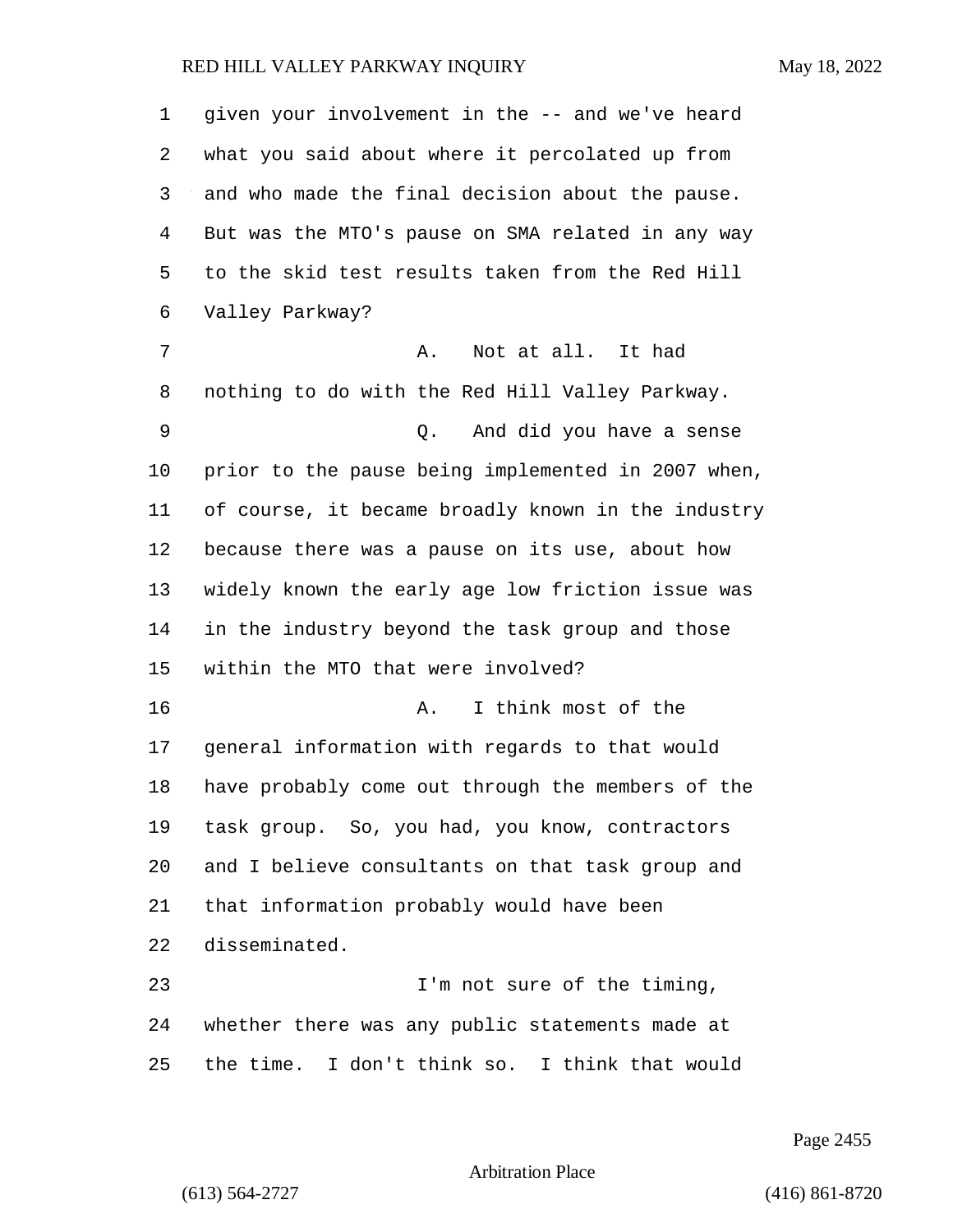have come out in presentations to the Ontario Road Builders' and to OHMPA, which would have attracted some media attention, I think. 4 Q. Once the pause was implemented, you mean? 6 A. Yes. 7 and 2. The last part of what you 8 said? 9 A. Exactly. **Q.** And we know that the MTO conducted further skid testing in 2008, 2009, 2010, 2011, 2012 and 2014 at the request of the soils and aggregates section in relation to the application for DSM listing by Demix aggregates, which is what was used on the Red Hill surface course SMA. 17 Appreciating you left at the end of 2012, were you aware of that testing being done at the time? 20 A. No, I was not. 21 Q. And generally speaking, given your role, is that surprising or is that what you would expect, given your position as MERO senior manager? 25 A. I think it's what you

Page 2456

Arbitration Place

(613) 564-2727 (416) 861-8720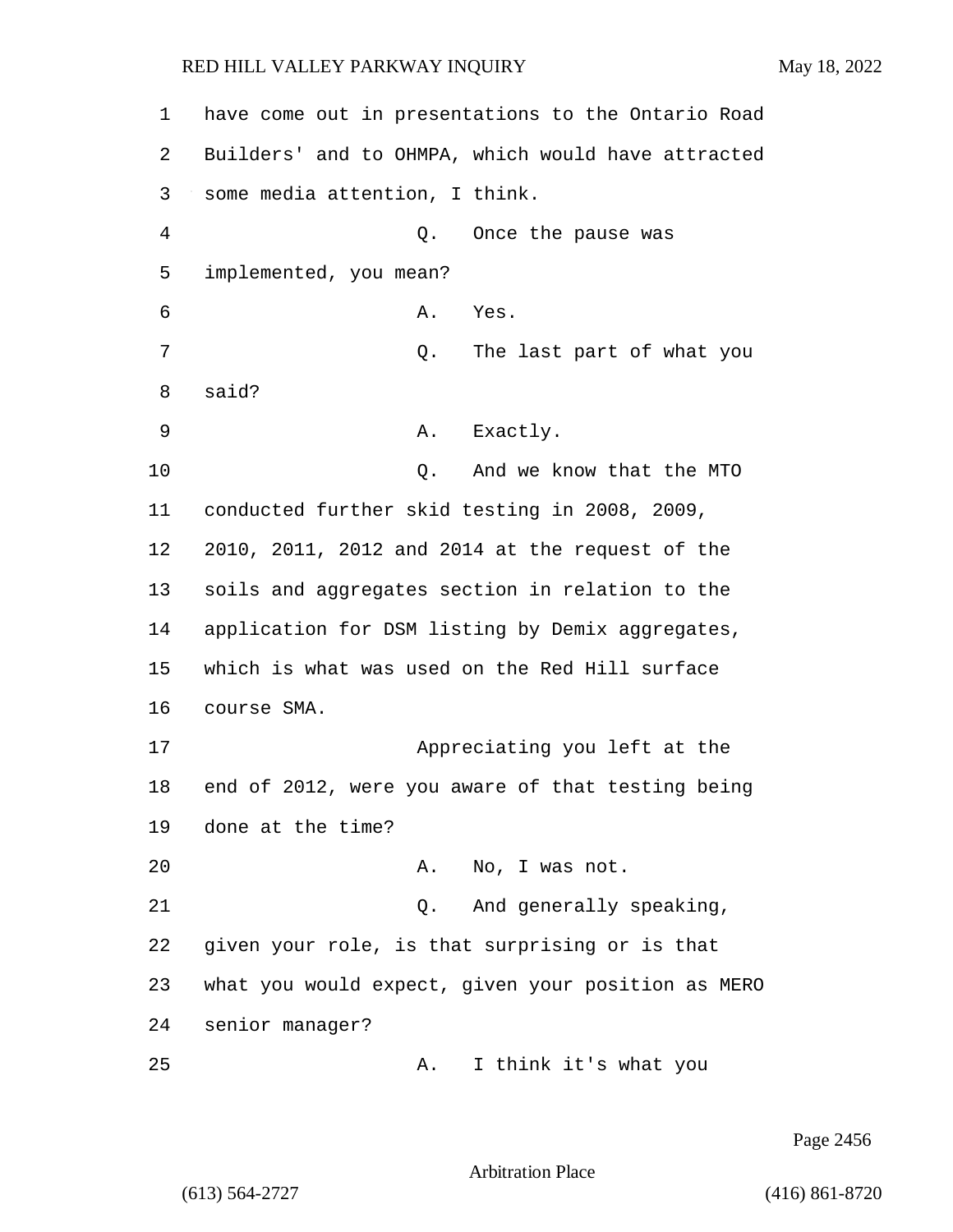would expect. You know, all the sections are responsible for their portions of delivery, their services, and certainly I don't see all of the

 different projects that are going on. It's a very busy time, all kinds of different initiatives going on, and that would be one very small component.

8 Getting testing for the Designated Sources for Materials list is fairly routine, certainly not something that would initiate some ringing of bells or raising of red flags.

13 Q. We've seen, and I'm not going to take you to it, but during that time period there were requests from soils and aggregates to the head of pavements and foundations for friction testing in each year, so that's where the request would go to specifically. 19 Is that consistent with how it was done when you were in the head of pavements and foundations role? 22 A. It would -- you know, the overall request would be going there and added to the work plan for the brake-force trailer, yes.

25 Q. Okay. And nevertheless

Page 2457

Arbitration Place

(613) 564-2727 (416) 861-8720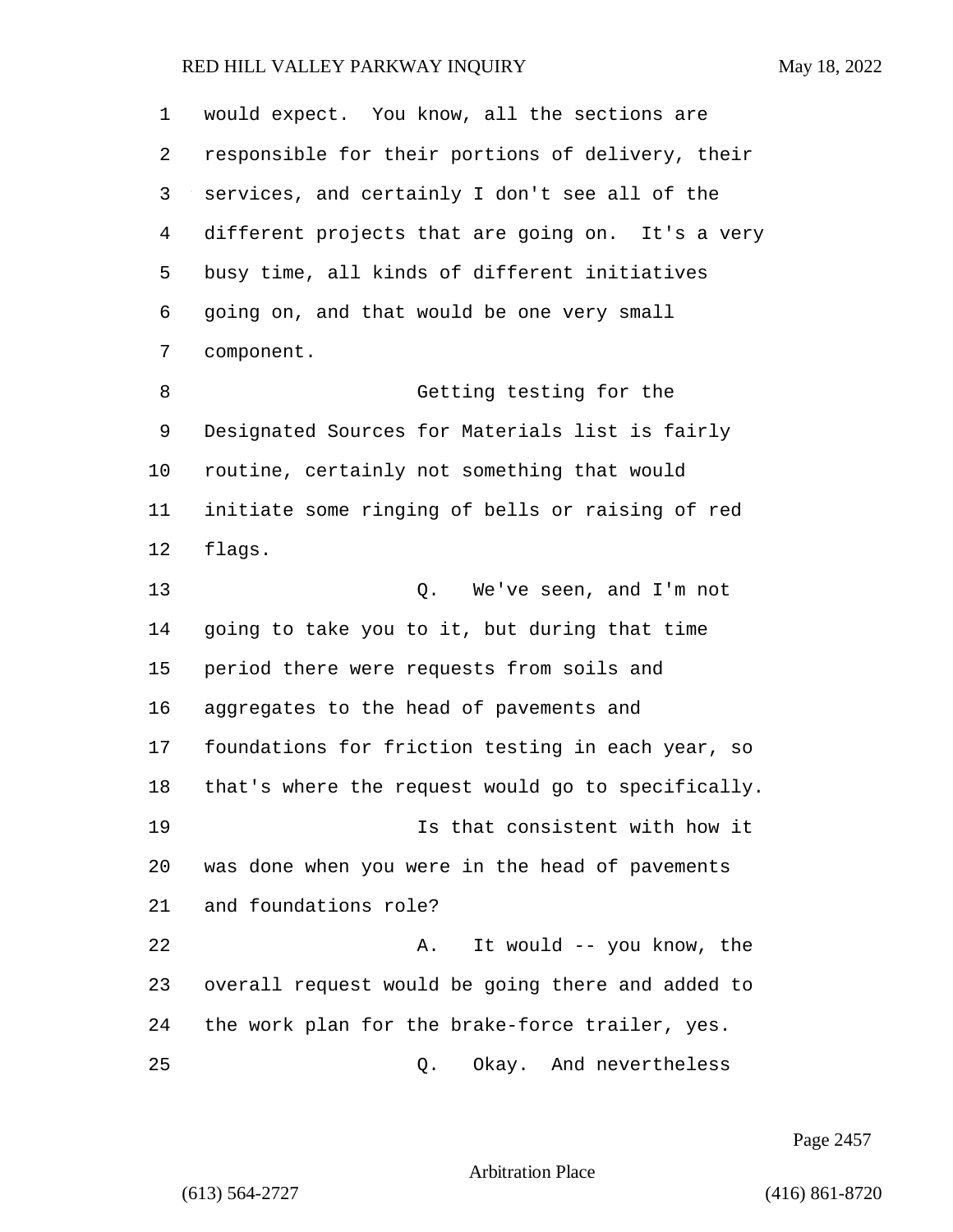| 1  | of not being aware of the testing occurring, would |
|----|----------------------------------------------------|
| 2  | you have expected, in your role, that Hamilton or  |
| 3  | its representatives would be advised of the        |
| 4  | testing, of testing that was being done at the     |
| 5  | request of soils and aggregates or for whatever    |
| 6  | purpose?                                           |
| 7  | Could you repeat that<br>Α.                        |
| 8  | question, please?                                  |
| 9  | I badly phrased it.<br>Q.                          |
| 10 | Accepting that you weren't aware that the testing  |
| 11 | was occurring, but nevertheless, would you have    |
| 12 | expected that the MTO would advise the City of     |
| 13 | Hamilton of the subsequent testing being done on   |
| 14 | the Red Hill?                                      |
| 15 | I would think that<br>Α.                           |
| 16 | somebody would have advised the City of Hamilton.  |
| 17 | Keep in mind that this was an initiative that was  |
| 18 | brought forward by the operators of the quarry,    |
| 19 | the owners of the quarry. They're the ones that    |
| 20 | proposed to use this test section. It would seem   |
| 21 | that if they're proposing to use a test section    |
| 22 | that's on a City of Hamilton road, that they may   |
| 23 | have gotten permission to do that, but I don't     |
| 24 | know the background.                               |
| 25 | Right. So that would be<br>Q.                      |

Page 2458

Arbitration Place

(613) 564-2727 (416) 861-8720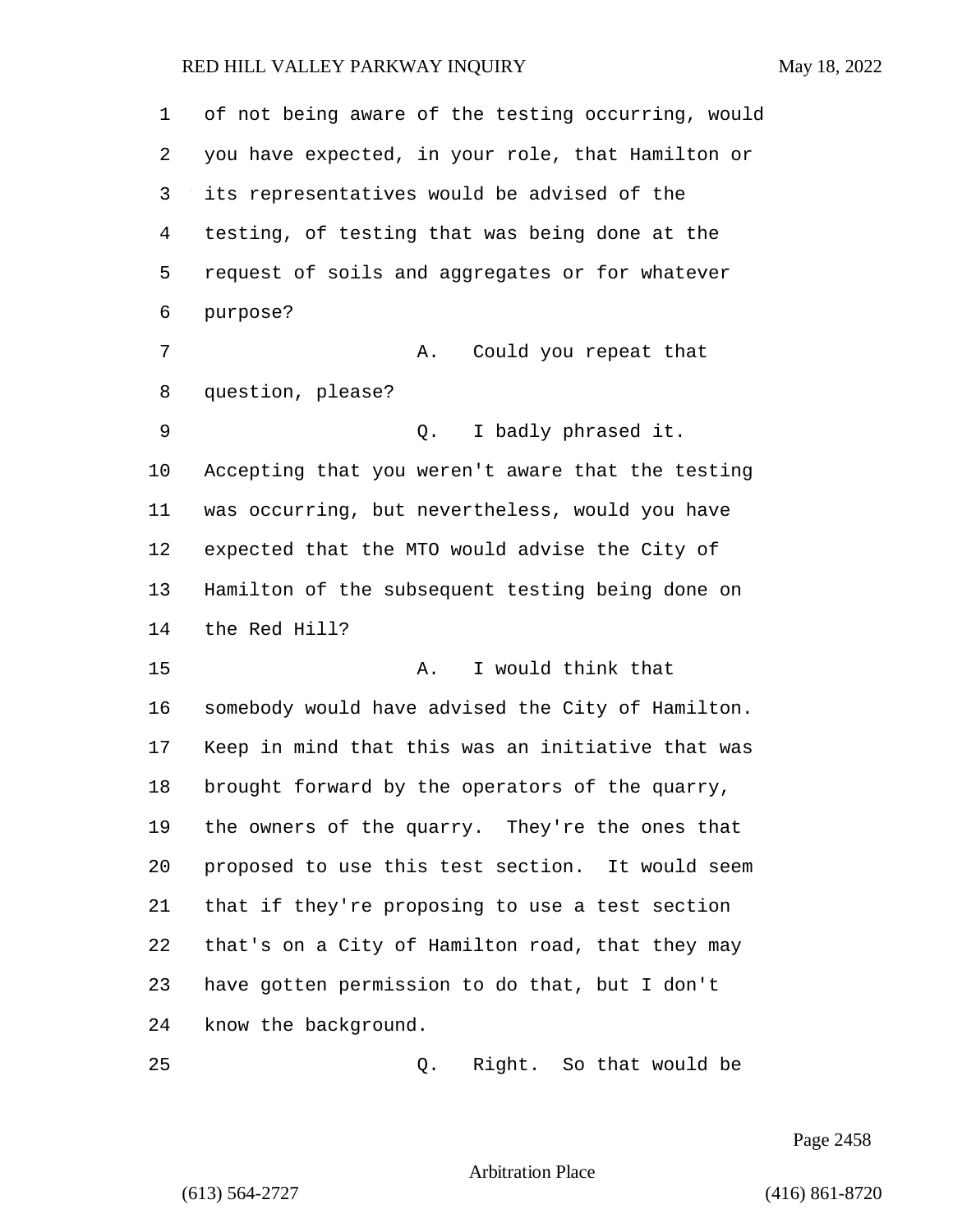| 1               | your expectation, but you don't know one way or    |
|-----------------|----------------------------------------------------|
| 2               | the other whether that was the case?               |
| 3               | I don't know whether that<br>A.                    |
| 4               | was the case or not. There was a set routine for   |
| 5               | this. This certainly, being a test section on an   |
| 6               | existing road, is not the norm, but it's how it    |
| 7               | ended up working out.                              |
| 8               | I assume -- I don't know. Was                      |
| 9               | there a request made to the City that the tests    |
| $10 \,$         | being done? I'm not aware of it.                   |
| 11              | Q. Right. That's all I'm                           |
| 12 <sub>1</sub> | asking, is your awareness. Thank you.              |
| 13              | Commissioner, I do not have                        |
| 14              | any further questions. It is three minutes to      |
| 15              | 1:00, which is our usual lunch break. I don't      |
| 16              | know what participants' counsel, what time they    |
| 17              | want. I'm wondering your direction. We can         |
| 18              | either have that discussion and come back after    |
| 19              | lunch or we could have a discussion, if you wanted |
| 20              | to, to push through, depending on the length of    |
| 21              | time participants' counsel want.                   |
| 22              | JUSTICE WILTON-SIEGEL:<br>Why                      |
| 23              | don't we adjourn for five minutes, have you and    |
| 24              | participants' counsel move to a breakout room      |
| 25              | where you can get that information, and then come  |

Page 2459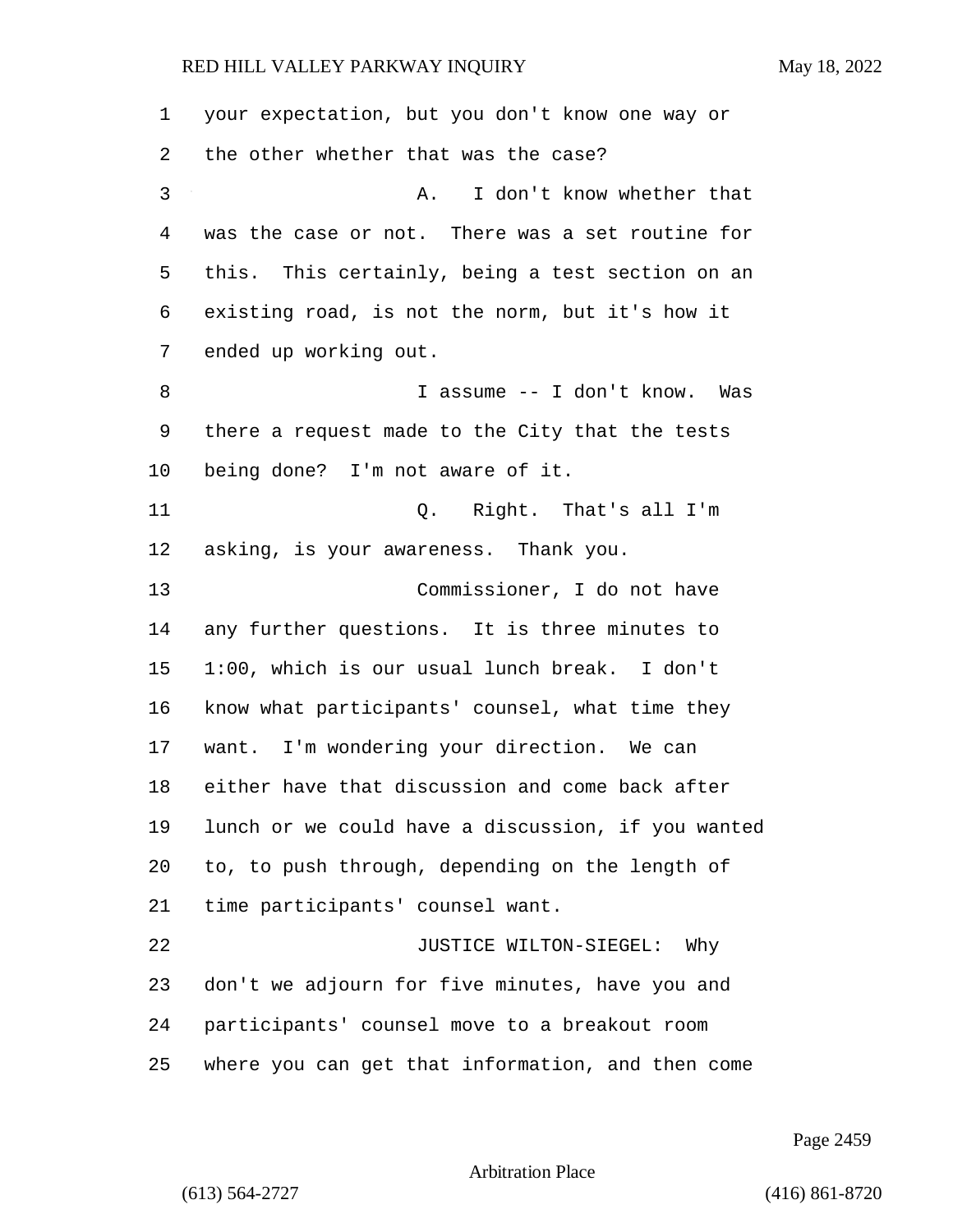back and advise us? 2 MR. LEWIS: Great. Thank you. We'll do that. Registrar, if you could send us to the breakout room, please. And, Mr. Kazmierowski, we'll be back shortly. --- Recess taken at 12:58 p.m. --- Upon resuming at 1:07 p.m. 8 MR. LEWIS: We're back from break. Commissioner, I can advise that there is just some short questions from counsel for the City and counsel from the MTO, not any other participants. **JUSTICE WILTON-SIEGEL:** Fine. 14 MR. LEWIS: First it would be Mr. Chen for the City. 16 MR. CHEN: Thank you, Mr. Lewis. And good afternoon, Mr. Commissioner, and Mr. Kazmierowski. EXAMINATION BY MR. CHEN: 20 Q. As we indicated before, I will not be keeping you too long from lunch, just a couple of minutes. 23 In your evidence today you testified about the 2007 friction testing results and I understand your view was that those test

Page 2460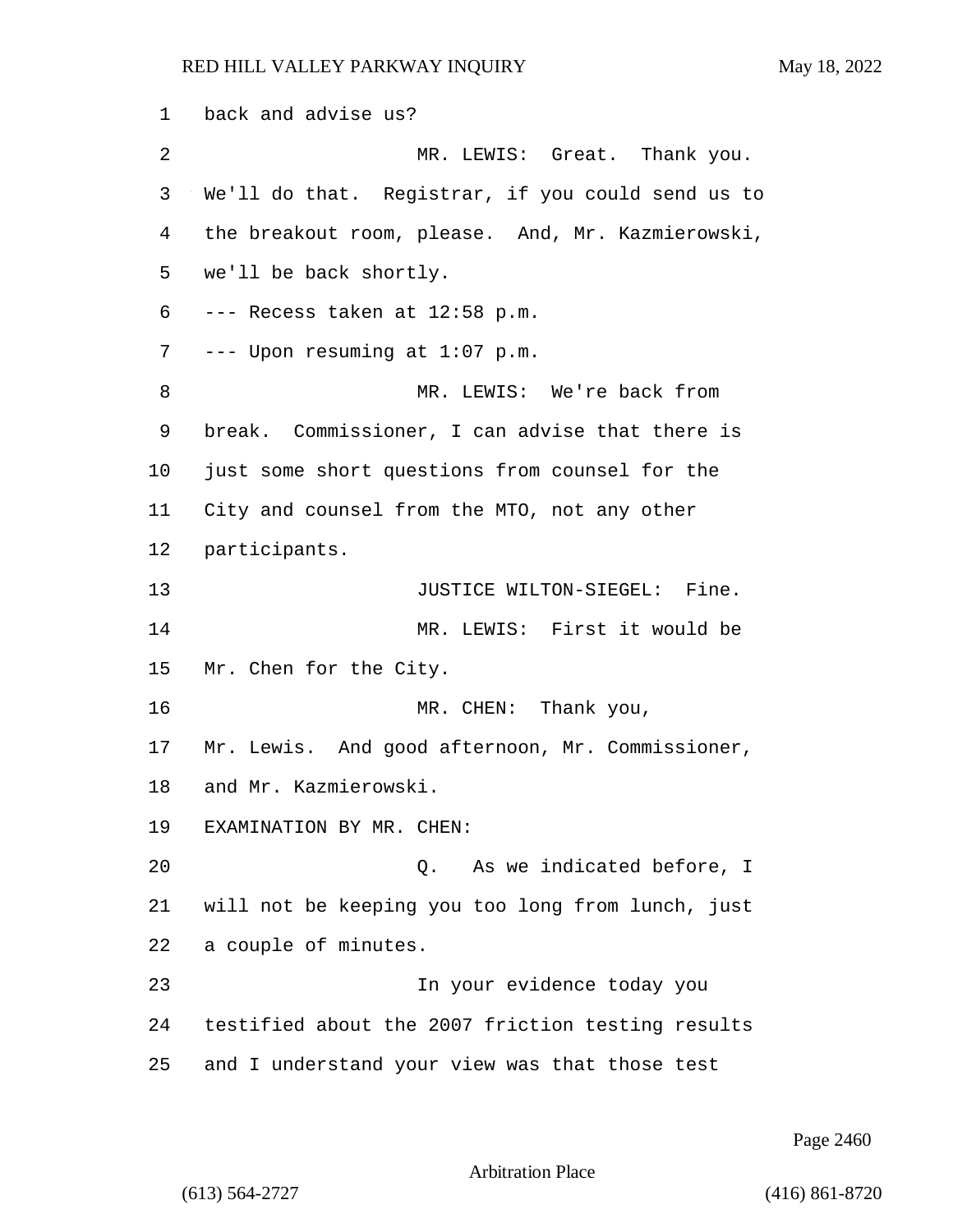results were acceptable and not concerning. Is that right? 3 A. That's correct. 4 Q. To your knowledge, no one else at the MTO who received those 2007 results had any concerns either, safety or otherwise. Is that fair? 8 A. To the best of my knowledge, that's correct. **Q.** Okay. And I take it that at the MTO, the Ministry of Transportation, if someone had developed a safety concern after conducting the friction testing for a municipality, you would expect that concern to be raised internally to the appropriate person or team at the MTO? 17 A. If there was a concern that was raised, yes, it would have been brought forward. I believe that's correct. 20 Q. Okay. And, similarly, if someone at the MTO had a concern with the friction testing results, you would expect that the concern would also be communicated to the municipality. Is that fair? 25 A. That's a bit of an open

Page 2461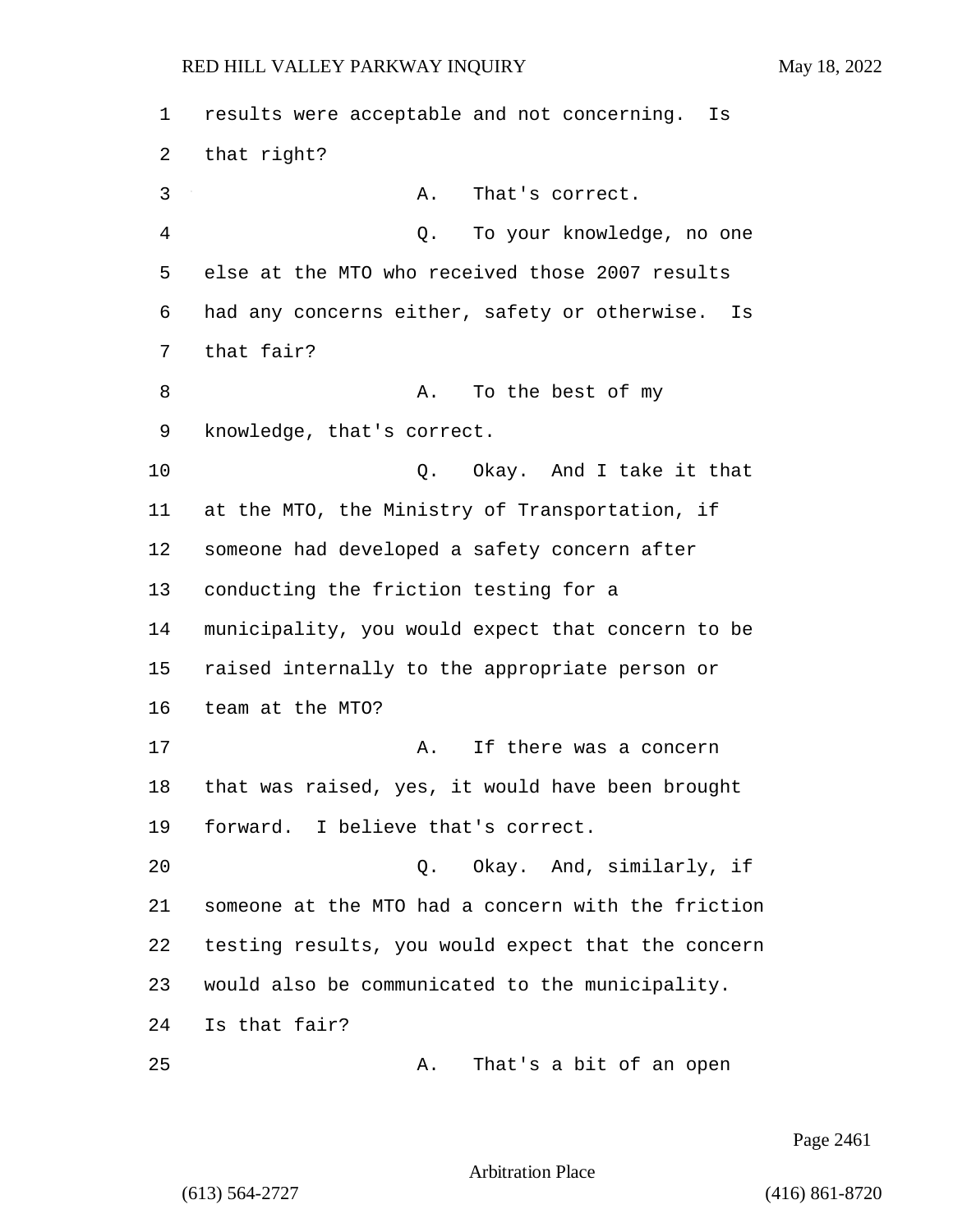| 1  | question. I don't want to hedge my response. I     |
|----|----------------------------------------------------|
| 2  | guess it depends on what service was requested.    |
| 3  | You know, I'm not quite -- did you want to         |
| 4  | rephrase your question?                            |
| 5  | No. It's similar to the<br>Q.                      |
| 6  | one I asked before where, if there was a safety    |
| 7  | concern that was formed after performance friction |
| 8  | testing for the municipality, and my earlier       |
| 9  | question was, you know, you would expect that the  |
| 10 | concern would be raised firstly internally.        |
| 11 | So, my next question is:                           |
| 12 | Would the concern also then be communicated to the |
| 13 | municipality or the third party who had requested  |
| 14 | the friction testing?                              |
| 15 | Yes, if it's a valid<br>Α.                         |
| 16 | concern.                                           |
| 17 | Right. Okay. You're not<br>Q.                      |
| 18 | aware of the MTO having a policy that says, you    |
| 19 | know, if someone at the MTO knows about a safety   |
| 20 | concern from testing, to then not to disclose it   |
| 21 | to the appropriate entity or representative of     |
| 22 | that entity?                                       |
| 23 | I'm not aware of any<br>Α.                         |
| 24 | policy such as that.                               |
| 25 | You also had a brief<br>Q.                         |

Page 2462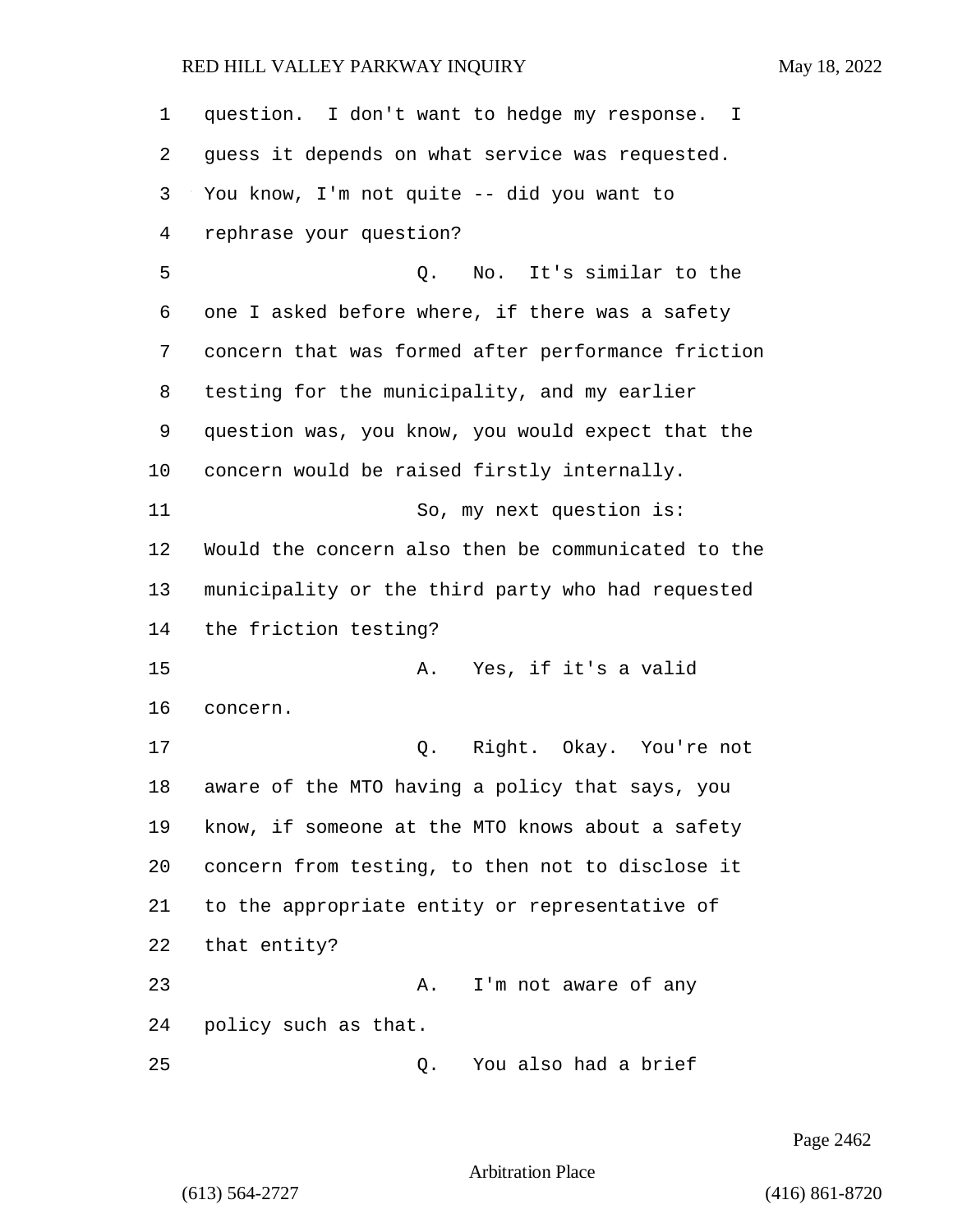discussion with Mr. Lewis about whether the City had requested -- whether the City of Hamilton had requested friction testing in 2007 or at least whether they approved it. Do you remember that? 5 A. Yes, I recall that conversation. 7 Q. And I won't ask for the e-mail to be brought up unless you need it. I'm hoping you don't. I take it that what is ultimately important in that context is that if friction testing is to take place on the Red Hill Valley Parkway, the City should at least approve it because they are the owner of the road. Is that fair? 15 A. I think that would be a fair assumption, yes. 17 Q. Okay. And beyond just getting permission from the City, in that case the City would then also have notice that the testing is taking place. Is that fair? 21 A. I guess so, yeah. I believe so. 23 Q. Okay. Well -- 24 A. Are we referring to the same testing here, the testing that was done?

Page 2463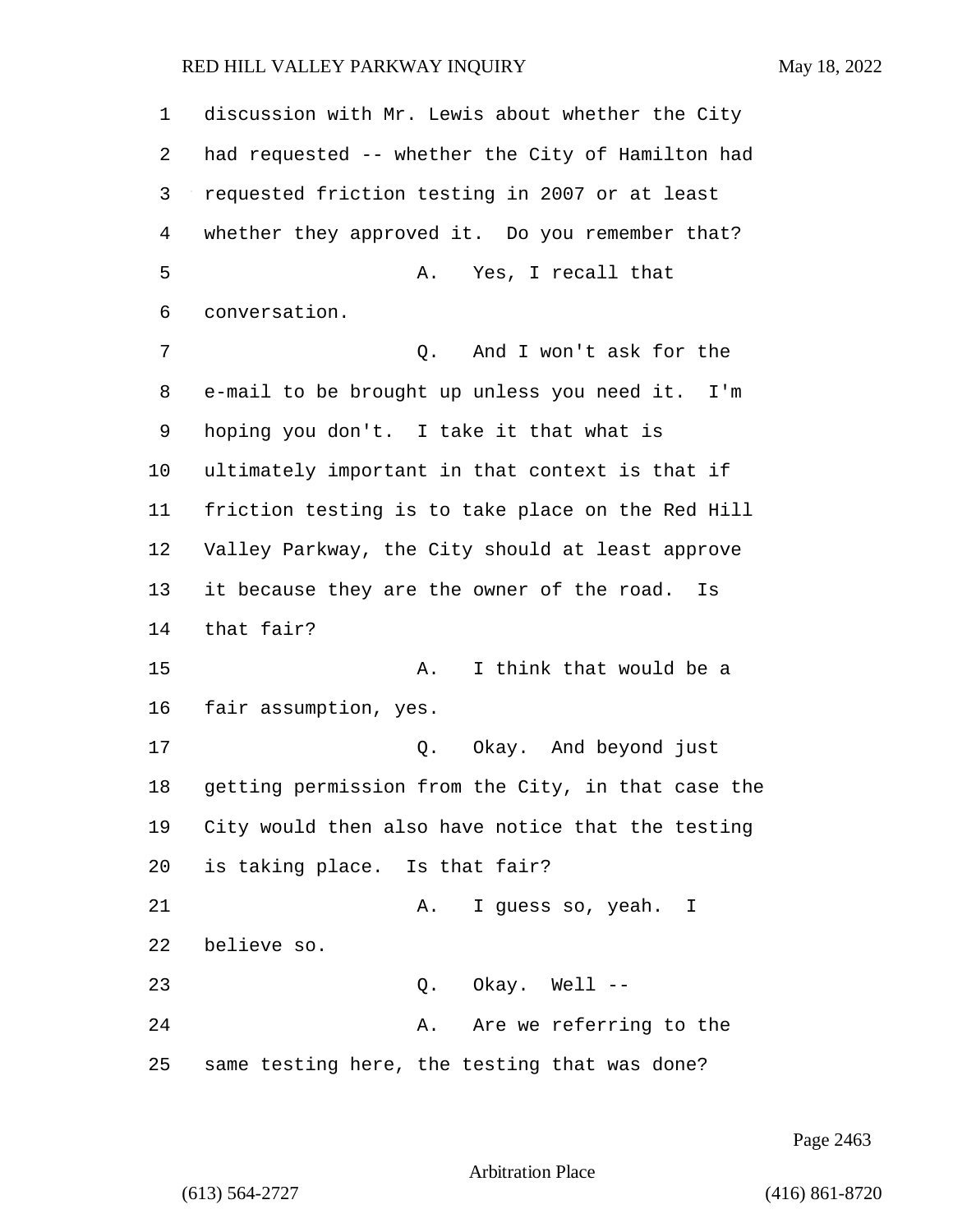1 Yes. 2 Q. Yes. I'm referring to 3 the same testing -- 4 A. The initial skid testing? 5 Q. Yes, correct. 6 A. Okay. 7 Q. Right. And my final 8 question is: You know, if the MTO doesn't provide 9 notice to the City that testing is taking place, 10 and so this is kind of moving into the context of 11 testing that happens subsequently, if the MTO 12 doesn't provide notice to the City that testing is 13 taking place, the City realistically could not 14 know that the friction testing was taking place. 15 Right? 16 A. I guess what your -- your 17 logic is if they don't know about it, then they 18 don't know about it. Was there a question there? 19 O. No. It was more to see 20 if you agree with that statement. My logic could 21 be flawed, but I think we're in agreement that 22 it's not. Is that fair? 23 A. I think it's fair, yeah. 24 Q. Thank you. Those are my 25 questions.

Page 2464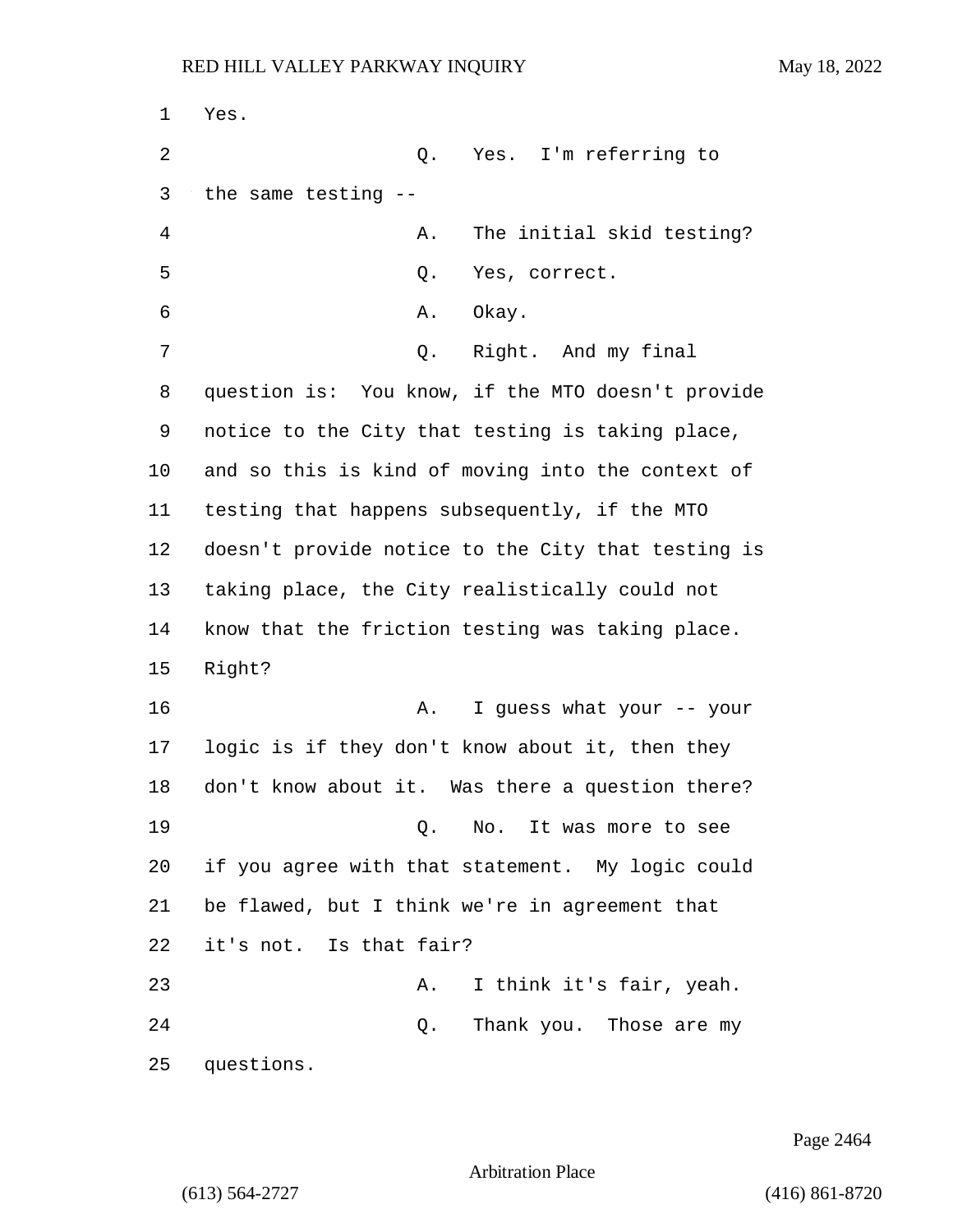| 1       | MR. LEWIS: Mr. Bourrier for                        |
|---------|----------------------------------------------------|
| 2       | the MTO.                                           |
| 3       | EXAMINATION BY MR. BOURRIER:                       |
| 4       | Hello, Mr. Kazmierowski.<br>Q.                     |
| 5       | I have a few follow-up questions to the discussion |
| 6       | that you had with Mr. Lewis this morning about the |
| 7       | MTO's use of FN30. Do you remember that            |
| 8       | discussion with him?                               |
| 9       | Yes, I do.<br>А.                                   |
| 10      | Q. If you have friction                            |
| 11      | testing numbers that are over 30, is it fair to    |
| 12      | say that indicates the friction is not likely an   |
| 13      | issue on a particular roadway?                     |
| 14      | Not necessarily. It's an<br>Α.                     |
| 15      | indication, but again, you have to look at all the |
| 16      | other attributes and issues that are associated    |
| 17      | with it. If somebody asked for friction testing    |
| 18      | on a facility that they had a concern with or      |
| 19      | identified an issue and the friction testing comes |
| $20 \,$ | above 30, that doesn't mean that necessarily it's  |
| 21      | correct, similarly to the fact that if the numbers |
| 22      | are below 30 doesn't mean that it's suddenly a     |
| 23      | friction issue. It's all dependent on the other    |
| 24      | attributes, what exactly is going on out there.    |
| 25      | It could be a geometric problem. It could be, you  |

Page 2465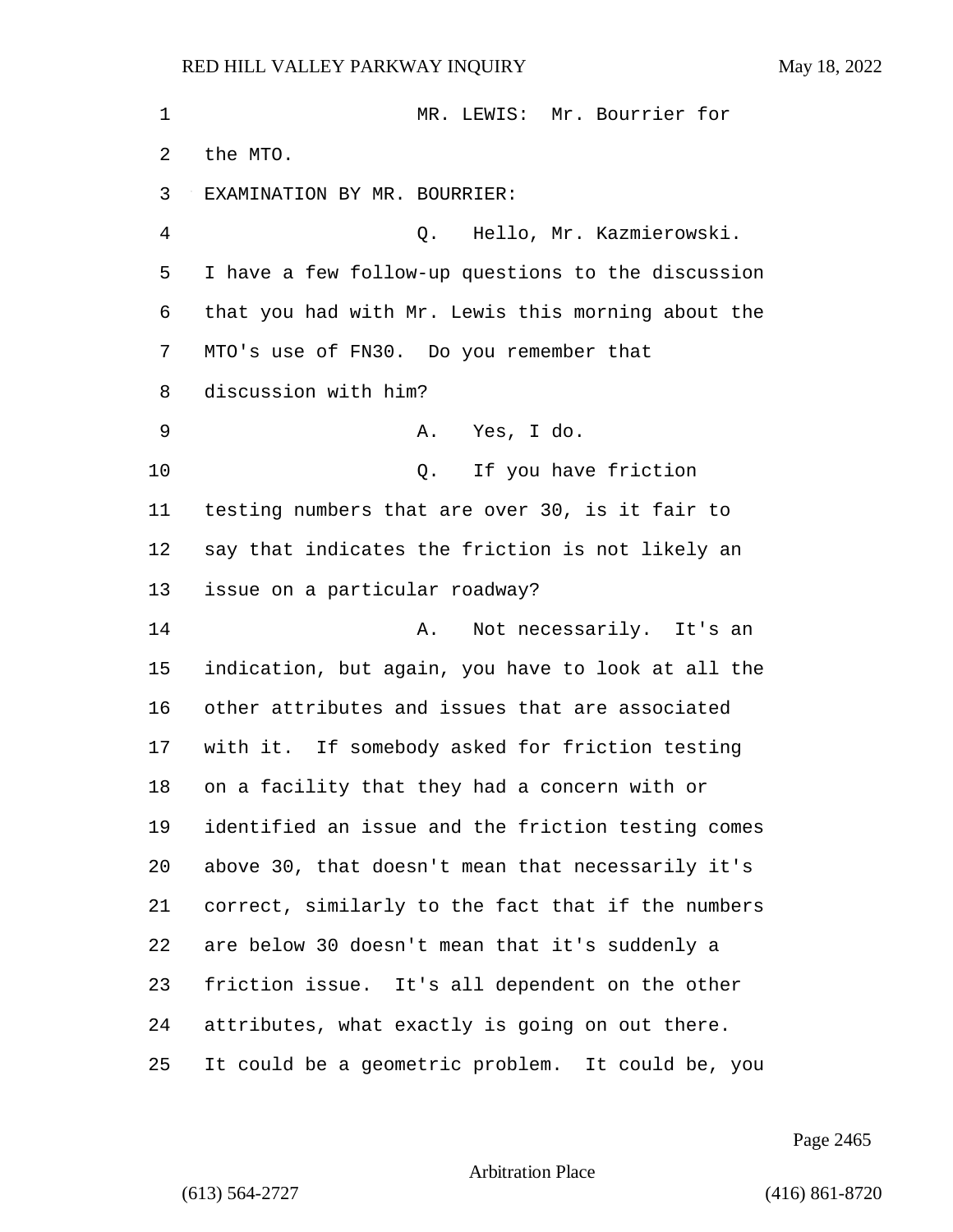know, all kinds of issues. 2 Q. That brings me to my next question. You said this morning that you have numbers that are under 30, that may require further investigation, and that investigation includes looking at other intervening factors and attributes. Is that correct? 8 A. That's correct. 9 Q. I want to also clarify the context behind when you say "investigating." Am I right that when you talk about investigating, are you talking about a road that has already been identified as potentially problematic by, say, the region and then referred to central pavement and foundations unit for friction testing. Is that right? 17 A. That's correct. They may have already carried out the investigation. They may have already did a site investigation or a site visit and came up with an evaluation and, you know, one of the actions they decided on was to do some friction testing. 23 Q. Thank you. Those are my questions, Commissioner. 25 JUSTICE WILTON-SIEGEL: Okay.

Page 2466